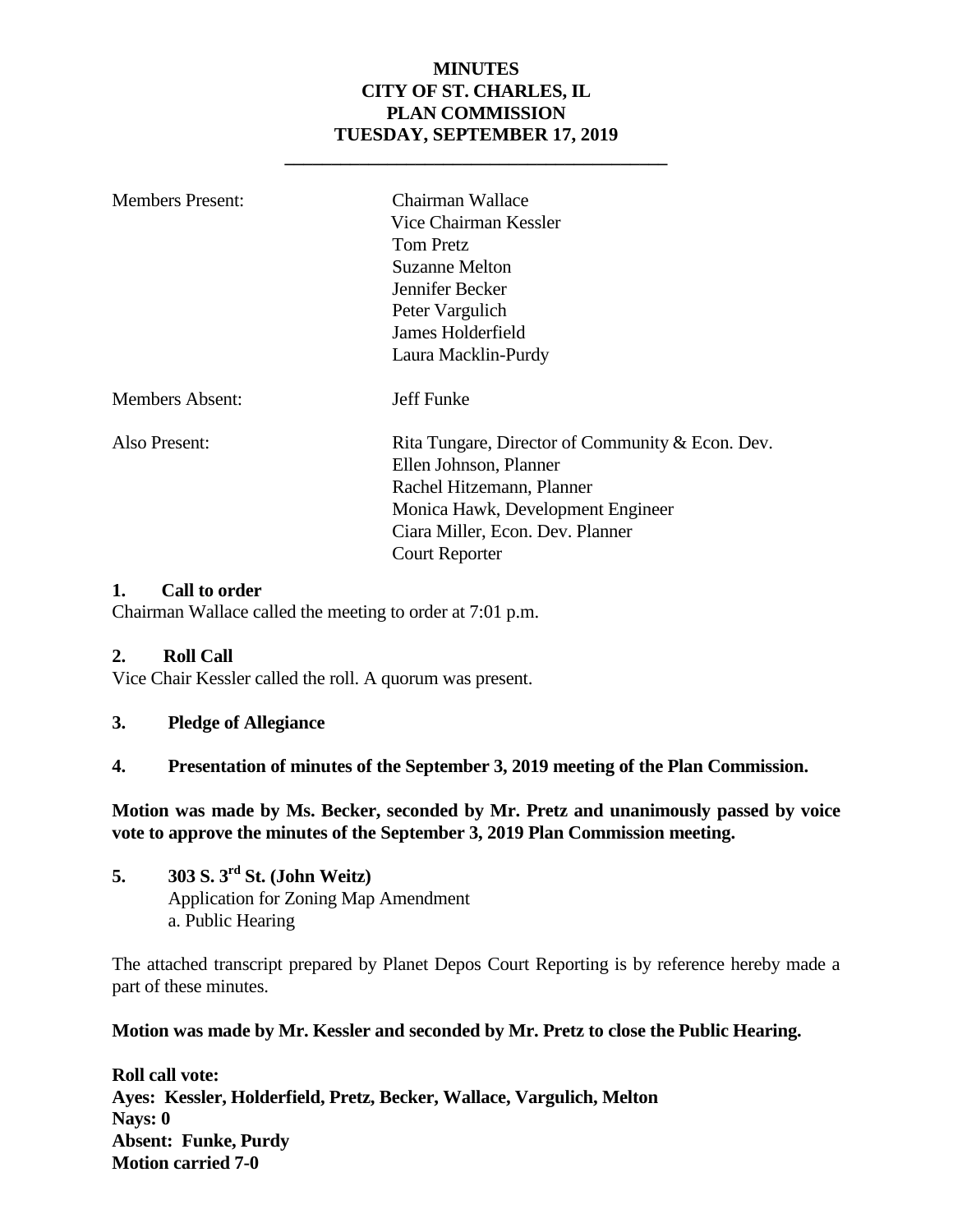#### **Minutes – St. Charles Plan Commission Tuesday, September 17, 2019 Page 2**

b. Discussion & Recommendation

The attached transcript prepared by Planet Depos Court Reporting is by reference hereby made a part of these minutes.

**Motion was made by Mr. Kessler and seconded by Mr. Pretz to approve the Application for Zoning Map Amendment for 303 S. 3rd St. (John Weitz) subject to resolution of staff comments.** 

**Roll call vote: Ayes: Melton, Pretz, Wallace, Becker, Kessler, Vargulich, Holderfield Nays: Absent: Funke, Purdy Motion carried 7-0**

#### **6. General Amendment (City of St. Charles)** Ch. 17.14 "Business & Mixed Use Districts", Ch. 17.20 "Use Standards", Ch. 17.24 "Off-Street Parking, Loading & Access", and Ch. 17.30 "Definitions" regarding regulation of recreational cannabis uses. a. Public Hearing

The attached transcript prepared by Planet Depos Court Reporting is by reference hereby made a part of these minutes.

**Motion was made by Mr. Kessler and seconded by Mr. Pretz to continue the public hearing to October 8, 2019 at 7:00 in the Council Chambers.**

**Roll call vote: Ayes: Melton, Pretz, Wallace, Becker, Kessler, Vargulich, Holderfield, Purdy Nays: Absent: Funke Motion carried 8-0**

#### **7. Additional Business from Plan Commission members or Staff**

**8. Weekly Development Report**

#### **9. Meeting Announcements**

a. Plan Commission

Tuesday, October 8, 2019 at 7:00pm Council Chambers Tuesday, October 22, 2019 at 7:00pm Council Chambers Tuesday, November 5, 2019 at 7:00pm Council Chambers

b. Planning & Development Committee Monday, October 14, 2019 at 7:00pm Council Chambers Monday, November 11, 2019 at 7:00pm Council Chambers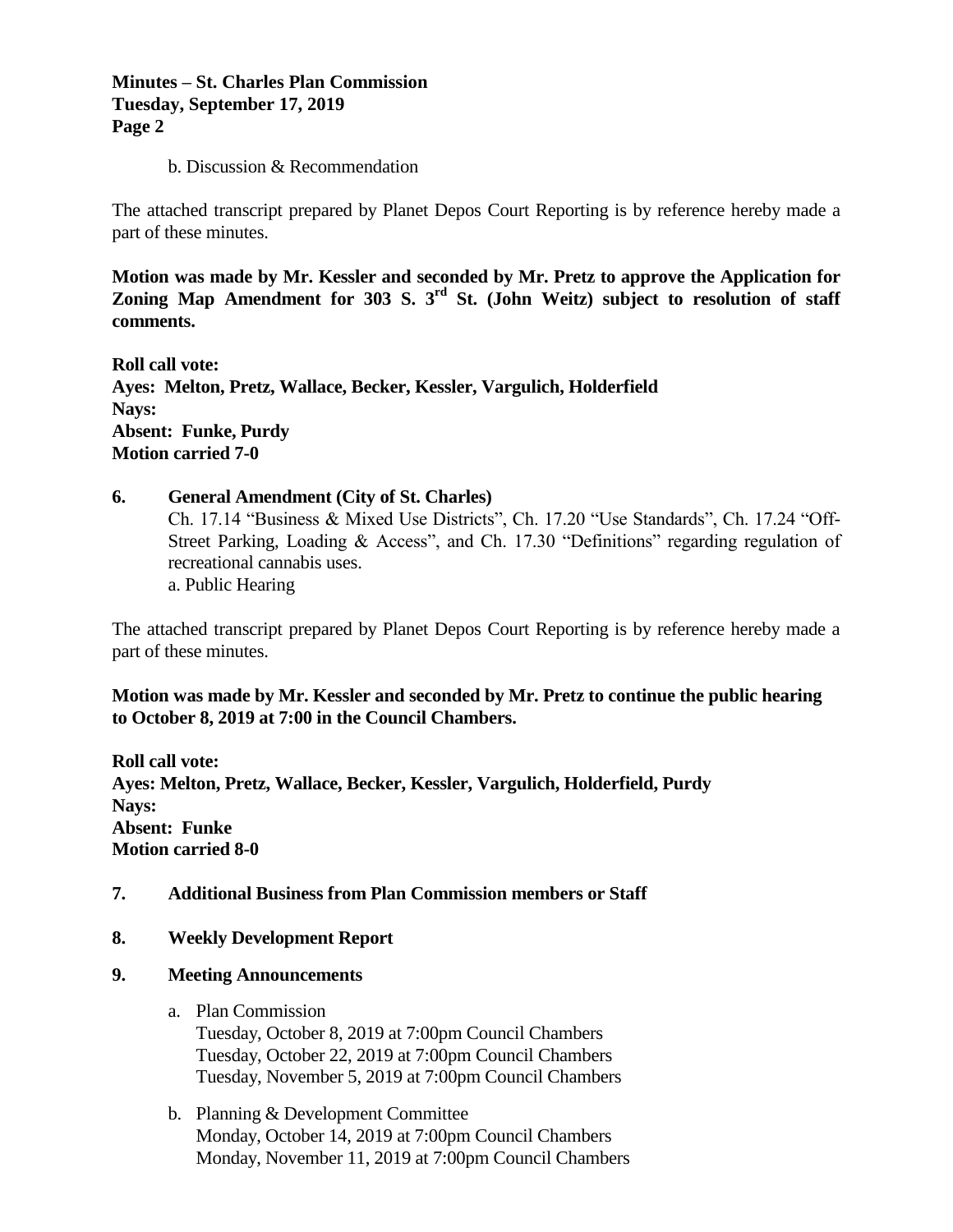**Minutes – St. Charles Plan Commission Tuesday, September 17, 2019 Page 3**

- **9. Public Comment-** None
- **10. Adjournment at 8:43 p.m.**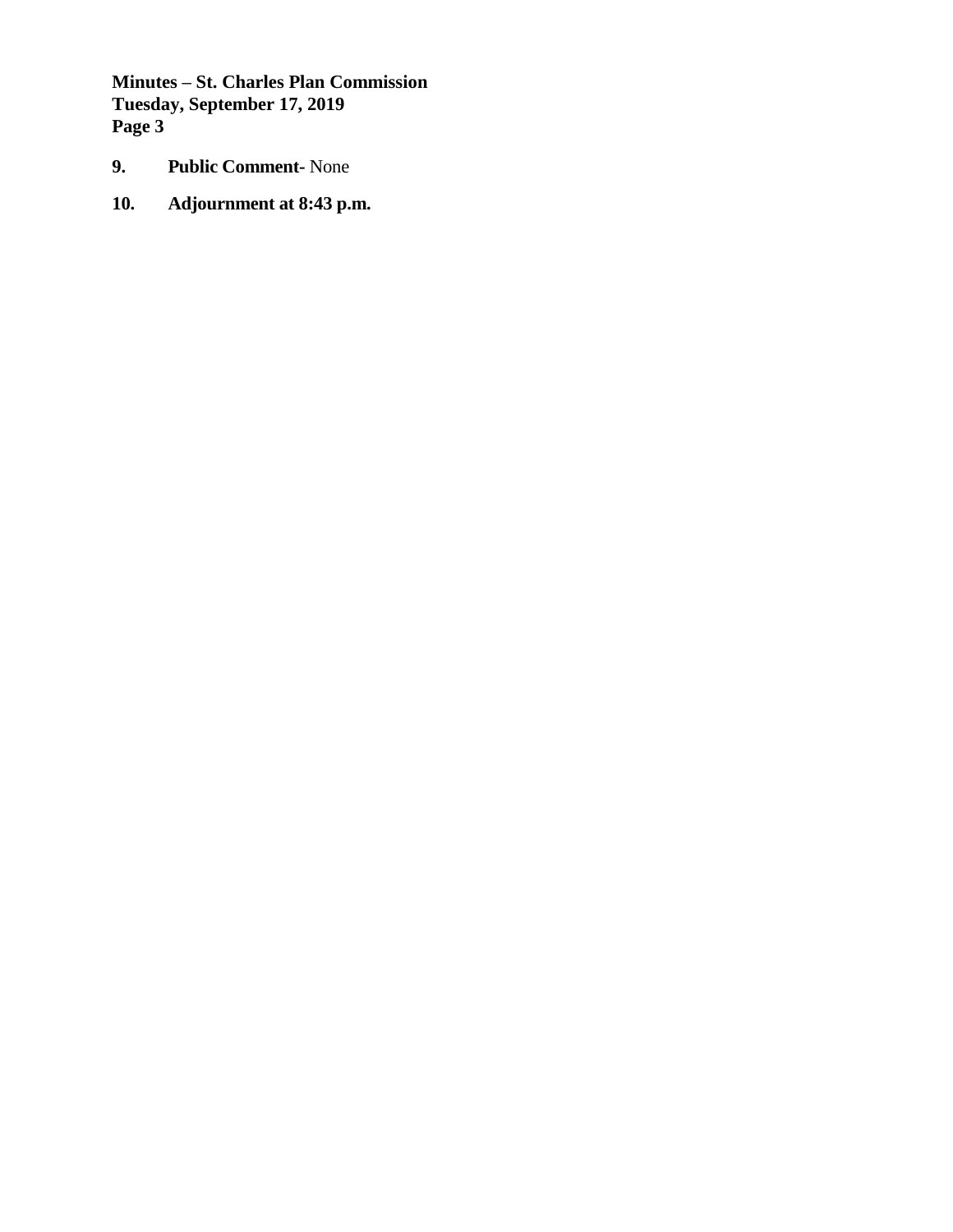

# **Transcript of 303 South 3rd Street**

**Date:** September 17, 2019 **Case:** St. Charles Plan Commission

**Planet Depos Phone:** 888.433.3767 **Email::** [transcripts@planetdepos.com](mailto:transcripts@planetdepos.com) **www.planetdepos.com**

WORLDWIDE COURT REPORTING & LITIGATION TECHNOLOGY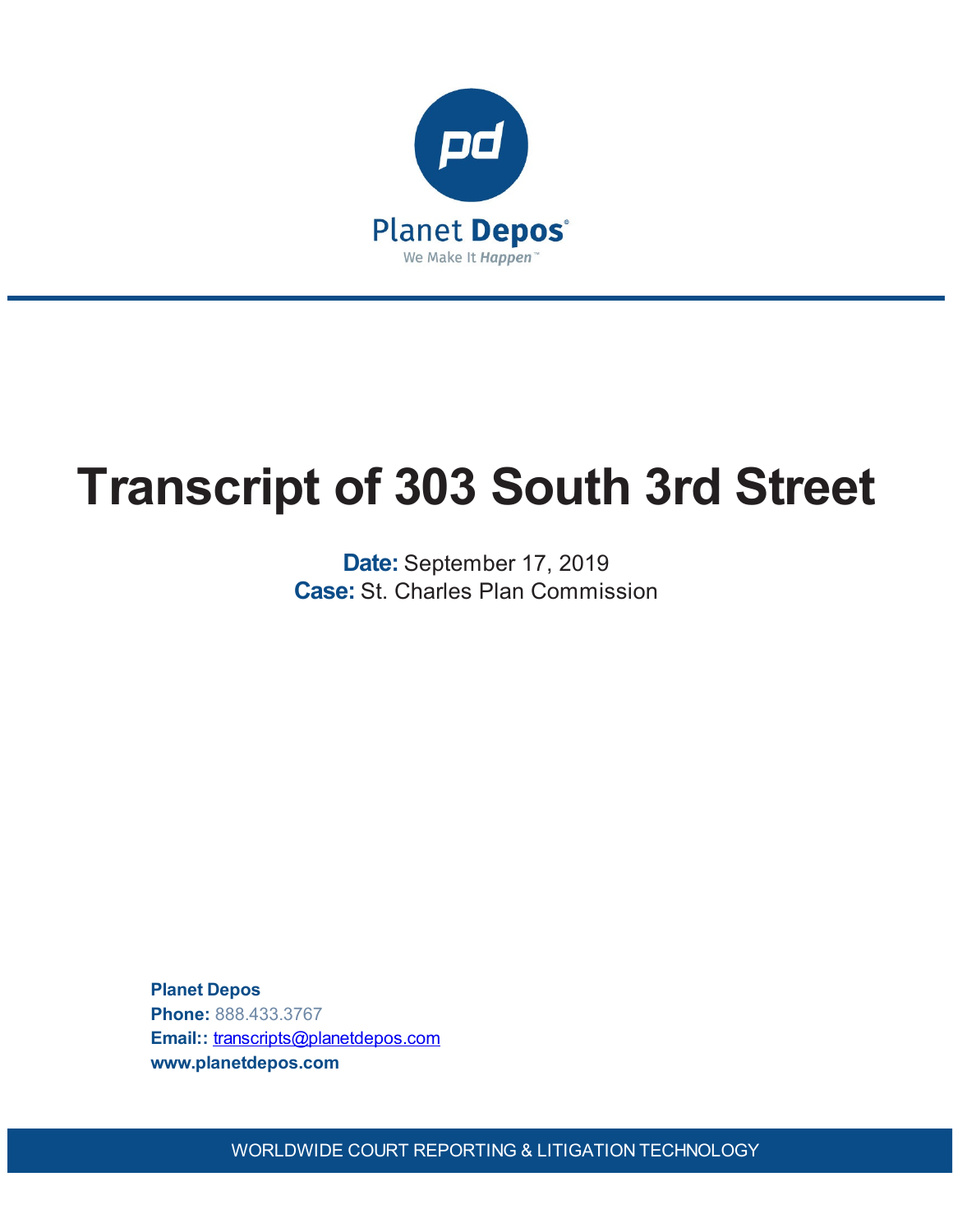BEFORE THE PLAN COMMISSION OF THE CITY OF ST. CHARLES --------------------------------x In Re:  $\qquad \qquad \blacksquare$ 303 South 3rd Street : (John Weitz); Application for : Zoning Map Amendment. : --------------------------------x REPORT OF PROCEEDINGS St. Charles, Illinois 60174 Tuesday, September 17, 2019 7:01 p.m. Job No.: 218472A Pages: 1 - 13 Reported by: Paula M. Quetsch, CSR, RPR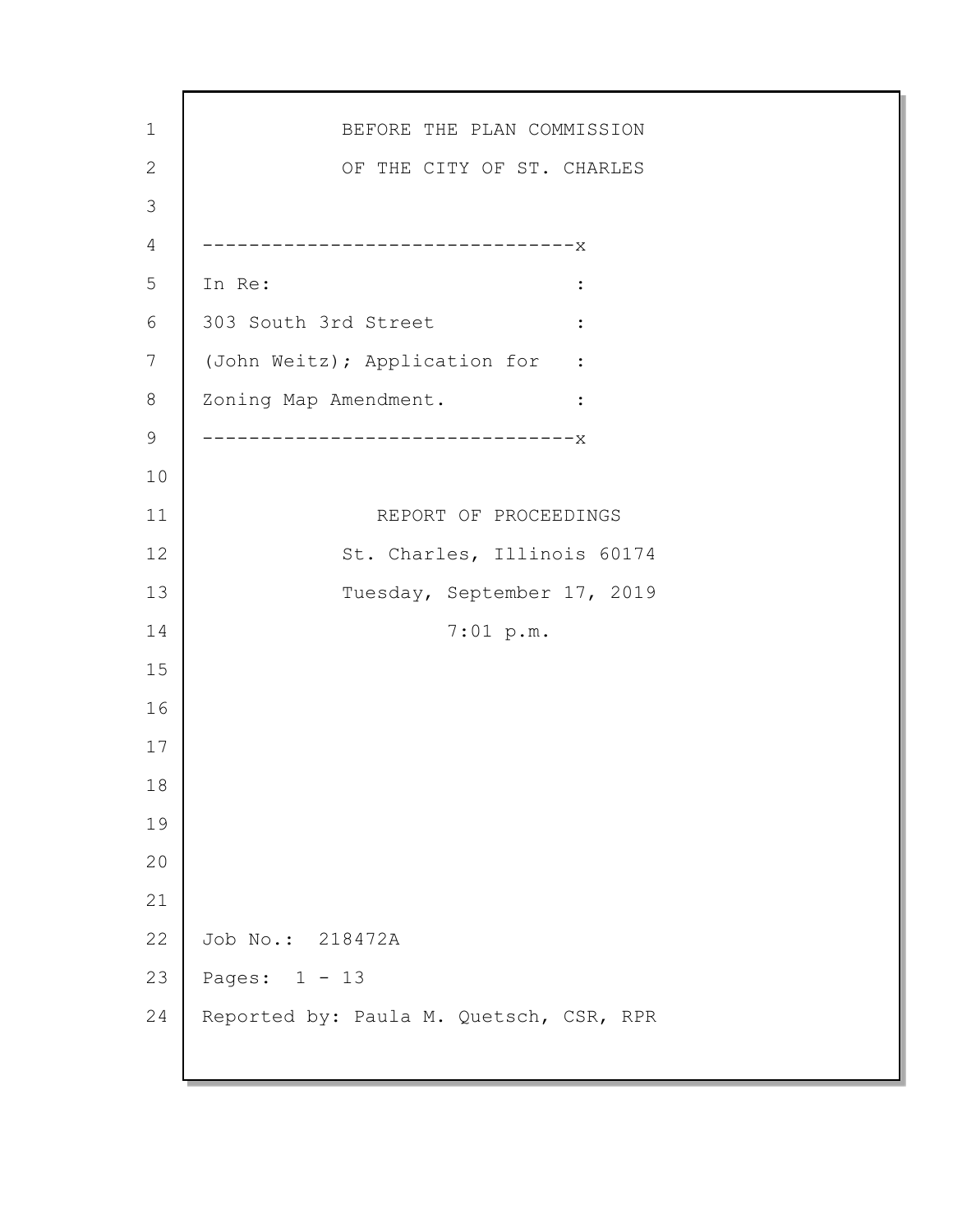| $\mathbf 1$    | Report of proceedings held at the location of:    |
|----------------|---------------------------------------------------|
| $\mathbf{2}$   |                                                   |
| $\mathfrak{Z}$ | ST. CHARLES CITY HALL                             |
| $\overline{4}$ | 2 East Main Street                                |
| 5              | St. Charles, Illinois 60174                       |
| 6              | $(630)$ $377 - 4400$                              |
| 7              |                                                   |
| 8              |                                                   |
| 9              |                                                   |
| 10             | Before Paula M. Quetsch, a Certified Shorthand    |
| 11             | Reporter, Registered Professional Reporter, and a |
| 12             | Notary Public in and for the State of Illinois.   |
| 13             |                                                   |
| 14             |                                                   |
| 15             |                                                   |
| 16             |                                                   |
| 17             |                                                   |
| 18             |                                                   |
| 19             |                                                   |
| 20             |                                                   |
| 21             |                                                   |
| 22             |                                                   |
| 23             |                                                   |
| 24             |                                                   |
|                |                                                   |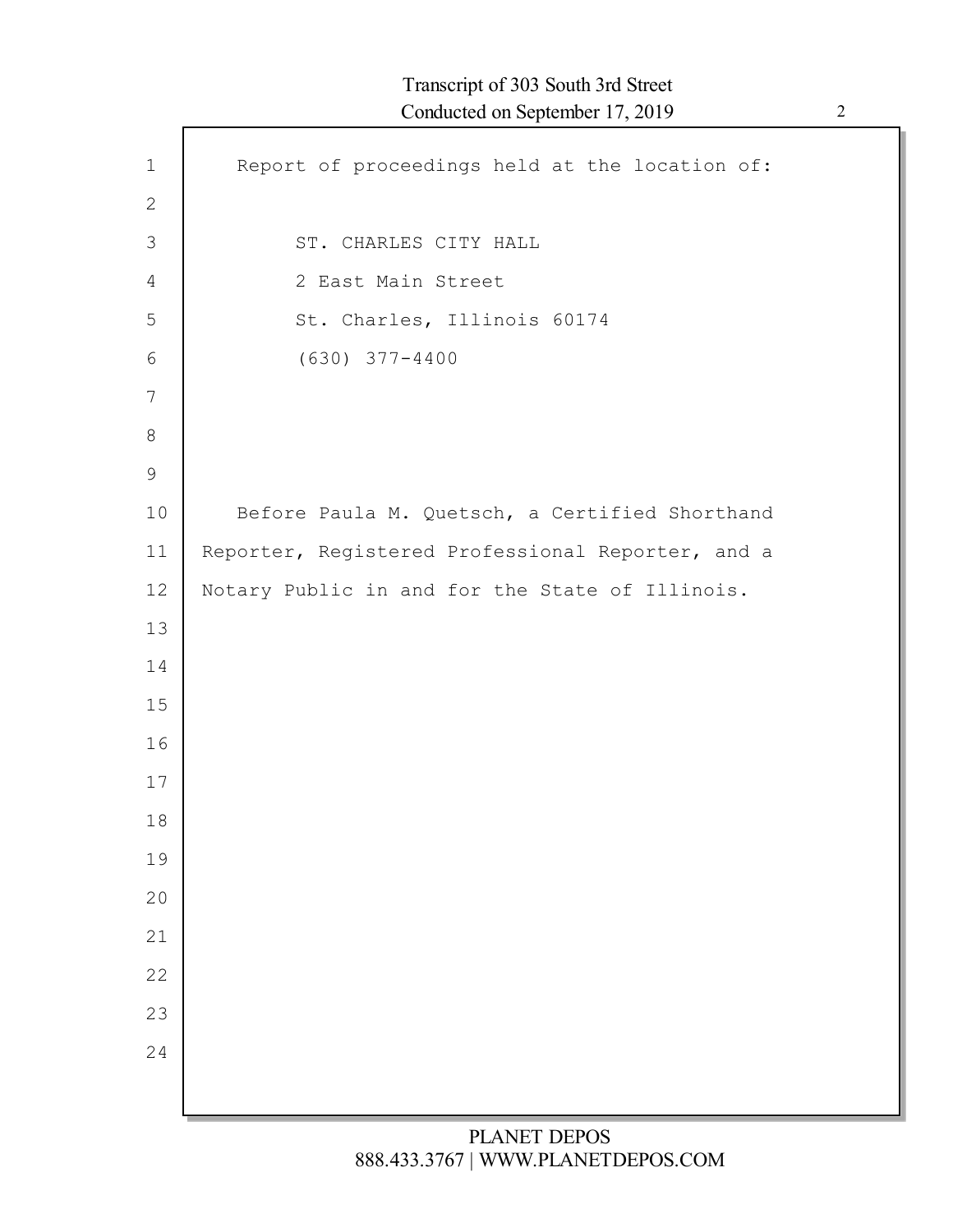| $\mathbf 1$    | PRESENT: |                                      |
|----------------|----------|--------------------------------------|
| $\mathbf{2}$   |          | TODD WALLACE, Chairman               |
| $\mathfrak{Z}$ |          | TIM KESSLER, Vice Chairman           |
| 4              |          | JENNIFER BECKER, Member              |
| 5              |          | JIM HOLDERFIELD, Member              |
| 6              |          | SUZANNE MELTON, Member               |
| 7              |          | TOM PRETZ, Member                    |
| $8\,$          |          | PETER VARGULICH, Member              |
| $\mathcal{G}$  |          |                                      |
| 10             |          | ALSO PRESENT:                        |
| 11             |          | ELLEN JOHNSON, Planner               |
| 12             |          | MONICA HAWK, Development Engineer    |
| 13             |          | RACHEL HITZEMANN, Planner            |
| 14             |          | RITA TUNGARE, Community and Economic |
| 15             |          | Development Director                 |
| 16             |          |                                      |
| 17             |          |                                      |
| 18             |          |                                      |
| 19             |          |                                      |
| 20             |          |                                      |
| 21             |          |                                      |
| 22             |          |                                      |
| 23             |          |                                      |
| 24             |          |                                      |
|                |          |                                      |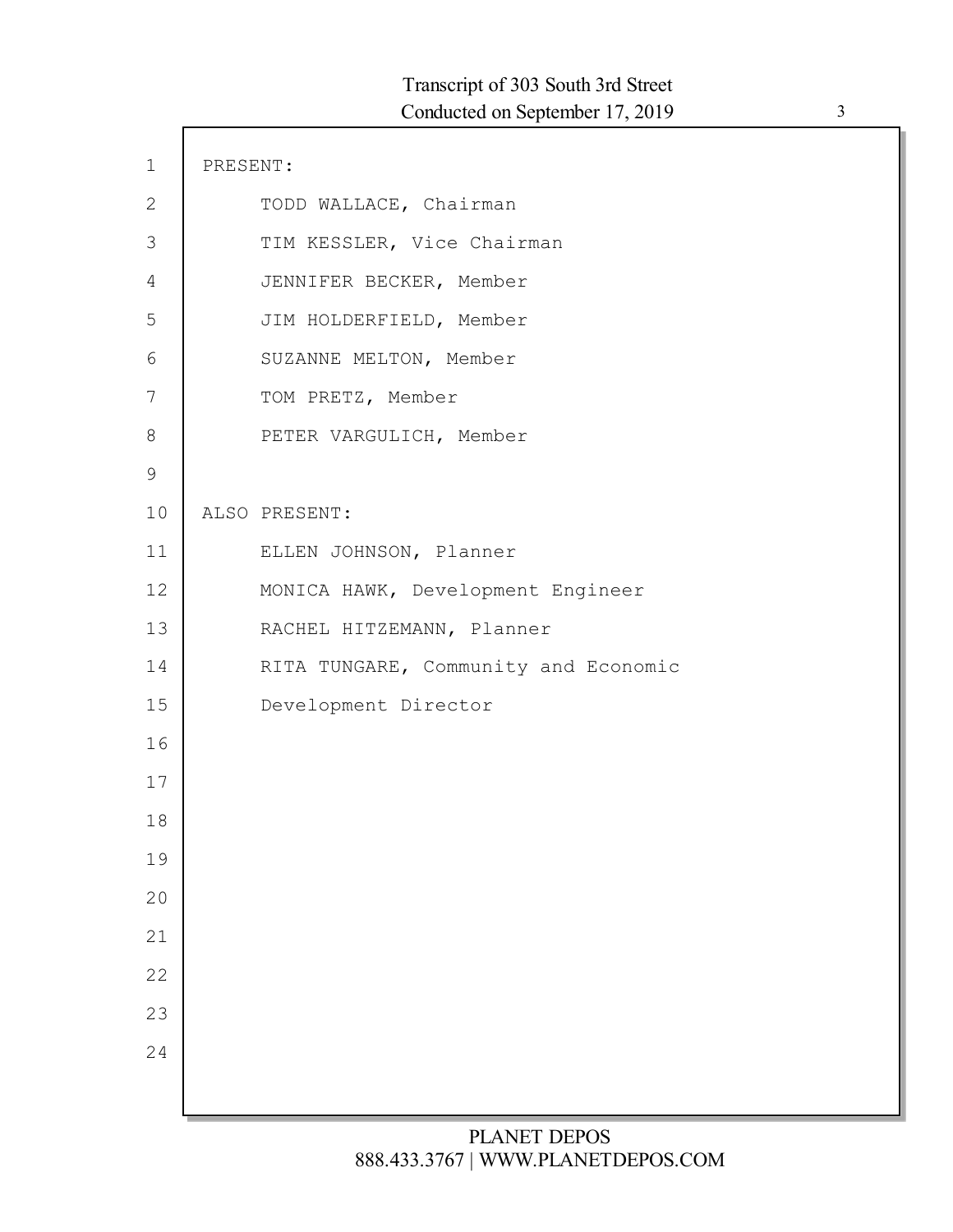| $\mathbf 1$ | PROCEEDINGS                                     |
|-------------|-------------------------------------------------|
| 2           | CHAIRMAN WALLACE: This meeting of the           |
| 3           | St. Charles Plan Commission will come to order. |
| 4           | Tim.                                            |
| 5           | VICE CHAIRMAN KESSLER: Becker.                  |
| 6           | MEMBER BECKER: Here.                            |
| 7           | VICE CHAIRMAN KESSLER: Pretz.                   |
| 8           | MEMBER PRETZ: Here.                             |
| $\mathsf 9$ | VICE CHAIRMAN KESSLER: Holderfield.             |
| 10          | MEMBER HOLDERFIELD: Here.                       |
| 11          | VICE CHAIRMAN KESSLER: Vargulich.               |
| 12          | MEMBER VARGULICH: Here.                         |
| 13          | VICE CHAIRMAN KESSLER: Melton.                  |
| 14          | MEMBER MELTON: Here.                            |
| 15          | VICE CHAIRMAN KESSLER: Wallace.                 |
| 16          | CHAIRMAN WALLACE: Here.                         |
| 17          | VICE CHAIRMAN KESSLER: Kessler, here.           |
| 18          | CHAIRMAN WALLACE: All right. Before we          |
| 19          | begin anyone who wishes to, please rise for the |
| 20          | Pledge of Allegiance.                           |
| 21          | (The Pledge of Allegiance was recited.)         |
| 22          | CHAIRMAN WALLACE: Presentation of minutes       |
| 23          | of the September 3rd, 2019, meeting of the Plan |
| 24          | Commission. Is there a motion to approve?       |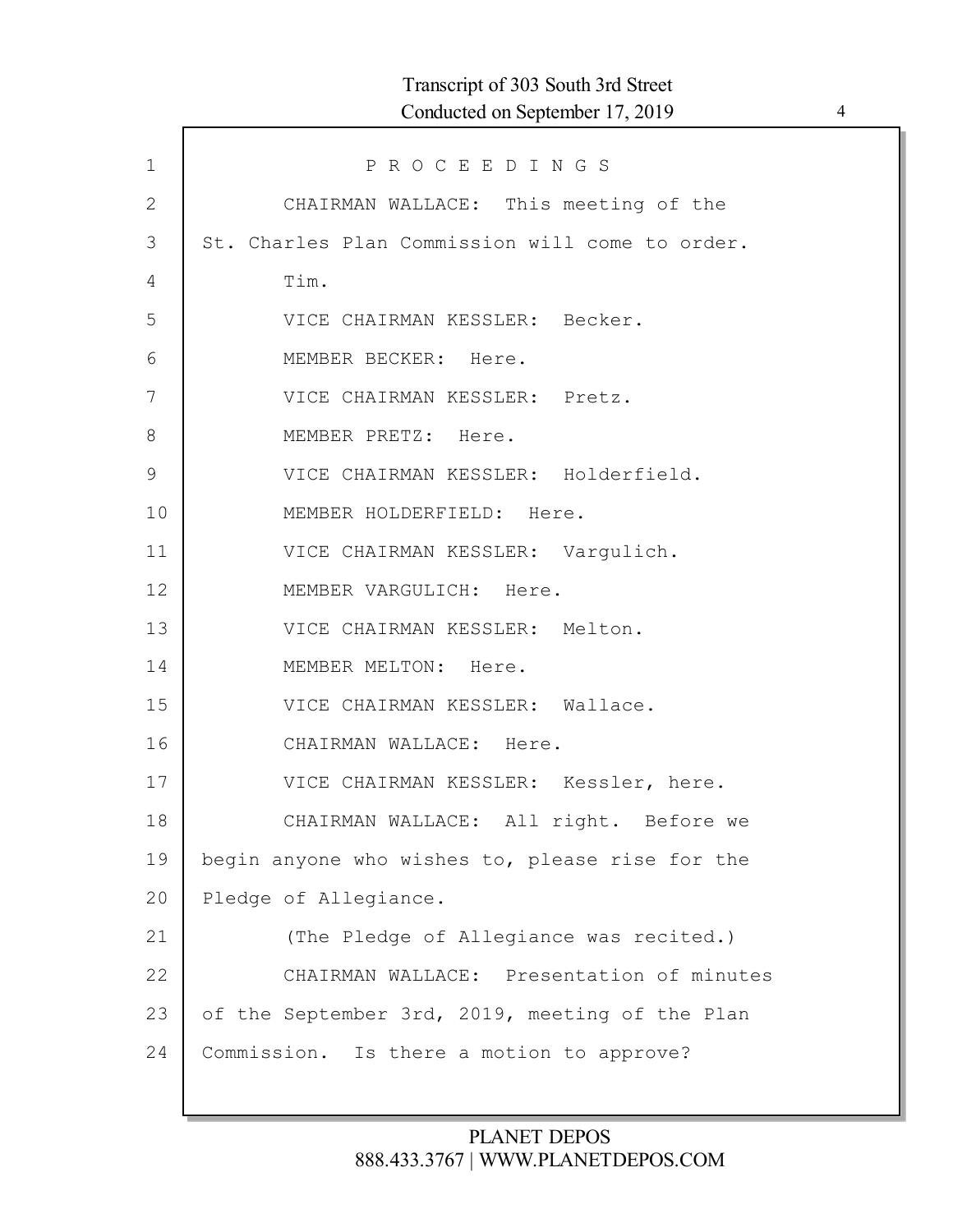| $\mathbf{1}$ | MEMBER BECKER: So moved.                          |
|--------------|---------------------------------------------------|
| $\mathbf{2}$ | MEMBER PRETZ: Second.                             |
| 3            | CHAIRMAN WALLACE: All right. It's been            |
| 4            | moved and seconded. All in favor.                 |
| 5            | (Ayes heard.)                                     |
| 6            | CHAIRMAN WALLACE: Opposed.                        |
| 7            | (No response.)                                    |
| 8            | CHAIRMAN WALLACE: That motion passes              |
| $\mathsf 9$  | unanimously.                                      |
| 10           | Item 5 on your agenda is 303 South 3rd            |
| 11           | Street (John Weitz). This is an application for a |
| 12           | zoning map amendment, and we have on the agenda   |
| 13           | public hearing and discussion and recommendation. |
| 14           | Thank you all for coming. What we're              |
| 15           | doing now is we have two items that are on the    |
| 16           | agenda. We're going to take this one first. This  |
| 17           | is a public hearing. The St. Charles Plan         |
| 18           | Commission is tasked by the City Council to       |
| 19           | conduct public hearings for certain applications  |
| 20           | that come before us such as this one for a zoning |
| 21           | map amendment. We will gather evidence and at the |
| 22           | end make a recommendation to the City Council to  |
| 23           | approve or deny the application that's before us. |
| 24           | After tonight this application will go to         |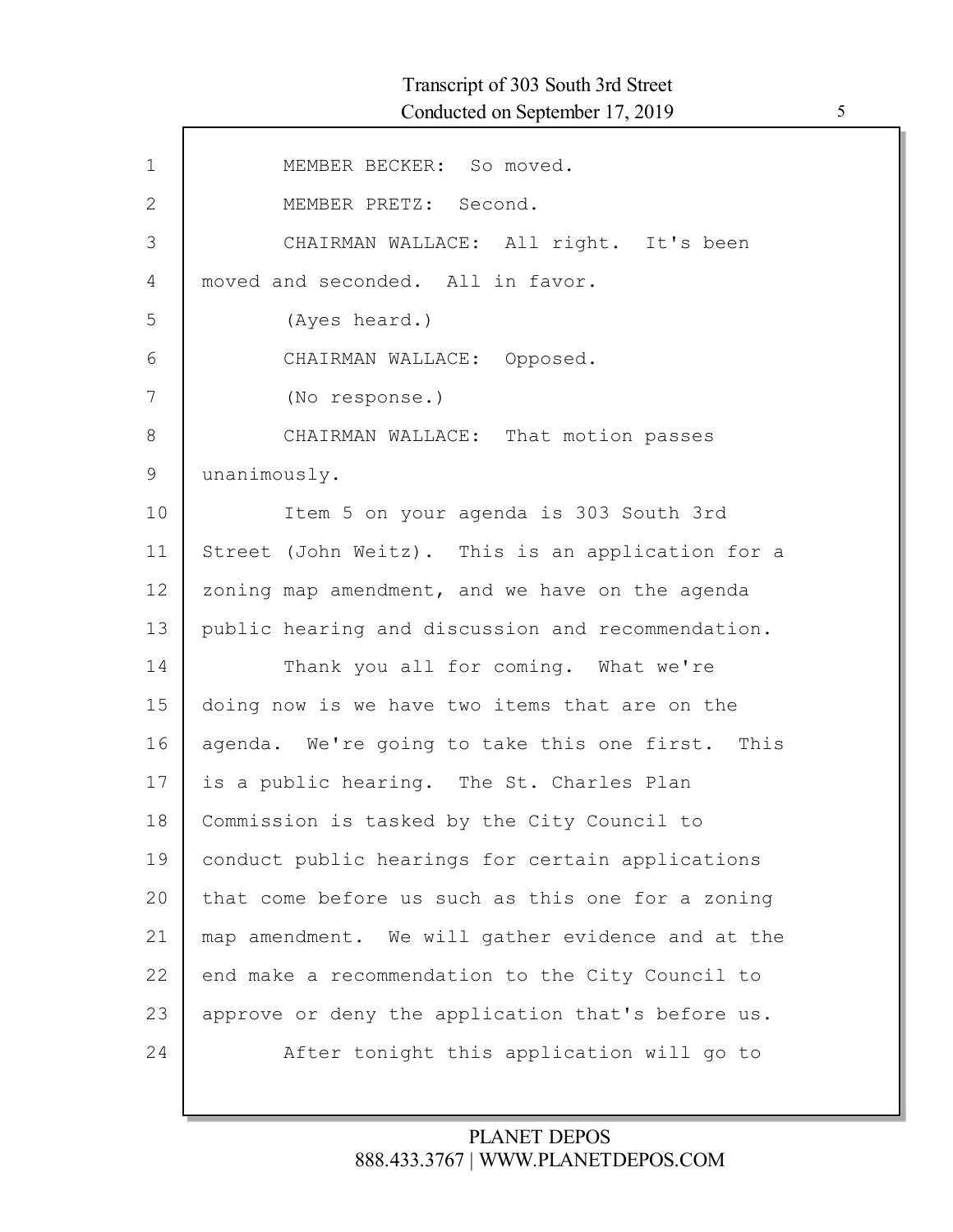Г

| $\mathbf{1}$ | the City Council planning and development committee |
|--------------|-----------------------------------------------------|
| $\mathbf{2}$ | and then to the City Council as a whole.            |
| 3            | Any questions regarding that?                       |
| 4            | (No response.)                                      |
| 5            | CHAIRMAN WALLACE: All right. Anyone who             |
| 6            | wishes to offer any testimony only on 303 South     |
| 7            | 3rd Street, if you could raise your hand and be     |
| 8            | sworn in, and if the applicant is here -- oh, yes.  |
| 9            | (Witness sworn.)                                    |
| 10           | CHAIRMAN WALLACE: All right. Thank you.             |
| 11           | And this goes for the next item on your agenda, as  |
| 12           | well. Anyone who wishes to speak, please, I would   |
| 13           | ask that you first be recognized by me. And when    |
| 14           | you speak, I'll ask that you approach the lectern,  |
| 15           | speak into the microphone, spell your last name     |
| 16           | and state your address for the record. We do have   |
| 17           | a court reporter here in the room, and she needs    |
| 18           | to take everything down.                            |
| 19           | So for the first application, if you're             |
| 20           | ready, you can begin.                               |
| 21           | MR. WEITZ: Hi, my name is John Weitz.               |
| 22           | Thanks for taking the time to listen to this        |
| 23           | presentation today.                                 |
| 24           | I'm a CPA. I have a small public accounting         |
|              |                                                     |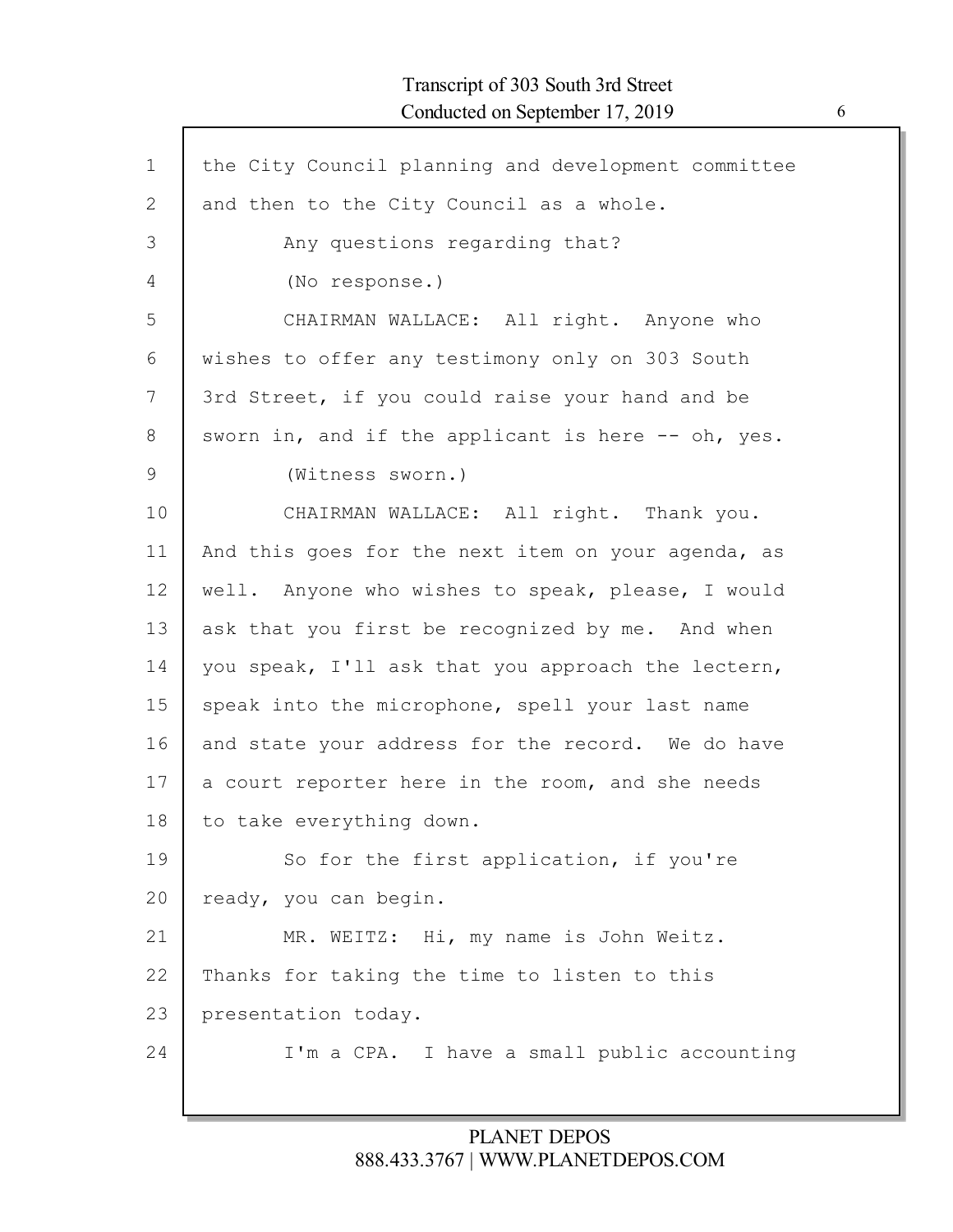$\mathsf{l}$ 

| $\mathbf 1$ | practice in St. Charles, and for the last three years |
|-------------|-------------------------------------------------------|
| 2           | I've been renting space above Dick Pond Athletics,    |
| 3           | and I'm here today because I'd like to purchase       |
| 4           | the property at 303 South 3rd Street to move my       |
| 5           | accounting practice there but also to keep the        |
| 6           | current tenants who rent the upstairs, keep that      |
| 7           | residential rental.                                   |
| 8           | So to do this I would need to have the                |
| 9           | zoning changed from, I believe right now it's         |
| 10          | currently RT-4 for residential, and I need it to      |
| 11          | be changed to CBD-2 for mixed use.                    |
| 12          | This is the property here on the screen,              |
| 13          | 303 South 3rd Street, and I have a site plan here     |
| 14          | for -- I would need to increase the size of the       |
| 15          | current parking lot. This is the site plan that I     |
| 16          | submitted to get the required three parking spots     |
| 17          | and have room for the driveway. It also has a         |
| 18          | setback for the landscape, the 10-foot required       |
| 19          | landscape on the south end and on the west end,       |
| 20          | as well.                                              |
| 21          | I believe this zoning change request would            |
| 22          | be consistent with many of the properties along       |
| 23          | 3rd Street and is consistent with the City's          |
| 24          | comprehensive plan.                                   |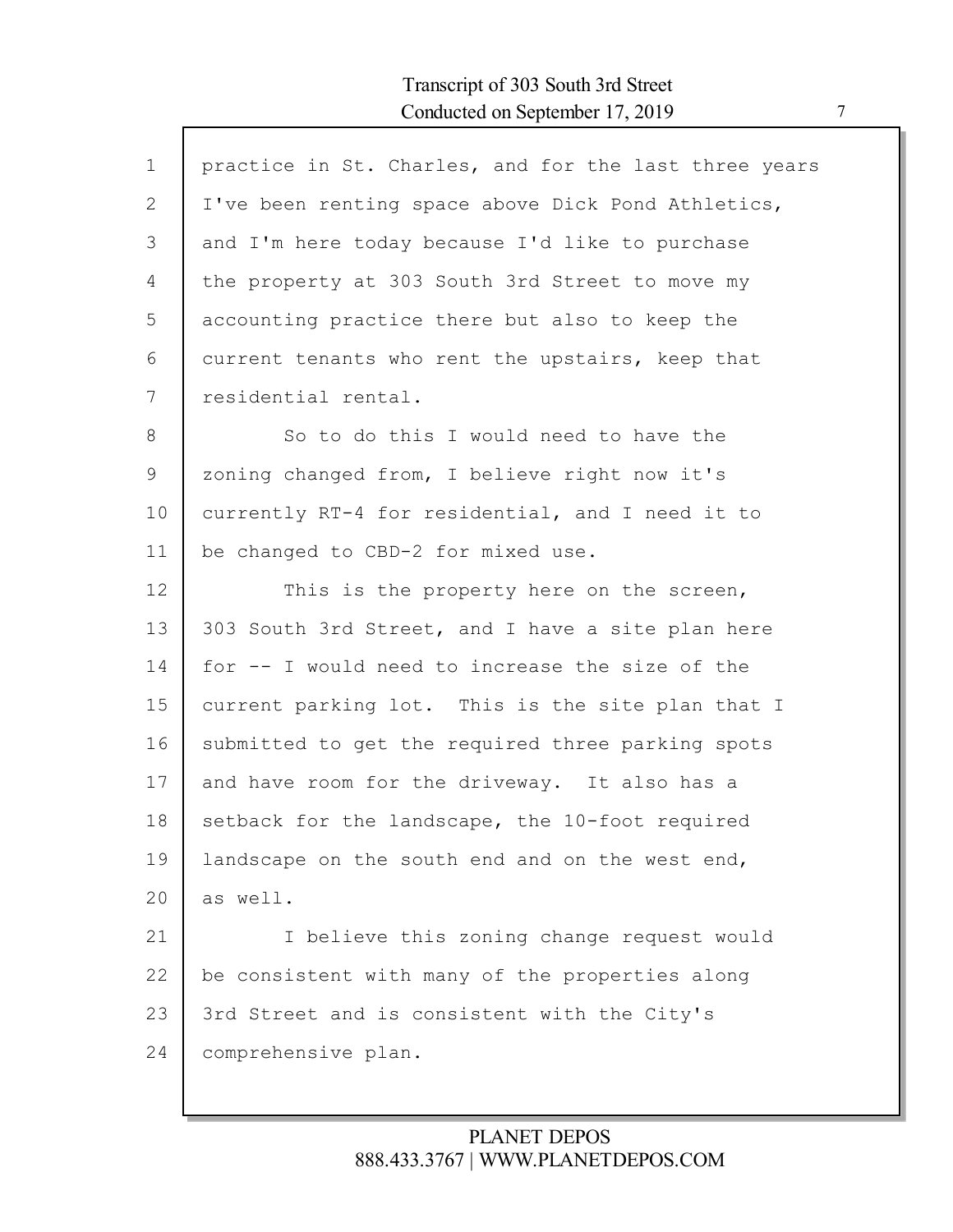| $\mathbf 1$   | That's all I've got. Do you have any              |
|---------------|---------------------------------------------------|
| 2             | questions for me?                                 |
| 3             | CHAIRMAN WALLACE: All right. Any questions        |
| 4             | from the Plan Commissioners?                      |
| 5             | MEMBER VARGULICH: A question for staff.           |
| 6             | Ellen, will the introduction of the               |
| 7             | parking, will that require him to move the curb   |
| 8             | cut that's there right now?                       |
| $\mathcal{G}$ | MS. JOHNSON: Yes, I believe it will.              |
| 10            | MEMBER VARGULICH: And do the improvements         |
| 11            | include the property to have curbed paved areas,  |
| 12            | or will this be just an asphalt?                  |
| 13            | MS. JOHNSON: I believe that it can be             |
| 14            | asphalt on grade.                                 |
| 15            | VICE CHAIRMAN KESSLER: And this was               |
| 16            | noticed; right?                                   |
| 17            | MS. JOHNSON: Yes. There was a public              |
| 18            | notice issued in the newspaper, and notice was    |
| 19            | sent to surrounding property owners.              |
| 20            | VICE CHAIRMAN KESSLER: Just curious,              |
| 21            | what's the use to the south? The two-story house, |
| 22            | is that residential? I see it for sale. You're    |
| 23            | on the corner.                                    |
| 24            | MR. WEITZ: This property right here,              |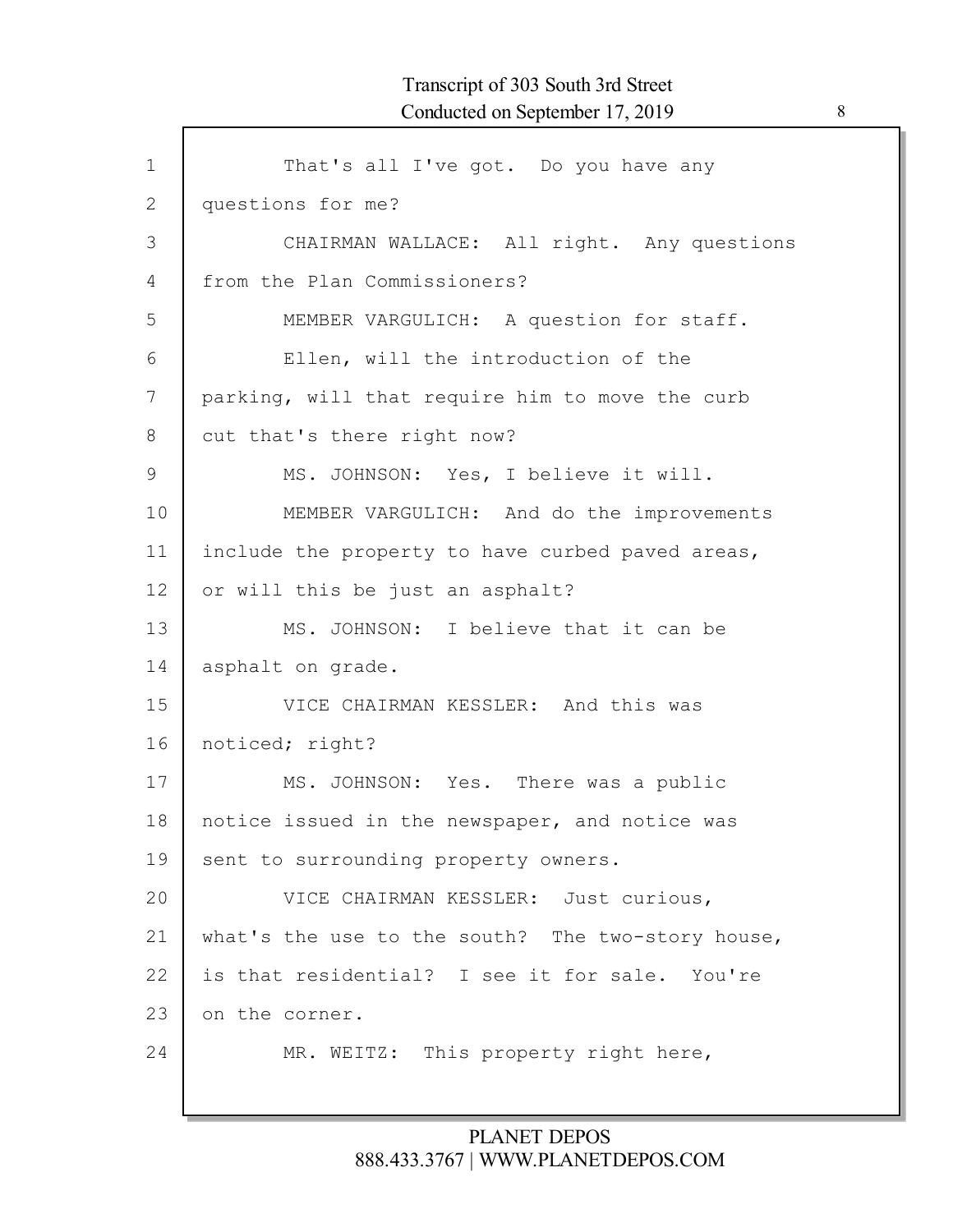| the 307?                                          |
|---------------------------------------------------|
| VICE CHAIRMAN KESSLER: Is that                    |
| residential? Do you know?                         |
| MR. WEITZ: I believe that's residential.          |
| VICE CHAIRMAN KESSLER: Just for staff, do         |
| we have any indication of -- I mean, this is kind |
| of like an overlay next to a CBD-2. Is there any  |
| other place where this has happened on that side  |
| of town that you're aware of?                     |
| MS. JOHNSON: I don't believe RT-4 to              |
| CBD-2, but there has been CBD-2 to CBD-1 in this  |
| vicinity, and the property is adjacent to CBD-2   |
| zoning on two sides.                              |
| CHAIRMAN WALLACE: Any other questions             |
| from Plan Commissioners?                          |
| VICE CHAIRMAN KESSLER: Did you know you           |
| were going to have this audience tonight? Good    |
| for you.                                          |
| CHAIRMAN WALLACE: Any questions or                |
| comments from any members of the audience on this |
| application?                                      |
| (No response.)                                    |
| CHAIRMAN WALLACE: No. Okay. If the Plan           |
|                                                   |
|                                                   |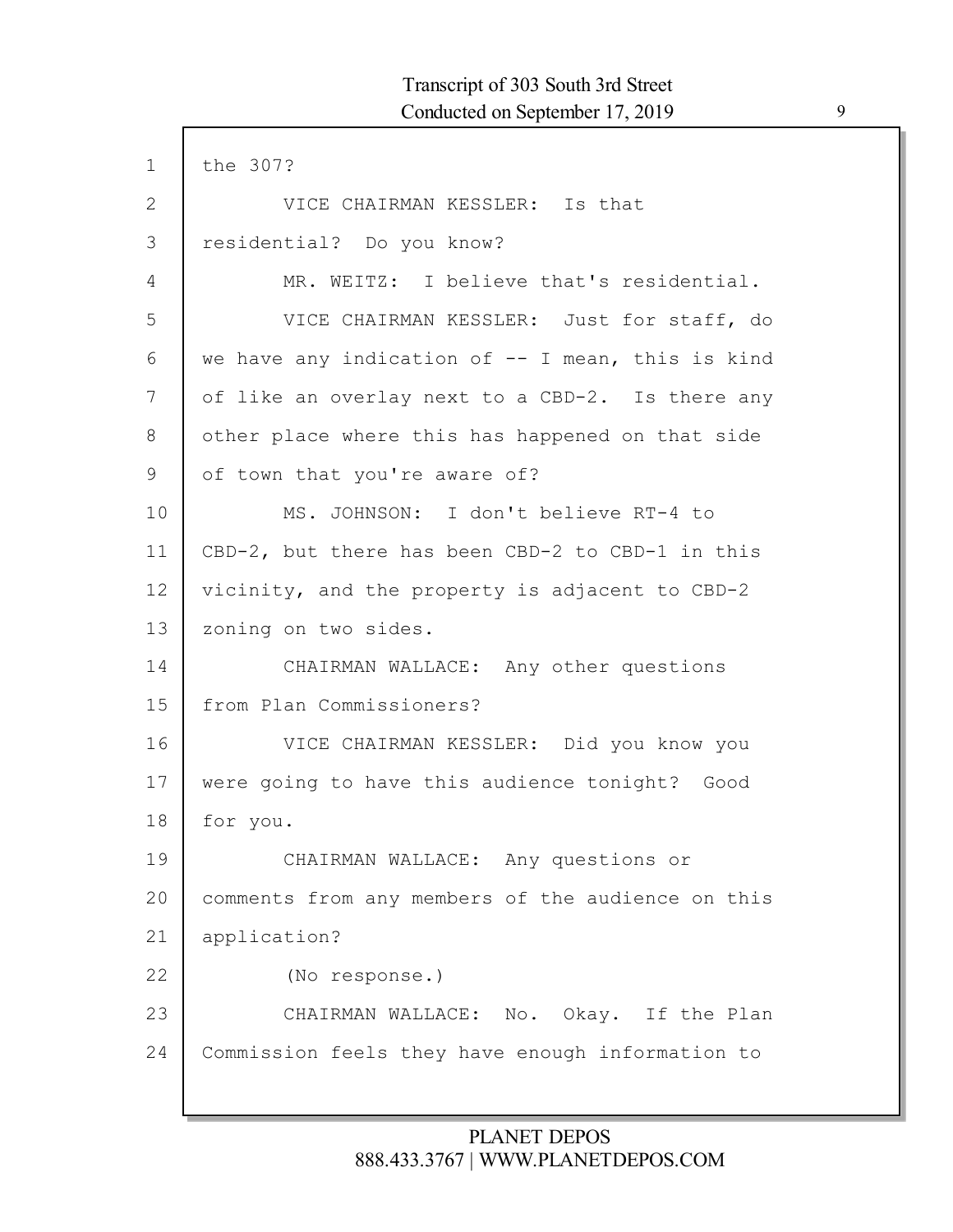| $\mathbf 1$ | make a recommendation to City Council, then a      |
|-------------|----------------------------------------------------|
| 2           | motion to close the public hearing would now be in |
| 3           | order.                                             |
| 4           | VICE CHAIRMAN KESSLER: I move to close             |
| 5           | the public hearing.                                |
| 6           | MEMBER PRETZ: Second.                              |
| 7           | CHAIRMAN WALLACE: It's been moved and              |
| 8           | seconded. Any discussion on the motion?            |
| 9           | (No response.)                                     |
| 10          | CHAIRMAN WALLACE: Tim, roll call to close          |
| 11          | the public hearing.                                |
| 12          | VICE CHAIRMAN KESSLER: Becker.                     |
| 13          | MEMBER BECKER: Yes.                                |
| 14          | VICE CHAIRMAN KESSLER: Pretz.                      |
| 15          | MEMBER PRETZ: Yes.                                 |
| 16          | VICE CHAIRMAN KESSLER: Holderfield.                |
| 17          | MEMBER HOLDERFIELD: Yes.                           |
| 18          | VICE CHAIRMAN KESSLER: Vargulich.                  |
| 19          | MEMBER VARGULICH: Yes.                             |
| 20          | VICE CHAIRMAN KESSLER: Melton.                     |
| 21          | MEMBER MELTON: Yes.                                |
| 22          | VICE CHAIRMAN KESSLER: Wallace.                    |
| 23          | CHAIRMAN WALLACE: Yes.                             |
| 24          | VICE CHAIRMAN KESSLER: Kessler, yes.               |
|             |                                                    |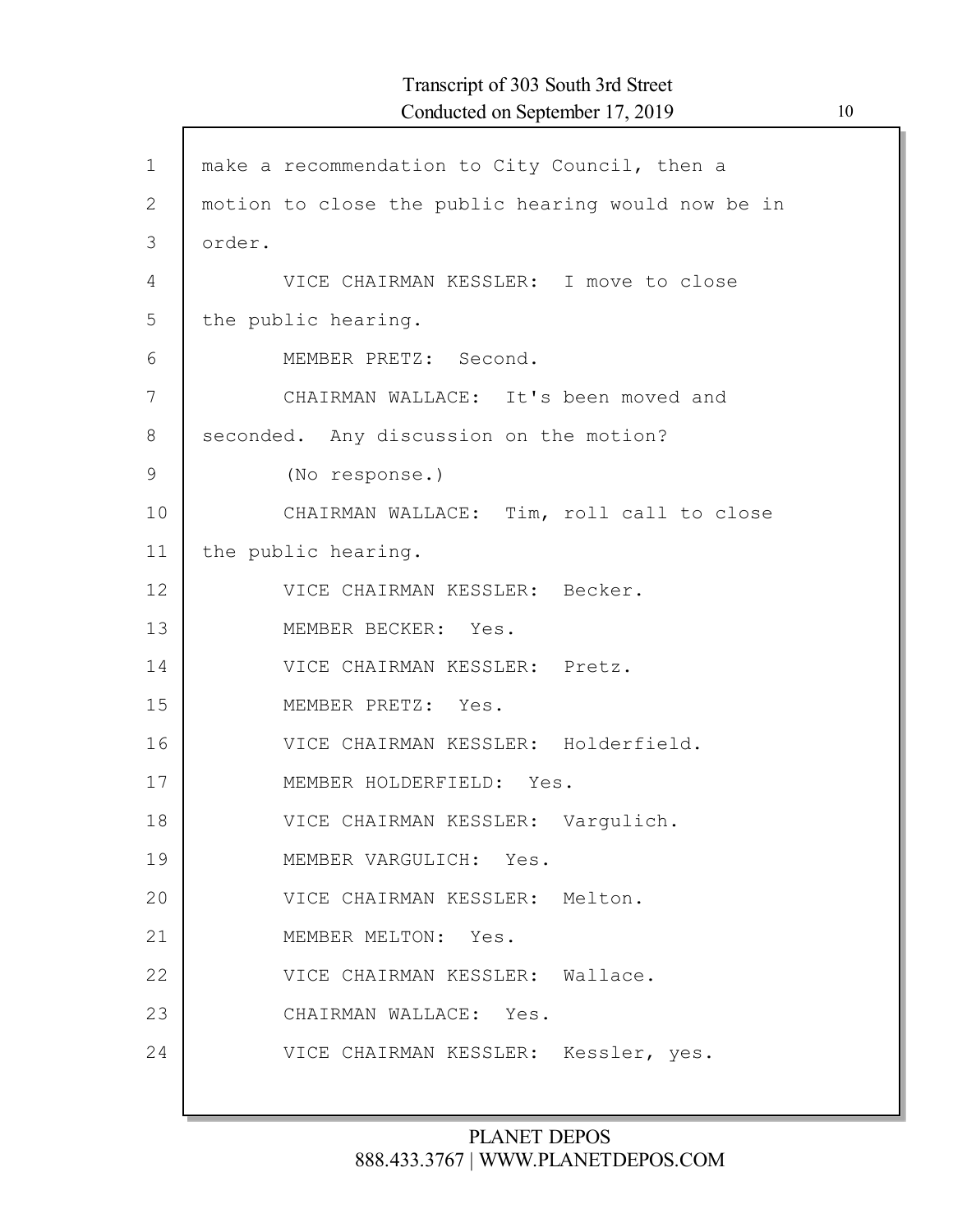| $\mathbf{1}$  | CHAIRMAN WALLACE: All right. And then 5B           |
|---------------|----------------------------------------------------|
| 2             | is discussion and recommendation if anyone wishes  |
| 3             | to offer a motion or have any discussion.          |
| 4             | VICE CHAIRMAN KESSLER: I would like to             |
| 5             | make a motion to recommend approval to the         |
| 6             | planning and development committee the application |
| 7             | for zoning map amendment at 303 South 3rd Street   |
| 8             | (John Weitz).                                      |
| $\mathcal{G}$ | CHAIRMAN WALLACE: Is there a second?               |
| 10            | MEMBER PRETZ: Subject to staff --                  |
| 11            | VICE CHAIRMAN KESSLER: Subject to --               |
| 12            | CHAIRMAN WALLACE: So is the motion to              |
| 13            | recommend approval subject to resolution of staff  |
| 14            | comments?                                          |
| 15            | VICE CHAIRMAN KESSLER: That's correct.             |
| 16            | MEMBER PRETZ: Second.                              |
| 17            | CHAIRMAN WALLACE: It's been moved and              |
| 18            | seconded. Any discussion on that motion?           |
| 19            | (No response.)                                     |
| 20            | CHAIRMAN WALLACE: Tim.                             |
| 21            | VICE CHAIRMAN KESSLER: Becker.                     |
| 22            | MEMBER BECKER: Yes.                                |
| 23            | VICE CHAIRMAN KESSLER: Pretz.                      |
| 24            | MEMBER PRETZ: Yes.                                 |
|               |                                                    |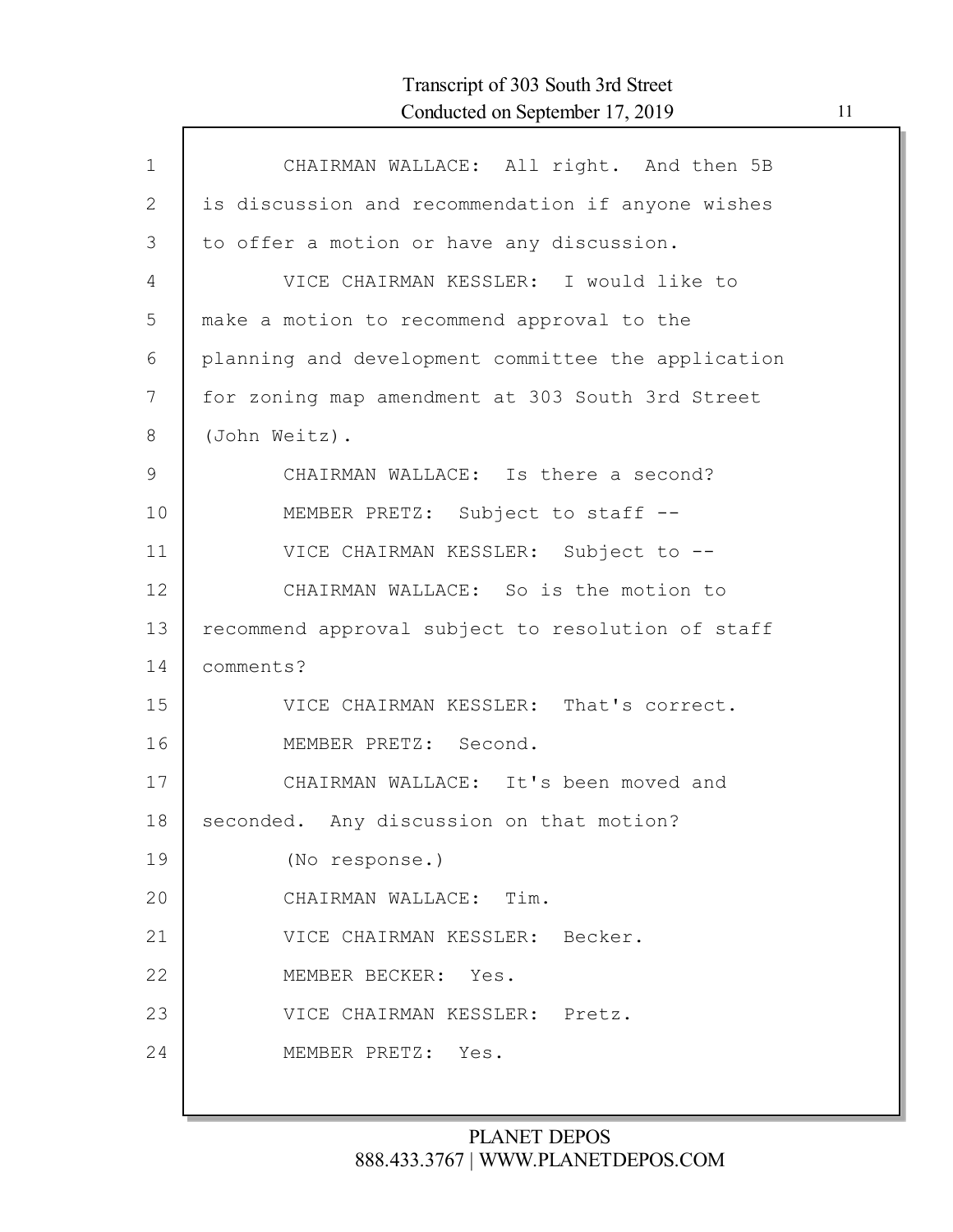Г

| $\mathbf 1$    | VICE CHAIRMAN KESSLER: Holderfield.  |
|----------------|--------------------------------------|
| $\overline{2}$ | MEMBER HOLDERFIELD: Yes.             |
| $\mathfrak{Z}$ | VICE CHAIRMAN KESSLER: Vargulich.    |
| 4              | MEMBER VARGULICH: Yes.               |
| 5              | VICE CHAIRMAN KESSLER: Melton.       |
| 6              | MEMBER MELTON: Yes.                  |
| 7              | VICE CHAIRMAN KESSLER: Wallace.      |
| 8              | CHAIRMAN WALLACE: Yes.               |
| 9              | VICE CHAIRMAN KESSLER: Kessler, yes. |
| 10             | MR. WEITZ: Thank you so much.        |
| 11             | (Off the record at $7:09$ p.m.)      |
| 12             |                                      |
| 13             |                                      |
| 14             |                                      |
| 15             |                                      |
| 16             |                                      |
| 17             |                                      |
| 18             |                                      |
| 19             |                                      |
| 20             |                                      |
| 21             |                                      |
| 22             |                                      |
| 23             |                                      |
| 24             |                                      |
|                |                                      |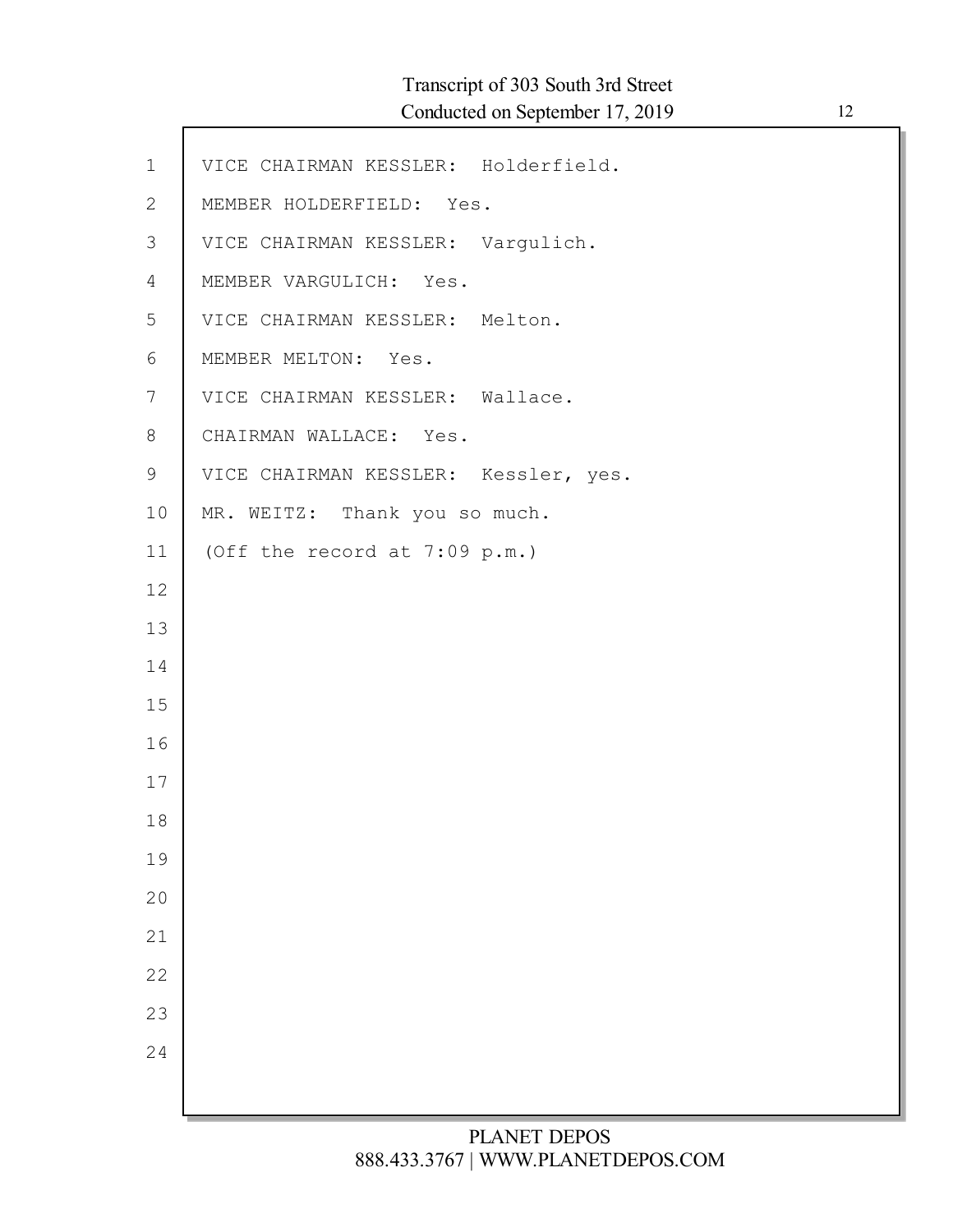$\mathsf{l}$ 

| 1               | CERTIFICATE OF SHORTHAND REPORTER                     |
|-----------------|-------------------------------------------------------|
| $\mathbf{2}$    |                                                       |
| 3               | I, Paula M. Quetsch, Certified Shorthand              |
| 4               | Reporter No. 084-003733, CSR, RPR, and a Notary       |
| 5               | Public in and for the County of Kane, State of        |
| 6               | Illinois, the officer before whom the foregoing       |
| 7               | proceedings were taken, do certify that the foregoing |
| 8               | transcript is a true and correct record of the        |
| 9               | proceedings, that said proceedings were taken by      |
| 10              | me stenographically and thereafter reduced to         |
| 11              | typewriting under my supervision, and that I am       |
| 12 <sup>°</sup> | neither counsel for, related to, nor employed by      |
| 13              | any of the parties to this case and have no           |
| 14              | interest, financial or otherwise, in its outcome.     |
| 15              |                                                       |
| 16              | IN WITNESS WHEREOF, I have hereunto set my            |
| 17              | hand and affixed my notarial seal this 22nd day of    |
| 18              | September, 2019.                                      |
| 19              | My commission expires: October 16, 2021               |
| 20              |                                                       |
| 21              | Paul Puttel ,                                         |
| 22              |                                                       |
| 23              | Notary Public in and for the                          |
| 24              | State of Illinois                                     |
|                 |                                                       |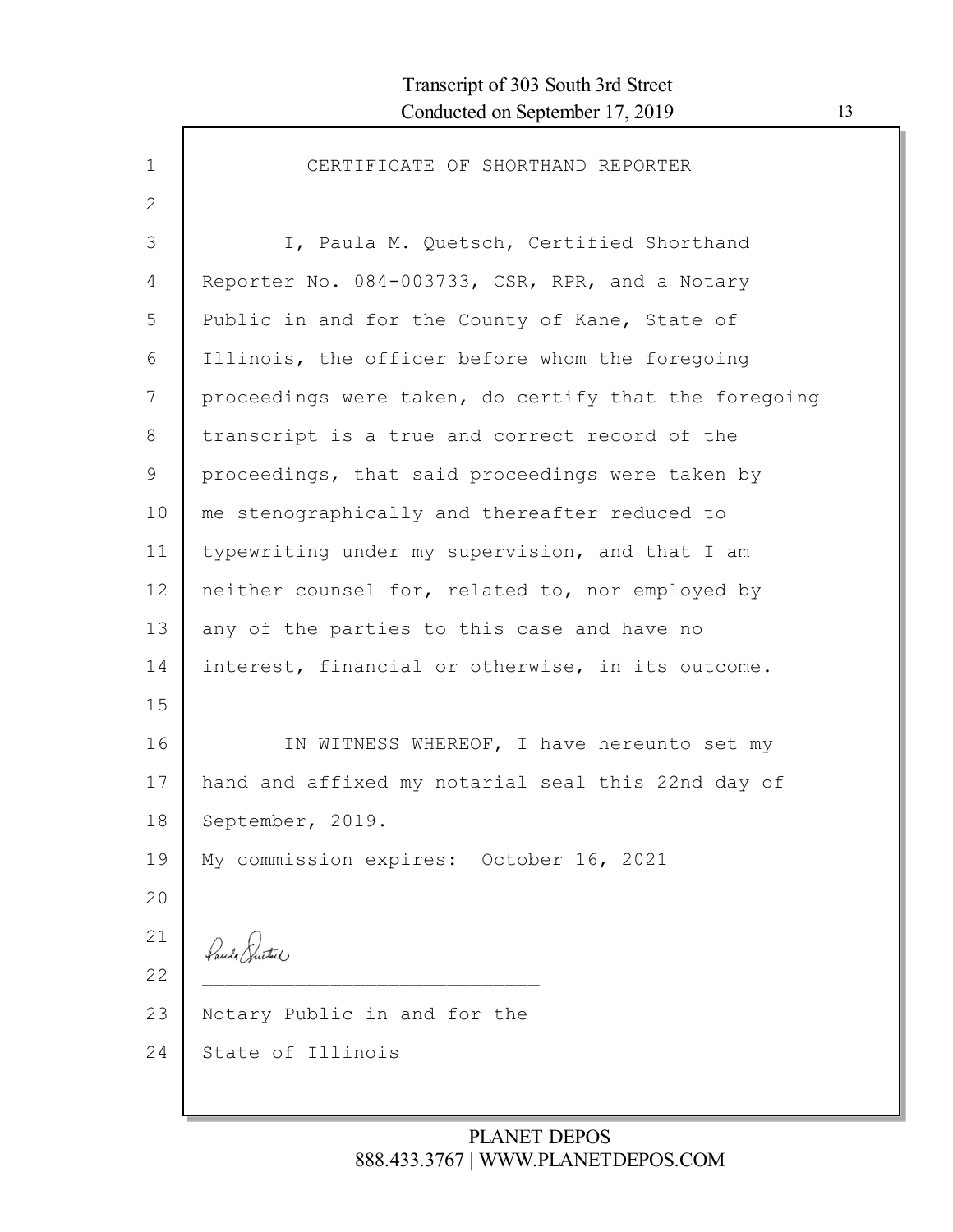

# **Transcript of General Amendment**

**Date:** September 17, 2019 **Case:** St. Charles Plan Commission

**Planet Depos Phone:** 888.433.3767 **Email::** [transcripts@planetdepos.com](mailto:transcripts@planetdepos.com) **www.planetdepos.com**

WORLDWIDE COURT REPORTING & LITIGATION TECHNOLOGY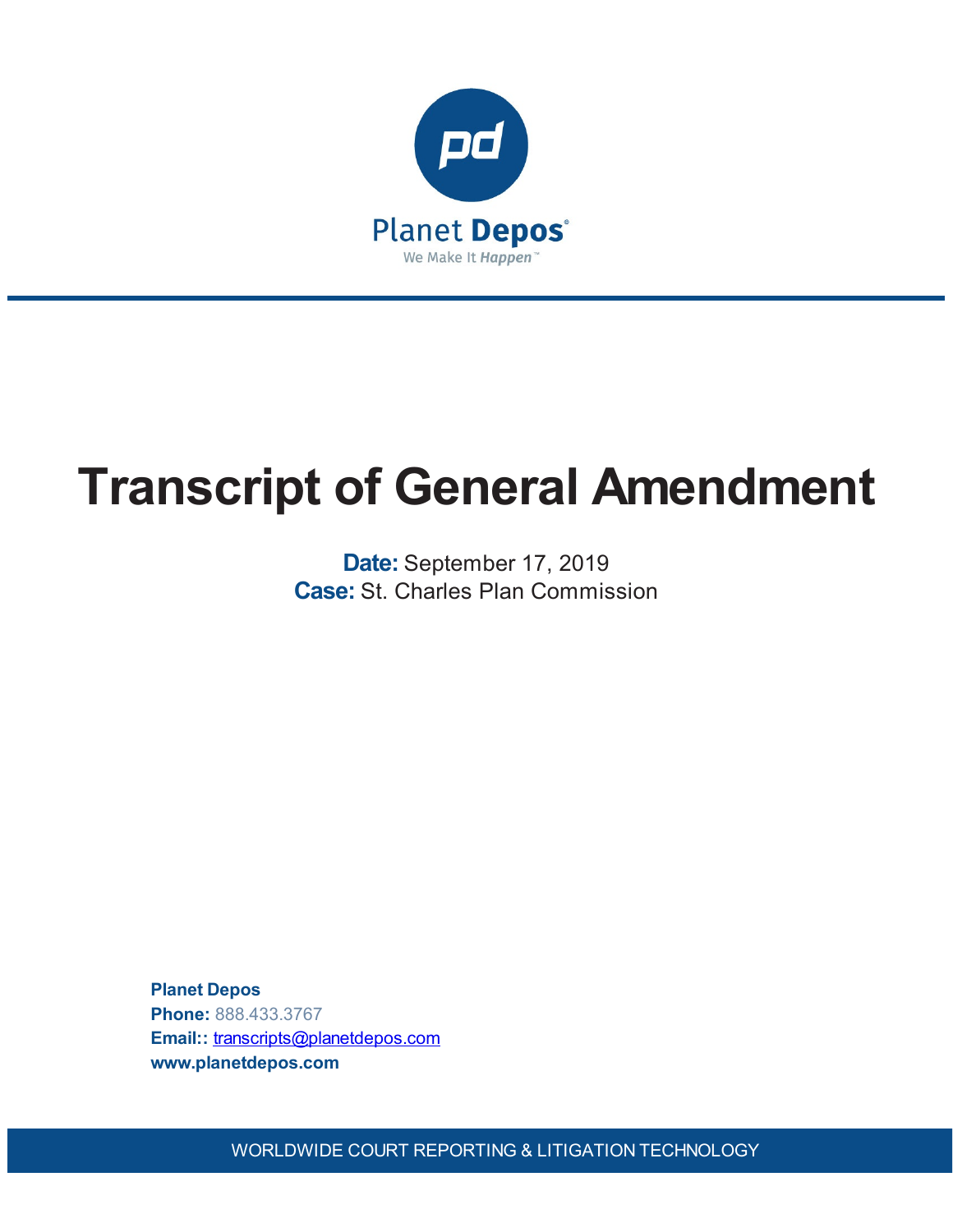1 2 3 4 5 6 7 8 9 10 11 12 13 14 15 16 17 18 19 20 21 22 23 24 BEFORE THE PLAN COMMISSION OF THE CITY OF ST. CHARLES --------------------------------x In Re:  $\qquad \qquad$ General Amendment : (City of St. Charles);  $\cdot$  : Ch. 17.14 "Business & Mixed : Use Districts," Ch. 17.20 : "Use Standards," Ch. 17.24 : "Off-Street Parking, Loading : & Access," and Ch. 17.30 : "Definitions" regarding : regulation of recreational : cannabis uses. : --------------------------------x REPORT OF PROCEEDINGS St. Charles, Illinois 60174 Tuesday, September 17, 2019 7:09 p.m. Job No.: 218472B Pages: 1 - 75 Reported by: Paula M. Quetsch, CSR, RPR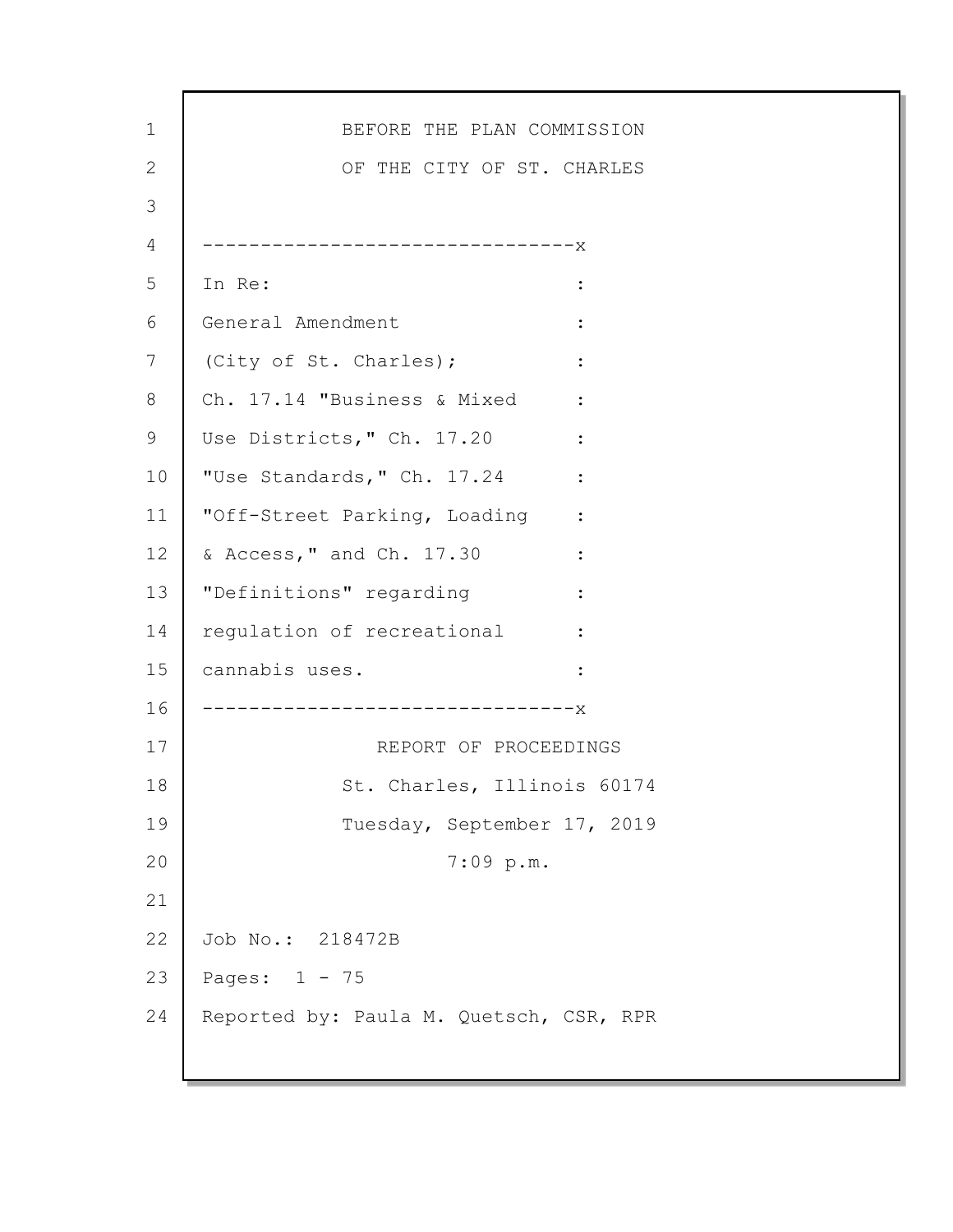| $\mathbf 1$    | Report of proceedings held at the location of:    |
|----------------|---------------------------------------------------|
| $\mathbf{2}$   |                                                   |
| $\mathfrak{Z}$ | ST. CHARLES CITY HALL                             |
| 4              | 2 East Main Street                                |
| 5              | St. Charles, Illinois 60174                       |
| 6              | $(630)$ $377 - 4400$                              |
| $\overline{7}$ |                                                   |
| $8\,$          |                                                   |
| $\mathsf 9$    |                                                   |
| 10             | Before Paula M. Quetsch, a Certified Shorthand    |
| 11             | Reporter, Registered Professional Reporter, and a |
| 12             | Notary Public in and for the State of Illinois.   |
| 13             |                                                   |
| 14             |                                                   |
| 15             |                                                   |
| 16             |                                                   |
| 17             |                                                   |
| 18             |                                                   |
| 19             |                                                   |
| 20             |                                                   |
| 21             |                                                   |
| 22             |                                                   |
| 23             |                                                   |
| 24             |                                                   |
|                |                                                   |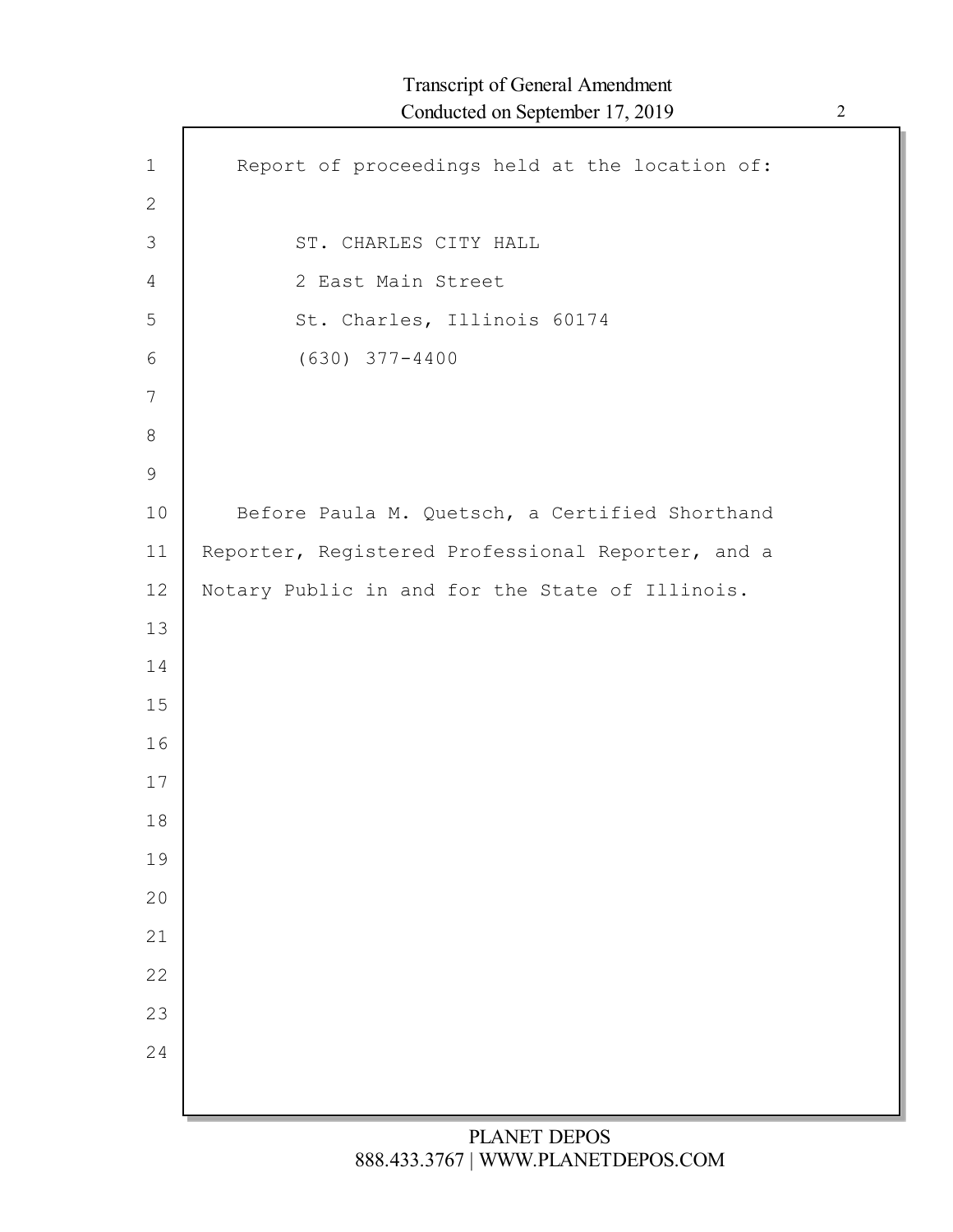| $\mathbf 1$    | PRESENT: |                                      |
|----------------|----------|--------------------------------------|
| $\mathbf{2}$   |          | TODD WALLACE, Chairman               |
| $\mathfrak{Z}$ |          | TIM KESSLER, Vice Chairman           |
| 4              |          | JENNIFER BECKER, Member              |
| 5              |          | JIM HOLDERFIELD, Member              |
| 6              |          | LAURA MACKLIN-PURDY, Member          |
| 7              |          | SUZANNE MELTON, Member               |
| $8\,$          |          | TOM PRETZ, Member                    |
| $\mathcal{G}$  |          | PETER VARGULICH, Member              |
| 10             |          |                                      |
| 11             |          | ALSO PRESENT:                        |
| 12             |          | ELLEN JOHNSON, Planner               |
| 13             |          | MONICA HAWK, Development Engineer    |
| 14             |          | RACHEL HITZEMANN, Planner            |
| 15             |          | RITA TUNGARE, Community and Economic |
| 16             |          | Development Director                 |
| 17             |          |                                      |
| 18             |          |                                      |
| 19             |          |                                      |
| 20             |          |                                      |
| 21             |          |                                      |
| 22             |          |                                      |
| 23             |          |                                      |
| 24             |          |                                      |
|                |          |                                      |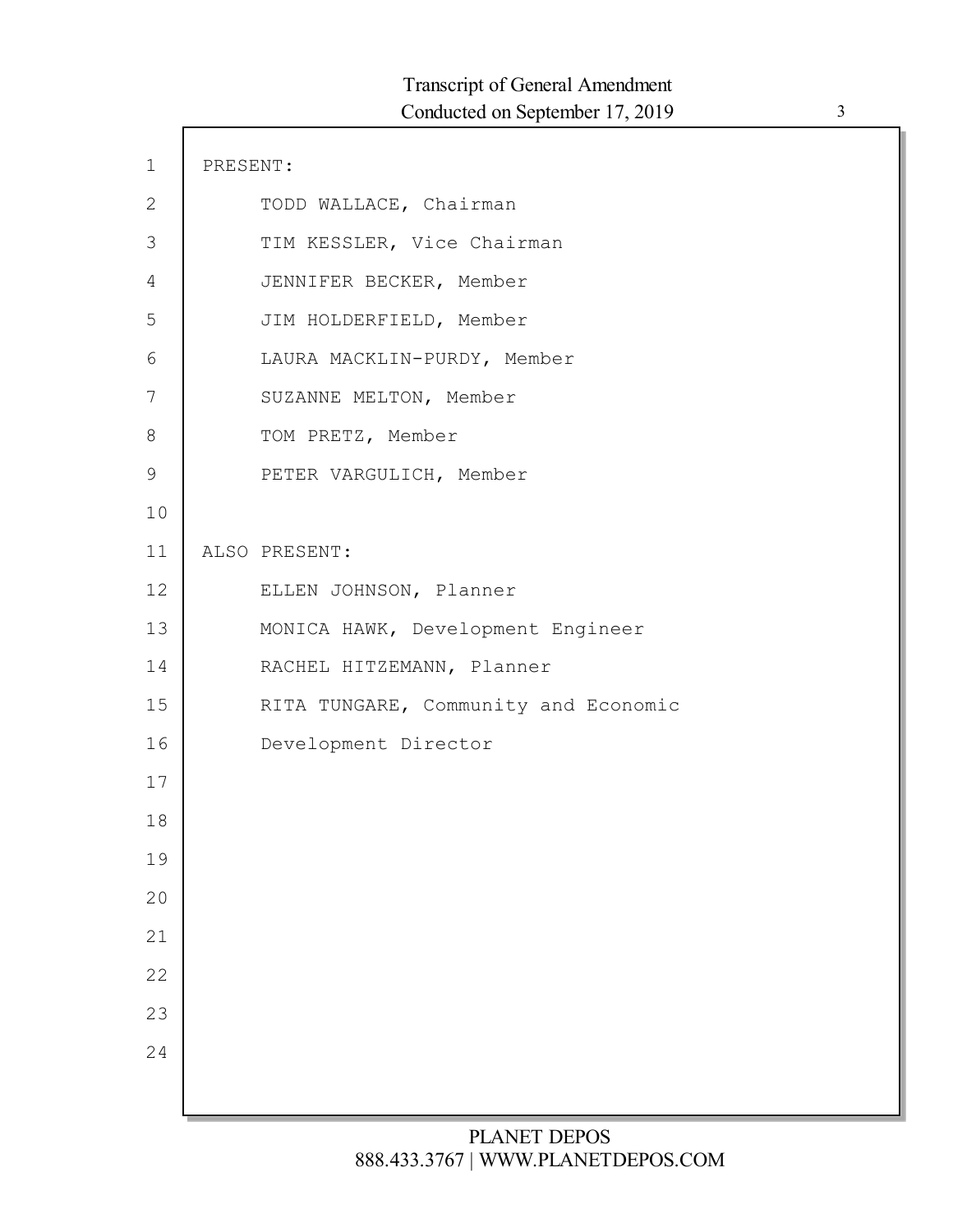| $\mathbf 1$  | PROCEEDINGS                                        |
|--------------|----------------------------------------------------|
| $\mathbf{2}$ | CHAIRMAN WALLACE: Item 6 on your agenda is         |
| 3            | General Amendment (City of St. Charles), Ch. 17.14 |
| 4            | "Business & Mixed Use Districts," Ch. 17.20 "Use   |
| 5            | Standards," Ch. 17.24 "Off-Street Parking, Loading |
| 6            | & Access, " and Ch. 17.30 "Definitions" regarding  |
| 7            | regulation of recreational cannabis uses.          |
| $8\,$        | Again, this is a public hearing, so I              |
| 9            | would ask that anyone who wishes to offer any      |
| 10           | testimony, including asking any questions, please  |
| 11           | raise your hand to be sworn in.                    |
| 12           | (Witnesses sworn.)                                 |
| 13           | CHAIRMAN WALLACE: And, again, if you wish          |
| 14           | to offer anything, I would ask that you speak at   |
| 15           | the lectern, state your name and spell your last   |
| 16           | name and state your address for the record.        |
| 17           | For our purposes tonight we want to make           |
| 18           | sure that we receive all public comment in a       |
| 19           | thorough manner, and so most likely, given the     |
| 20           | size of the crowd here tonight, this will be       |
| 21           | continued to a future date. I have a feeling that  |
| 22           | we're going to need additional information anyway  |
| 23           | in order to make a recommendation. I'm not saying  |
| 24           | we're not going forward tonight. I'm saying we     |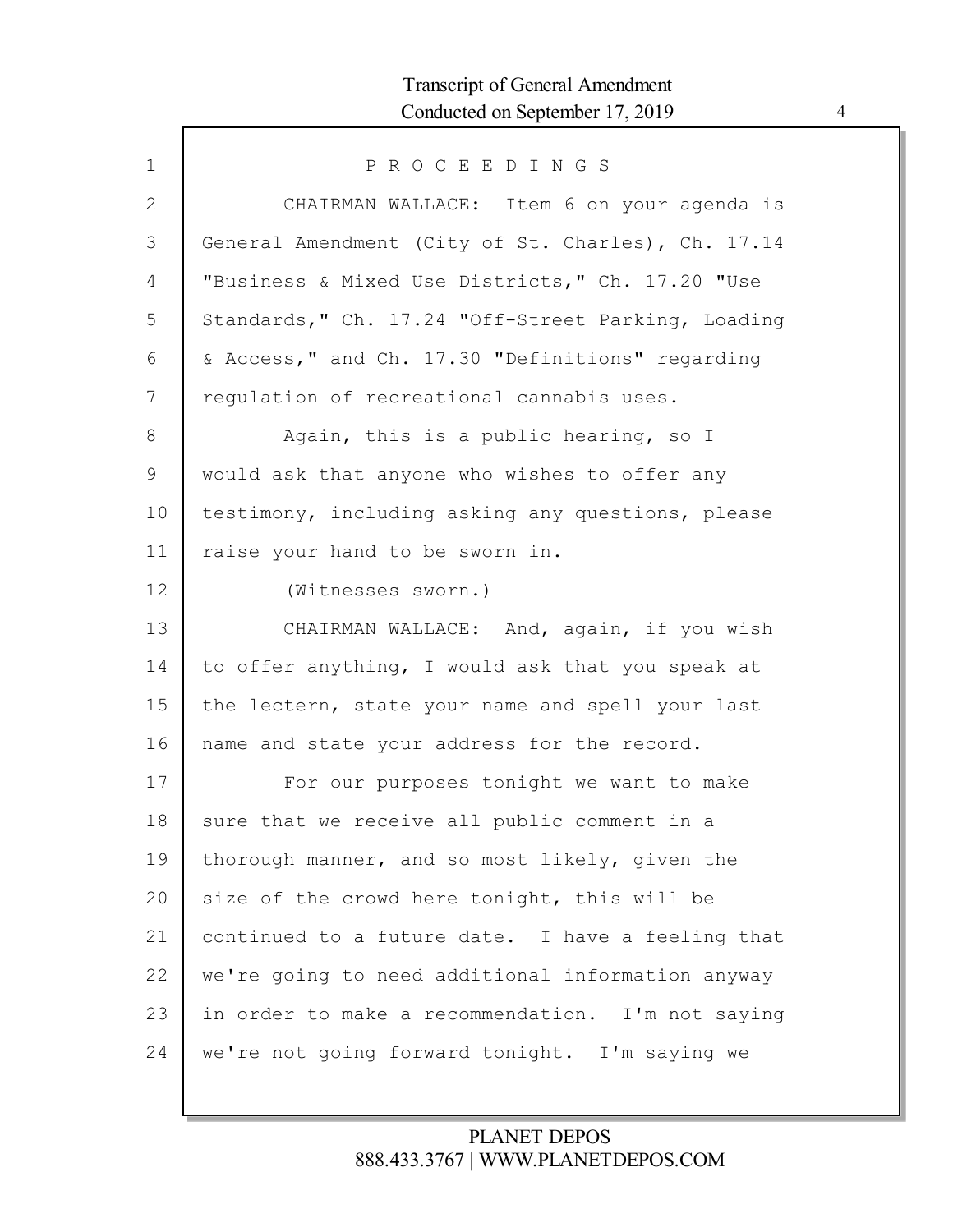| $\mathbf{1}$ | will go forward, but it will also be continued.      |
|--------------|------------------------------------------------------|
| $\mathbf{2}$ | Any objections to that from any members or           |
| 3            | staff?                                               |
| 4            | (No response.)                                       |
| 5            | CHAIRMAN WALLACE: All right. So just to              |
| 6            | let you know, if for whatever reason you're not      |
| 7            | able to say what you need to say and you have to     |
| 8            | leave, chances are you'll get the chance to say it   |
| $\mathsf 9$  | another day. Also, it will go before City Council,   |
| 10           | and you'll get a chance to speak in that forum,      |
| 11           | but this is the public hearing on this matter.       |
| 12           | Before we start, we do have some exhibits            |
| 13           | that were presented which the Plan Commissioners     |
| 14           | have. These are in the form of email letters, and    |
| 15           | it is our practice -- because it's a public hearing, |
| 16           | if anyone offers any testimony, we want to give      |
| 17           | that person and other people the right to question   |
| 18           | that or cross-examine that testimony. So what I      |
| 19           | will do is I'll make reference to the letters, but   |
| 20           | I won't read them into the record. If anyone who     |
| 21           | writes a letter wishes to be heard, they can do      |
| 22           | that. If you wish to examine the letters, you can    |
| 23           | do that through the planning office.                 |
| 24           | But there is an email from Kathleen Rosa             |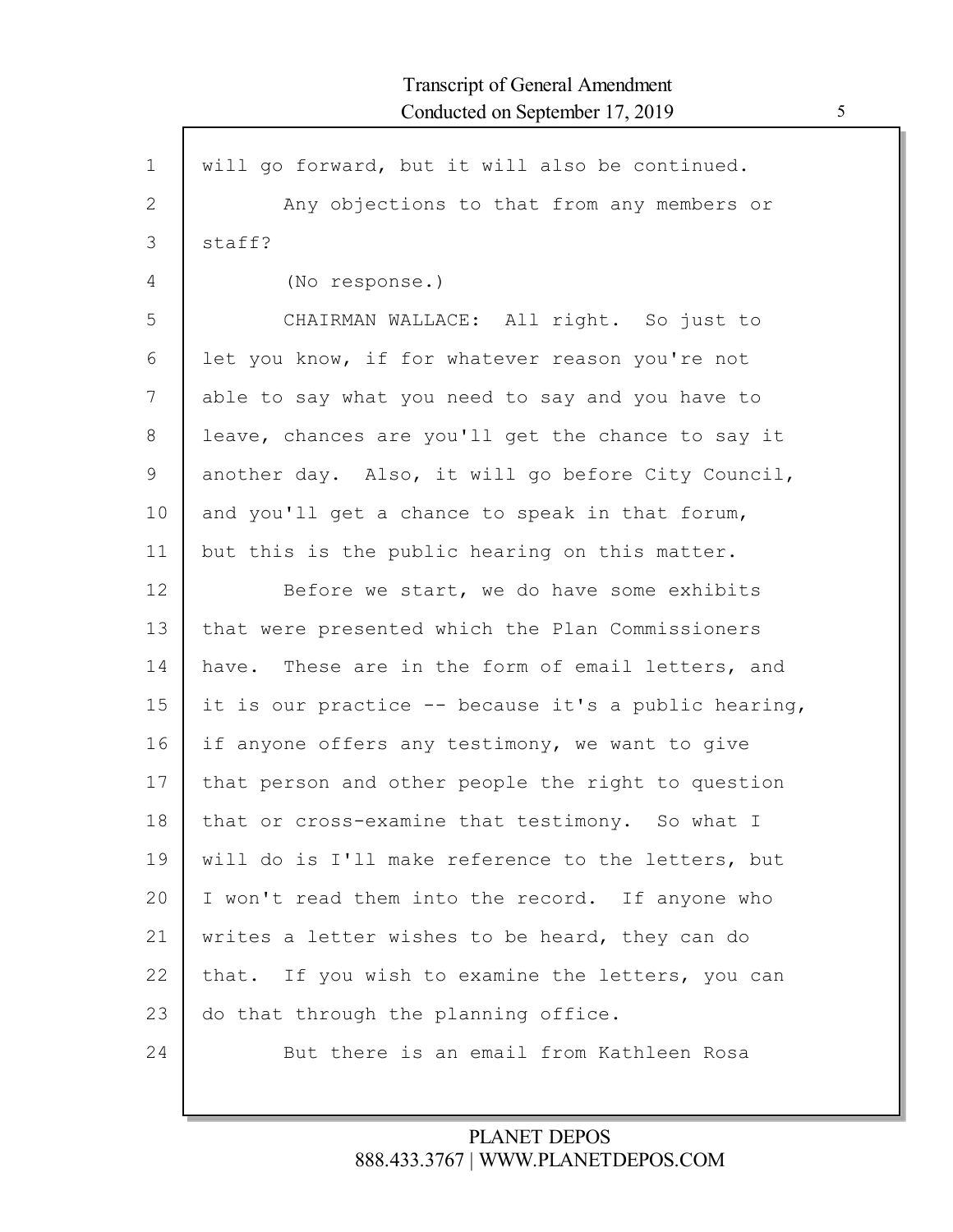| $\mathbf 1$ | that was received by the planning office dated       |
|-------------|------------------------------------------------------|
| 2           | September 17th; there's one from Timothy Raney       |
| 3           | also dated September 17th; there's a letter from     |
| 4           | Brian Doyle dated September 16th, and there's a      |
| 5           | letter from -- and I'm not going to be able to say   |
| 6           | his last name, Dan T-s-o-u-l-o-u-f-i-s submitted     |
| 7           | to the planning office September 17th.               |
| 8           | And in general, it seems that all of the             |
| 9           | letters are against the proposed -- the proposed     |
| 10          | amendment -- oh, I'm sorry; I don't want to make a   |
| 11          | blanket statement. It seems that one is in           |
| 12          | support, the others are opposed. But as I said,      |
| 13          | those will be available through the planning office. |
| 14          | Any questions so far?                                |
| 15          | (No response.)                                       |
| 16          | CHAIRMAN WALLACE: All right. So --                   |
| 17          | AUDIENCE MEMBER: Question. I'm sorry; I              |
| 18          | came a little late. Is this -- has the City          |
| 19          | decided it will allow sale of --                     |
| 20          | CHAIRMAN WALLACE: Why don't you come on              |
| 21          | up. Were you sworn in?                               |
| 22          | MR. BIXBY: I was in here.                            |
| 23          | CHAIRMAN WALLACE: What's your name?                  |
| 24          | MR. BIXBY: John Bixby. I live on                     |
|             |                                                      |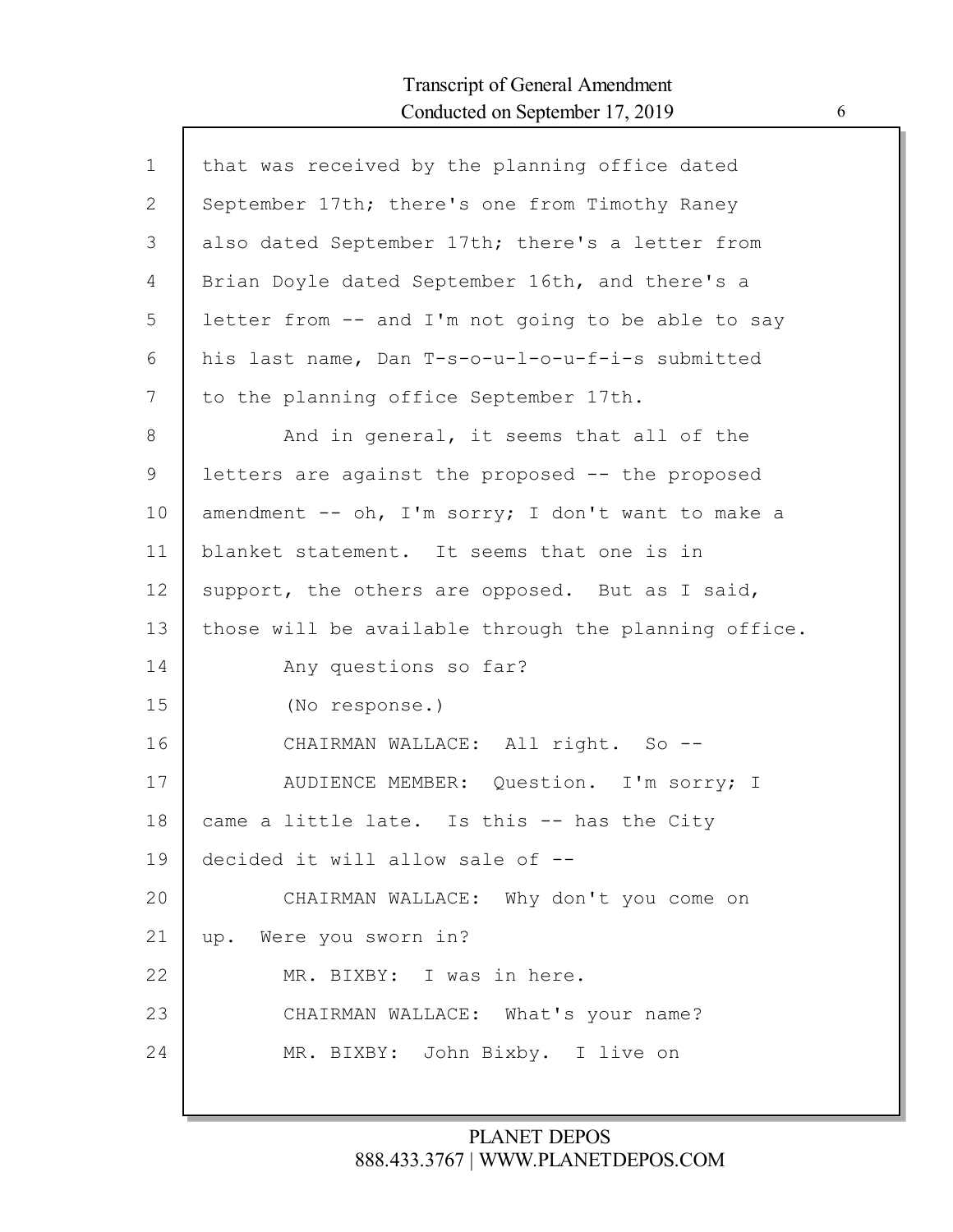Г

| $\mathbf 1$ | 13th Street. I apologize on my ignorance on this.  |
|-------------|----------------------------------------------------|
| 2           | Is tonight's meeting to decide to agree to sell    |
| 3           | cannabis in the city of St. Charles or just to     |
| 4           | decide where it would go if the decision is made   |
| 5           | to sell it?                                        |
| 6           | CHAIRMAN WALLACE: Neither. What we're              |
| 7           | doing is an application to amend the zoning        |
| 8           | ordinance, and what we're doing is we're gathering |
| 9           | the information to make a recommendation to the    |
| 10          | City Council to change the zoning ordinance, and   |
| 11          | that would potentially allow applicants to come in |
| 12          | and file an application to be able to put that     |
| 13          | type of business in the city of St. Charles.       |
| 14          | We're not deciding anything $-$ and we're          |
| 15          | not the decision makers. The Plan Commission       |
| 16          | makes a recommendation to City Council, but this   |
| 17          | is where the discussion takes place as to whether  |
| 18          | the change in the zoning ordinance is appropriate  |
| 19          | to allow that type of business to be able to be    |
| 20          | situated in St. Charles.                           |
| 21          | MR. BIXBY: If I understood what you said,          |
| 22          | you have to make a zoning change before anything   |
| 23          | can be done?                                       |
| 24          | CHAIRMAN WALLACE: Correct.                         |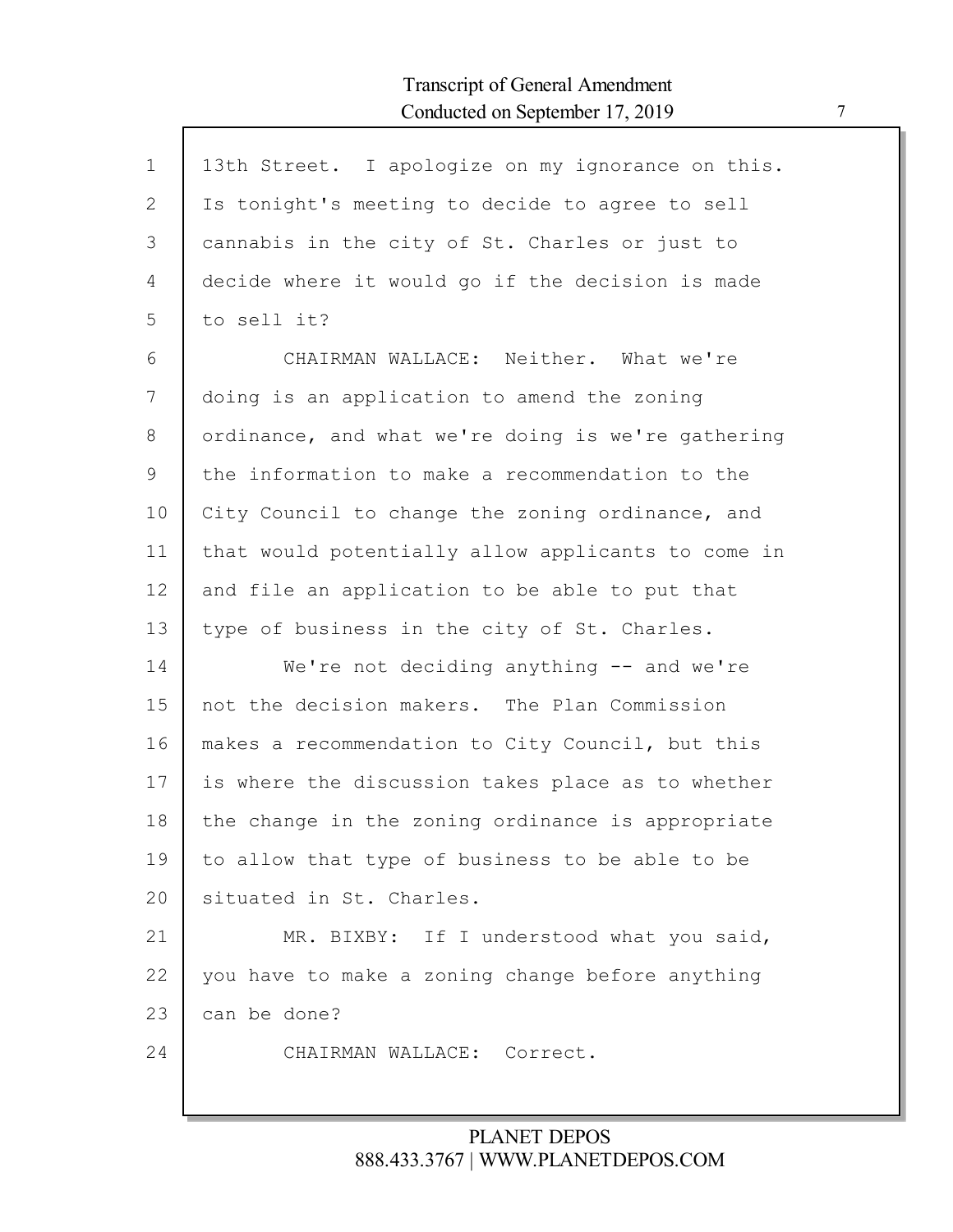| $\mathbf 1$ | MR. BIXBY: Thank you.                              |
|-------------|----------------------------------------------------|
| 2           | CHAIRMAN WALLACE: Uh-huh. All right.               |
| 3           | Any other questions?                               |
| 4           | (No response.)                                     |
| 5           | CHAIRMAN WALLACE: Okay. So now who is              |
| 6           | going to be presenting? Ellen? Okay.               |
| 7           | MS. JOHNSON: Good evening. The State of            |
| 8           | Illinois recently passed the Cannabis Regulation   |
| 9           | and Tax Act which legalized possession and         |
| 10          | consumption of cannabis for adults ages 21 and     |
| 11          | over. It also establishes licensing procedures     |
| 12          | and requirements for recreational cannabis         |
| 13          | businesses such as set up as cultivation centers   |
| 14          | and dispensaries. The law goes into effect         |
| 15          | January 1st.                                       |
| 16          | Municipalities can choose to opt out and           |
| 17          | ban the sale of recreational cannabis or they can  |
| 18          | choose to allow sales and enact zoning provisions  |
| 19          | to regulate the use.                               |
| 20          | In August the government operations                |
| 21          | committee of the City Council which is a council   |
| 22          | committee of the whole held two public discussions |
| 23          | about whether the sale of recreational cannabis    |
| 24          | should be permitted in St. Charles. By a vote of   |
|             |                                                    |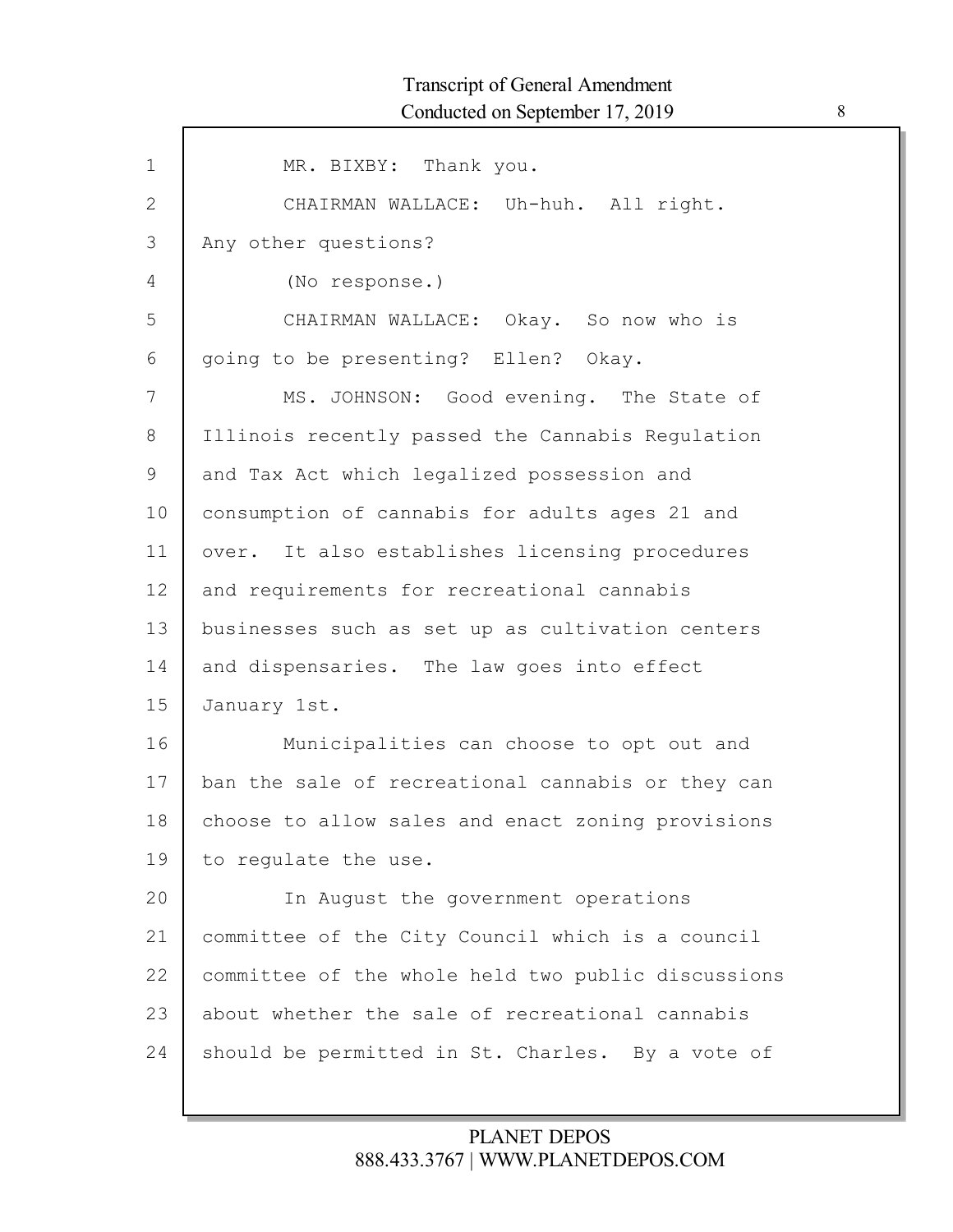Г

| $\mathbf 1$ | 6 to 3 the committee directed staff to initiate a    |
|-------------|------------------------------------------------------|
| 2           | zoning amendment to allow the retail sale of         |
| 3           | recreational cannabis, and they also suggested the   |
| 4           | following restrictions: To limit the location of     |
| 5           | dispensaries to the BC Community Business and the    |
| 6           | BR Regional Business Districts and to require        |
| 7           | special use approval for any dispensaries located    |
| $8\,$       | in town; also to allow no more than two dispensaries |
| $\mathsf 9$ | in town, one on each side of the river; require      |
| 10          | dispensaries to have operated a medical cannabis     |
| 11          | dispensary for at least two years, and also to       |
| 12          | prohibit any on-premise consumption lounges,         |
| 13          | production facilities, and distribution facilities.  |
| 14          | The proposed zoning amendments as we're              |
| 15          | presenting tonight is based on this direction we     |
| 16          | received from the Council committee. Also note       |
| 17          | that no changes are being proposed to the medical    |
| 18          | cannabis provisions that are currently in the        |
| 19          | zoning ordinance. Those were adopted by the City     |
| 20          | in 2015. So currently medical cannabis station       |
| 21          | centers and medical cannabis dispensaries are        |
| 22          | permitted in the M2 Limited Manufacturing            |
| 23          | District. The city currently -- there's currently    |
| 24          | one medical cannabis dispensary in town in the       |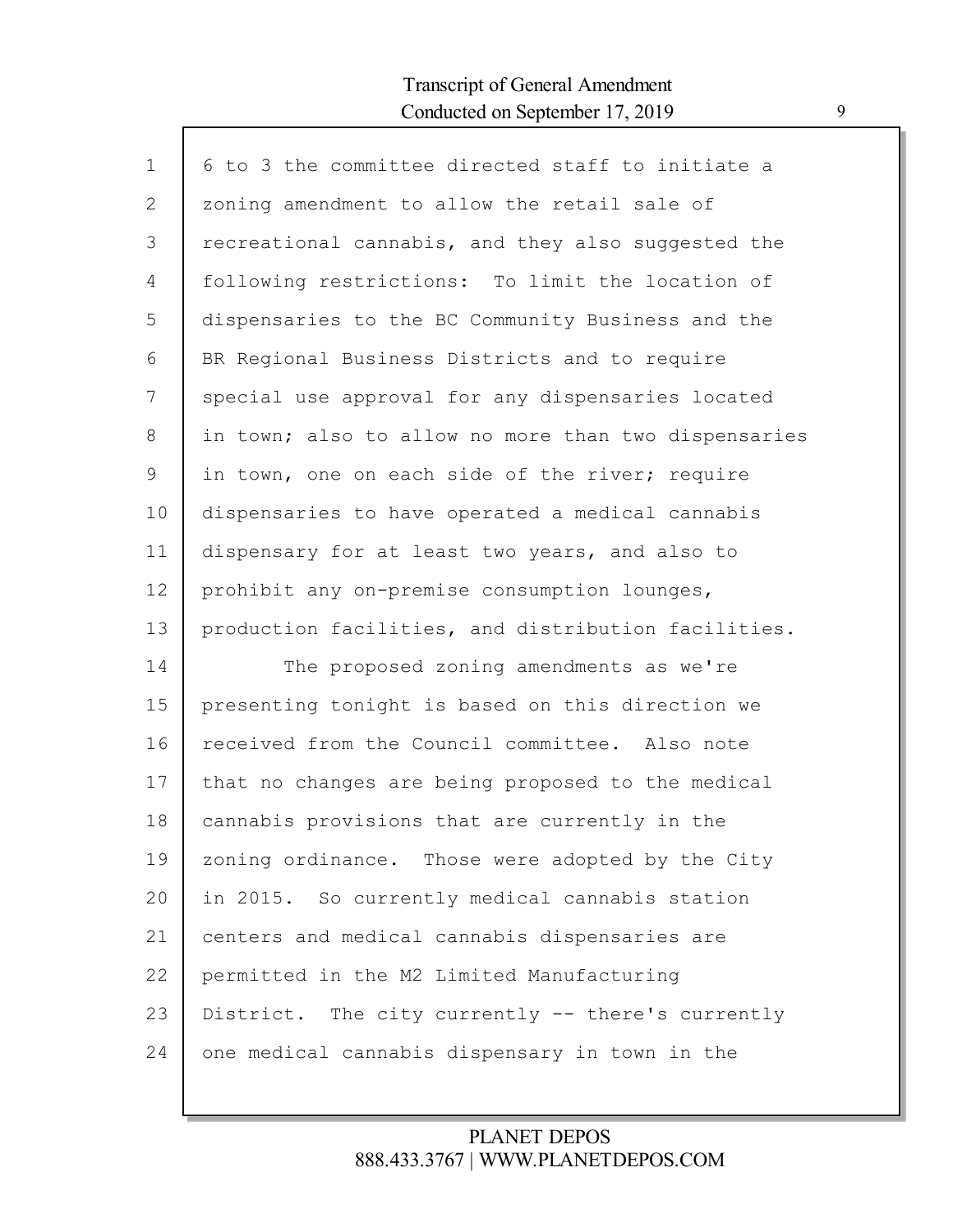Г

| $\mathbf{1}$ | M2 District. General retail sale of recreational    |
|--------------|-----------------------------------------------------|
| 2            | cannabis will not be permitted at that location.    |
| 3            | With that first proposed is to add use              |
| 4            | categories to the zoning ordinance definitions.     |
| 5            | For the record, it shows cannabis business          |
| 6            | establishments that are licensed and regulated      |
| 7            | under the State act. So the full definitions are    |
| 8            | provided in the staff report, and the definitions   |
| 9            | are consistent with the State Act. So these uses    |
| 10           | are recreational cannabis dispensing organization,  |
| 11           | cultivation center, craft grower, infuser           |
| 12           | organization, processing organization, and          |
| 13           | transporting organization.                          |
| 14           | Proposed is to allow only recreational              |
| 15           | cannabis dispensing organizations. However, we will |
| 16           | be defining -- proposed is to define all the uses   |
| 17           | in the zoning ordinance. Defining the uses and      |
| 18           | then not permitting them in any district clarifies  |
| 19           | that the uses are not permitted in St. Charles,     |
| 20           | and it just clarifies that the City has made a      |
| 21           | decision not to permit those uses in town.          |
| 22           | So proposed is to allow recreational                |
| 23           | cannabis dispensing organizations as a special use  |
| 24           | in the BC Community Business and BR Regional        |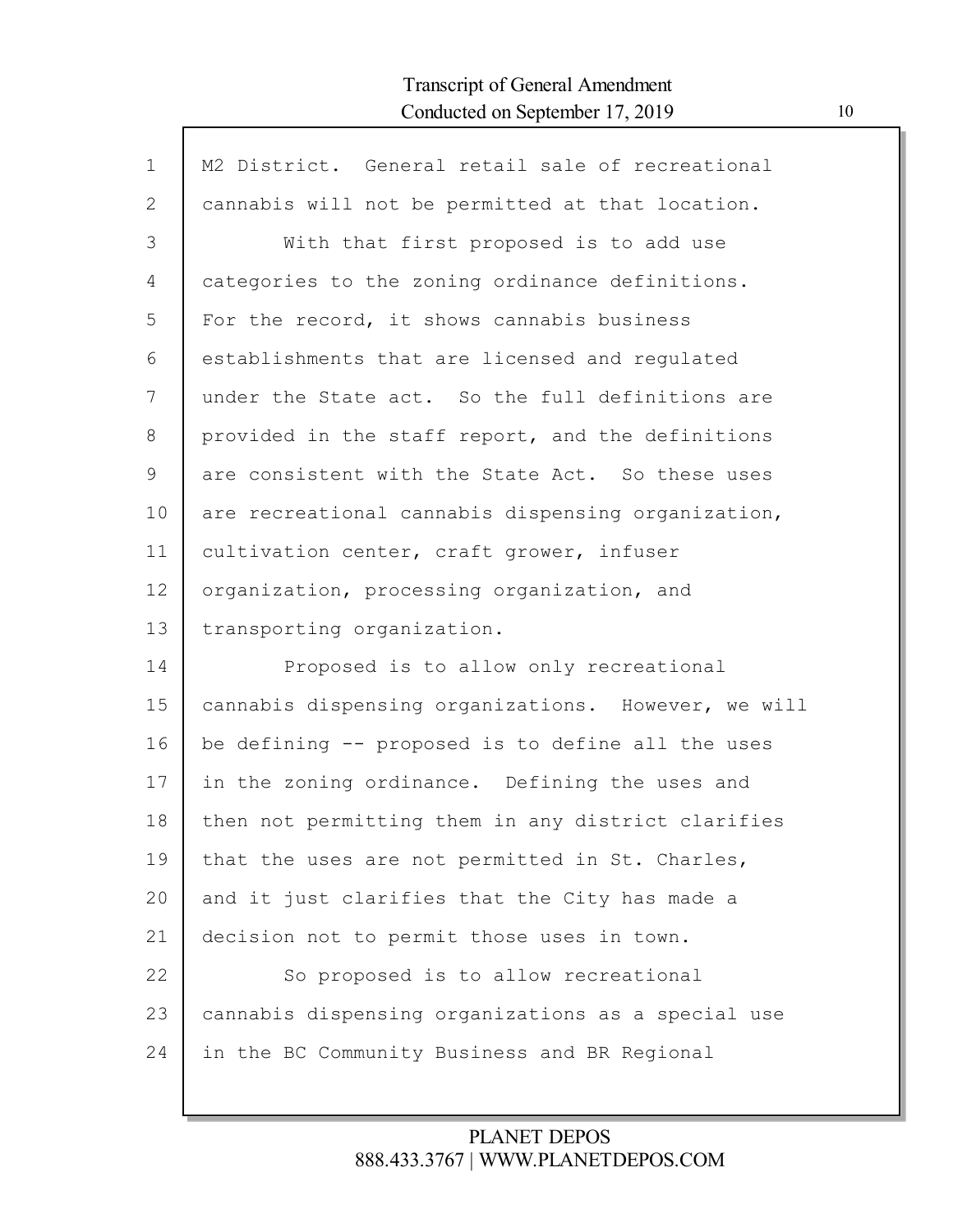| $\mathbf 1$ | Business District. The BC and BR districts are        |
|-------------|-------------------------------------------------------|
| 2           | commercial districts generally located outside of     |
| 3           | downtown along Main Street and Randall Road.<br>The   |
| 4           | purpose of these districts is to accommodate          |
| 5           | businesses which have both a local and regional draw. |
| 6           | This is the general location of the BC and            |
| 7           | BR zoning on the east side. Generally east of         |
| 8           | 13th Avenue out to the city limits, generally         |
| 9           | fronting on Main Street.                              |
| 10          | This is the location of the BC and BR zoning          |
| 11          | on the west side, generally along Main Street west    |
| 12          | of 14th Street and then along Randall Road, as        |
| 13          | well as Route 38, Lincoln highway.                    |
| 14          | So any dispensing organization seeking to             |
| 15          | locate in St. Charles within these districts would    |
| 16          | be required to gain City approval of a special use    |
| 17          | before operating. A review of a special use for       |
| 18          | an individual business would include a public         |
| 19          | hearing and notification sent to surrounding          |
| 20          | property owners based on the location that they're    |
| 21          | proposing to locate.                                  |
| 22          | For special use applications there are six            |
| 23          | findings, and the City would need to find each of     |
| 24          | these findings in the affirmative in order to         |
|             |                                                       |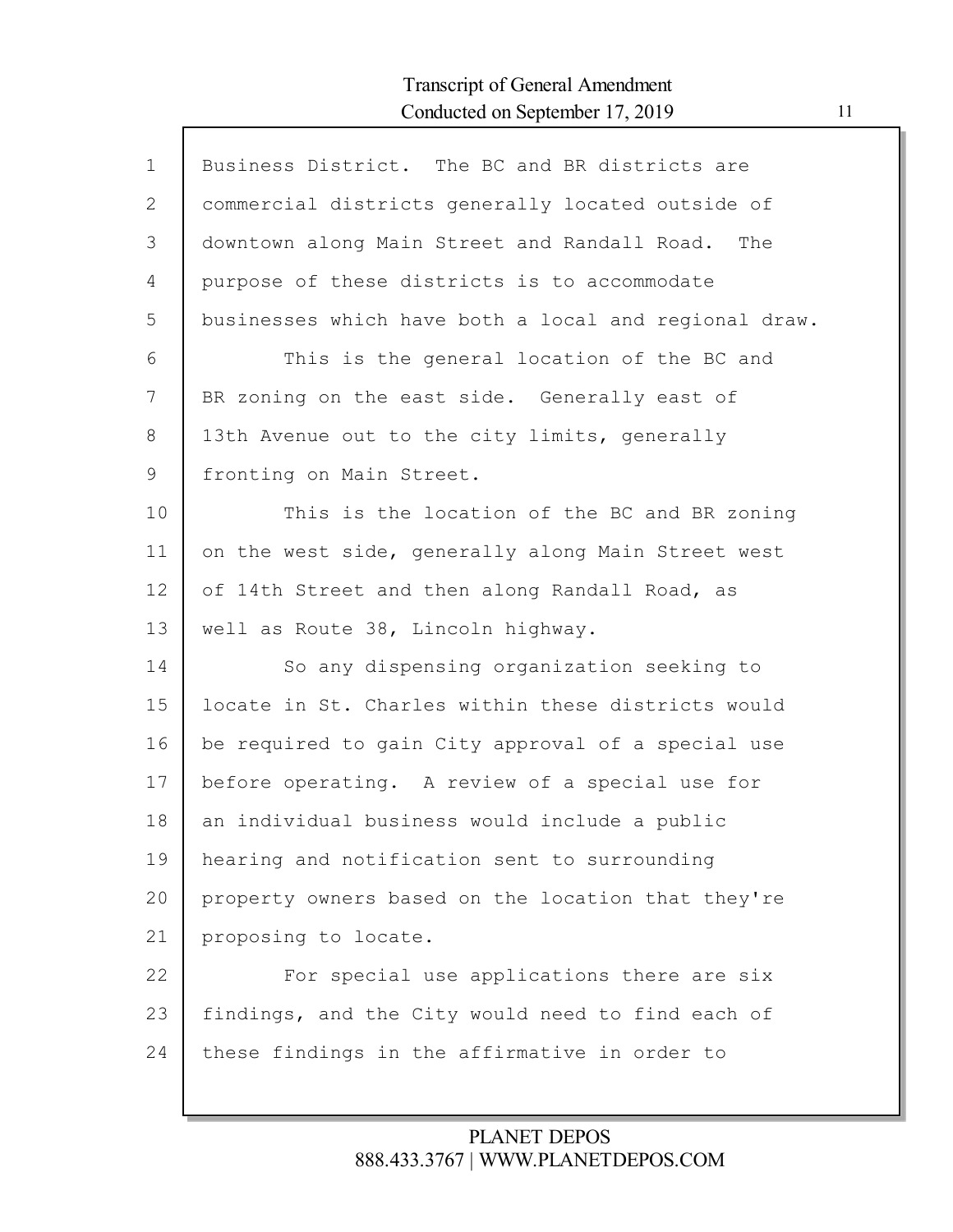| $\mathbf{1}$  | approve any special use. The findings are related   |
|---------------|-----------------------------------------------------|
| 2             | to public convenience, sufficient infrastructure,   |
| 3             | effect on nearby property, effect on development    |
| 4             | of surrounding property, effect on general welfare, |
| 5             | and conformance with codes.                         |
| 6             | So next are six use standards that are              |
| 7             | proposed. So any recreational cannabis dispensing   |
| 8             | organization would need to meet these six standards |
| $\mathcal{G}$ | in order for the City to even consider the special  |
| 10            | use application.                                    |
| 11            | The first is that the number of                     |
| 12            | recreational cannabis dispensing organizations      |
| 13            | shall be limited to two. Only one shall operate     |
| 14            | on the east side and one on the west side. The      |
| 15            | Act allows municipalities to limit the number of    |
| 16            | dispensaries, so the committee stated a preference  |
| 17            | for limiting that number to two. The director of    |
| 18            | Community and Economic Development would need to    |
| 19            | provide a zoning sign-off prior to any business     |
| 20            | opening.                                            |
| 21            | Any organization seeking approval of a              |
| 22            | special use shall have operated a medical cannabis  |
| 23            | dispensing organization licensed by the State for   |
| 24            | at least two consecutive years. This standard       |
|               |                                                     |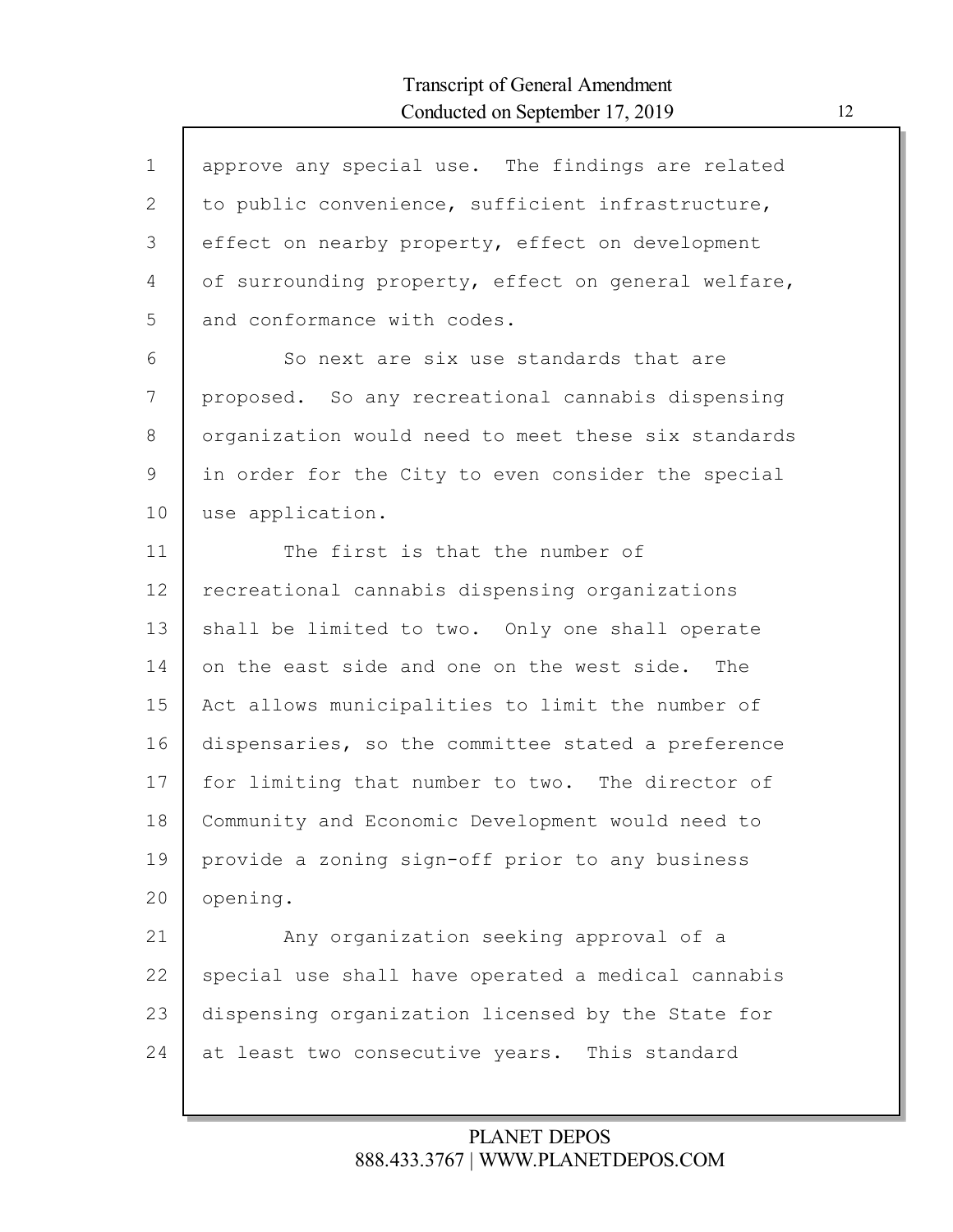| $\mathbf{1}$ | would help to ensure that any special use applicant |
|--------------|-----------------------------------------------------|
| $\mathbf{2}$ | has demonstrated knowledge about the industry and   |
| 3            | experience with complying with State licensing      |
| 4            | requirements and State regulations.                 |
| 5            | The third use standard is a recreational            |
| 6            | cannabis dispensing organization shall not be       |
| 7            | located within 1500 feet of the property line of a  |
| 8            | preexisting dispensing organization, either medial  |
| 9            | or recreational. This is a standard per the State   |
| 10           | Act, so the separation would then be verified by    |
| 11           | the City during special use review. And do note     |
| 12           | that the Act does allow municipalities to impose    |
| 13           | additional distance requirements between            |
| 14           | dispensaries and any location or zoning district    |
| 15           | deemed sensitive, such as schools or residential    |
| 16           | zoning.                                             |
| 17           | The fourth use standard is City approval            |
| 18           | of the special use shall be conditional upon the    |
| 19           | applicant providing the City with proof of a valid  |
| 20           | adult-use dispensing organization license granted   |
| 21           | from the State. This would need to be provided to   |
| 22           | the City prior to the dispensary opening for        |
| 23           | business.                                           |
| 24           | Receipt of a State license indicates that           |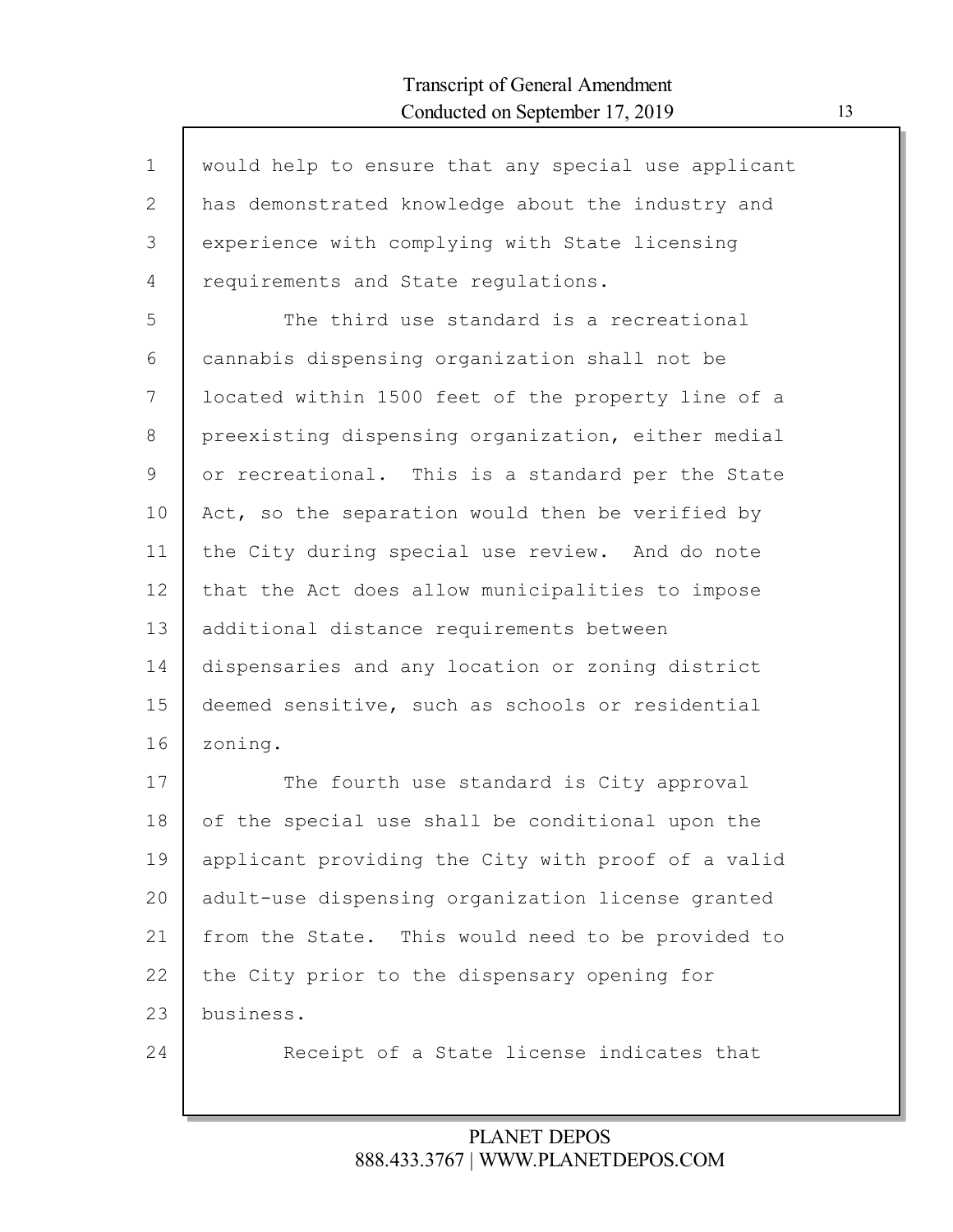Г

| $\mathbf 1$  | a business complies with all the rules and          |
|--------------|-----------------------------------------------------|
| $\mathbf{2}$ | regulations contained in the State Act. So these    |
| 3            | include a number of operational requirements and    |
| 4            | prohibitions related to hours of operation,         |
| 5            | security, means of tracking, and those sorts of     |
| 6            | considerations. These are summarized in the staff   |
| 7            | report, as well.                                    |
| $8\,$        | The fifth use standard is that consumption          |
| $\mathsf 9$  | of cannabis and cannabis-infused products on the    |
| 10           | premises of any cannabis business establishment     |
| 11           | shall be prohibited. The Act does allow for on-     |
| 12           | premise consumption lounges, and the Council        |
| 13           | committee expressed preference for outright         |
| 14           | prohibition of this type of activity.               |
| 15           | The final use standard is that all other            |
| 16           | recreational cannabis businesses defined in the     |
| 17           | ordinance shall not be permitted in any zoning      |
| 18           | district. This includes cultivation center, craft   |
| 19           | grower, infusing organization, processing           |
| 20           | organization, and transporting organization.<br>And |
| 21           | that just further clarifies what is and is not      |
| 22           | permitted in the city.                              |
| 23           | So finally, proposed is to establish a              |
| 24           | parking requirement for the dispensing organization |
|              |                                                     |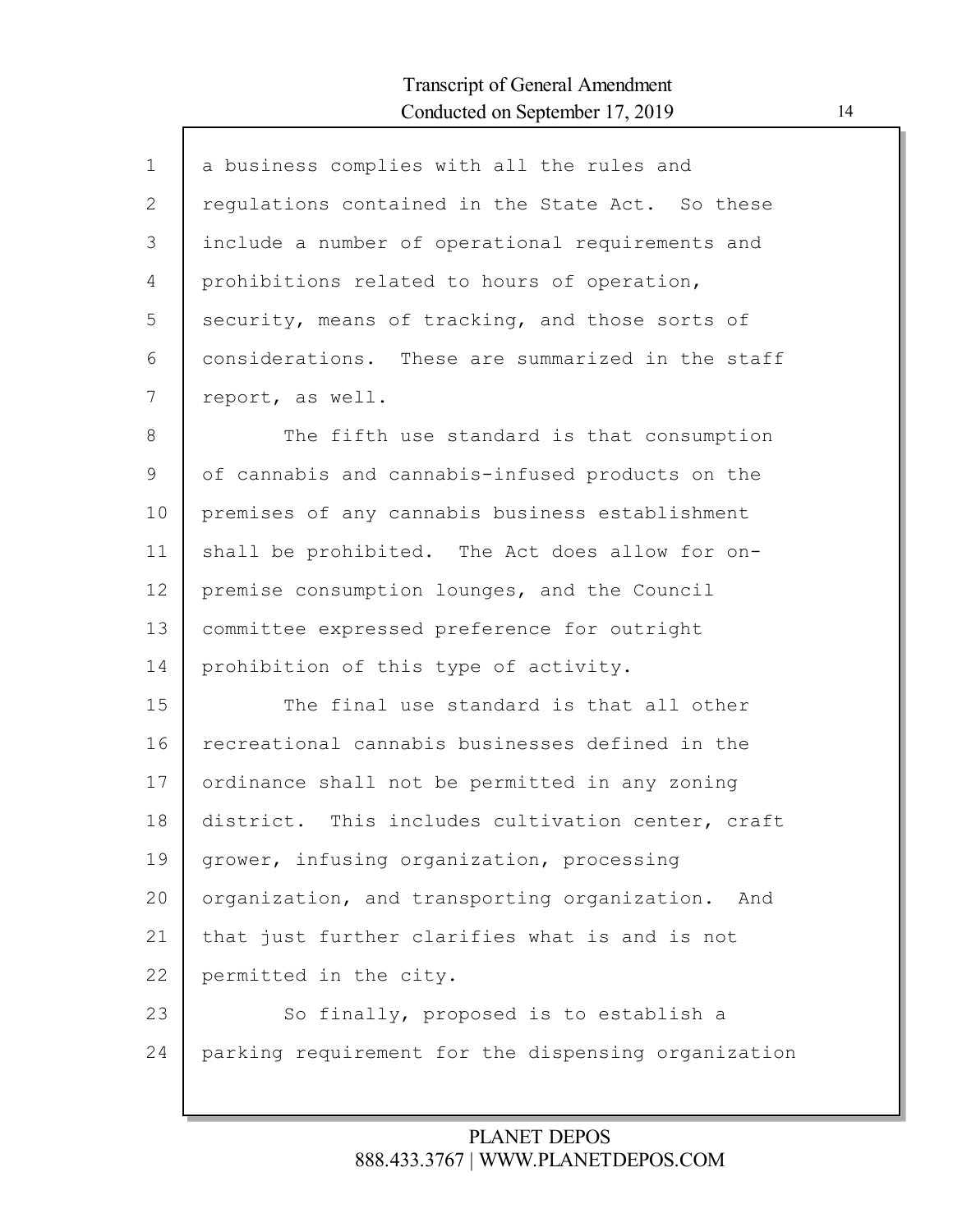| $\mathbf{1}$ | use. Proposed is to require 4 spaces per              |
|--------------|-------------------------------------------------------|
| 2            | 1,000 square feet of gross floor area of the          |
| 3            | building. For example, a 2,000-square-foot space      |
| 4            | would need 8 parking stalls. And this is the same     |
| 5            | requirement that applies to general retail sale uses. |
| 6            | In the packet staff has provided responses            |
| 7            | to the six general amendment findings for the Plan    |
| 8            | Commission to consider. And note that these findings  |
| 9            | are nonbinding. All items do not need to be found     |
| 10           | in the affirmative for the Commission to recommend    |
| 11           | approval.                                             |
| 12           | As previously stated, the Council committee           |
| 13           | provided direction to allow the sale of recreational  |
| 14           | cannabis in St. Charles. The Plan Commission may      |
| 15           | vote on the amendment as proposed, or they may        |
| 16           | choose to recommend changes, such as changes to       |
| 17           | the zoning districts in which the use would be        |
| 18           | permitted, assuming those are commercial districts    |
| 19           | since that was the chapter of the code that was       |
| 20           | noticed in the newspaper. Or the Plan Commission      |
| 21           | could choose to recommend additional use standards,   |
| 22           | for example, additional distance requirements to      |
| 23           | sensitive uses and those types of considerations.     |
| 24           | And that's all I have, and I can take any             |
|              |                                                       |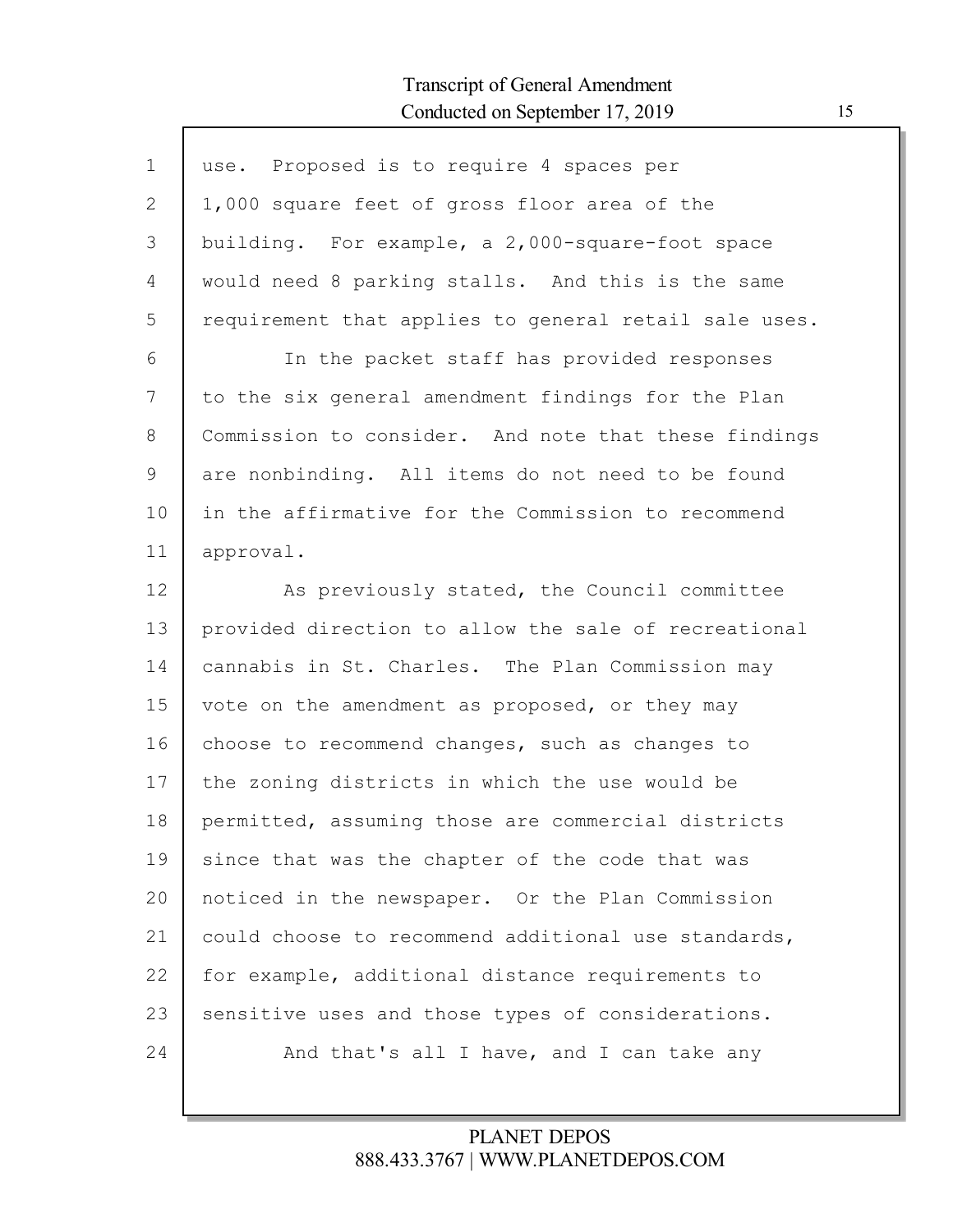1 2 3 4 5 6 7 8 9 10 11 12 13 14 15 16 17 18 19 20 21 22 23 24 questions. MR. PACELLI: I do have a question. CHAIRMAN WALLACE: Hold on a second. Typically we'll take questions from members of the Plan Commission first. MEMBER BECKER: I have two questions. It sounds like the City Council did not give any guidance regarding separation from other sensitive uses, and I think I'd like us to explore some consideration. When you look at the zoning map and where those zoning district boundaries are the same or back up to residential uses, and when you do some basic measurement, it can get pretty close. I think if we're going to consider possibly continuing, maybe that would be time for staff to do some gathering of some information if the committee thinks that it's appropriate to do further recommendations for separation. VICE CHAIRMAN KESSLER: I agree and I believe that we have some of those already in place for the medical dispensary in our medical dispensary ordinance already, so bring those in and make sure that they're included.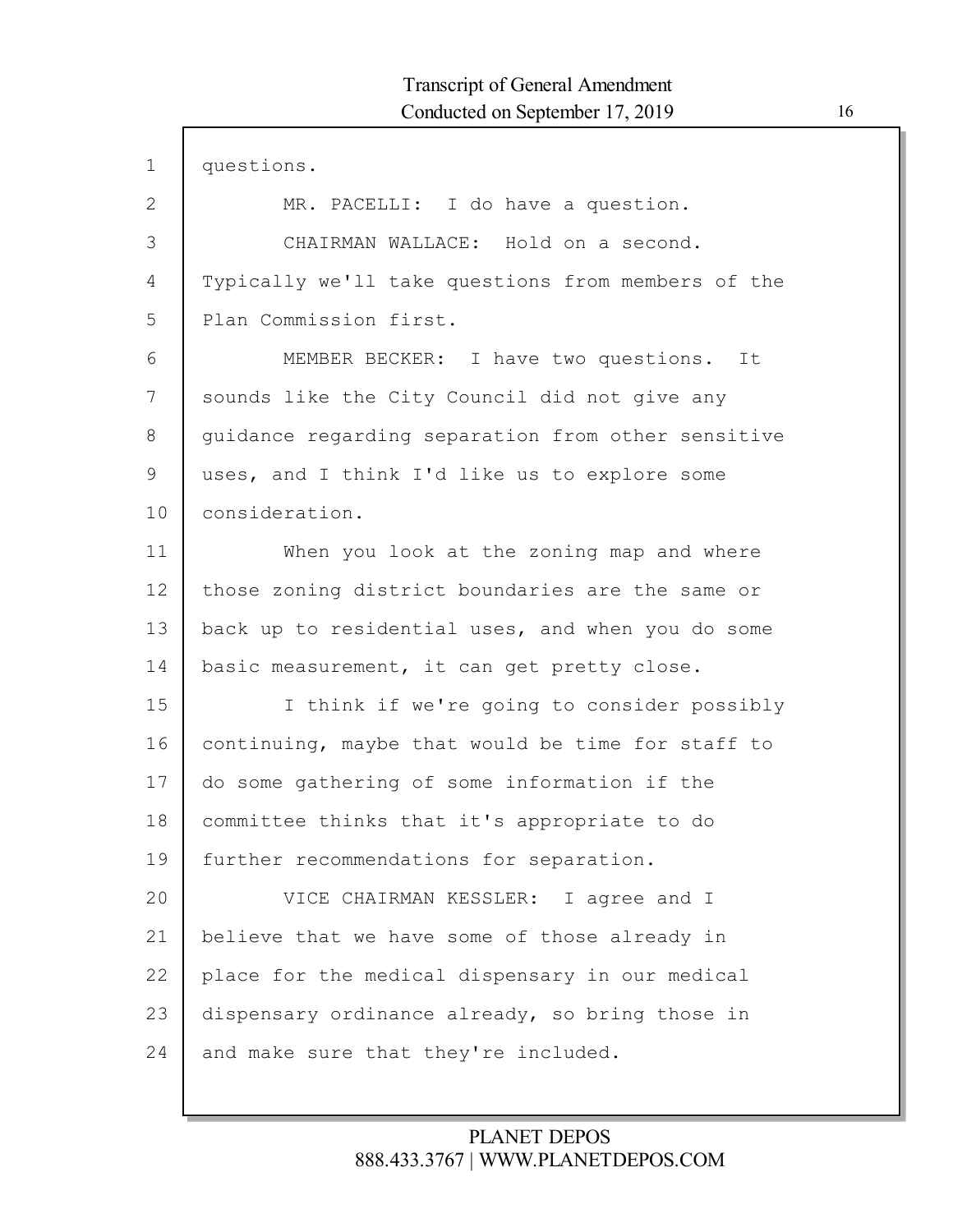Г

| $\mathbf 1$ | MS. JOHNSON: Do you want me to go over             |
|-------------|----------------------------------------------------|
| 2           | those? I have a slide about that.                  |
| 3           | VICE CHAIRMAN KESSLER: That would be great.        |
| 4           | MS. JOHNSON: So yes, the current zoning            |
| 5           | ordinance for medical cannabis cultivation center  |
| 6           | and dispensing organization has distance           |
| 7           | requirements, and these were per the medical       |
| 8           | cannabis State Act.                                |
| 9           | So the requirement is at least 2500 feet           |
| 10          | from a school, daycare, or residential zoning for  |
| 11          | a cultivation center, and then for dispensing      |
| 12          | organization it's 1,000 feet from a school or a    |
| 13          | daycare.                                           |
| 14          | It's interesting to note that actually in          |
| 15          | 2019 there was a change to the Medical Cannabis    |
| 16          | Program Act which actually eliminated these        |
| 17          | distance restrictions for medical cannabis         |
| 18          | dispensaries probably to be in line with the State |
| 19          | Act for recreational dispensaries, but those       |
| 20          | distances are still in our code.                   |
| 21          | VICE CHAIRMAN KESSLER: And we could adopt          |
| 22          | them if we decide to.                              |
| 23          | MEMBER BECKER: I think it would be helpful         |
| 24          | to actually see some real-life applications of     |
|             |                                                    |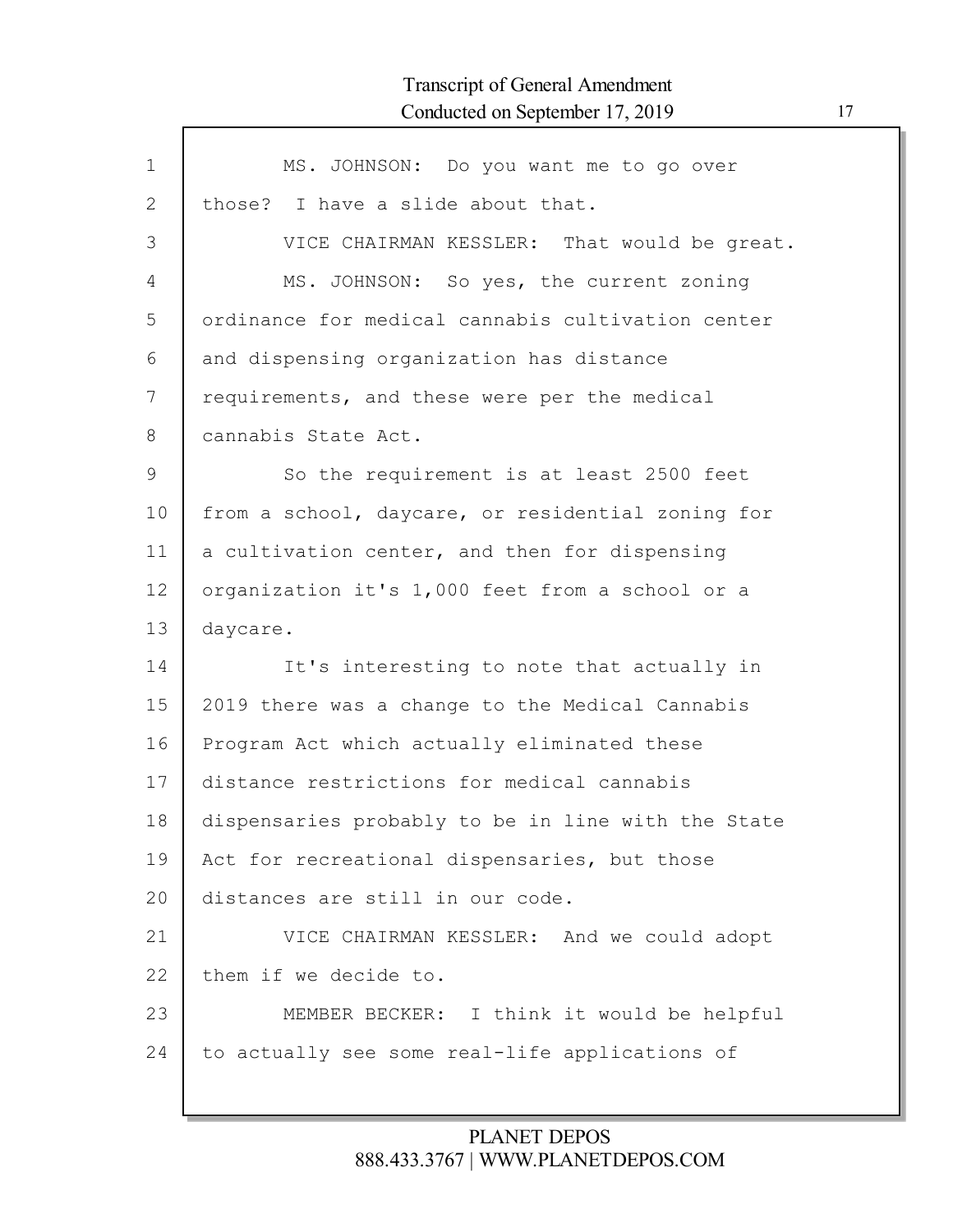Г

| $\mathbf{1}$ | that maybe super imposed on an aerial so that we   |
|--------------|----------------------------------------------------|
| $\mathbf{2}$ | can see and whether staff could recommend maybe -- |
| 3            | is it property line to property line or building   |
| 4            | to building? I'm not sure what that --             |
| 5            | MS. JOHNSON: It's property line.                   |
| 6            | MEMBER BECKER: My follow-up question is,           |
| 7            | how is compliance in St. Charles for special uses  |
| 8            | verified? Is it complaint-based or how would staff |
| 9            | go about verifying that special use standards      |
| 10           | might not be followed, and what would be the       |
| 11           | repercussions for that then?                       |
| 12           | MS. JOHNSON: Well, the Plan Commission             |
| 13           | and City Council would make the findings of fact,  |
| 14           | and those would be documented in the ordinance for |
| 15           | the special use. So if there's a complaint, or     |
| 16           | otherwise a staff member, or a member of the       |
| 17           | public, or someone made a complaint or notified    |
| 18           | the City of something that was in conflict with    |
| 19           | the special use findings, then the City would take |
| 20           | zoning action. There may be some fees for          |
| 21           | noncompliance.                                     |
| 22           | MS. TUNGARE: It would be treated as any            |
| 23           | other zoning violation, and it would go through    |
| 24           | the City's administrative review process.          |
|              |                                                    |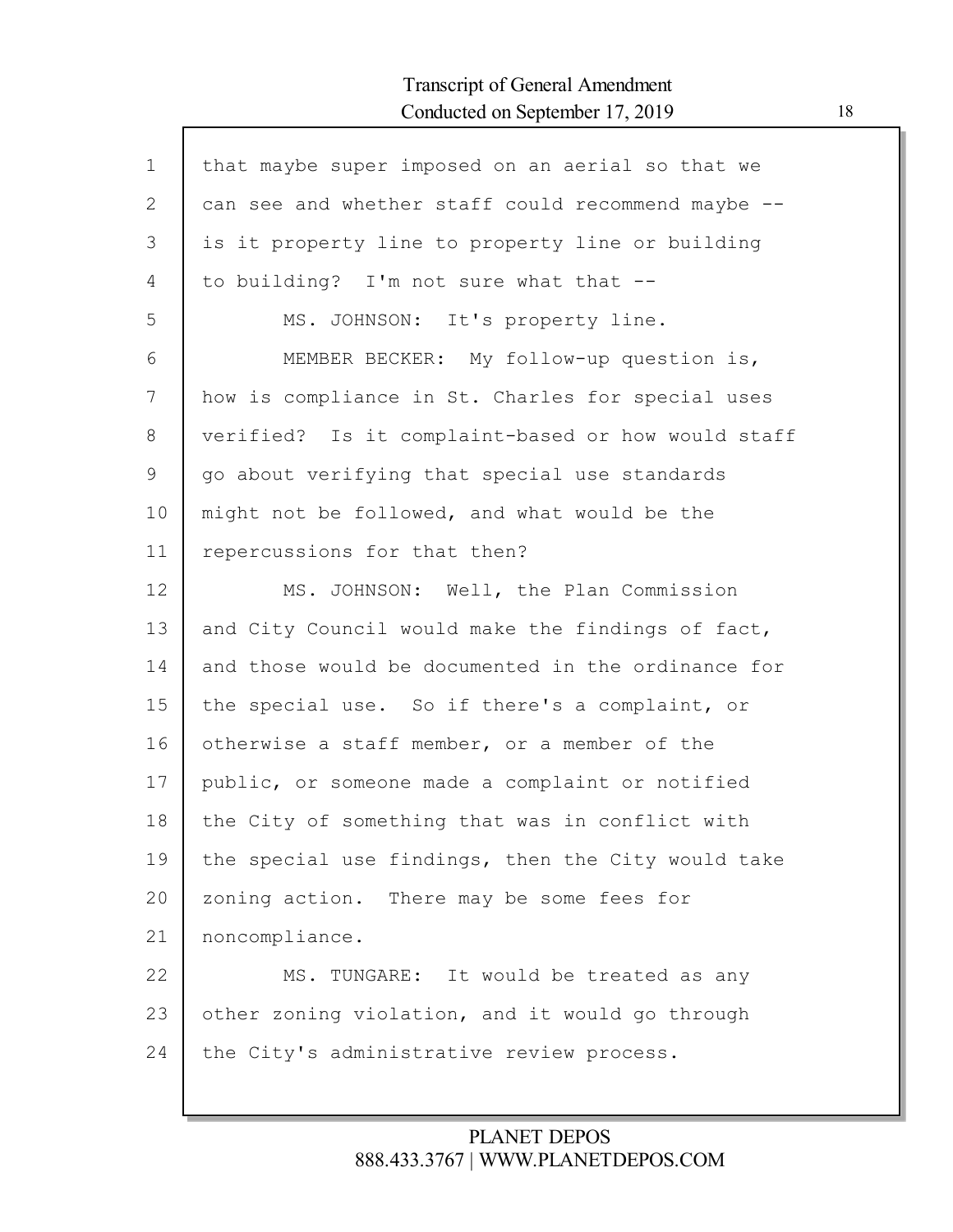| $\mathbf{1}$  | MEMBER BECKER: I'm finished. Thank you.             |
|---------------|-----------------------------------------------------|
| 2             | MEMBER MELTON: You had mentioned the                |
| 3             | existing medical marijuana. Do you say they're      |
| 4             | not allowed to or they don't want to dispense       |
| 5             | recreational cannabis?                              |
| 6             | MS. JOHNSON: They are not allowed to.               |
| 7             | Our M2 district does not permit any retail sales.   |
| $8\,$         | Also proposed is not to allow retail sales within   |
| $\mathcal{G}$ | those districts.                                    |
| 10            | MEMBER MACKLIN PURDY: So if they moved              |
| 11            | into a different zone, they could possibly do both? |
| 12            | MS. JOHNSON: Yes. So under the                      |
| 13            | definition of recreational cannabis dispensary,     |
| 14            | they can -- my understanding is they can dispense   |
| 15            | both medical and recreational, but they would need  |
| 16            | to gain special use approval within one of those    |
| 17            | allowed districts.                                  |
| 18            | VICE CHAIRMAN KESSLER: Does that mean               |
| 19            | that they are grandfathered in where they're at?    |
| 20            | MS. JOHNSON: Right now currently                    |
| 21            | operating as a medical dispensary, the provisions   |
| 22            | for medical dispensaries are not changing, so if    |
| 23            | they continue to operate as they are, they're not   |
| 24            | in violation of our ordinance.                      |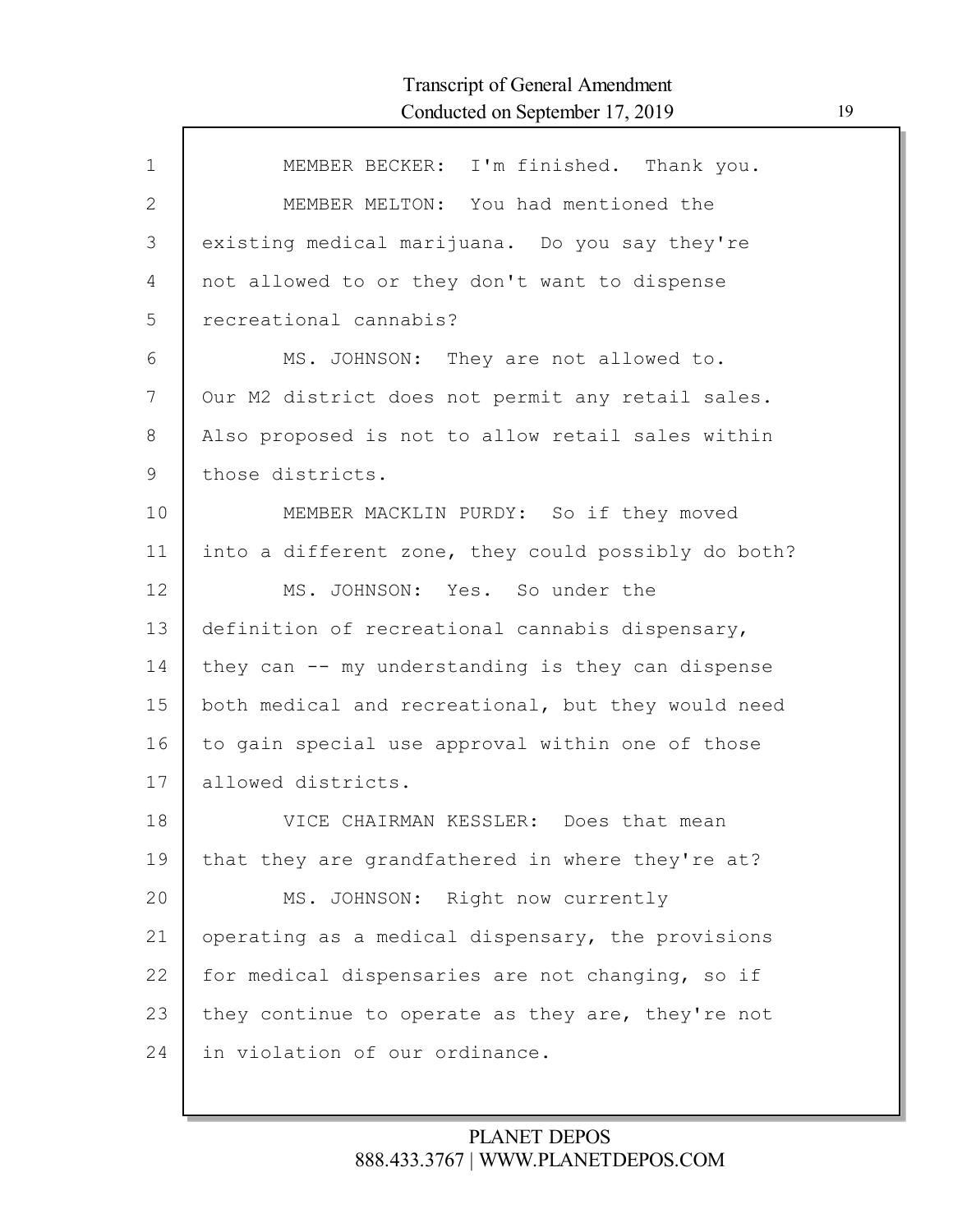| $\mathbf{1}$ | CHAIRMAN WALLACE: So really there would           |
|--------------|---------------------------------------------------|
| $\mathbf{2}$ | be no way for one location to do both medical and |
| 3            | recreational because medical is allowed in M1 and |
| 4            | recreational under this proposal would be --      |
| 5            | MS. JOHNSON: Well, recreational would             |
| 6            | include medical and recreational.                 |
| 7            | CHAIRMAN WALLACE: Got it.                         |
| 8            | VICE CHAIRMAN KESSLER: I'm not clear              |
| 9            | on that.                                          |
| 10           | MEMBER HOLDERFIELD: I'm not either.               |
| 11           | VICE CHAIRMAN KESSLER: So we have a               |
| 12           | medical dispensary now. They cannot be --         |
| 13           | MS. JOHNSON: They can't do retail sales           |
| 14           | where they are now.                               |
| 15           | VICE CHAIRMAN KESSLER: They're on the             |
| 16           | east side, and they stay there, and then we have  |
| 17           | an application for a medical recreational on the  |
| 18           | east side, that would be allowed, that could      |
| 19           | possibly be allowed, correct, and then you would  |
| 20           | possibly have another medical and recreational on |
| 21           | the west side?                                    |
| 22           | MS. JOHNSON: Yes. So we can have up to            |
| 23           | two one on each side of the river, recreational   |
| 24           | cannabis.                                         |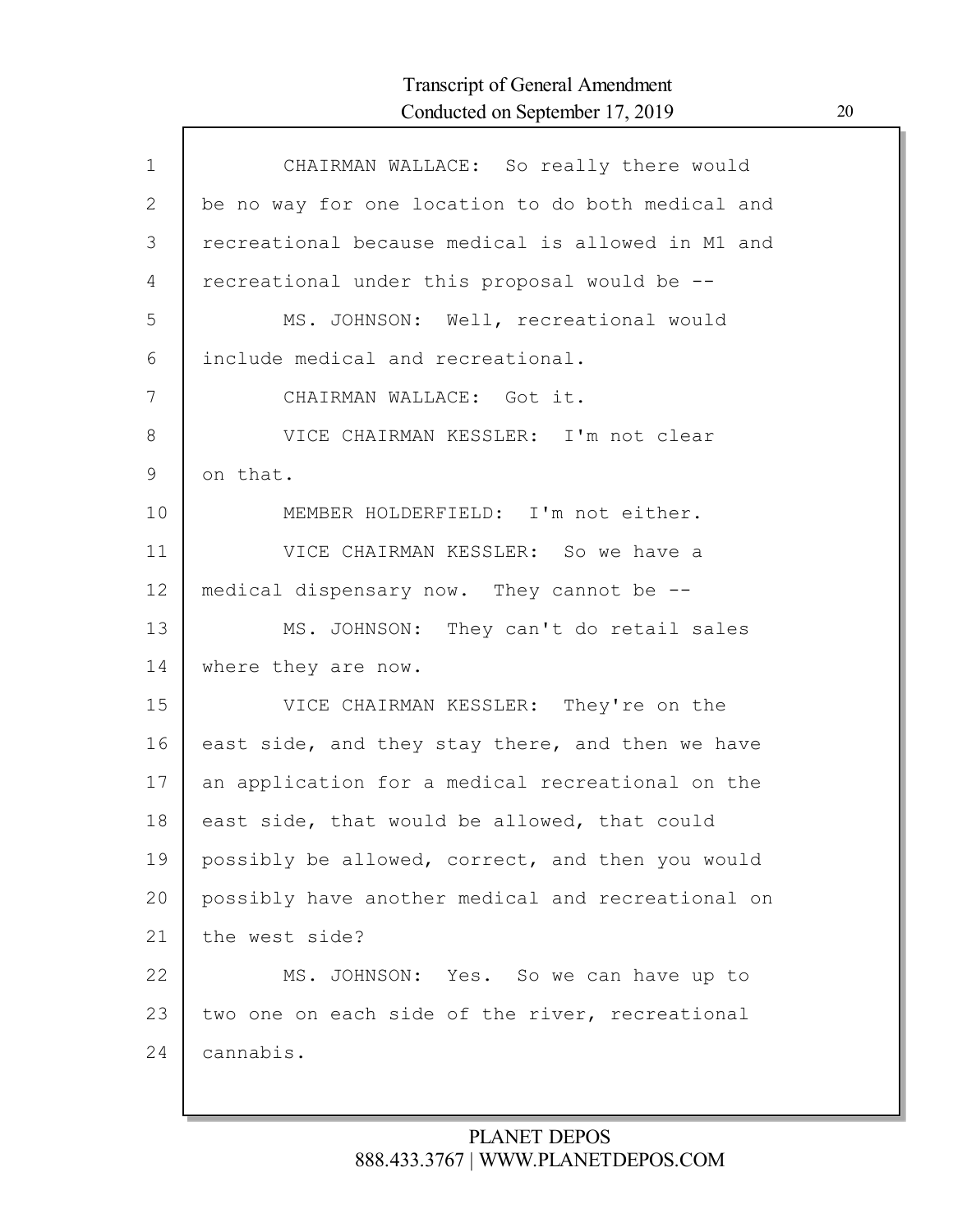| $\mathbf{1}$  | VICE CHAIRMAN KESSLER: Is there any limit          |
|---------------|----------------------------------------------------|
| 2             | on medical?                                        |
| 3             | MS. JOHNSON: No.                                   |
| 4             | MEMBER VARGULICH: I think limited by the           |
| 5             | zoning district.                                   |
| 6             | MS. JOHNSON: It's limited by zoning but            |
| 7             | the number of medical dispensaries is not limited. |
| $8\,$         | MEMBER MACKLIN PURDY: But that's why I             |
| $\mathcal{G}$ | asked the question. If Zen Leaf moved into the     |
| 10            | proper district, they could do both.               |
| 11            | VICE CHAIRMAN KESSLER: Right.                      |
| 12            | I do have another question. I seem to              |
| 13            | recall a long time ago when the legislation for    |
| 14            | medical was first being proposed, and there were a |
| 15            | lot of rules and regulations about how the actual  |
| 16            | facility was set up. You go in, and you have a     |
| 17            | waiting area, and you're called in individually,   |
| 18            | you can't leave through the same door you come in. |
| 19            | There's actual blueprints for businesses like      |
| 20            | these. And it was my understanding at that time    |
| 21            | that the facility limited the number of patrons    |
| 22            | who were allowed to come in.                       |
| 23            | Wouldn't that have some bearing on the             |
| 24            | retail nature of the parking for a facility like   |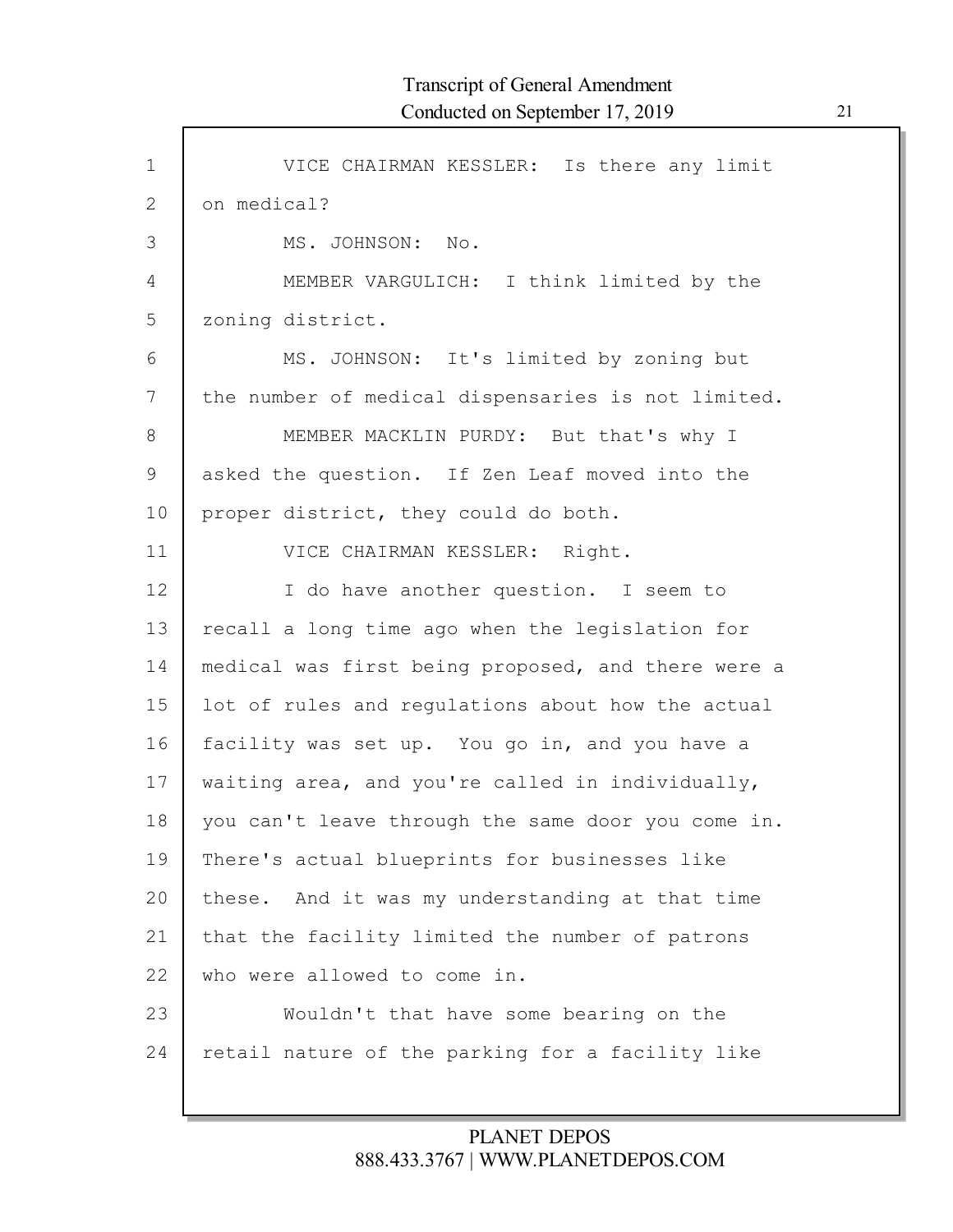| $\mathbf{1}$ | that? If you can only have a certain number of     |
|--------------|----------------------------------------------------|
| 2            | people in the building at a time, it would seem to |
| 3            | me that that would have some bearing on parking.   |
| 4            | MS. JOHNSON: And I don't believe there's           |
| 5            | those same rules as far as the number of patrons   |
| 6            | in the facility at the same time. I don't think    |
| 7            | those apply to recreational.                       |
| 8            | VICE CHAIRMAN KESSLER: But can we find             |
| 9            | out for sure?                                      |
| 10           | MS. JOHNSON: Yes. I haven't seen any of            |
| 11           | that in the Act when I read through it but I       |
| 12           | can check.                                         |
| 13           | VICE CHAIRMAN KESSLER: Thank you.                  |
| 14           | CHAIRMAN WALLACE: Any other questions?             |
| 15           | MEMBER MACKLIN PURDY: I just want some             |
| 16           | clarification. It's not our job today to decide    |
| 17           | whether we're going to sell recreational           |
| 18           | marijuana; it's our job tonight to recommend that  |
| 19           | the areas and the districts that have been         |
| 20           | suggested are appropriate for the use; is that     |
| 21           | correct?                                           |
| 22           | CHAIRMAN WALLACE: Correct.                         |
| 23           | MS. TUNGARE: That is correct.                      |
| 24           | VICE CHAIRMAN KESSLER: And then for                |
|              |                                                    |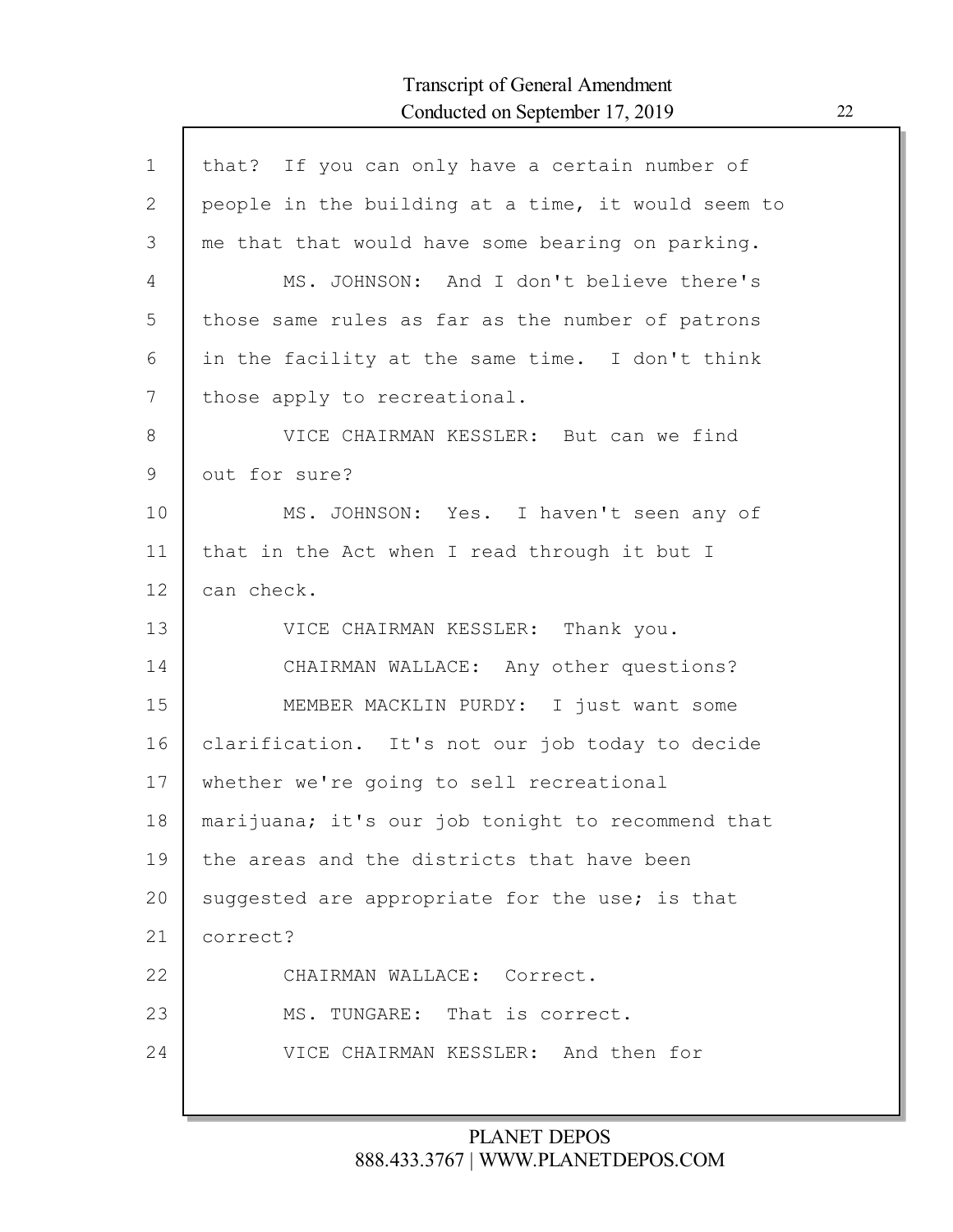| $\mathbf 1$ | further clarification of that, if we were to         |
|-------------|------------------------------------------------------|
| 2           | recommend approval or ultimately if the City Council |
| 3           | were to vote to approve that either based on our     |
| 4           | recommendation or not, an applicant would still have |
| 5           | to come forward for a special use for recreational   |
| 6           | marijuana dispensary in those districts. So it's     |
| 7           | not a blanket "You're open"? Okay.                   |
| 8           | CHAIRMAN WALLACE: All right. And I'd                 |
| 9           | like to go to questions from the audience, but I     |
| 10          | do -- Ellen, I actually have one more question for   |
| 11          | you. If -- and I think and you said this, and I      |
| 12          | believe that I missed it and I apologize. If the     |
| 13          | City Council does not act at all, is that            |
| 14          | equivalent to opting out?                            |
| 15          | MS. JOHNSON: No. They would need to                  |
| 16          | adopt an ordinance to opt out of recreational        |
| 17          | sales in town. So if the City were to take no        |
| 18          | action whatsoever, then there could be an            |
| 19          | interpretation that recreational marijuana sales     |
| 20          | would be considered general retail, and in that      |
| 21          | case it would be permitted in any zoning district    |
| 22          | permitting retail. So there's that possibility       |
| 23          | that that interpretation could be made if no         |
| 24          | action is taken.                                     |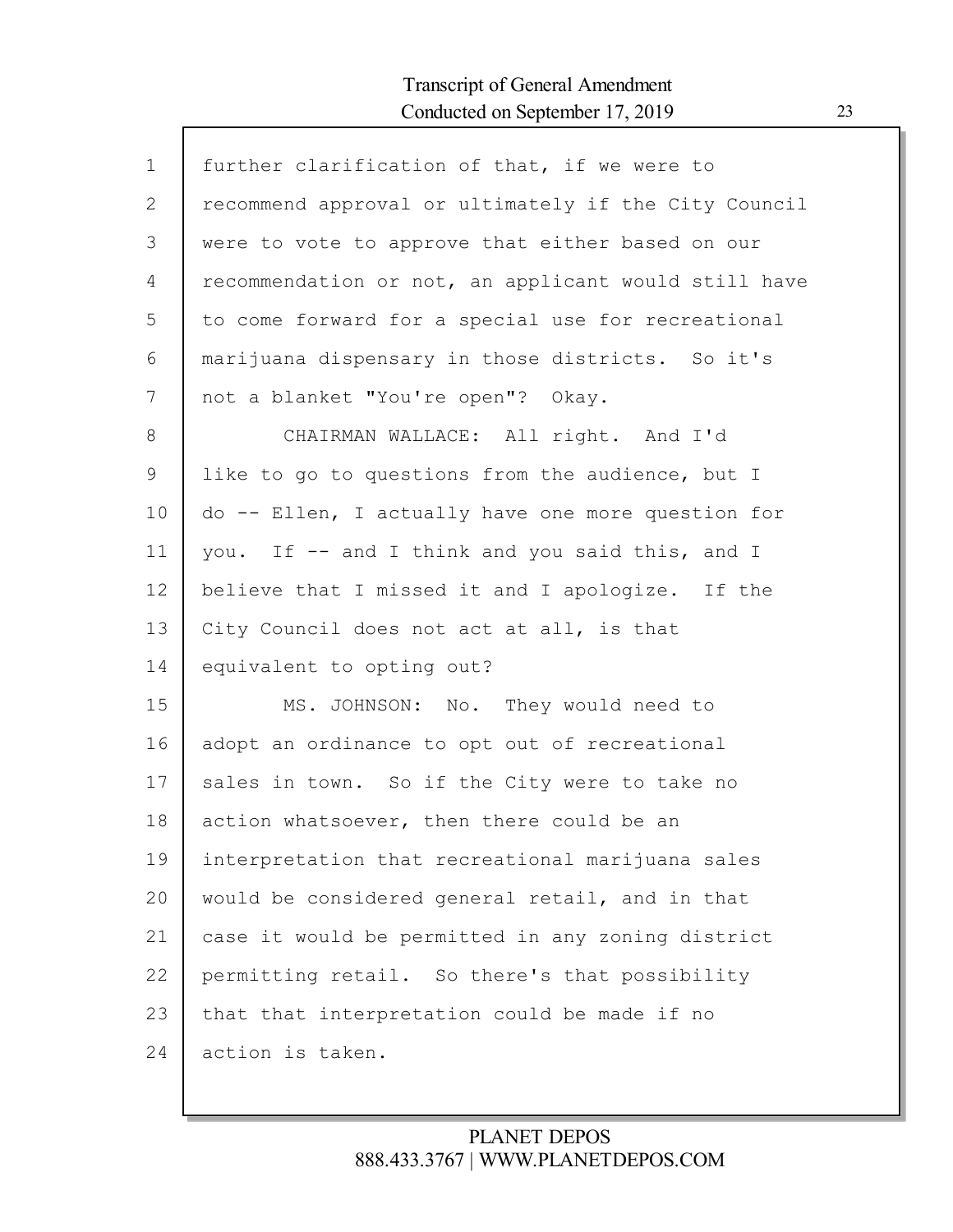Г

| $\mathbf 1$ | MEMBER VARGULICH: Ellen, within the             |
|-------------|-------------------------------------------------|
| 2           | M zoning district, the medical marijuana --     |
| 3           | CHAIRMAN WALLACE: Can you move closer to        |
| 4           | the mic? I can't hear you.                      |
| 5           | MEMBER VARGULICH: -- is there a limit to        |
| 6           | the number of medical marijuana sales?          |
| 7           | MS. JOHNSON: No, there is not.                  |
| 8           | MEMBER VARGULICH: So there's not a              |
| $\mathsf 9$ | distance between facilities, between            |
| 10          | organizations?                                  |
| 11          | MS. JOHNSON: Not that I'm aware of. Not         |
| 12          | in our code.                                    |
| 13          | MEMBER VARGULICH: So we could have 10,          |
| 14          | 15 medical locations?                           |
| 15          | MS. JOHNSON: I hear you but the State has       |
| 16          | limits on the number of medical dispensaries or |
| 17          | any of these types of businesses based on       |
| 18          | districts, State districts, police districts or |
| 19          | something.                                      |
| 20          | MEMBER VARGULICH: Okay. So there is a           |
| 21          | limitation not imposed by us. Thank you.        |
| 22          | VICE CHAIRMAN KESSLER: Thank you, Ellen.        |
| 23          | CHAIRMAN WALLACE: Thank you. Now I will         |
| 24          | take questions from members of the audience.    |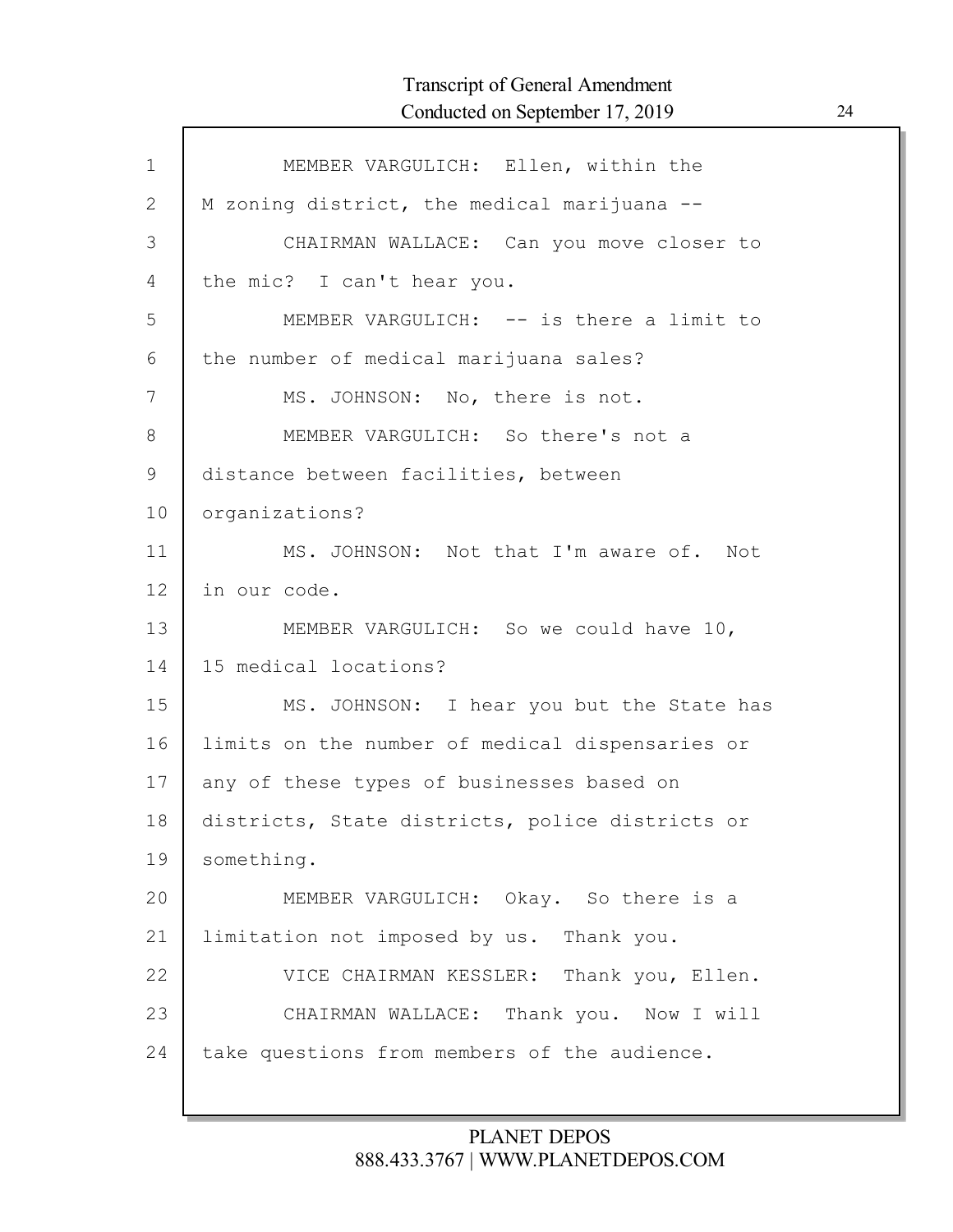| $\mathbf{1}$  | Sir, if you could come up to the lectern.          |
|---------------|----------------------------------------------------|
| 2             | MR. PACELLI: I have some comments to make.         |
| 3             | Do you want me to do that now? I'll start with my  |
| 4             | question.                                          |
| 5             | CHAIRMAN WALLACE: Yes.                             |
| 6             | MR. PACELLI: My question is first --               |
| 7             | CHAIRMAN WALLACE: If you can state your            |
| 8             | name first.                                        |
| $\mathcal{G}$ | MR. PACELLI: Greg Pacelli, P-a-c-e-l-l-i.          |
| 10            | Address is 734 Fox Glen Drive in St. Charles.      |
| 11            | My question first -- and thank you,                |
| 12            | Chairman and members. The process is to amend the  |
| 13            | zoning ordinance which can begin to open the door  |
| 14            | to provide a special use under that amended zoning |
| 15            | ordinance that would then allow recreational       |
| 16            | marijuana?                                         |
| 17            | CHAIRMAN WALLACE: Yes, that's correct.             |
| 18            | MR. PACELLI: So I want to make sure I              |
| 19            | understand that correctly.                         |
| 20            | CHAIRMAN WALLACE: That is correct. But             |
| 21            | the question that I had, and this goes towards     |
| 22            | that, as well, is if we were to do nothing -- and  |
| 23            | really this is in response to State law.           |
| 24            | MR. PACELLI: I understand.                         |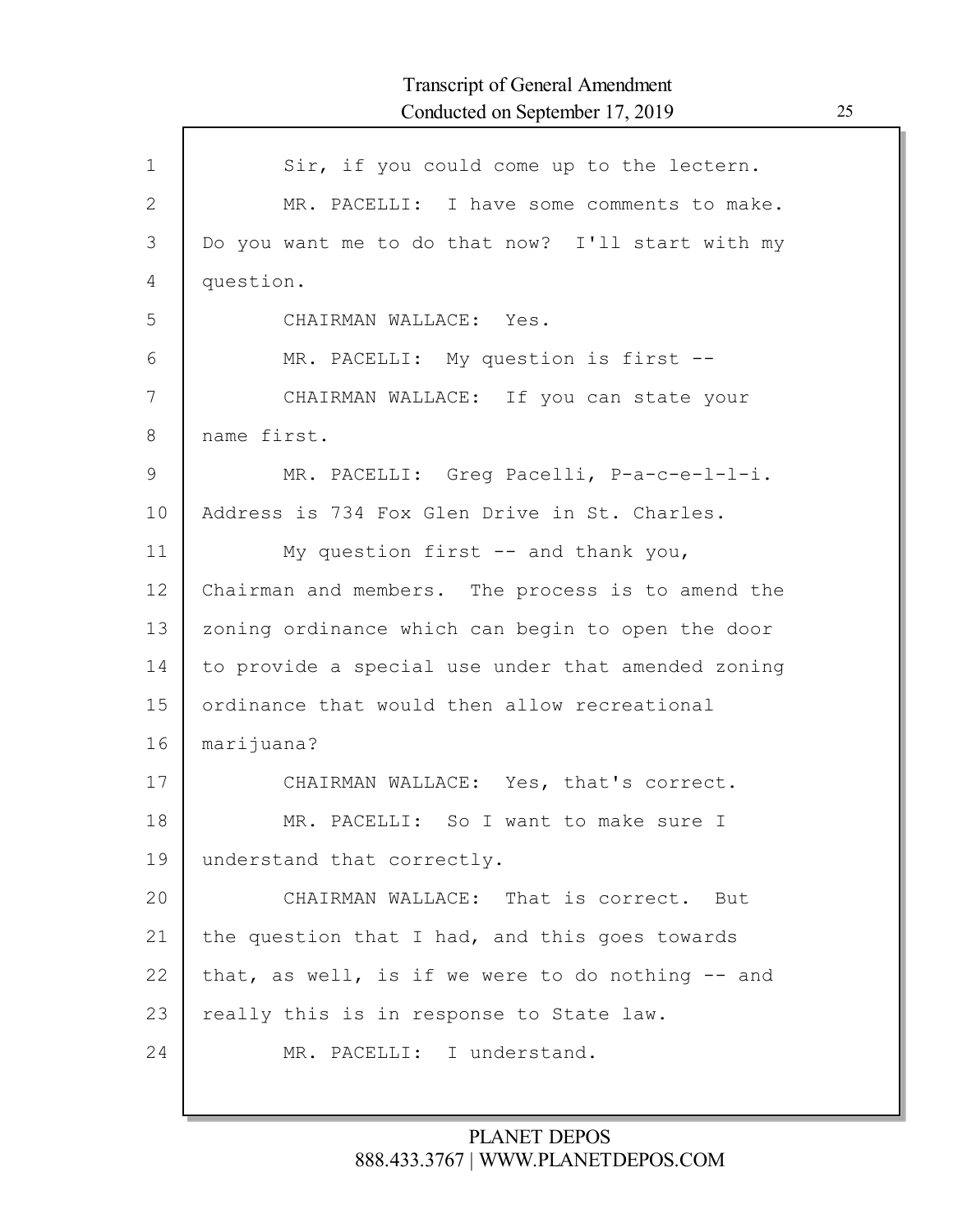| $\mathbf 1$  | CHAIRMAN WALLACE: And the State law                |
|--------------|----------------------------------------------------|
| $\mathbf{2}$ | basically would require us to specifically pass an |
| 3            | ordinance opting out in order to not allow sales.  |
| 4            | Otherwise, if we were to do nothing, it would      |
| 5            | become -- could be considered general retail.      |
| 6            | So if we were wanting to have any type of          |
| 7            | regulatory oversight, it would have to be done     |
| 8            | through a change in the zoning ordinance of one    |
| 9            | kind or another.                                   |
| 10           | MR. PACELLI: So if the zoning ordinance            |
| 11           | was not amended, the City through the Plan         |
| 12           | Commission or the Council would still have to      |
| 13           | create an ordinance and public hearings,           |
| 14           | et cetera, to opt out?                             |
| 15           | MS. TUNGARE: It would not necessarily              |
| 16           | require a public hearing, but the City Council     |
| 17           | through legislative action would have to approve   |
| 18           | an ordinance opting out. It would not be a Plan    |
| 19           | Commission function; it would be a City Council    |
| 20           | function.                                          |
| 21           | MR. PACELLI: For the sake of brevity, I            |
| 22           | guess I'm not going to repeat the amended process  |
| 23           | and special use. My presence here today is to      |
| 24           | object to the sale of recreational marijuana, and  |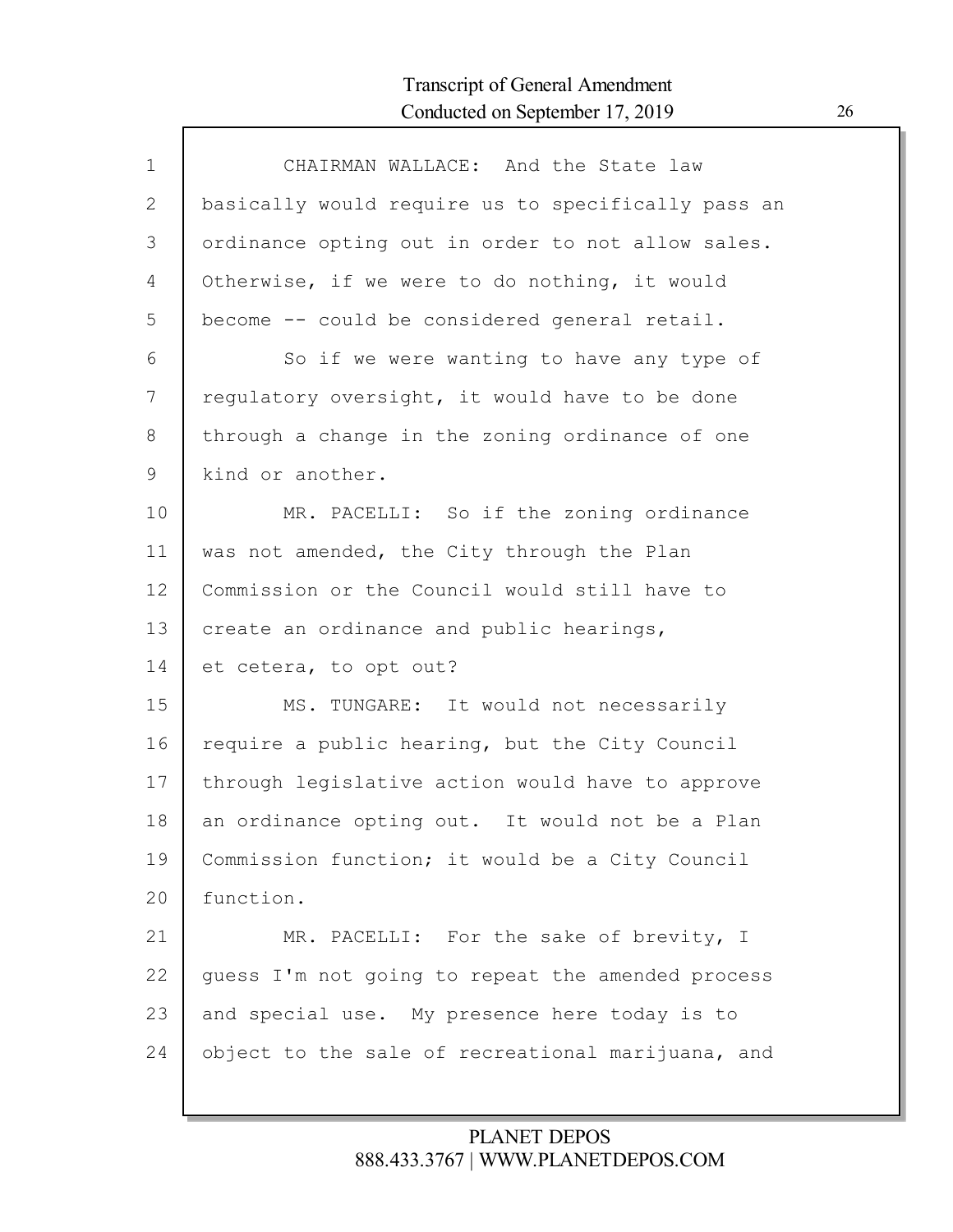| $\mathbf 1$  | implied in that is this --                         |
|--------------|----------------------------------------------------|
| $\mathbf{2}$ | (Applause.)                                        |
| 3            | MR. PACELLI: This is not my family. But            |
| 4            | implied in that -- my objection to that, implied   |
| 5            | is I don't want you to amend the zoning ordinance  |
| 6            | and under that slide in a special use.             |
| 7            | So with that said I object to the sale of          |
| 8            | recreational marijuana. I believe that marijuana   |
| 9            | shops, recreational -- I'm not talking about       |
| 10           | medical; that's a whole different aspect. But I    |
| 11           | believe that marijuana shops do not reflect the    |
| 12           | family community values and images of this town -- |
| 13           | (Applause.)                                        |
| 14           | CHAIRMAN WALLACE: Please, please.                  |
| 15           | MR. PACELLI: Thank you but let me finish.          |
| 16           | It sends the wrong message to our youth.           |
| 17           | Why make further temptations more easily           |
| 18           | accessible to our young people. Yes, I understand  |
| 19           | there's going to be some stipulation that it's     |
| 20           | 21 years and over as a minimum, but let's not kid  |
| 21           | ourselves, it won't be long until the 16-year-olds |
| 22           | will be smoking it because of the access ability   |
| 23           | nearby.                                            |
| 24           | And once you start with -- in my opinion,          |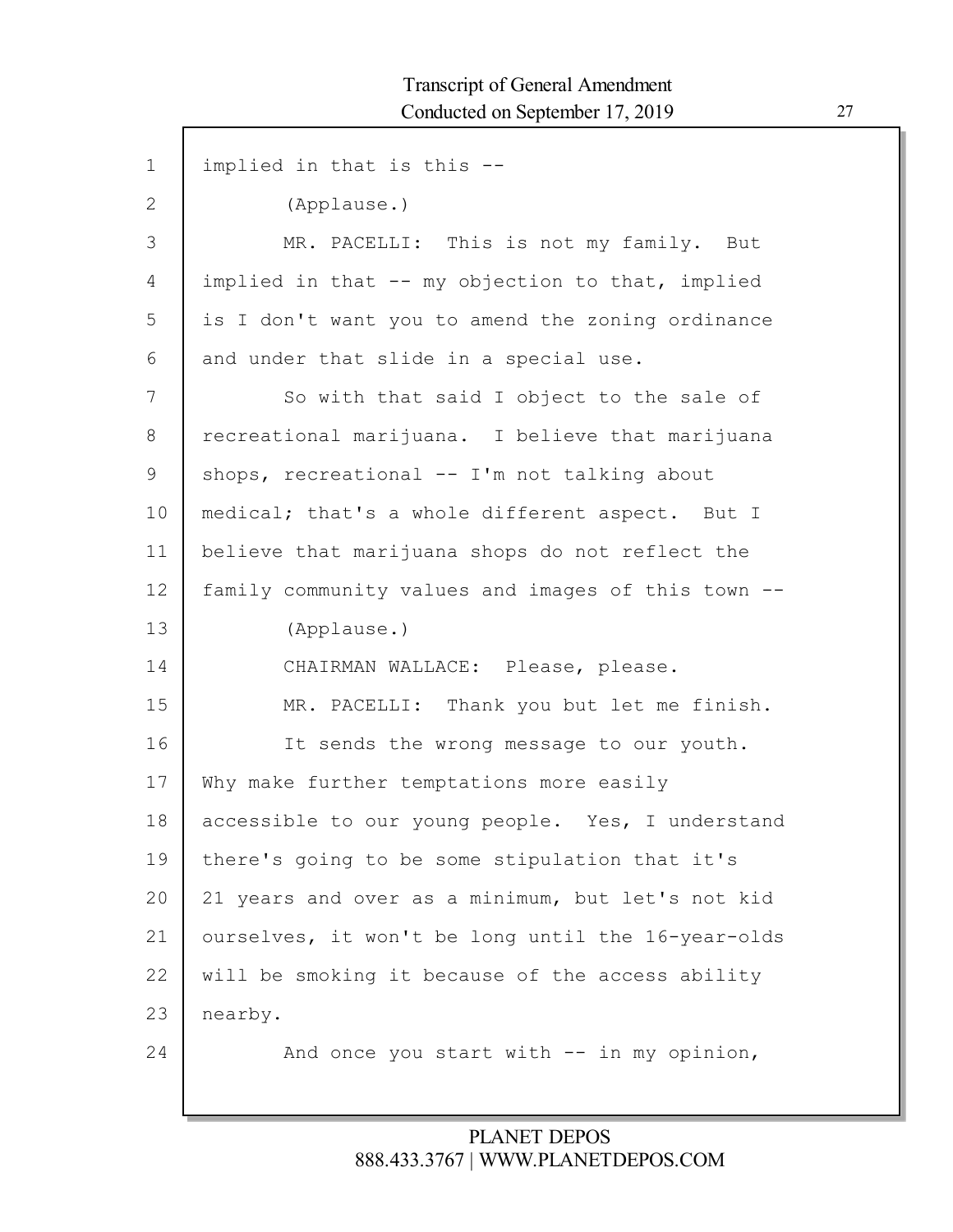| $\mathbf 1$ | this is a gateway drug, and I've heard a lot of    |
|-------------|----------------------------------------------------|
| 2           | comments about it being a gateway drug. I'm not a  |
| 3           | scientist; I can't sit here and give you facts     |
| 4           | about that, but everybody has heard about this     |
| 5           | being a gateway drug.                              |
| 6           | Furthermore, what kind of a message does           |
| 7           | this send to young families looking to move to the |
| 8           | Pride of the Fox when you have marijuana shops in  |
| 9           | your own downtown?                                 |
| 10          | If I could digress for a moment, I had the         |
| 11          | honor of serving on the City Council here during   |
| 12          | the 1980s and 1990s, and one of my colleagues on   |
| 13          | the Council at that time consistently without      |
| 14          | exception voted against liquor licenses for        |
| 15          | St. Charles. And I thought -- at the time I        |
| 16          | thought, Jim, this is unreasonable. And I still    |
| 17          | today think it's unreasonable.                     |
| 18          | However, Jim had an underlying message in          |
| 19          | his objections to each and every liquor license,   |
| 20          | and that was he did not want the image of his town |
| 21          | and his downtown to look like one bar, after       |
| 22          | another bar, after another bar, after liquor       |
| 23          | store, after liquor store, after liquor store.     |
| 24          | And I see this as a continuation really of         |
|             |                                                    |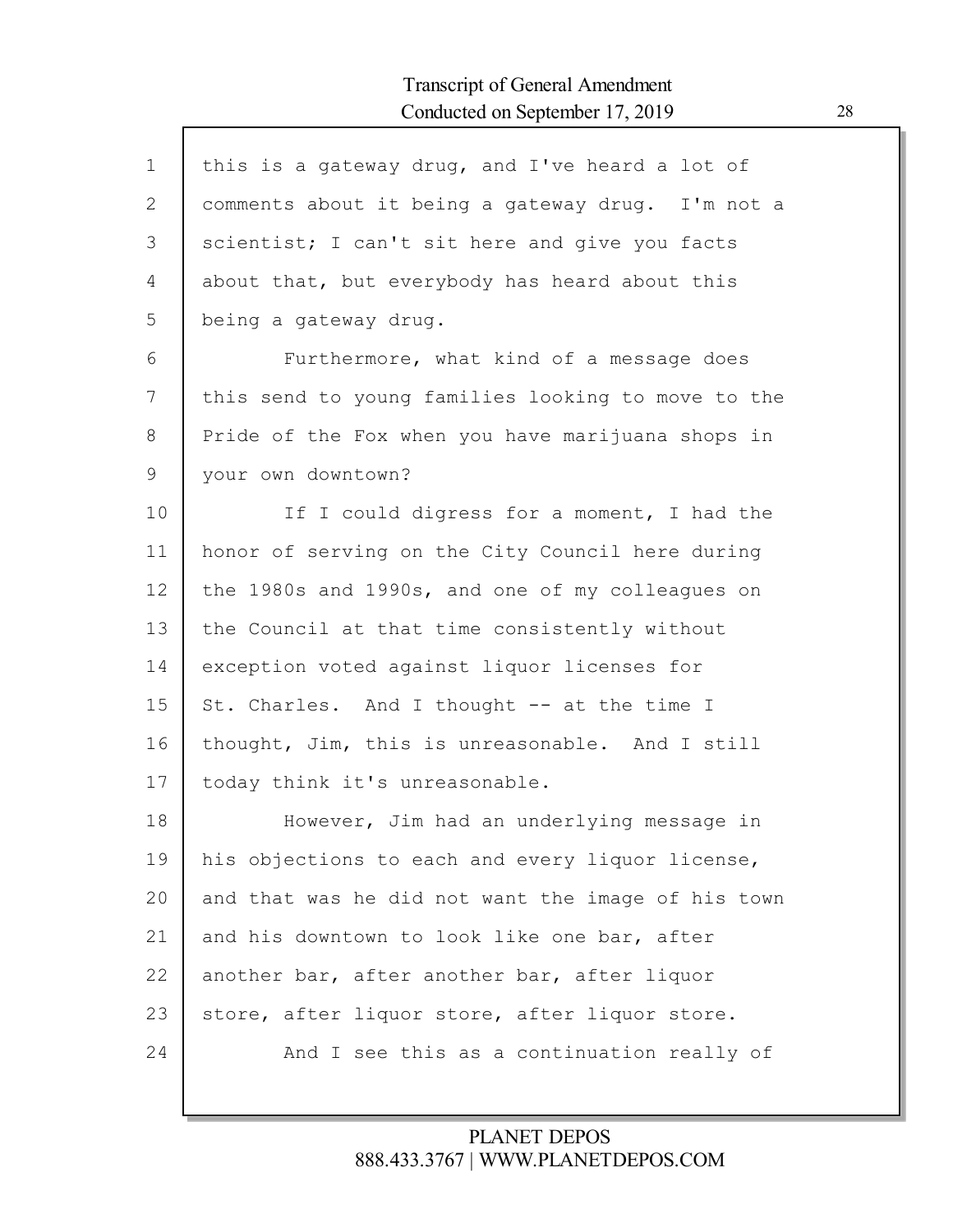Г

| that message because marijuana is a drug, and it's   |
|------------------------------------------------------|
| like alcohol -- and I'm not a teetotaler, but as I   |
| look back on it 35 years later, I think Jim was      |
| right, and his message should have been taken        |
| maybe more seriously at the time, but it is what     |
| it is today. Today we can do something about that    |
| as it relates to recreational marijuana sales.       |
| I know there are some aldermen on the                |
| Council who seem to be attracted to the idea that    |
| we're going get additional sales tax revenue off     |
| of marijuana sales, and I would say to the           |
| aldermen who are here tonight, don't sell yourself   |
| out. Use the space where these joints would go --    |
| no pun intended -- use the sales tax for additional  |
| businesses to come in here and get those sale taxes. |
| So don't sell the city out on recreational marijuana |
| just because there's a 2, or 3, or 4 percent tax     |
| increase to the city. In the long run there's        |
| going to be a higher price to pay.                   |
| I recently contacted a mayor friend of               |
| mine in a community not St. Charles but in a         |
| community that I knew had some idea what was going   |
| on with this whole recreational marijuana. He and    |
| his police chief looked into this and contacted      |
|                                                      |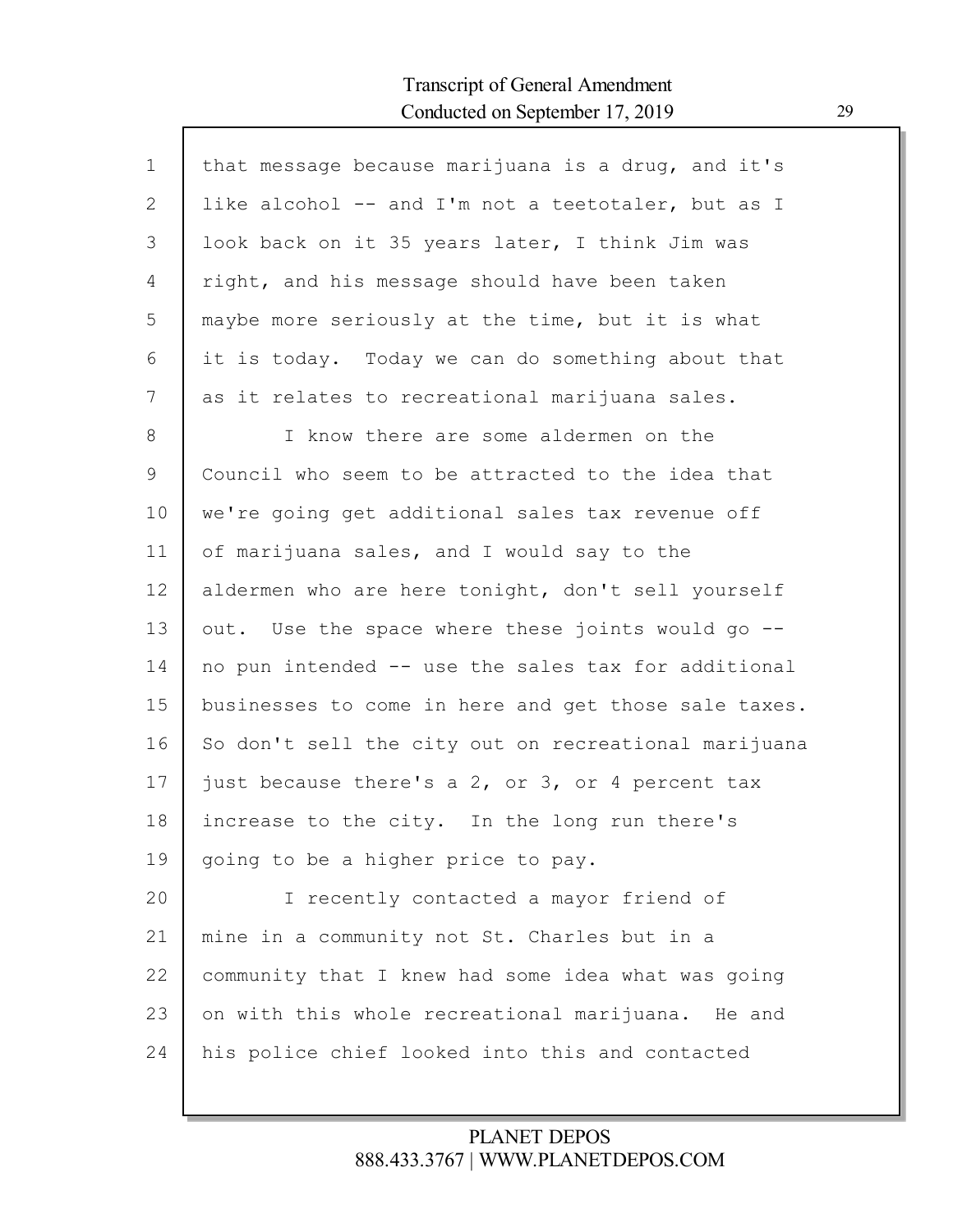| $\mathbf 1$    | states out west. Long story short he expressed    |
|----------------|---------------------------------------------------|
| $\overline{2}$ | some real horror stories to me as it relates to   |
| 3              | solicitation that can go in and around these      |
| $\overline{4}$ | joints.                                           |
| 5              | And while I don't expect you to take my           |
| 6              | word for it, I would implore that the City -- and |
| 7              | maybe the mayor and the chief have been doing     |
| 8              | this, but I would implore that the City start     |
| 9              | looking into this as to what goes on around these |
| 10             | places because there's solicitation that is above |
| 11             | and beyond marijuana.                             |
| 12             | So I would hope that with this zoning             |
| 13             | amendment and special use, I would hope that the  |
| 14             | Plan Commission and the City Council will show    |
| 15             | some self-respect for themselves and for the city |
| 16             | of St. Charles and vote down recreational         |
| 17             | marijuana in St. Charles. And if the City Council |
| 18             | eventually approves this zoning amendment and     |
| 19             | future special use, I would hope the mayor would  |
| 20             | use his veto power to reject that use.            |
| 21             | Thank you for your time.                          |
| 22             | (Applause.)                                       |
| 23             | CHAIRMAN WALLACE: Any additional questions        |
| 24             | from members of the audience?                     |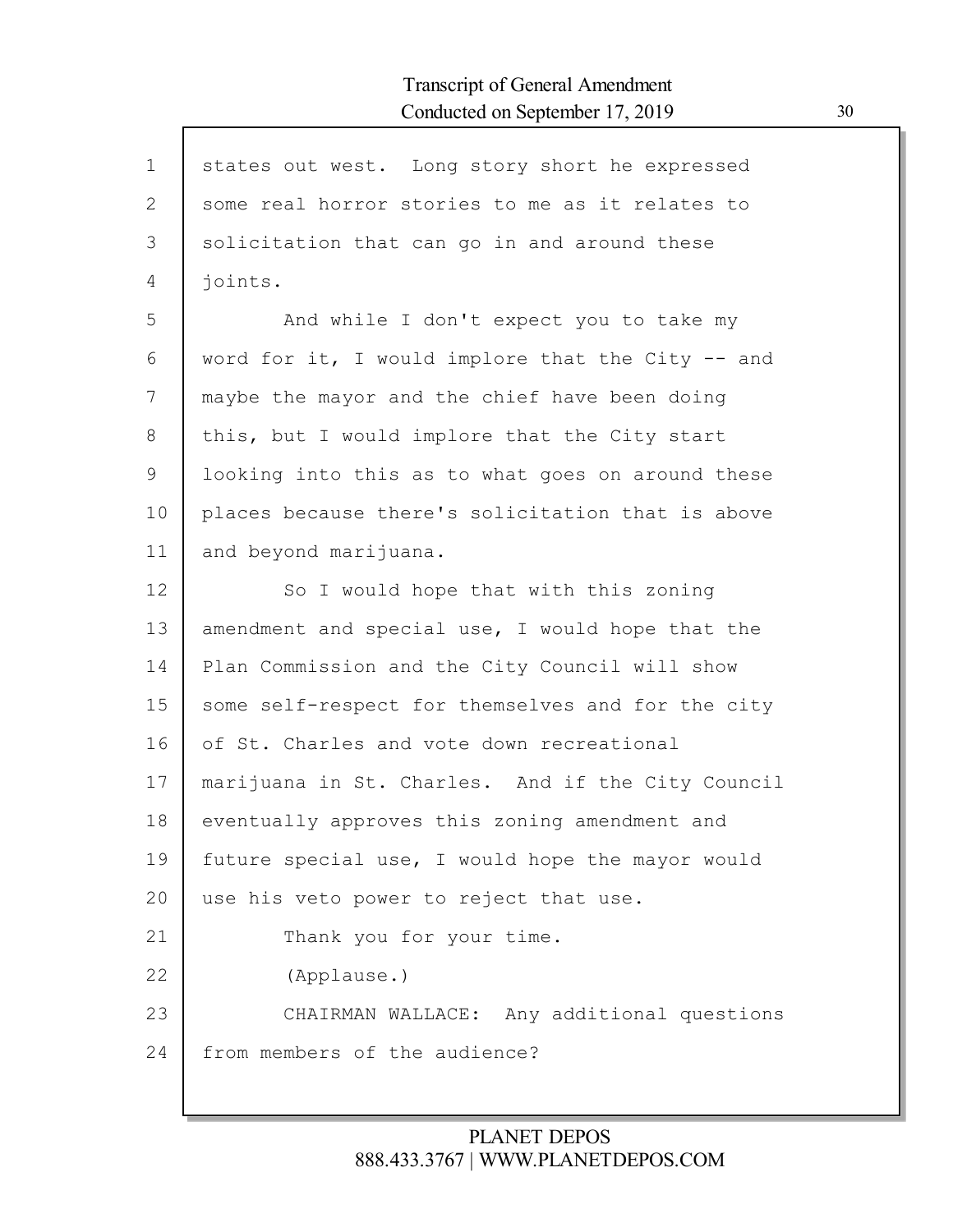$\mathsf{l}$ 

| $\mathbf 1$  | Ma'am.                                              |
|--------------|-----------------------------------------------------|
| $\mathbf{2}$ | MS. SCHUESSLER: I have a comment, not a             |
| 3            | question. My name is Jessica Schuessler. I live     |
| 4            | on Adams Avenue in St. Charles. I'm here tonight    |
| 5            | to implore the Plan Commission, the City Council,   |
| 6            | and the mayor of St. Charles to stand against       |
| 7            | recreational marijuana sales in this city. I was    |
| 8            | shocked and disappointed to learn last week that    |
| 9            | the City Council is currently 6 to 4 in favor       |
| 10           | along with the mayor.                               |
| 11           | It is clear to me that those in favor are           |
| 12           | looking more at increasing City revenue than        |
| 13           | honoring the wishes of most St. Charles residents   |
| 14           | and following what should be simple common sense.   |
| 15           | Drug use is not good for many reasons. I            |
| 16           | am someone who grew up on the south side of Chicago |
| 17           | and first smoked pot at the age of 13 years old.    |
| 18           | Thankfully, I did not smoke often, probably less    |
| 19           | than five times total over a few years because it   |
| 20           | was not readily available. At the age of 16 I       |
| 21           | became a Born Again Christian, and my life was      |
| 22           | changed from the inside out. However, many I knew   |
| 23           | growing up did continue down a drug road, and it    |
| 24           | damaged many of them in regards to their health,    |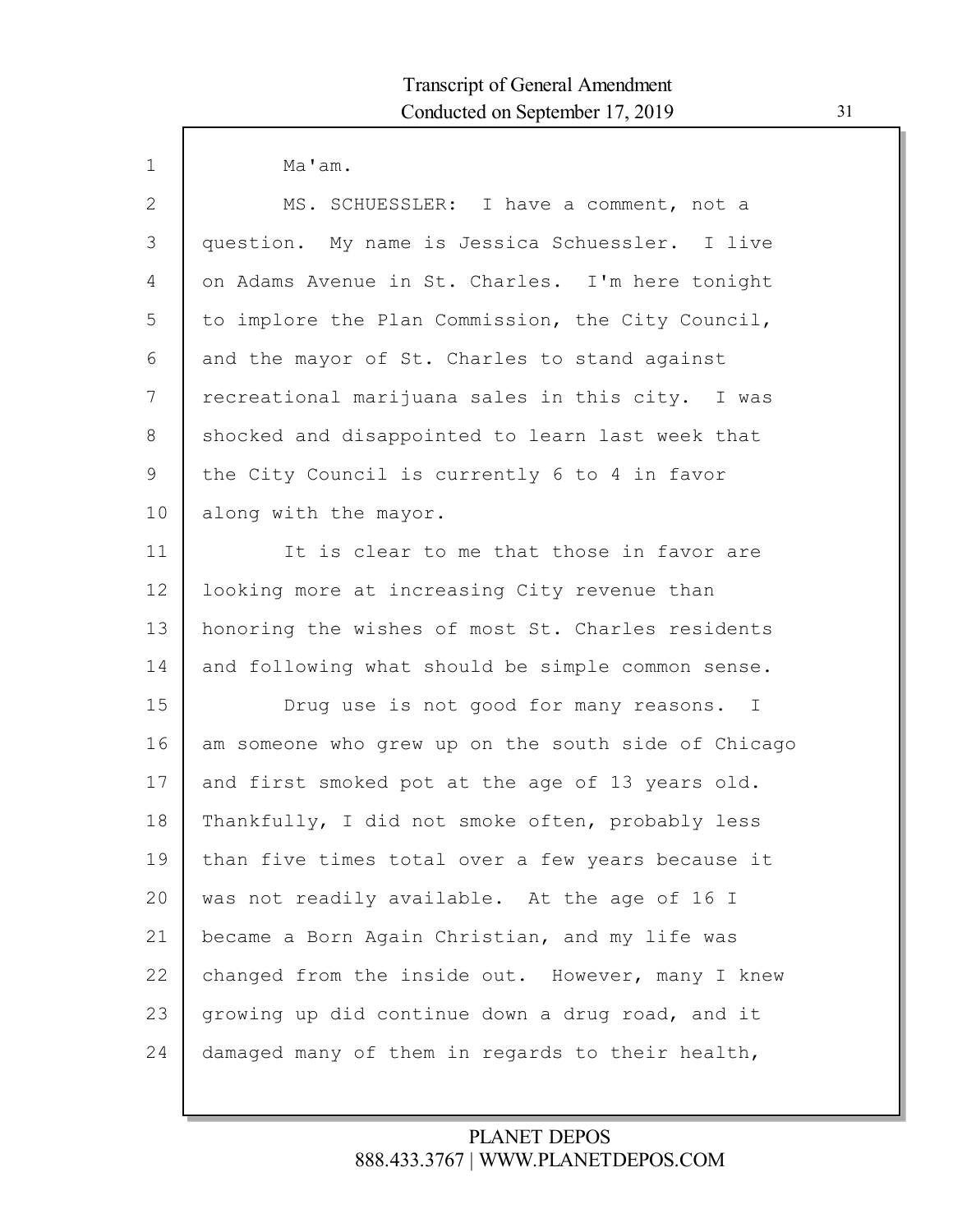| $\mathbf 1$ | their general well-being. A number ended up in      |
|-------------|-----------------------------------------------------|
| 2           | jail, and some I know have overdosed on drugs,      |
| 3           | including my 27-year-old cousin's husband two weeks |
| 4           | ago in St. Charles.                                 |
| 5           | Many in the pro pot community will say              |
| 6           | that people don't die from marijuana. That is not   |
| 7           | true. We all know that impaired drivers cause       |
| 8           | accidents that end up taking the lives of           |
| 9           | themselves and others. As we've seen from stats     |
| 10          | in Colorado, this will also be true in Illinois.    |
| 11          | St. Charles has a responsibility to stand against   |
| 12          | being another city that sells drugs recreationally. |
| 13          | We all should also know that it's common            |
| 14          | sense that marijuana is a gateway drug. Many die    |
| 15          | each year having ODd on meth, cocaine, heroin,      |
| 16          | prescription drugs, and other drugs, but how many   |
| 17          | of you actually believe those people went from      |
| 18          | being clean to on meth? No, they started with       |
| 19          | lesser drugs such as marijuana and continued to     |
| 20          | increase in use and in other substances over the    |
| 21          | years, which in turn led to their death.<br>This    |
| 22          | should be common sense.                             |
| 23          | I'm a conservative person but not one who           |
| 24          | has dollar signs as my shining light. My shining    |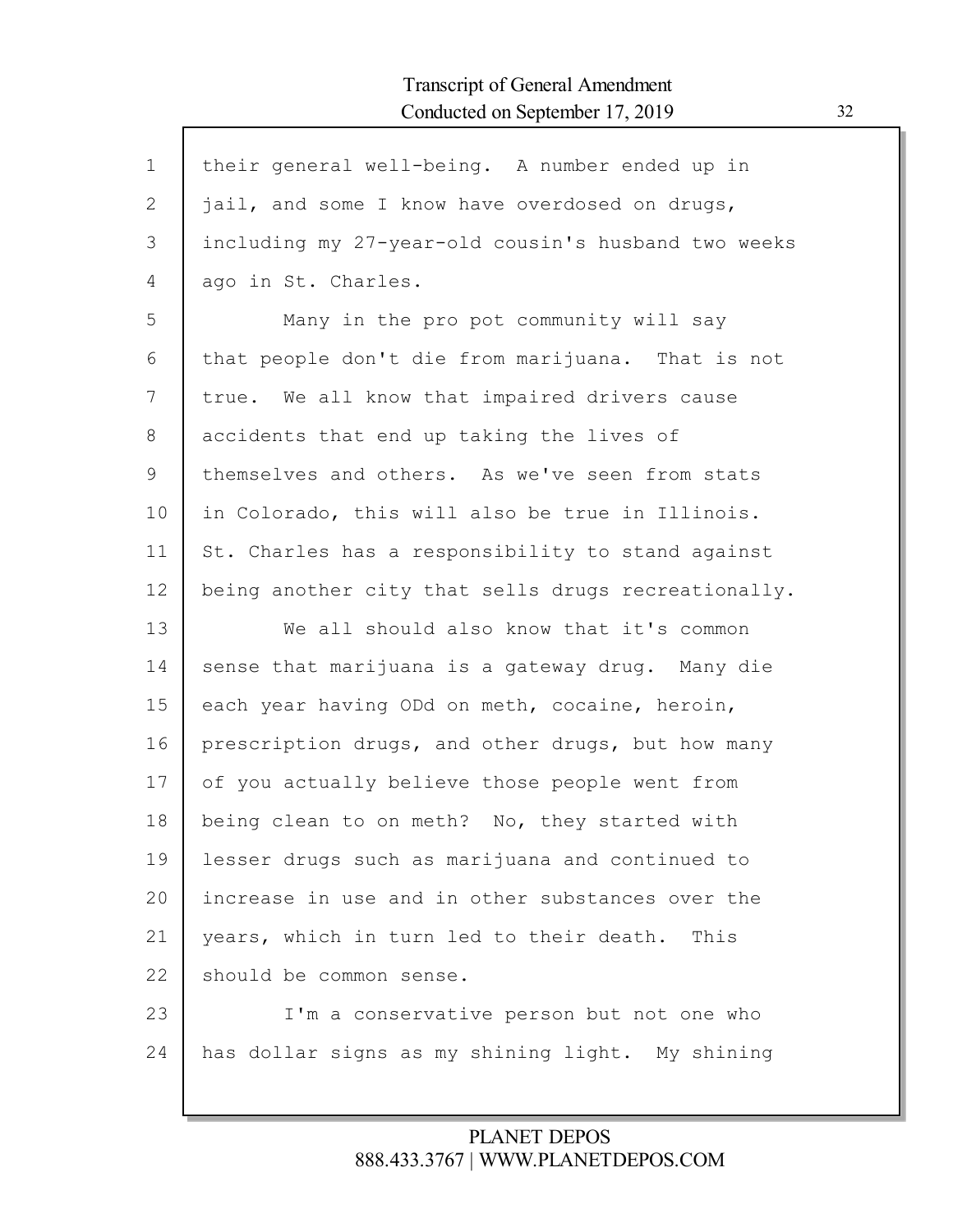| $\mathbf 1$  | light is Jesus Christ, my savior and my lord. I    |
|--------------|----------------------------------------------------|
| $\mathbf{2}$ | encourage each of you to turn to him as your moral |
| 3            | compass and to say no to recreational marijuana    |
| 4            | sales in the city of St. Charles. I will not vote  |
| 5            | for those who stand for drug sales in this city    |
| 6            | and will do my best to remind residents come       |
| 7            | voting time who stood for increased drug use and   |
| 8            | who didn't.                                        |
| $\mathsf 9$  | Many of you, I believe, say that using is          |
| 10           | already legal, so why not get the extra money.     |
| 11           | Drug use doesn't become morally right just because |
| 12           | it's legal, and you have a responsibility to vote  |
| 13           | no. When something is more readily available,      |
| 14           | it's more readily used, and if you vote yes, you   |
| 15           | will be personally responsible for the drug use of |
| 16           | the men, women, and children buying from adults    |
| 17           |                                                    |
|              | who buy in the city of St. Charles. Why would you  |
| 18           | want that on your conscience?                      |
| 19           | Thank you.                                         |
| 20           | (Applause.)                                        |
| 21           | MS. AMATO: Good evening. My name is                |
| 22           | Ali Amato, A-m-a-t-o. I live at 3005 Glen Eagles   |
| 23           | Court here in St. Charles, and I'm here to         |
| 24           | encourage you to please opt out.                   |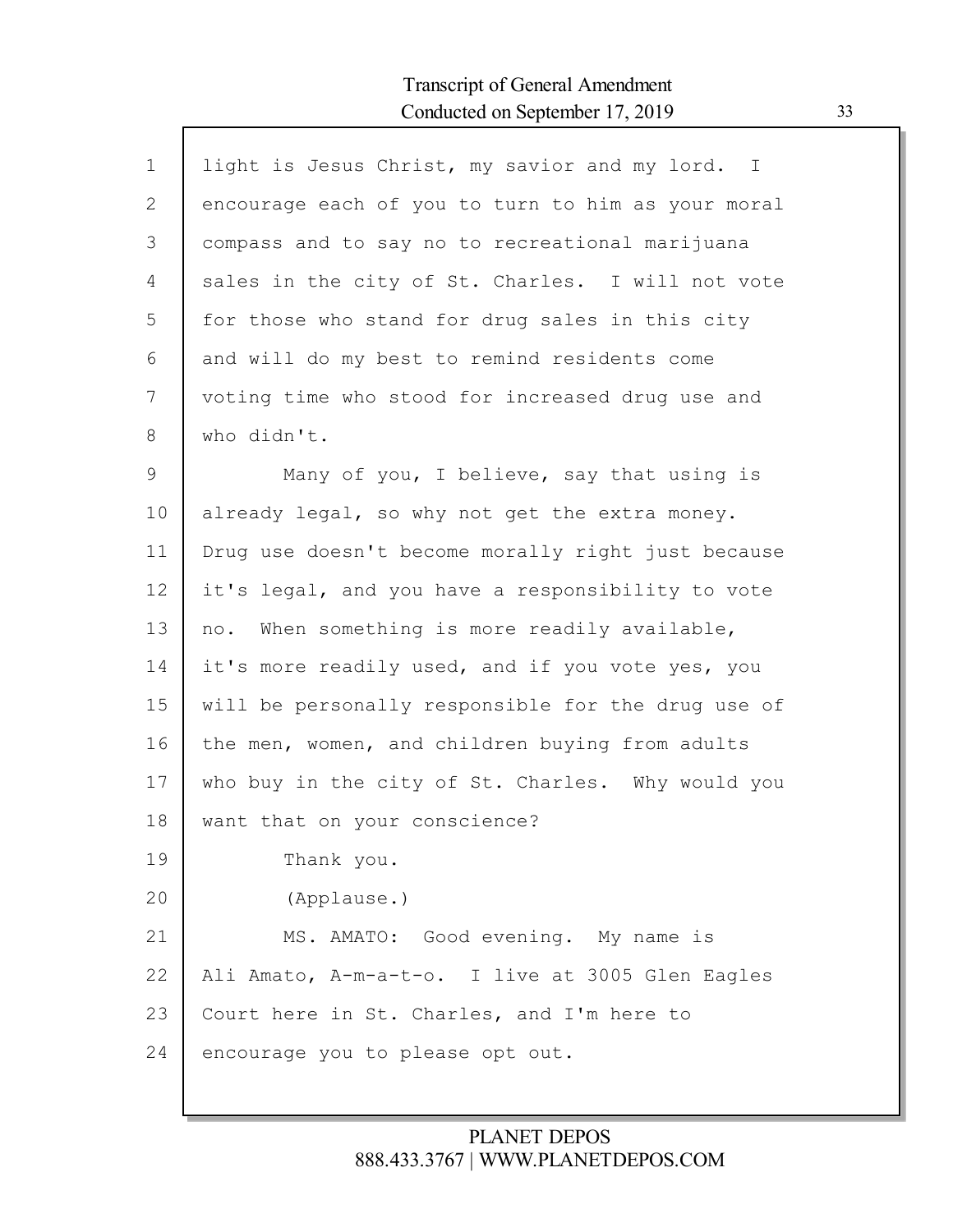| $\mathbf{1}$ | My family and I moved here about two years         |
|--------------|----------------------------------------------------|
| 2            | ago, and my husband and I have three kids, ages    |
| 3            | 13, 11, and 6, and we just love St. Charles and we |
| 4            | would love to stay.                                |
| 5            | CHAIRMAN WALLACE: Sorry. Can you pull              |
| 6            | the mic up a little bit?                           |
| 7            | MS. AMATO: I'm here to encourage you to            |
| 8            | please opt out mainly for three reasons. I spent   |
| 9            | the day doing research, and I know that according  |
| 10           | to -- if we want to talk about money, I'll talk    |
| 11           | about three things.                                |
| 12           | According to the Centennial Institute, for         |
| 13           | every dollar gained in tax revenue Coloradans are  |
| 14           | spending \$4.50 to mitigate the effects of         |
| 15           | legalization. For every dollar they bring in       |
| 16           | they're having to spend \$4.50 to combat all the   |
| 17           | evil that comes with it.                           |
| 18           | I know that according to the Colorado              |
| 19           | Department of Revenue, the average total sales for |
| 20           | a Colorado dispensary was roughly \$2.8 million in |
| 21           | 2018. Assuming St. Charles has a 5 percent         |
| 22           | projected effective tax rate, we would only see    |
| 23           | \$141,000 generated in taxes per store. I have     |
| 24           | learned tonight that we're planning on putting in  |
|              |                                                    |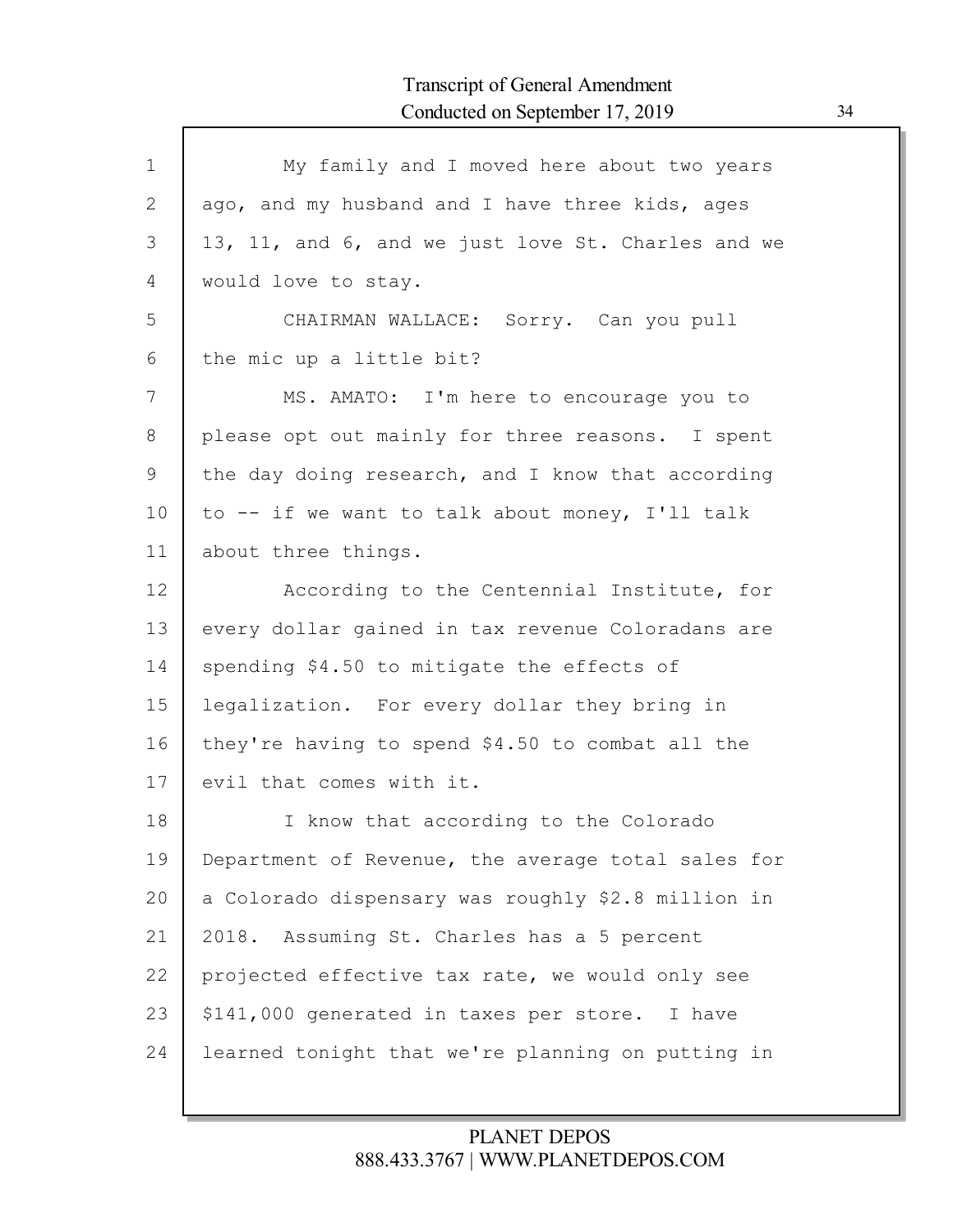Г

| $\mathbf 1$   | two dispensaries, so that would bring in roughly   |
|---------------|----------------------------------------------------|
| 2             | \$280,000 in revenue. That's not worth it.         |
| 3             | If what happened in Colorado happens here,         |
| 4             | while we would bring in roughly \$280,000, if you  |
| 5             | want to multiply that by the 4 1/2 multiplier that |
| 6             | Colorado is seeing and what they're having to      |
| 7             | spend to mitigate the effects of legalization, it  |
| $8\,$         | would cost us roughly \$1.2 million. So while we   |
| $\mathcal{G}$ | might see an increase in \$280,000 in tax revenue  |
| 10            | it will cost us \$1.2 million to mitigate the      |
| 11            | effects of legalization, according to research by  |
| 12            | the Centennial Institute.                          |
| 13            | Another concern I have is as a parent of           |
| 14            | three children and as a former teacher, how will   |
| 15            | this affect our children. According to Monitoring  |
| 16            | the Future, 1 in 4 12th graders indicated that     |
| 17            | they would try marijuana or increase their current |
| 18            | use if it were legalized. We know that greater     |
| 19            | access equals greater use. And in the six years    |
| 20            | since Colorado has legalized marijuana, even       |
| 21            | though it's only legal for those 21 years of age   |
| 22            | or older, more than one fourth of Colorado's       |
| 23            | middle and high school students admit to using pot |
| 24            | daily since it has been legalized.                 |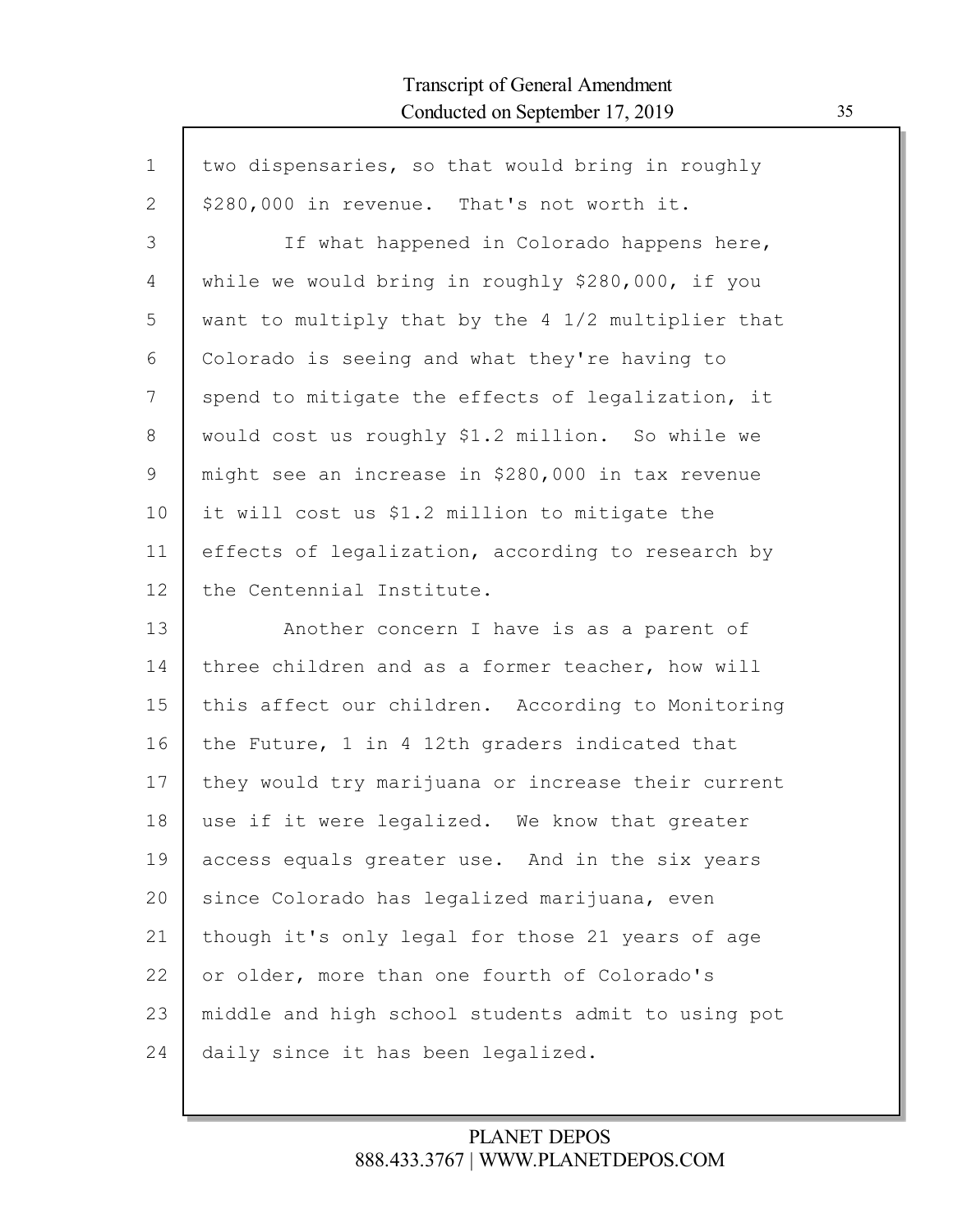Г

| $\mathbf{1}$ | Lastly, I am concerned about how this will         |
|--------------|----------------------------------------------------|
| 2            | affect our image here in St. Charles. My husband   |
| 3            | and I bought a home here two years ago, and I've   |
| 4            | had a great time. I love it. It's great. I         |
| 5            | don't want to leave, but I will say since moving   |
| 6            | to Illinois all I hear is about people taking up   |
| 7            | and going to Tennessee, and I've got my eye on     |
| $8\,$        | North Carolina, I'm going to honest. I won't take  |
| 9            | my family to a Walgreen's that has a marijuana     |
| 10           | store nearby.                                      |
| 11           | St. Charles is a family town. It is the            |
| 12           | Pride of Fox. It is lovely. People come from out   |
| 13           | of town to bring their family to events like the   |
| 14           | Scarecrow Fest and the Riverfest. How is this      |
| 15           | going to affect our revenue because families won't |
| 16           | come for a lousy \$280,000 in tax revenue? I think |
| 17           | we'd be driving off good people, and we would see  |
| 18           | a decline.                                         |
| 19           | So I encourage you to please opt out.              |
| 20           | Thank you.                                         |
| 21           | (Applause.)                                        |
| 22           | CHAIRMAN WALLACE: Ma'am here in the                |
| 23           | second row.                                        |
| 24           | MS. KOCH: My name is Julie Koch. I live            |
|              |                                                    |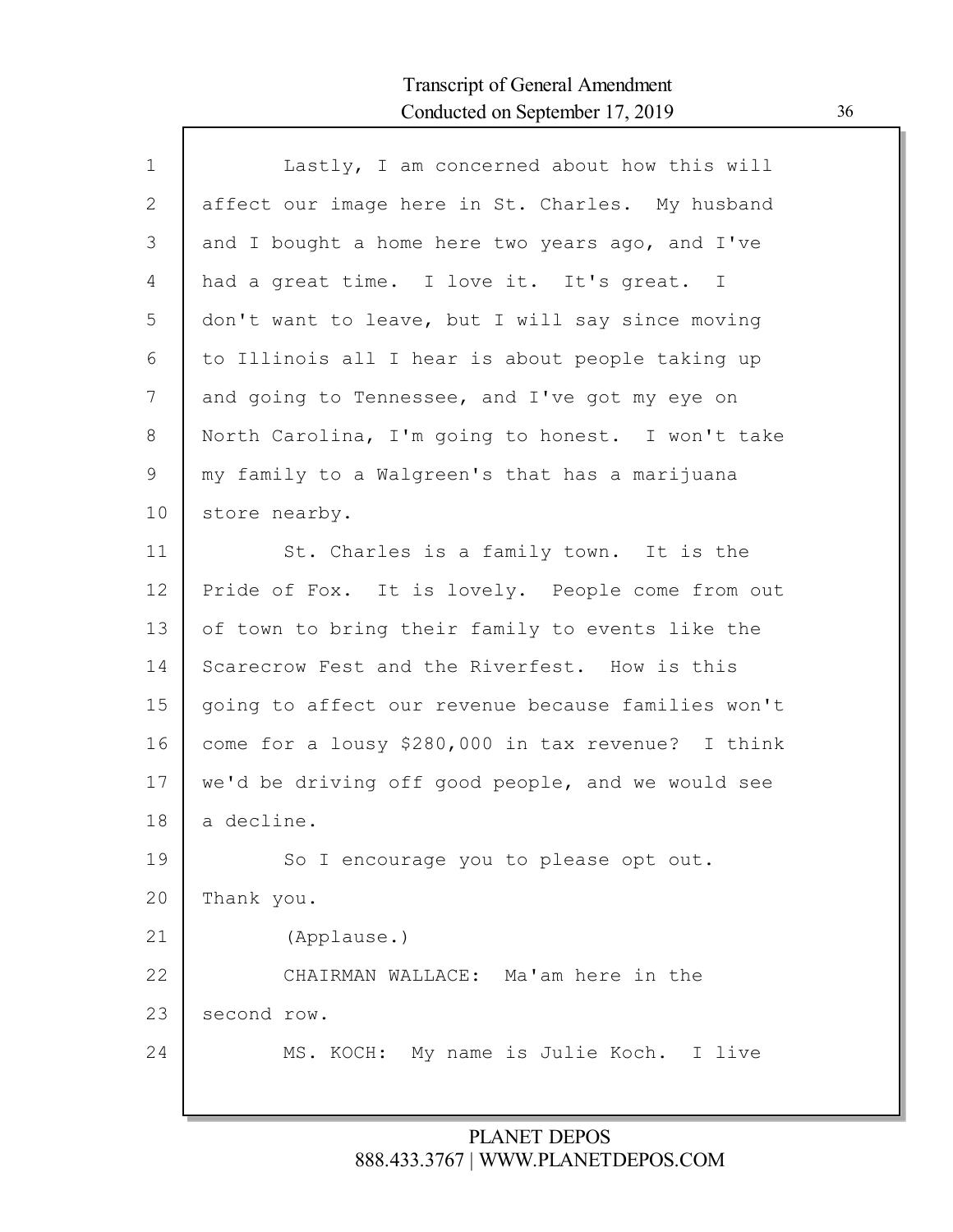| $\mathbf 1$ | on King Edward Avenue in St. Charles.                |
|-------------|------------------------------------------------------|
| 2           | Since this is a Planning Commission meeting,         |
| 3           | I have a Planning Commission question. And that      |
| 4           | is, since the Planning Commission's recommendation   |
| 5           | to the City Council is that presentation we just     |
| 6           | heard, how do we as a city group of people here      |
| 7           | tonight, how do we go about influencing and saying   |
| 8           | we are not interested in that proposal, we would     |
| 9           | like to just shut down the whole idea from the       |
| 10          | beginning? How do we do that?                        |
| 11          | How do we influence recommendation?                  |
| 12          | That's my question.                                  |
| 13          | CHAIRMAN WALLACE: Well, everything that's            |
| 14          | being said tonight the Plan Commission is            |
| 15          | considering as evidence relating to the application. |
| 16          | And we will -- as soon as we feel that we have       |
| 17          | enough evidence to make a recommendation, then       |
| 18          | we'll do that.                                       |
| 19          | So I mean, the way to impact that                    |
| 20          | recommendation would be to, you know, present        |
| 21          | evidence the way that it's being presented.          |
| 22          | Rita, correct me if I'm wrong, but will              |
| 23          | there be an opportunity to speak at the planning     |
| 24          | and development committee when this is considered?   |
|             |                                                      |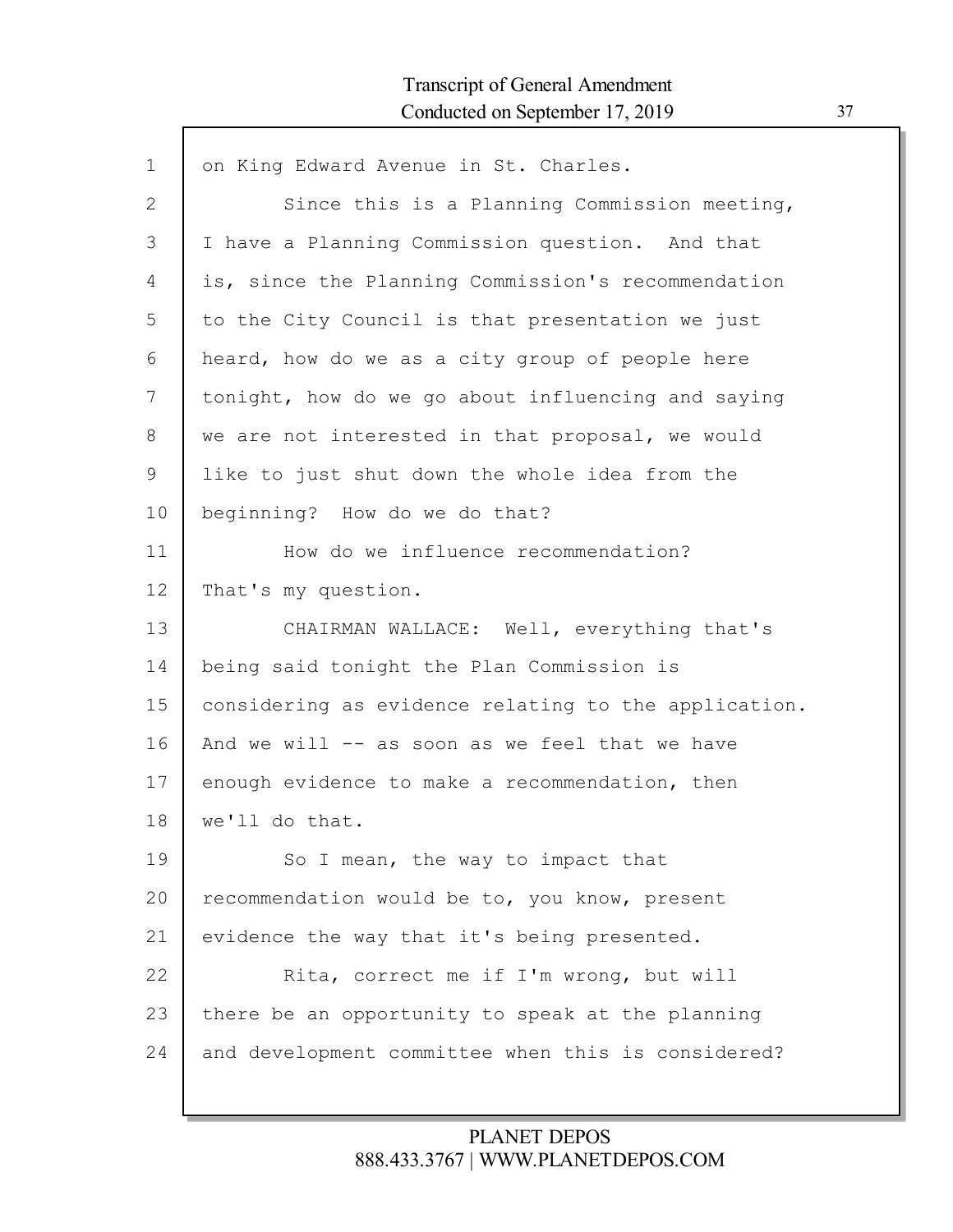$\Gamma$ 

| $\mathbf 1$  | MS. TUNGARE: Yes. Typically the                     |
|--------------|-----------------------------------------------------|
| $\mathbf{2}$ | chairperson of the planning and development         |
| 3            | committee will allow members of the public to       |
| 4            | speak, that is correct.                             |
| 5            | MS. KOCH: I would just like to go on                |
| 6            | record, along with others that are here tonight, I  |
| 7            | would like to have St. Charles opt out of being     |
| 8            | a community that sells recreational marijuana. I    |
| 9            | know that our neighbors to the north have chosen -- |
| 10           | South Elgin has chosen that they will be a          |
| 11           | community that is selling. Geneva has chosen not    |
| 12           | to. I would like St. Charles to join its            |
| 13           | counterpart in Geneva and have the Fox Valley       |
| 14           | tri-cities be free of marijuana dispensary for      |
| 15           | recreational purposes. Thank you.                   |
| 16           | (Applause.)                                         |
| 17           | MS. JOHNSON: Good evening everyone and              |
| 18           | thank you so much for allowing this opportunity to  |
| 19           | share my concern with you. My name is Rhonda Tyus   |
| 20           | Johnson. I'm from West Chicago, Illinois. I have    |
| 21           | a dear friend in St. Charles letting me know about  |
| 22           | this, and I'm here to speak on the plight of        |
| 23           | recreational marijuana for West Chicago as well as  |
| 24           | St. Charles. I am against that and I hope and       |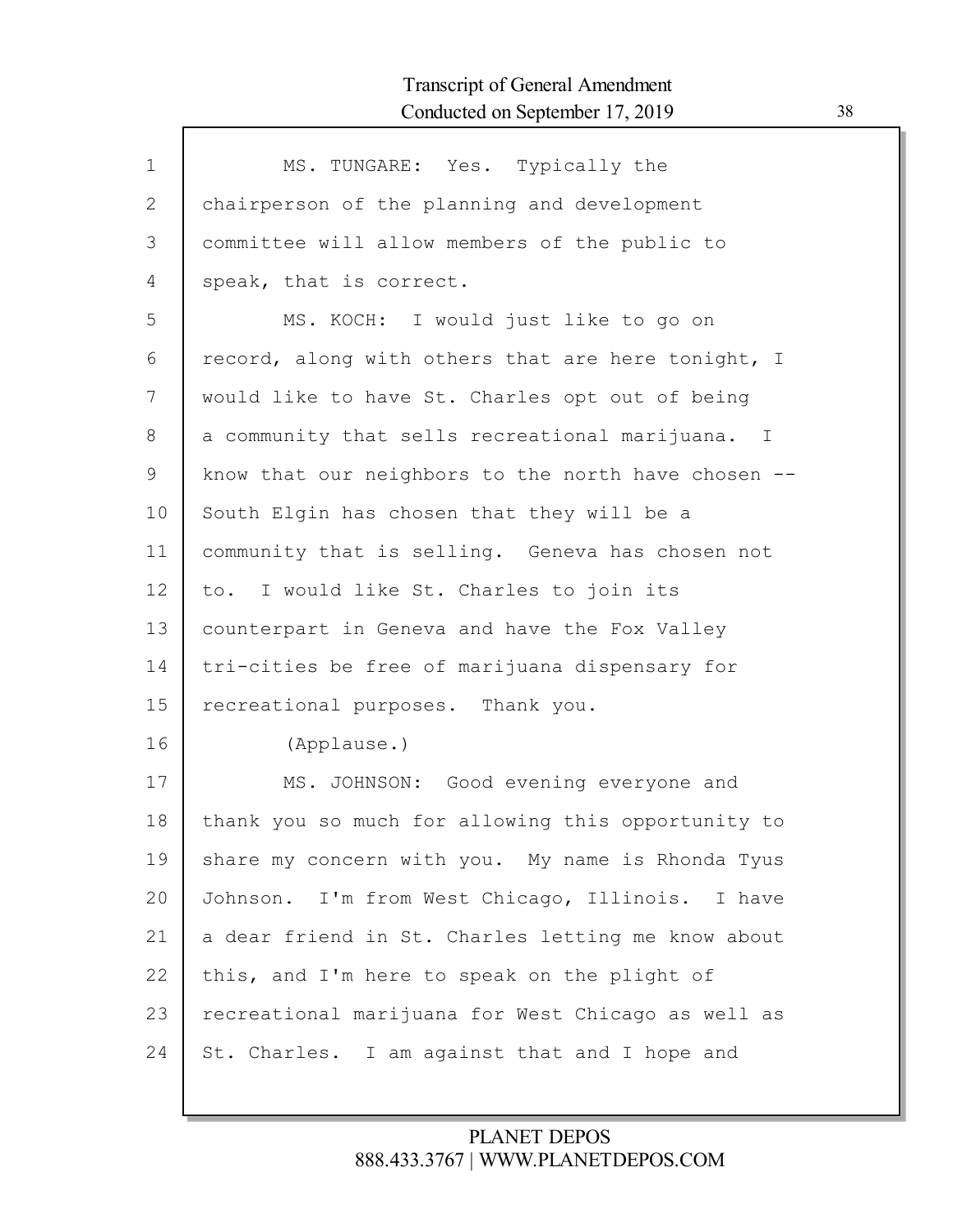| $\mathbf 1$    | pray that this community along with West Chicago   |
|----------------|----------------------------------------------------|
| $\overline{2}$ | opt out.                                           |
| 3              | The reason why I am against recreational           |
| 4              | marijuana being sold in St. Charles as well as     |
| 5              | West Chicago is that there has not been one        |
| 6              | benefit mentioned how recreational marijuana truly |
| 7              | helps kids and families or how it improves the     |
| 8              | community that we live, not one.                   |
| 9              | The people who are harmed and destroyed by         |
| 10             | it the most includes kids in schools, parents and  |
| 11             | drivers in car crashes due to increased            |
| 12             | marijuana-related incidents.                       |
| 13             | It is my understanding that the false              |
| 14             | taxes from legalized dispensaries do not go to the |
| 15             | people of the city but to liabilities caused by    |
| 16             | this mind altering drug which dumbs down mental    |
| 17             | faculties.                                         |
| 18             | Shortly after a City Council meeting about         |
| 19             | this subject in West Chicago my 15-year-old son    |
| 20             | who is in high school expressed his concern to me  |
| 21             | about recreational marijuana being sold in our     |
| 22             | city. Right now our neighborhood and community is  |
| 23             | mostly peaceful. Our family enjoys walking around  |
| 24             | without expecting harm, death, or robbery to       |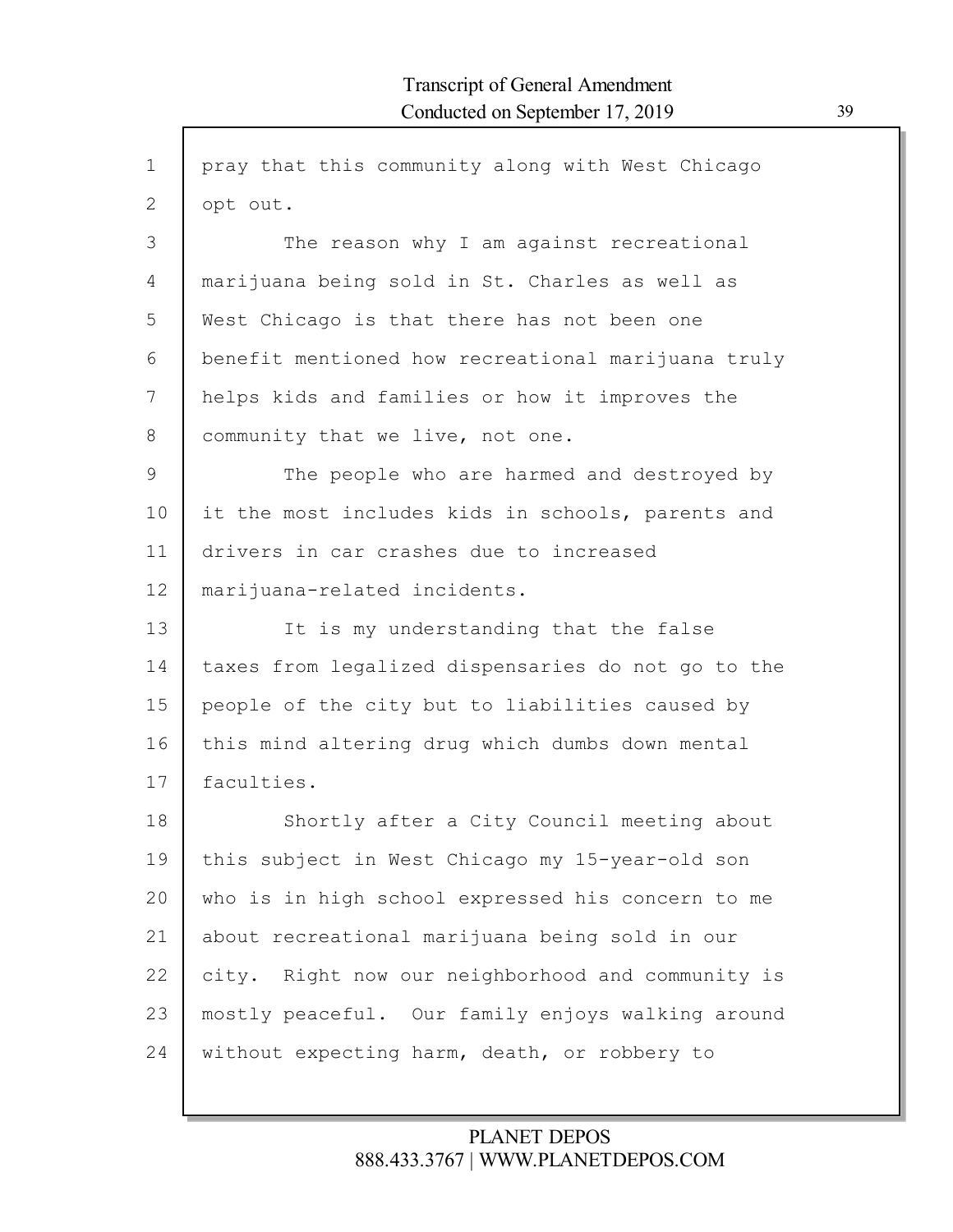Г

| $\mathbf 1$ | ourselves or our property. We know that in         |
|-------------|----------------------------------------------------|
| 2           | peaceful neighborhoods those things do happen, but |
| 3           | with recreational marijuana being sold in West     |
| 4           | Chicago and St. Charles, there may be increased    |
| 5           | possibility of danger.                             |
| 6           | For these reasons I do not want                    |
| 7           | recreational marijuana sold in St. Charles or in   |
| 8           | my hometown, West Chicago. Thank you.              |
| 9           | (Applause.)                                        |
| 10          | CHAIRMAN WALLACE: Sir.                             |
| 11          | MR. WEINSTEIN: Hello, my name is Emery             |
| 12          | Weinstein. I live at 0N065 Coniston Court in       |
| 13          | Winfield, and I was told this is a public forum,   |
| 14          | so I see I'm not the only non-St. Charles person,  |
| 15          | so I'm glad for that.                              |
| 16          | A couple weeks ago I was very, very                |
| 17          | startled to have my 41-year-old daughter tell me   |
| 18          | my 19-year-old granddaughter in college, an        |
| 19          | excellent student, informed my daughter that she   |
| 20          | cannot sleep without marijuana, cannot go to       |
| 21          | sleep, cannot stay asleep without marijuana. And   |
| 22          | my daughter is a single mom. She goes to work      |
| 23          | long before my granddaughter has to be up to go to |
| 24          | school and sometimes she doesn't. My daughter is   |
|             |                                                    |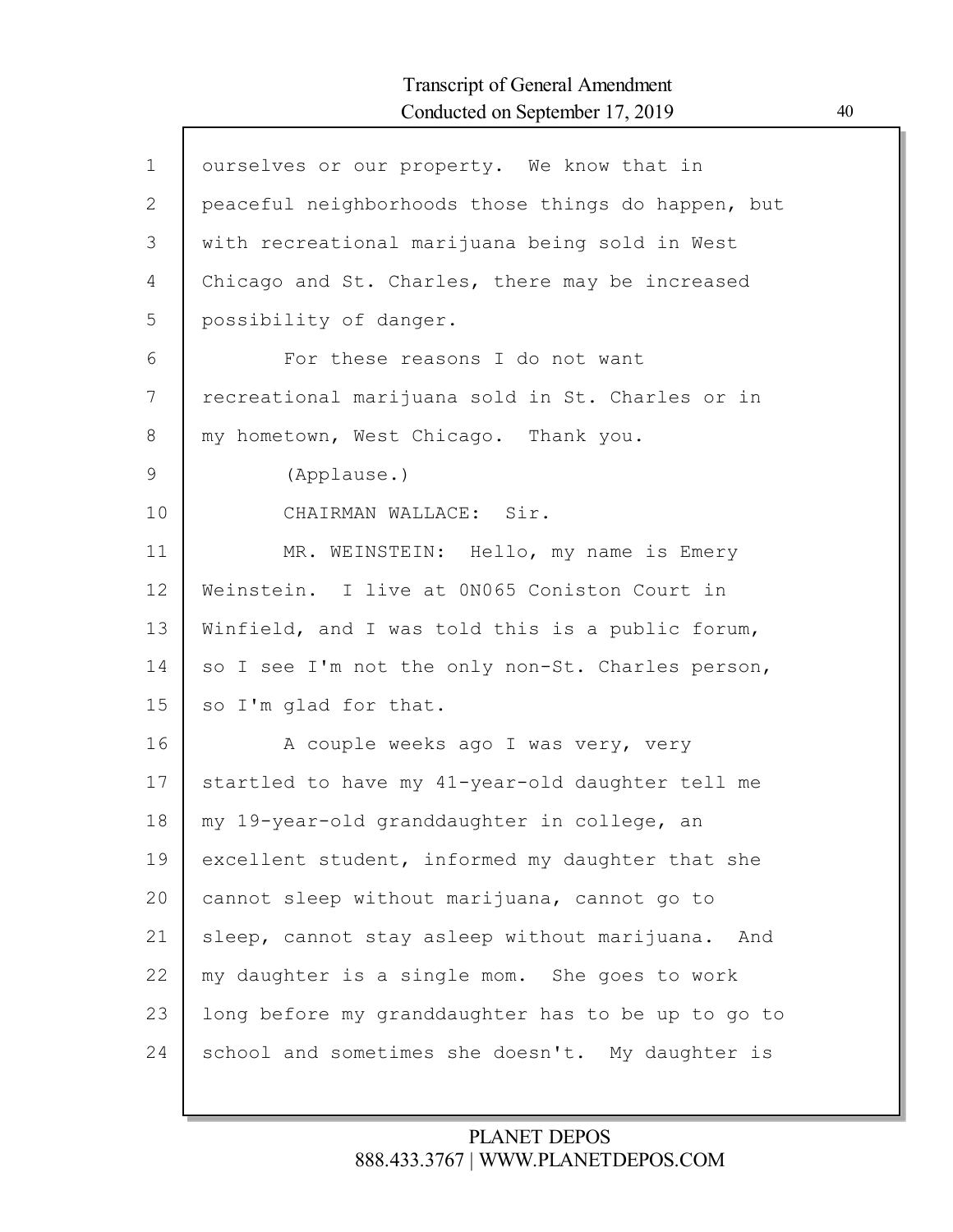$\mathsf{l}$ 

| $\mathbf 1$    | beside herself, "What do I do?" Some nights she    |
|----------------|----------------------------------------------------|
| $\overline{2}$ | lets her use the stuff; sometimes she doesn't.     |
| 3              | When she doesn't let my granddaughter use it,      |
| 4              | sometimes my granddaughter stays in bed in the     |
| 5              | morning.                                           |
| 6              | Another personal reflection, I've been             |
| 7              | remarried two years, my wife's 45-year-old son had |
| 8              | been an addict for 22 years, the last 10 was to    |
| 9              | heroin. Thank God he's been clean now for a year   |
| 10             | and a half, and he preaches like night and day     |
| 11             | when he's not working as a plumber to kids other   |
| 12             | than teen challenge where he successfully          |
| 13             | completed the 13-month program to get clean.<br>If |
| 14             | anybody asks him how did he get started, it        |
| 15             | started very, very benign, a little beer, a little |
| 16             | wine, a little marijuana. That is typically, if    |
| 17             | you talk to addicts, the way it starts. As         |
| 18             | somebody said it doesn't go from a straight person |
| 19             | to cocaine, a straight person to heroin, a         |
| 20             | straight person to meth. It just doesn't happen    |
| 21             | that way. It's a gateway.                          |
| 22             | Marijuana legalized is asking for our              |
|                |                                                    |
| 23             | society to be ruined. Thank you very much.         |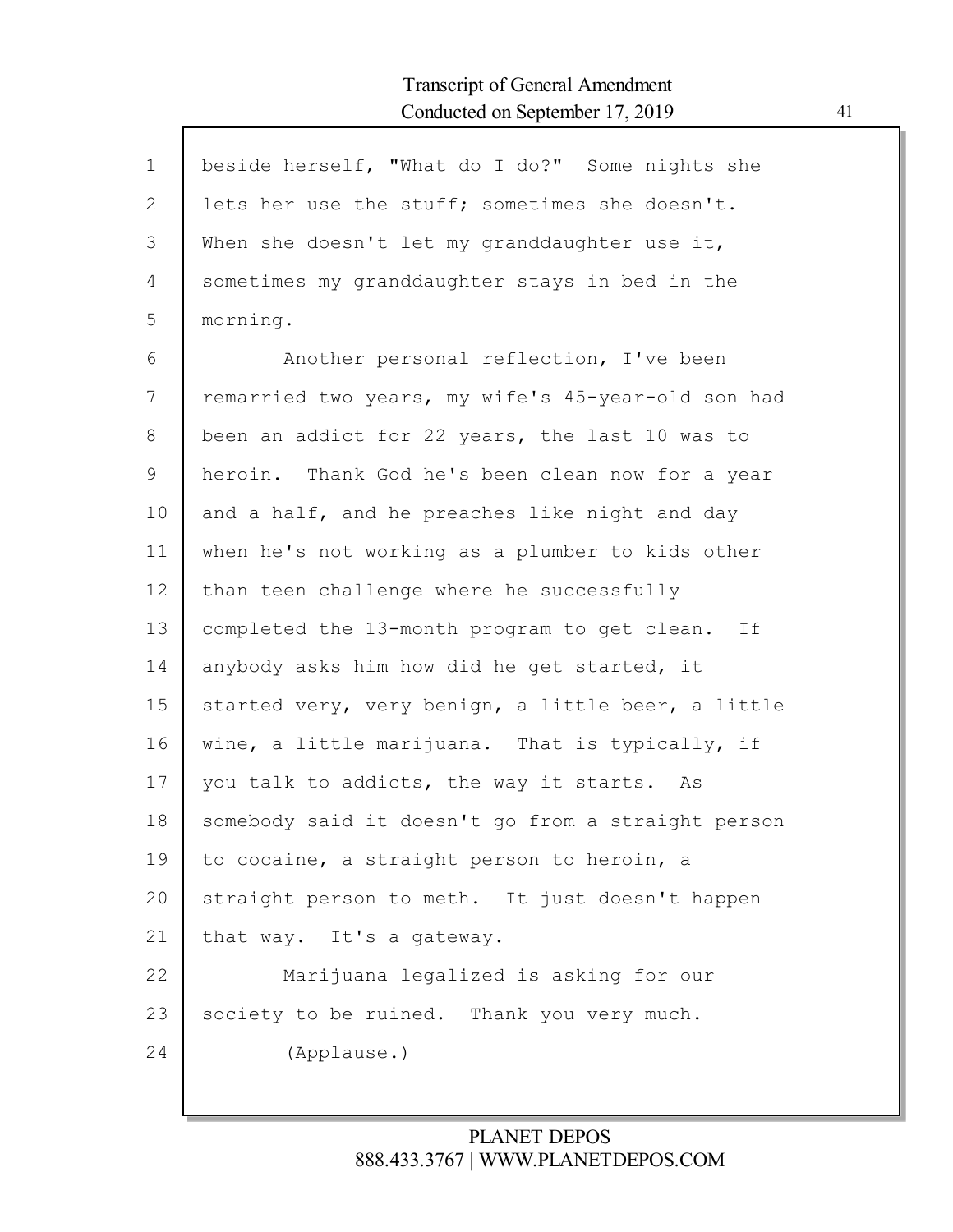| $\mathbf{1}$ | CHAIRMAN WALLACE: Sir.                              |
|--------------|-----------------------------------------------------|
| 2            | MR. SEABLOM: I didn't write a speech --             |
| 3            | excuse me, my name is Jerry Seablom,                |
| 4            | S-e-a-b-l-o-m, 1370 Ronzheimer Avenue, St. Charles. |
| 5            | I've been a resident here for over 40 years, and    |
| 6            | through watching what's going on with our           |
| 7            | government, I was a firm believer in our            |
| 8            | government and the integrity of our politicians,    |
| 9            | and it's going down, down, down. Okay?              |
| 10           | The Lakota Sioux Indians in South Dakota,           |
| 11           | the poorest county in the country, and they made a  |
| 12           | treaty with the Federal government that they would  |
| 13           | give them their reservation which included the      |
| 14           | Black Hills until the white men found gold in the   |
| 15           | Black Hills, and then they came and take it back.   |
| 16           | I'm not a numbers guy, I don't know the dates and   |
| 17           | all that, but you can look it up. What happened     |
| 18           | was when they took it back, and just recently in    |
| 19           | the last 10 or 20 years the government admitted     |
| 20           | that they were wrong by stealing that land back,    |
| 21           | and they offered to pay the Lakota Indians several  |
| 22           | million dollars, and then the Lakota Indians turned |
| 23           | it down, and now it's up to like a billion dollars, |
| 24           | and they're still turning it down -- okay? --       |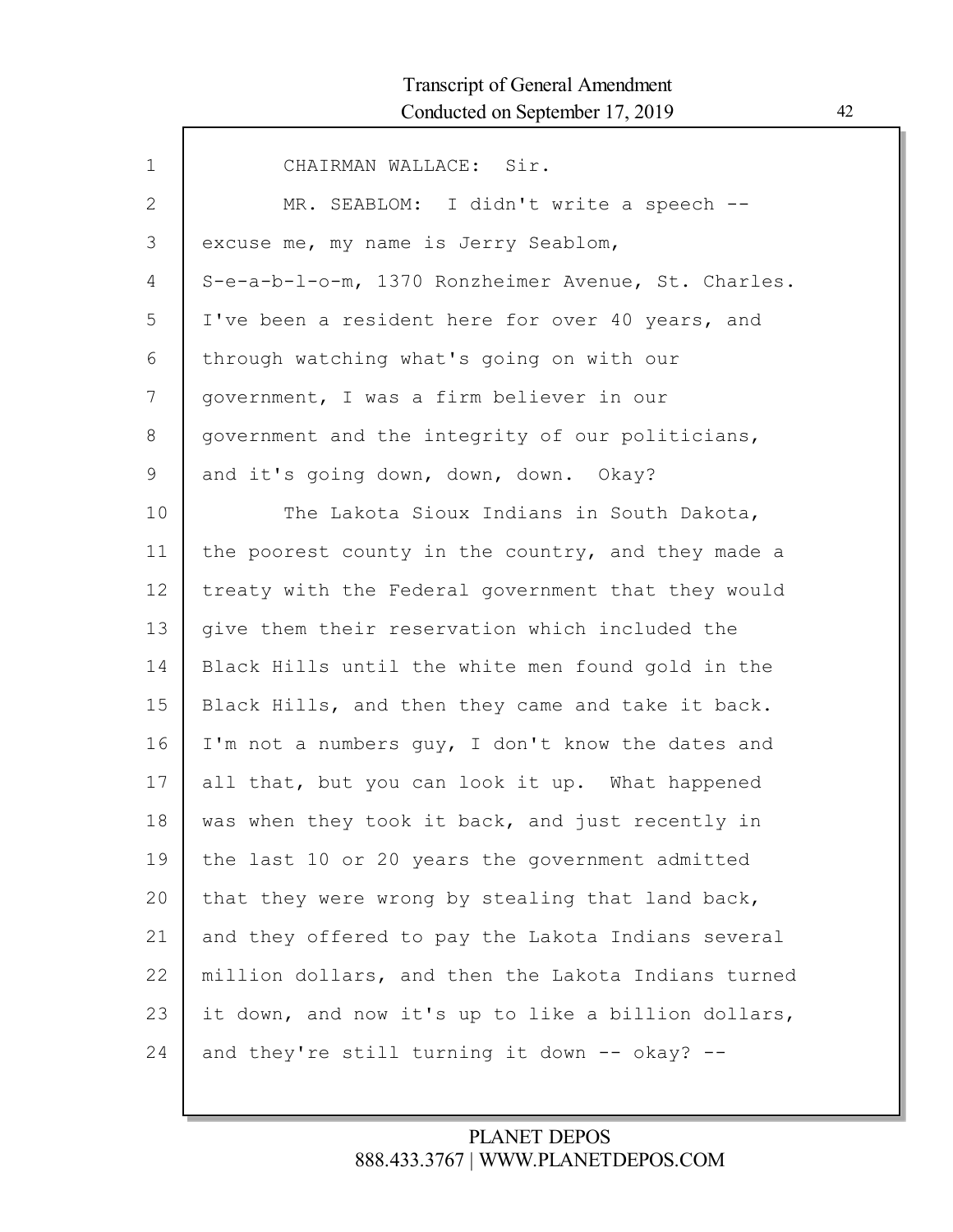Г

| $\mathbf{1}$ | because that land is theirs, they're people with    |
|--------------|-----------------------------------------------------|
| 2            | integrity. The poorest $-$ I think the average      |
| 3            | wage -- average income for Lakota Indian is \$5,000 |
| 4            | a year, and they're turning that money down because |
| 5            | principle is more important. The Black Hills are    |
| 6            | theirs.                                             |
| 7            | Today when we stood up here we all said a           |
| 8            | pledge of allegiance to the flag. Did you guys      |
| 9            | mean it? Does the City Council mean it? Does the    |
| 10           | State mean it? The governor mean it? I don't        |
| 11           | know. I can't speak about you guys, but I know      |
| 12           | the governor doesn't and I'll tell you why.         |
| 13           | Marijuana in the Federal court in 1970,             |
| 14           | they made it illegal. It's illegal. It's against    |
| 15           | the law, if we understand what that means. It's     |
| 16           | against the law. Okay? There's a supremacy act      |
| 17           | that was passed that says that Federal law trumps   |
| 18           | State law. It's in Article 6 of the constitution.   |
| 19           | You can look it up. Okay?                           |
| 20           | The governor decided he was going to go             |
| 21           | against the law. He's not following it. Okay.       |
| 22           | What about you guys? Are you going to have          |
| 23           | integrity? You said the Pledge of Allegiance to the |
| 24           | flag, not to how much money can St. Charles make.   |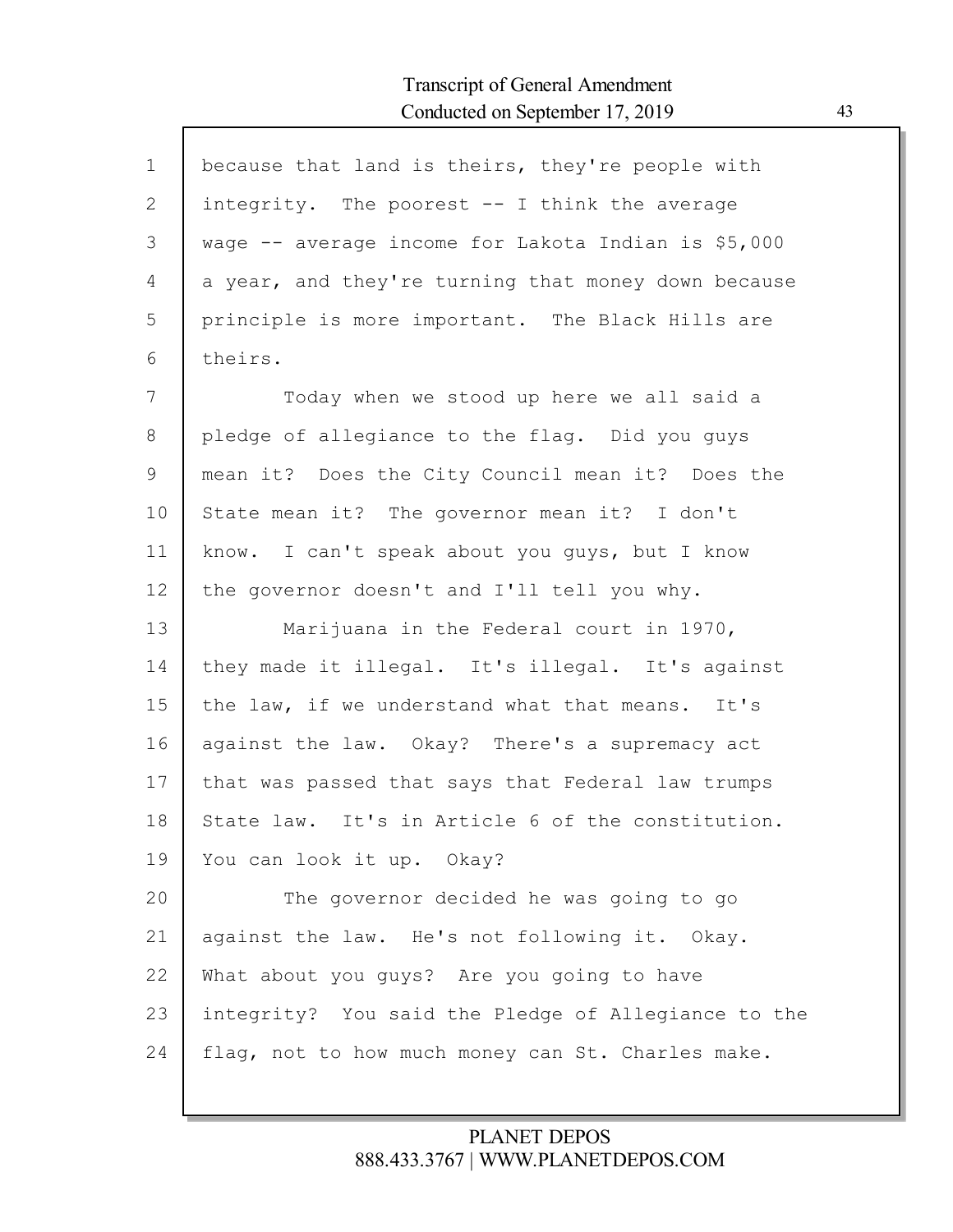| $\mathbf{1}$ | I don't care how much it is. They turn down a      |
|--------------|----------------------------------------------------|
| 2            | billion dollars, those Indians, and you guys are   |
| 3            | worried about making 3 or 4 percent on this stuff. |
| 4            | I totally don't agree with that, and if            |
| 5            | you want to break the law, that's what you'll be   |
| 6            | doing or that's what the City Council will be      |
| 7            | doing when they put these things in town. They'll  |
| 8            | be breaking the law.                               |
| 9            | And not only that, every one of them and           |
| 10           | every one of you -- and you can look it up, look   |
| 11           | up the RICO Act -- because you all know, and even  |
| 12           | if you don't know, when you break the law like     |
| 13           | that to make a profit, you can read all the        |
| 14           | qualifications for the RICO Act, you're all        |
| 15           | guilty, every one of you. And I'm not trying to    |
| 16           | threaten anybody. I'm just saying let's have some  |
| 17           | integrity here.                                    |
| 18           | And I say just turn this thing down.<br>It's       |
| 19           | not going to help. We've been here 40 years.       |
| 20           | Let's use our heads and let's use our hearts. I    |
| 21           | always taught my kids, above all, do what's right. |
| 22           | You know what's right.                             |
| 23           | And, Chairman, I'm sorry if I'm boring             |
| 24           | you. I'm done.                                     |
|              |                                                    |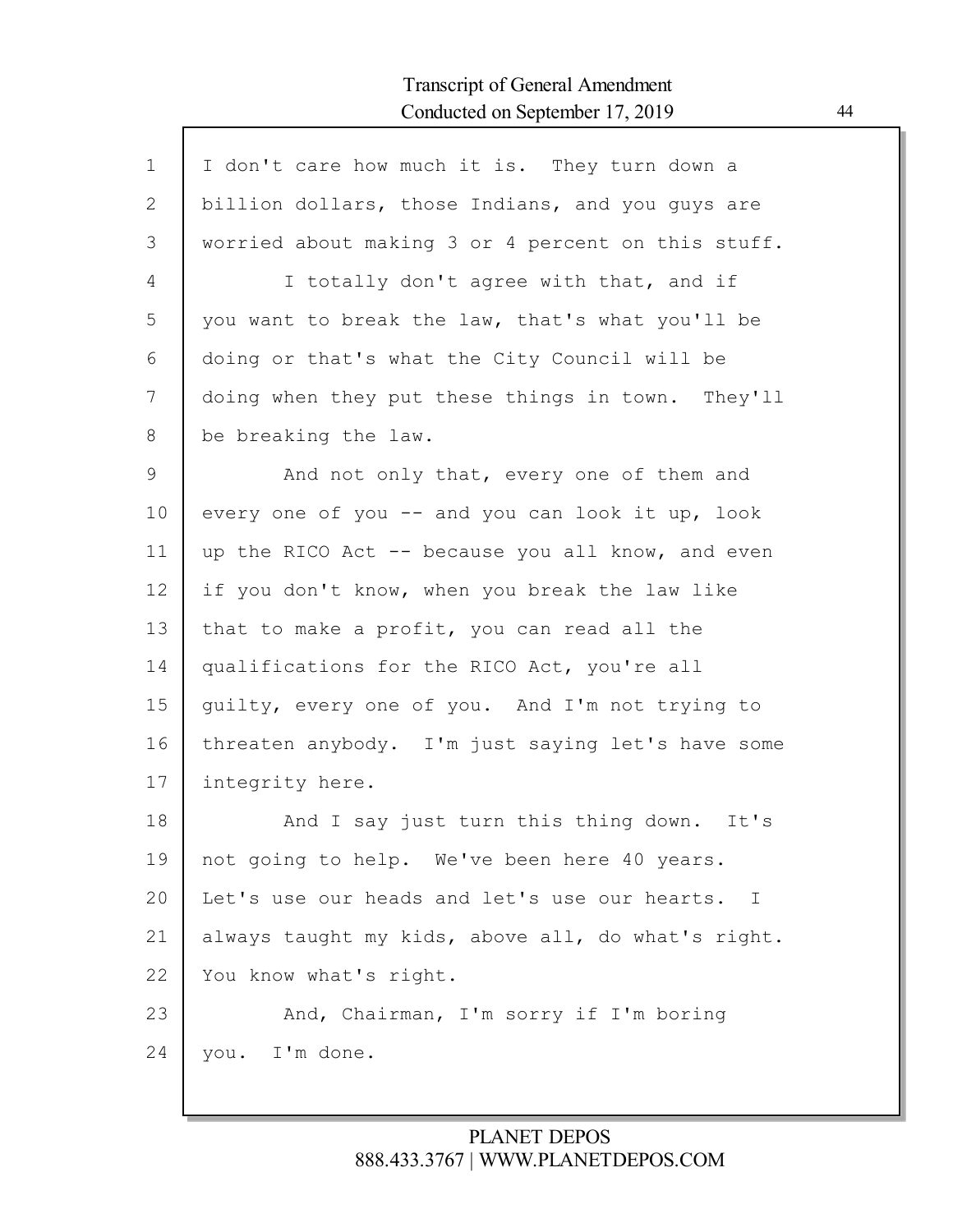| $\mathbf 1$ | (Applause.)                                          |
|-------------|------------------------------------------------------|
| 2           | CHAIRMAN WALLACE: All right. Ma'am.                  |
| 3           | MS. KLING-SANCHEZ: Hello, my name is                 |
| 4           | Anna Kling-Sanchez. Now, I'm a resident from         |
| 5           | West Chicago, and why I'm here is because I love     |
| 6           | St. Charles. I always thought it was high class      |
| 7           | just like Wheaton. Wheaton they don't even sell      |
| 8           | any alcohol. I thought that's beautiful.             |
| 9           | But we're missing also something else.               |
| 10          | This is a great nation. Do you know why? Because     |
| 11          | why is it that we're so -- the number one powerful   |
| 12          | nation? Because our money says, "In God we           |
| 13          | trust," and that I believe strongly. But you know    |
| 14          | what? We're cursing it because now not only did      |
| 15          | the other president legalize same sex marriage,      |
| 16          | we're also legalizing what?                          |
| 17          | It's ridiculous. Why don't we use that               |
| 18          | area that they're planning on selling this drug      |
| 19          | for like a YMCA? Why don't we open those instead?    |
| 20          | I just hear -- I don't have a speech ready,          |
| 21          | but there's so much I wanted to say. And let's       |
| 22          | not forget that our big boss is God, and it says     |
| 23          | here in the Bible, you will weep -- someone help me. |
| 24          | AUDIENCE MEMBER: You will reap what you sow.         |
|             |                                                      |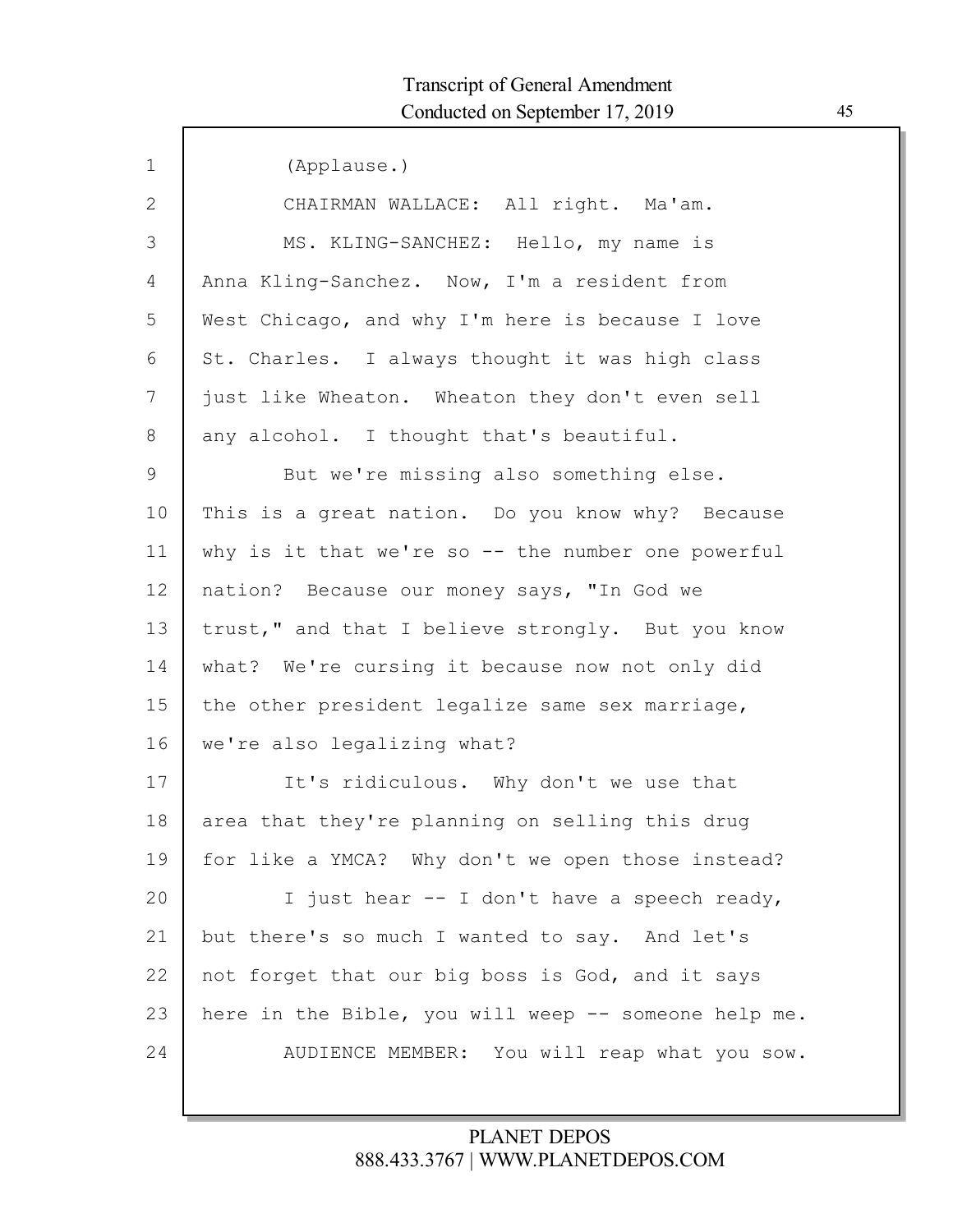| $\mathbf 1$ | MS. KLING-SANCHEZ: You will reap what you         |
|-------------|---------------------------------------------------|
| 2           | sow. That's all. Thank you.                       |
| 3           | CHAIRMAN WALLACE: Ma'am.                          |
| 4           | MS. FOLEY: Thank you, Chairman and Members.       |
| 5           | My name is Vicki Foley. I am the president of     |
| 6           | Chris' Walk Against Substance Abuse. I have been  |
| 7           | a resident here in St. Charles for 30 years. I    |
| 8           | love this city. I am opposed to a recreational    |
| 9           | cannabis dispensary being allowed in my city.     |
| 10          | With Illinois' legalization of drugs              |
| 11          | people still are looking at the money aspect of   |
| 12          | it. Tonight I ask you to look at the other issues |
| 13          | behind this and take money out of the equation.   |
| 14          | I have a few statistics here. I'm sorry,          |
| 15          | but they're very important, so I'm going to try   |
| 16          | and make them not too boring. These come from the |
| 17          | National Institute on Drug Abuse.                 |
| 18          | It says recent data suggests that 30 percent      |
| 19          | of those who use medical marijuana -- or          |
| 20          | marijuana; I'm sorry -- may have some degree of   |
| 21          | marijuana use disorder. Marijuana use disorders   |
| 22          | are often associated with dependence in which a   |
| 23          | person feels withdrawal symptoms when they're not |
| 24          | taking the drug. People who use marijuana         |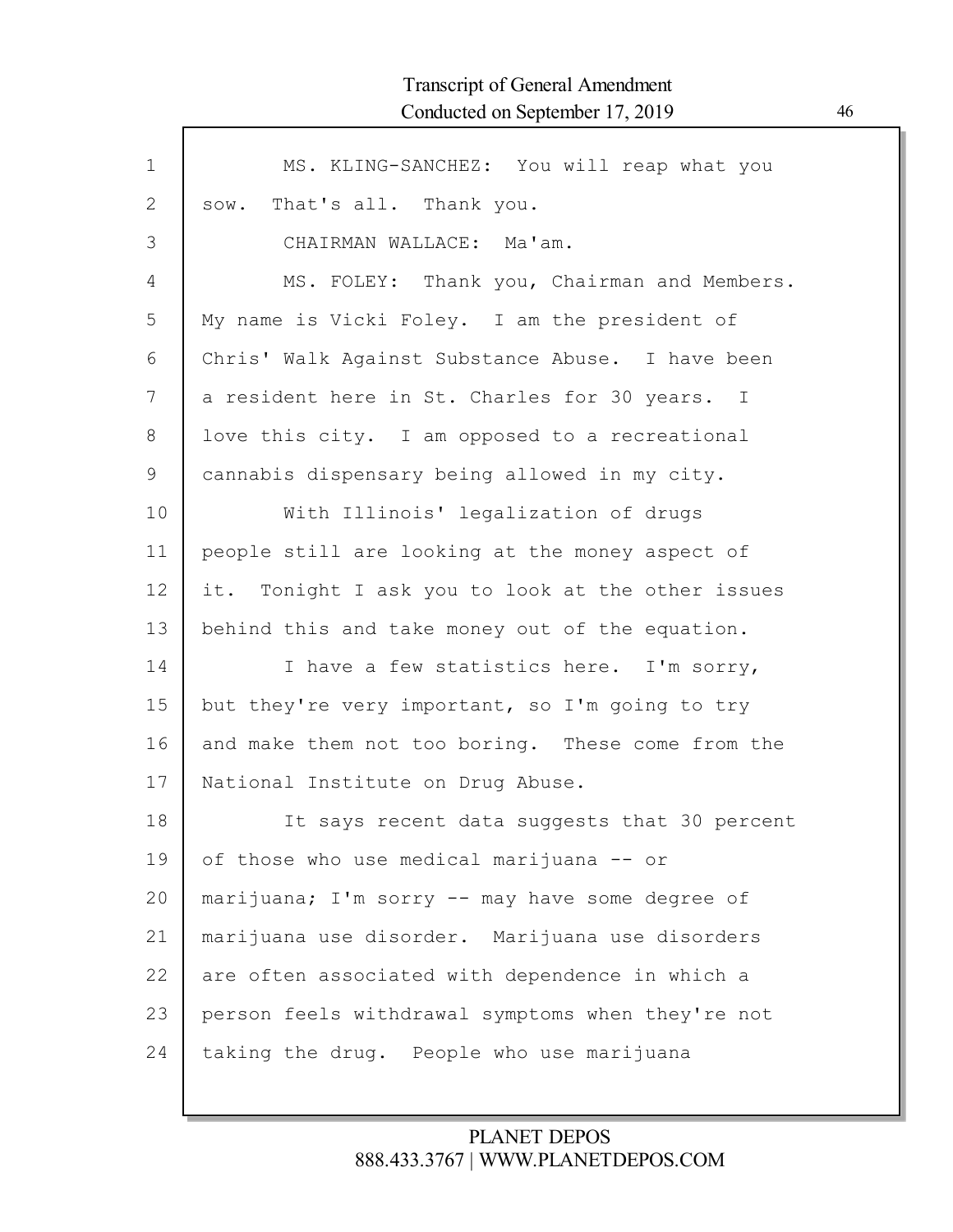Г

| $\mathbf 1$  | frequently often report irritability, mood and     |
|--------------|----------------------------------------------------|
| $\mathbf{2}$ | sleep difficulties, decreased appetite, cravings,  |
| 3            | restlessness, and various forms of physical        |
| 4            | discomfort.                                        |
| 5            | In 2015 about 4 million people in the              |
| 6            | United States met the diagnostic criteria for      |
| 7            | marijuana disorder. That's 2015. Can you imagine   |
| 8            | where we are right now? 9 percent of people who    |
| 9            | use marijuana will become dependent on it. The     |
| 10           | average marijuana extract contains more than       |
| 11           | 50 percent THC with some samples exceeding         |
| 12           | 80 percent. And some research suggests that        |
| 13           | marijuana is likely to precede use of other licit  |
| 14           | and other illicit substances that develop into     |
| 15           | addiction to other substances.                     |
| 16           | I can speak to this personally because my          |
| 17           | son who lived here in St. Charles with us, he used |
| 18           | marijuana and succumbed to heroin, and his heroin  |
| 19           | led to his death right here in this beautiful city |
| 20           | of St. Charles. I don't want to see that.          |
| 21           | So hopefully I've given you just a few things      |
| 22           | to think about tonight. First, that marijuana use  |
| 23           | disorder, that's a possible 30 percent. Now, if    |
| 24           | you put that down into numbers to our community,   |
|              |                                                    |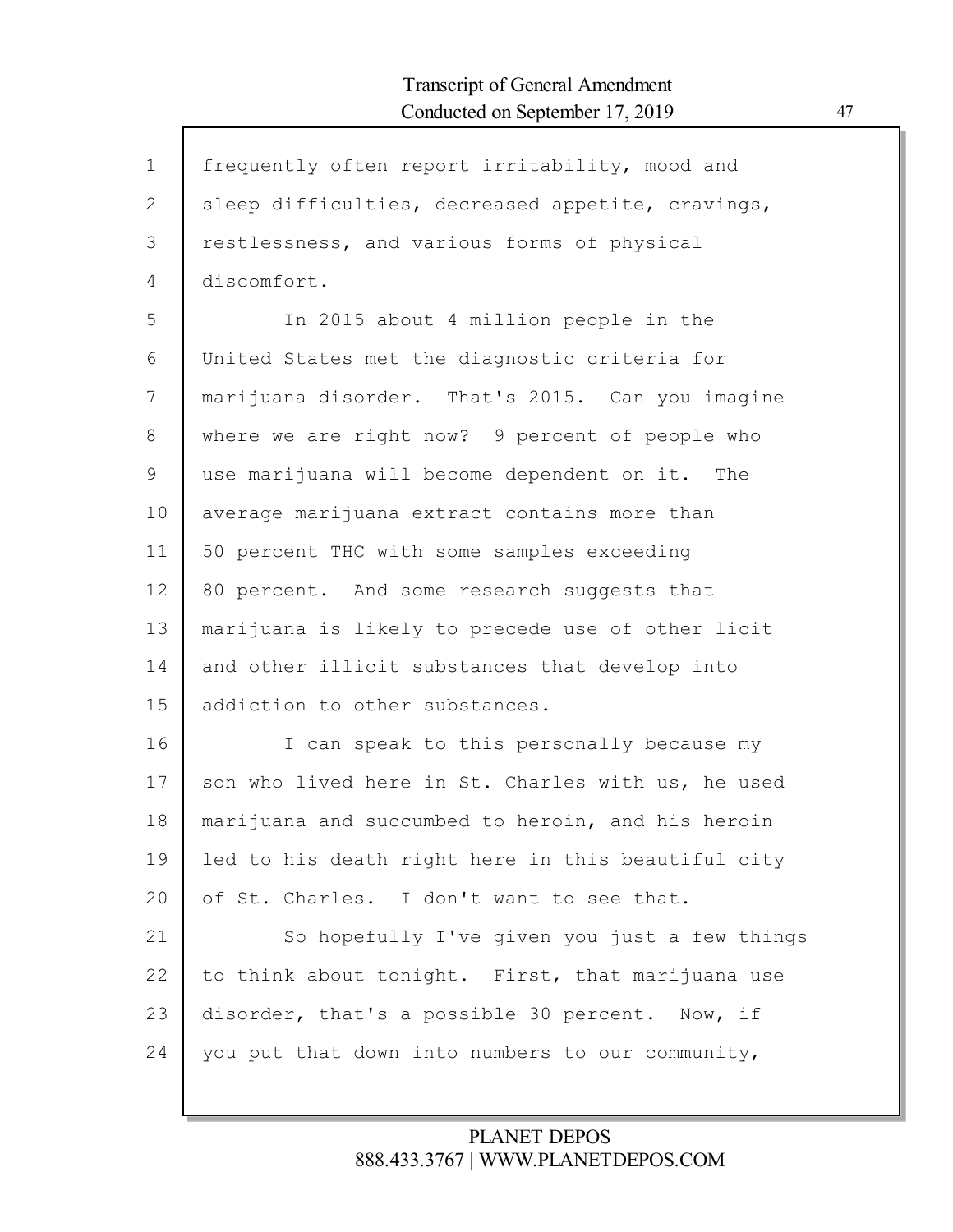Г

| $\mathbf 1$ | that would be the equivalent of 9,815 of your     |
|-------------|---------------------------------------------------|
| 2           | family, friends, and neighborhoods here in        |
| 3           | St. Charles. 9 percent of the people become       |
| 4           | dependent. Once again, at that would be about     |
| 5           | 2,945 people that you know right here in          |
| 6           | St. Charles, possibly family members. Again, the  |
| 7           | average marijuana extract may contain 50 to       |
| 8           | 80 percent THC, a highly addictive substance, and |
| 9           | there's a likelihood that marijuana use can lead  |
| 10          | to addiction of other substances.                 |
| 11          | So I say tonight, are you willing to take         |
| 12          | this risk for St. Charles? If all the cities      |
| 13          | across Illinois decided not to sell marijuana,    |
| 14          | we'd be sending a real message to the public, and |
| 15          | we would have clear conscience about not causing  |
| 16          | these issues in our community.                    |
| 17          | So I ask you to think about those things.         |
| 18          | Thank you so much for your time.                  |
| 19          | (Applause.)                                       |
| 20          | CHAIRMAN WALLACE: Ma'am.                          |
| 21          | MS. CERVEN: Hi.<br>Thank you for having           |
| 22          | this hearing tonight. I really do appreciate it,  |
| 23          | and I do feel it's very important to hear from    |
| 24          | people who actually have lived here short periods |
|             |                                                   |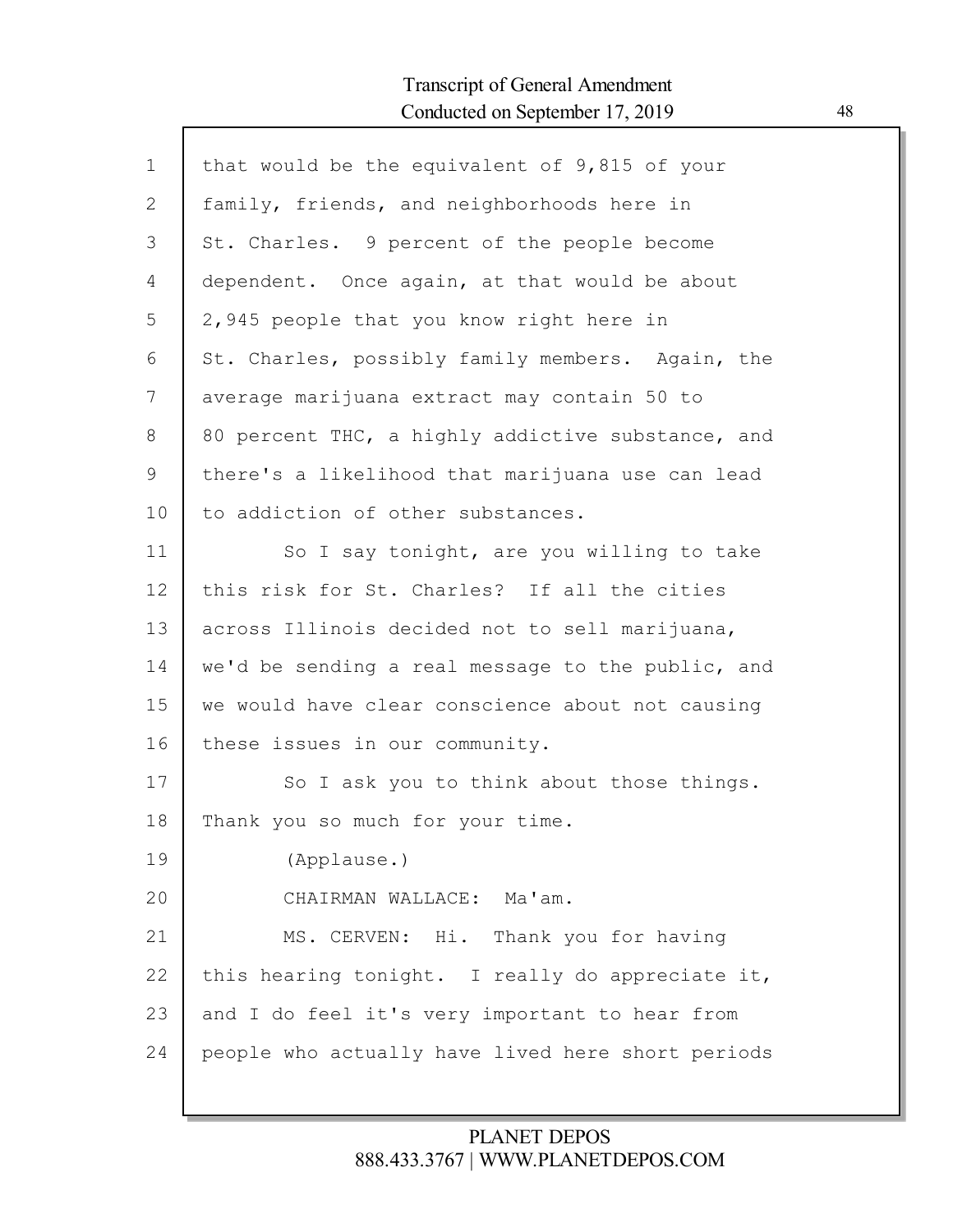Г

| $\mathbf 1$ | of time, long periods of time, all sorts of         |
|-------------|-----------------------------------------------------|
| 2           | residents of St. Charles, and I hope you're         |
| 3           | getting a flavor for how people who actually live   |
| 4           | here are starting to feel about this issue.         |
| 5           | My name is Jennifer Cerven, C-e-r-v-e-n.            |
| 6           | I've lived in St. Charles for about 25 years now,   |
| 7           | maybe a little over.                                |
| 8           | I'll tell you a little story. My daughter           |
| 9           | was very young. We were down at Mount St. Mary's    |
| 10          | Park, and I could smell the very distinct odor of   |
| 11          | the subject you're talking about tonight, and that  |
| 12          | is marijuana, on the playground at Mount St. Mary's |
| 13          | And a fellow looked like he was smoking a<br>Park.  |
| 14          | joint under, I think it was a slide, one of the     |
| 15          | pieces of equipment there. And I glared at him,     |
| 16          | as a mom would do, kind of stared him down like,    |
| 17          | "What the heck do you think you're doing," and he   |
| 18          | just glared right back at me as if to say, "Too     |
| 19          | bad for you." And so our family left the park       |
| 20          | that night, and we didn't get to enjoy an evening   |
| 21          | in one of the parks that makes St. Charles special  |
| 22          | right along our riverfront.                         |
| 23          | I know that's just a small anecdote, and,           |
| 24          | you know, that's without even being legal in our    |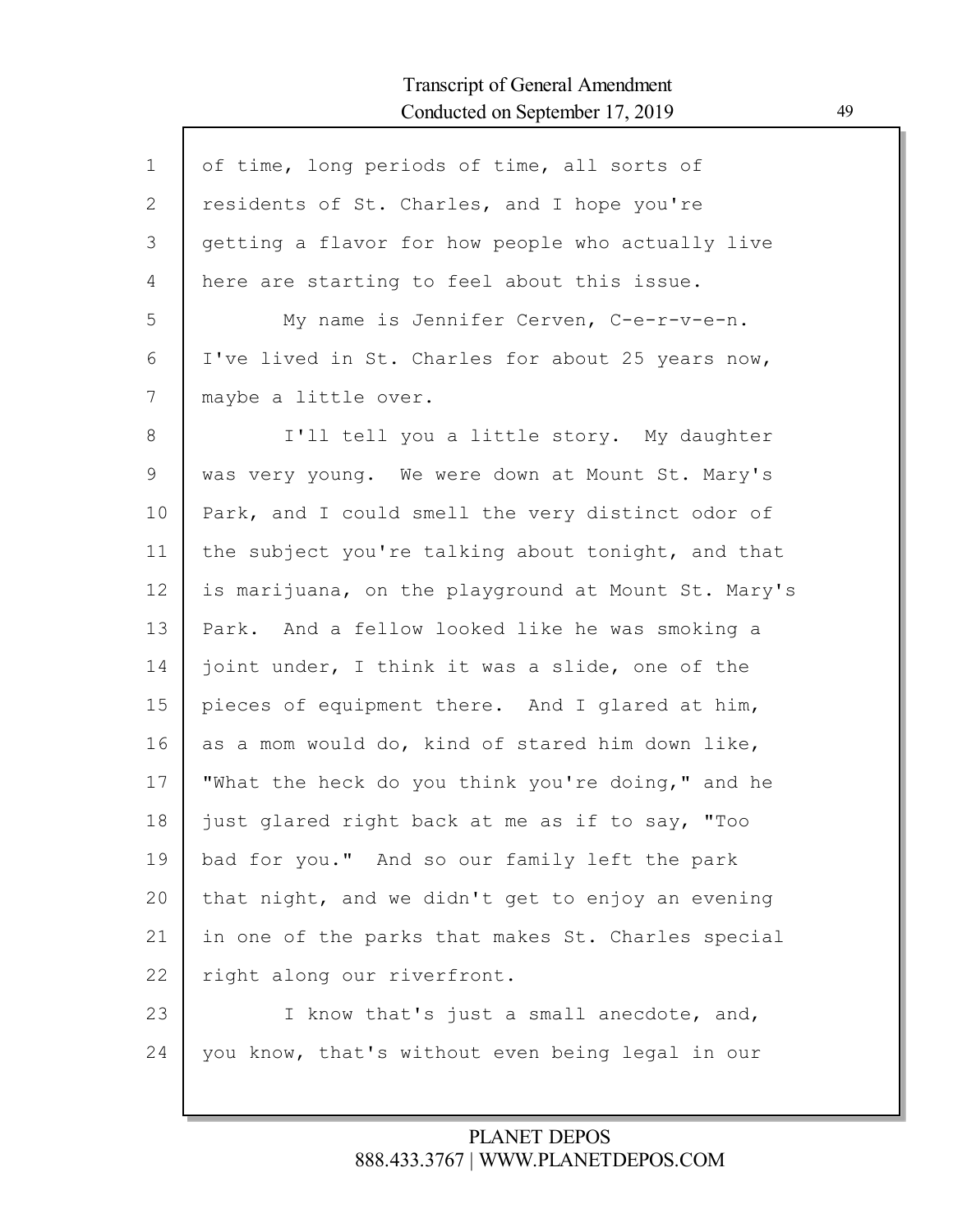| community.                                          |
|-----------------------------------------------------|
| I'll also say that, you know, the areas             |
| you're talking about in particular, the zoning,     |
| very close to some residential areas. I've looked   |
| at -- there's a map on the website that the City    |
| put together of the different types of zoning.      |
| There's some red lines that show where these zoning |
| areas might actually be very close to Davis school  |
| where my daughter went to elementary school, close  |
|                                                     |

1

2

3

4

5

6

7

8

9 10 11 12 ementary school, close to Thompson where my daughter went to middle school, not that far from St. Charles East where my daughter went to high school.

13 14 15 16 17 18 19 20 21 I don't have children in schools anymore, but I care very deeply about this community. I'm very deeply rooted here. I think there are a lot of things that make St. Charles very special. The Blue Goose makes St. Charles special, Townhouse Books makes St. Charles special, the Arcada Theatre makes St. Charles special, Baker Memorial Church makes St. Charles special. I could go on, and on, and on.

22 23 24 I don't think any of those things that make St. Charles special are particularly compatible with the type of recreational marijuana dispensaries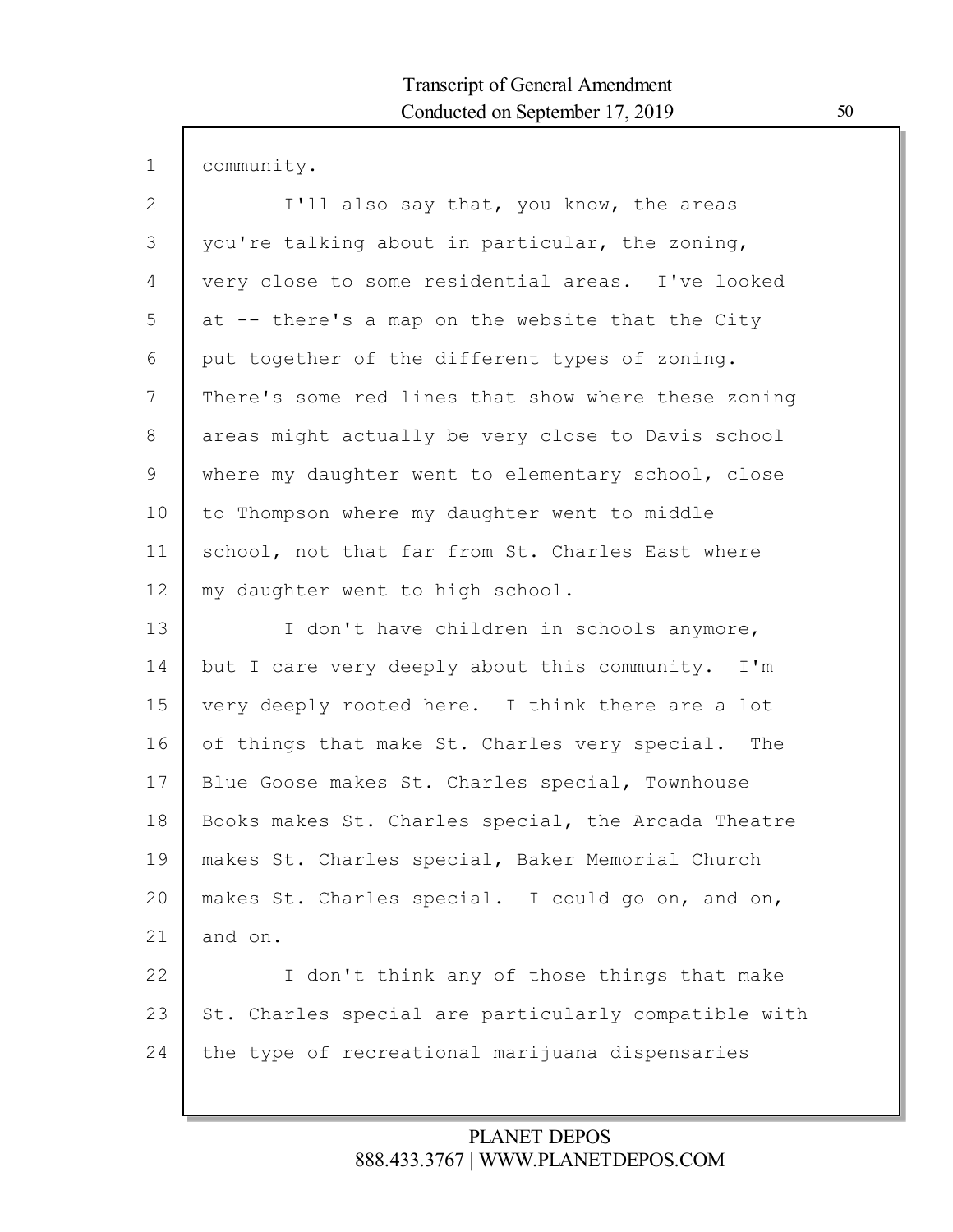| $\mathbf 1$ | that we're considering. So I would certainly         |
|-------------|------------------------------------------------------|
| 2           | encourage both the Zoning Commission and the City    |
| 3           | to opt out. Thank you.                               |
| 4           | (Applause.)                                          |
| 5           | MR. FEEHAN: Hi, my name is Mike Feehan.              |
| 6           | I'm not a member of St. Charles. I was informed      |
| 7           | of this meeting from someone, and I live in          |
| 8           | Willowbrook, Illinois 60527.                         |
| 9           | I actually went -- back in April they had            |
| 10          | some people from Colorado come and speak before      |
| 11          | this even got passed in Illinois, and they talk --   |
| 12          | whoever said about $-$ the woman to my right here    |
| 13          | who talked about the 4 1/2 versus the 1, that's      |
| 14          | absolutely correct. I have some people from          |
| 15          | Colorado on my email list.                           |
| 16          | I have bipolar disorder myself, and from             |
| 17          | what I've heard, this stuff can very well lead to    |
| 18          | psychosis and schizophrenia. I don't know if it      |
| 19          | leads to suicides, but we're already having problems |
| 20          | with suicides it seems like in this society, and I   |
| 21          | can't imagine this would reduce that.                |
| 22          | Also, the whole thing about driving                  |
| 23          | accidents, it's been proven that it causes more      |
| 24          | fatalities, as well.                                 |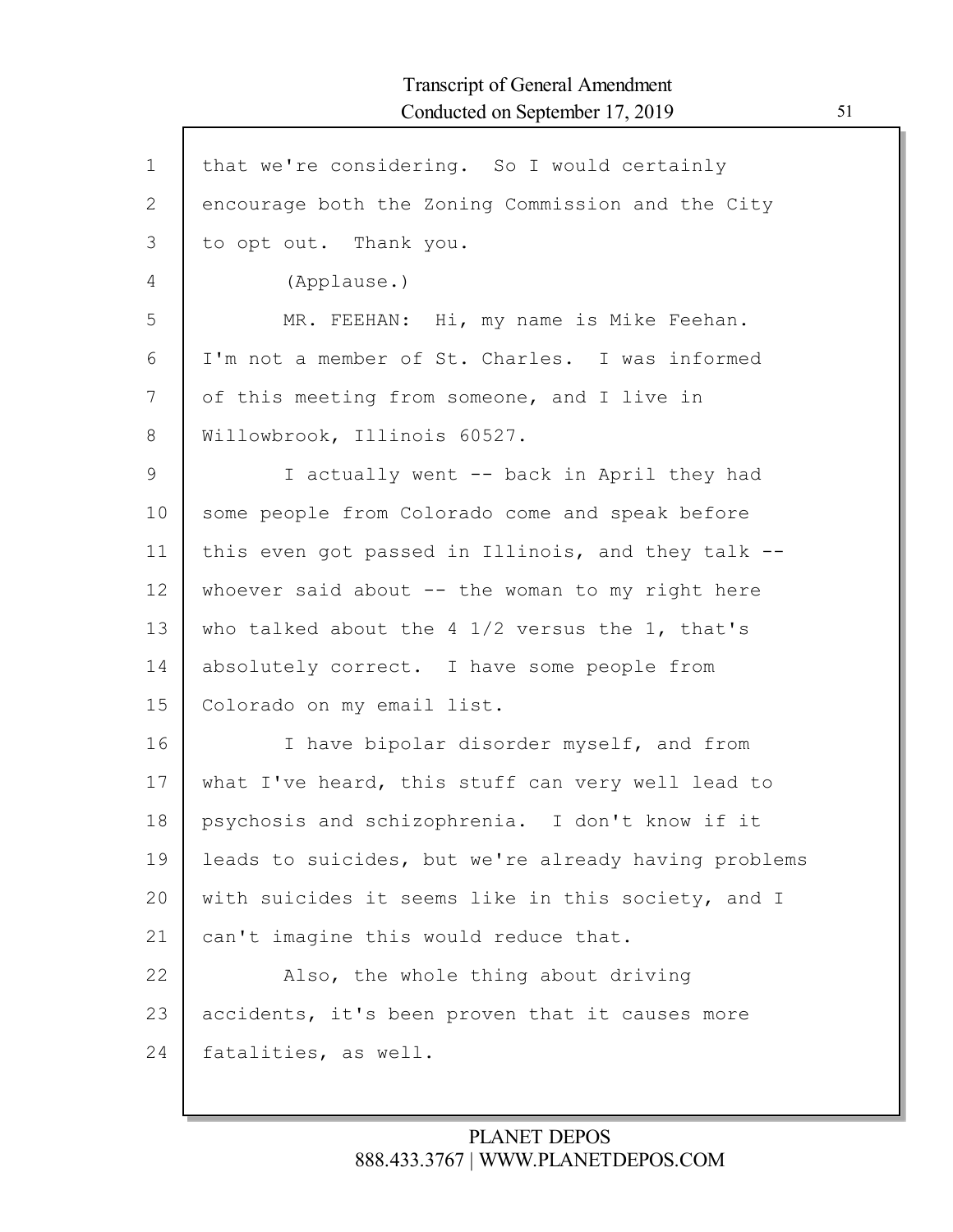| $\mathbf{1}$ | So like I'm not a member here -- I'm not a         |
|--------------|----------------------------------------------------|
| 2            | resident here, but I just felt compelled to come   |
| 3            | and say I would not support this either. Thanks.   |
| 4            | (Applause.)                                        |
| 5            | CHAIRMAN WALLACE: Sir.                             |
| 6            | MR. WALTERS: My name is Jerry Walters. I           |
| 7            | live in Warrenville and I don't want to go over    |
| 8            | things that you've already heard tonight,          |
| 9            | everything that recreational marijuana would cause |
| 10           | in the destruction of property and in life. Much   |
| 11           | like this gentleman that spoke earlier, I object   |
| 12           | to the sale of recreational marijuana, and I also  |
| 13           | object to any recommendation that this Planning    |
| 14           | Commission would make to either the planning and   |
| 15           | development committee or the City Council that     |
| 16           | would support a specific use for such sale.        |
| 17           | I urge this Plan Commission to make a              |
| 18           | strongly unfavorable recommendation to the         |
| 19           | planning and development committee and to the city |
| 20           | Council that there is no place in any zone in this |
| 21           | city where the sale of recreational marijuana      |
| 22           | makes any sense.                                   |
| 23           | Thank you.                                         |
| 24           | (Applause.)                                        |
|              |                                                    |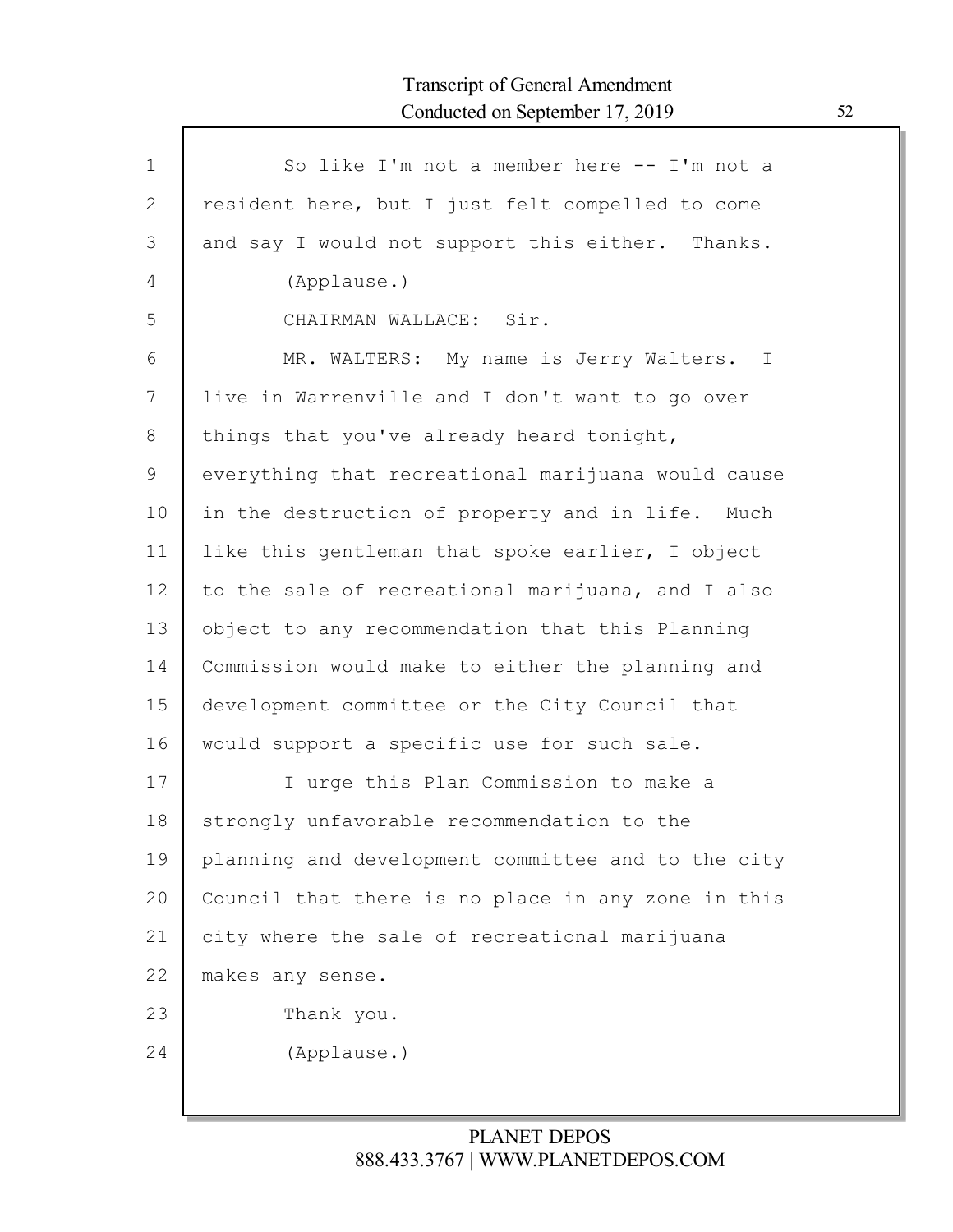Г

| $\mathbf 1$ | MR. THORSEN: My name is Marcus Thorsen,           |
|-------------|---------------------------------------------------|
| 2           | T-h-o-r-s-e-n. I'm a lifetime resident here, if   |
| 3           | that makes a big difference, but I'd like to      |
| 4           | appeal to all of you before you vote one way or   |
| 5           | another if you talk to both the chief of police   |
| 6           | and the social services that have to deal with    |
| 7           | some of the outcomes of what may transpire. Those |
| 8           | are some people that have some authority and      |
| 9           | background as to what may happen if we have a     |
| 10          | retail site selling marijuana.                    |
| 11          | And then I'd like to ask a question, and          |
| 12          | that is whether the benefits that both the city   |
| 13          | gets or the people get from having two sites that |
| 14          | sell marijuana, and I can only think of two. One  |
| 15          | of them has been the economic, which has been     |
| 16          | discussed here, and then the other one is easy    |
| 17          | accessibility to those people that want it.       |
| 18          | In my opinion, neither one of those               |
| 19          | justify having a retail site in downtown          |
| 20          | St. Charles. Thank you.                           |
| 21          | (Applause.)                                       |
| 22          | CHAIRMAN WALLACE: All right. Sir.                 |
| 23          | MR. BATE: My name is Warren Bate. I'm a           |
| 24          | lifelong resident of St. Charles. I was gone for  |
|             |                                                   |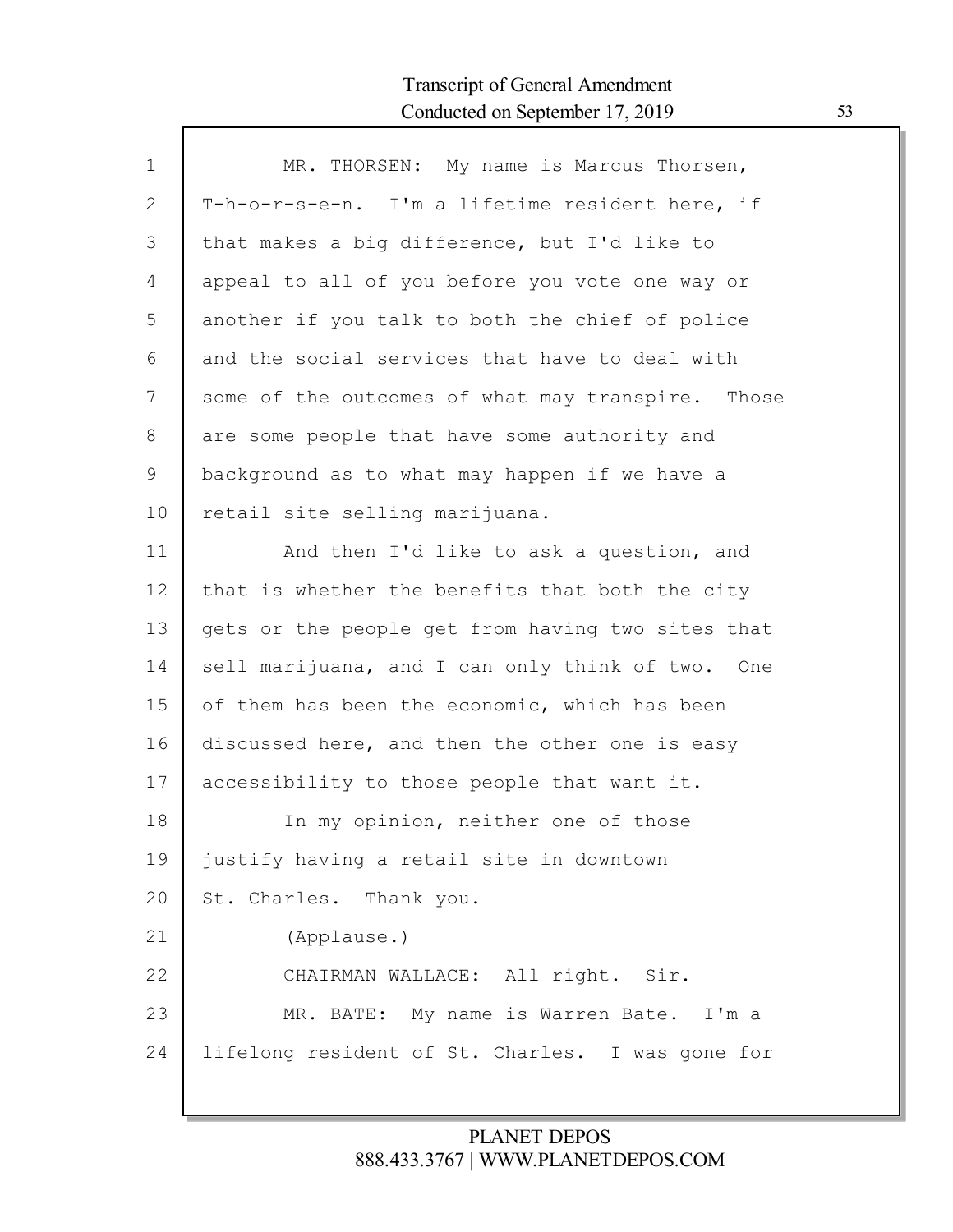Г

| $\mathbf 1$ | 10 years for my education. I'm a recently retired |
|-------------|---------------------------------------------------|
| 2           | family doctor; I think I can speak to the gateway |
| 3           | nature of marijuana, seeing it in many patients   |
| 4           | that I took care of.                              |
| 5           | I don't think we need anything to do with         |
| 6           | it in St. Charles. Our state has lost its mind.   |
| 7           | We can't fix the State of Illinois, but we don't  |
| $8\,$       | have to join the madness. We can say no and we    |
| 9           | can continue to have a nice community in a state  |
| 10          | that has gone completely off the board.           |
| 11          | And I would urge you to vote no and urge          |
| 12          | everyone to get out and talk to their friends and |
| 13          | neighbors about this issue. We don't need it in   |
| 14          | St. Charles. The money we would raise is minimal  |
| 15          | compared to the problems we create.               |
| 16          | You can measure a drunk driver's alcohol          |
| 17          | level. You cannot measure the degree of           |
| 18          | intoxication from a drug like marijuana. You      |
| 19          | would be limited possibly to counting fast food   |
| 20          | wrappers on the floor of the car.                 |
| 21          | (Applause.)                                       |
| 22          | CHAIRMAN WALLACE: Any other questions or          |
| 23          | comments? Yes, sir.                               |
| 24          | MR. KOCH: My name is David Koch. I live           |
|             |                                                   |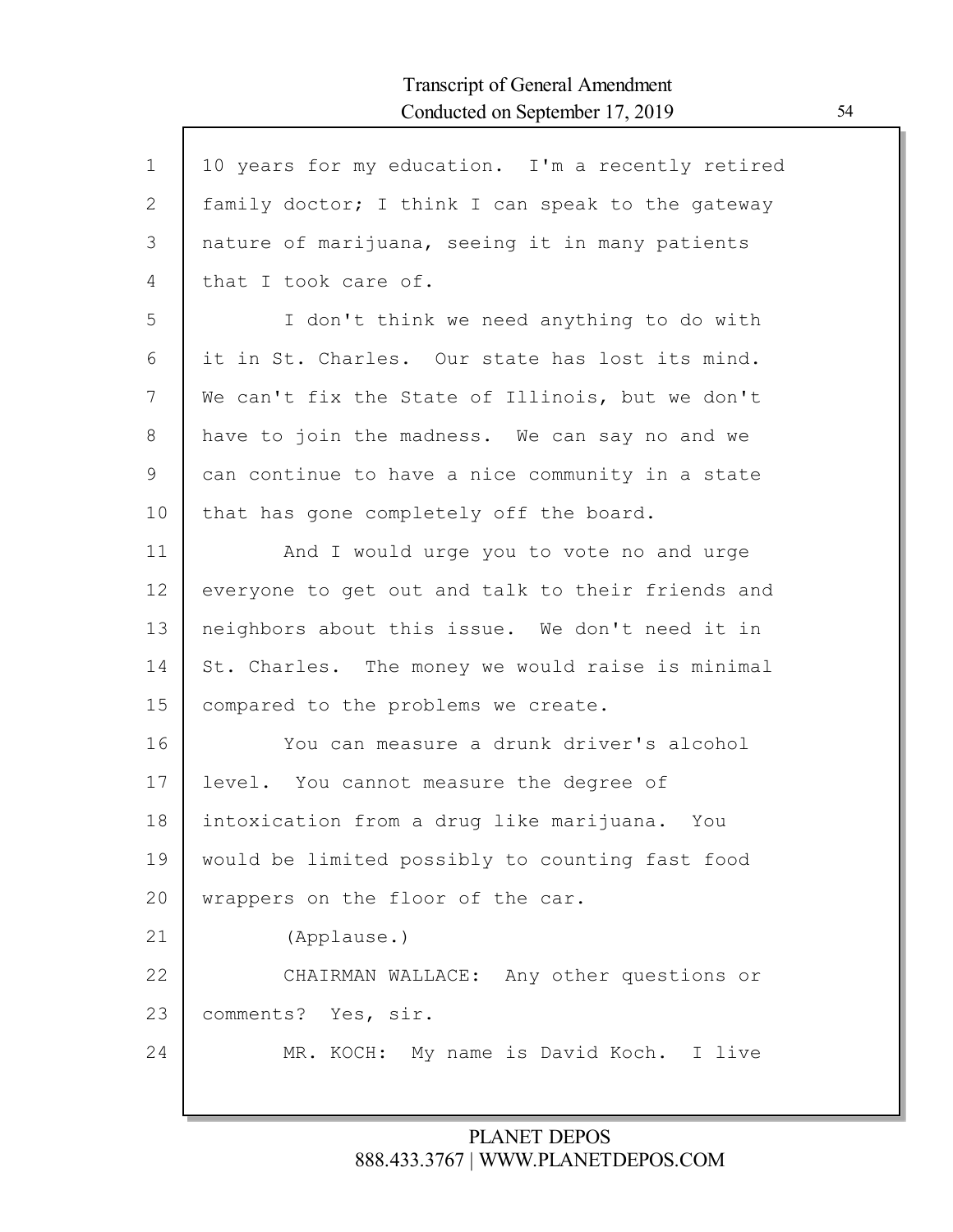| $\mathbf{1}$ | on King Edward Avenue. I just want to go on         |
|--------------|-----------------------------------------------------|
| 2            | record to -- I'm a professional educator. I'm not   |
| 3            | a school teacher, but I'm a professional educator.  |
| 4            | My wife is a substitute teacher, and she sees a     |
| 5            | lot of things that go on in the schools, and        |
| 6            | there's been a lot of distractions. Our kids are    |
| 7            | all grown and all went through and graduated from   |
| 8            | St. Charles East and got great educations there.    |
| 9            | But over the years there's been more and more       |
| 10           | distractions, including hand-held devices that are  |
| 11           | now capturing their time more than the teachers     |
| 12           | are attracting their time and attention. Vaping     |
| 13           | has become a serious problem, and if you combine    |
| 14           | vaping with some of the THC and some of the other   |
| 15           | things that are starting to make their way into     |
| 16           | it, we're creating an environment where the kids    |
| 17           | are going to be more and more distracted. In a      |
| 18           | nation where we are dumbing down our kids, we       |
| 19           | don't need one more thing to contribute to that.    |
| 20           | So I endorse the many things that have              |
| 21           | been said tonight, and anything the Plan Commission |
| 22           | can do to limit or eliminate the possibility of     |
| 23           | having this available in our community I fully      |
| 24           | endorse.<br>Thank you.                              |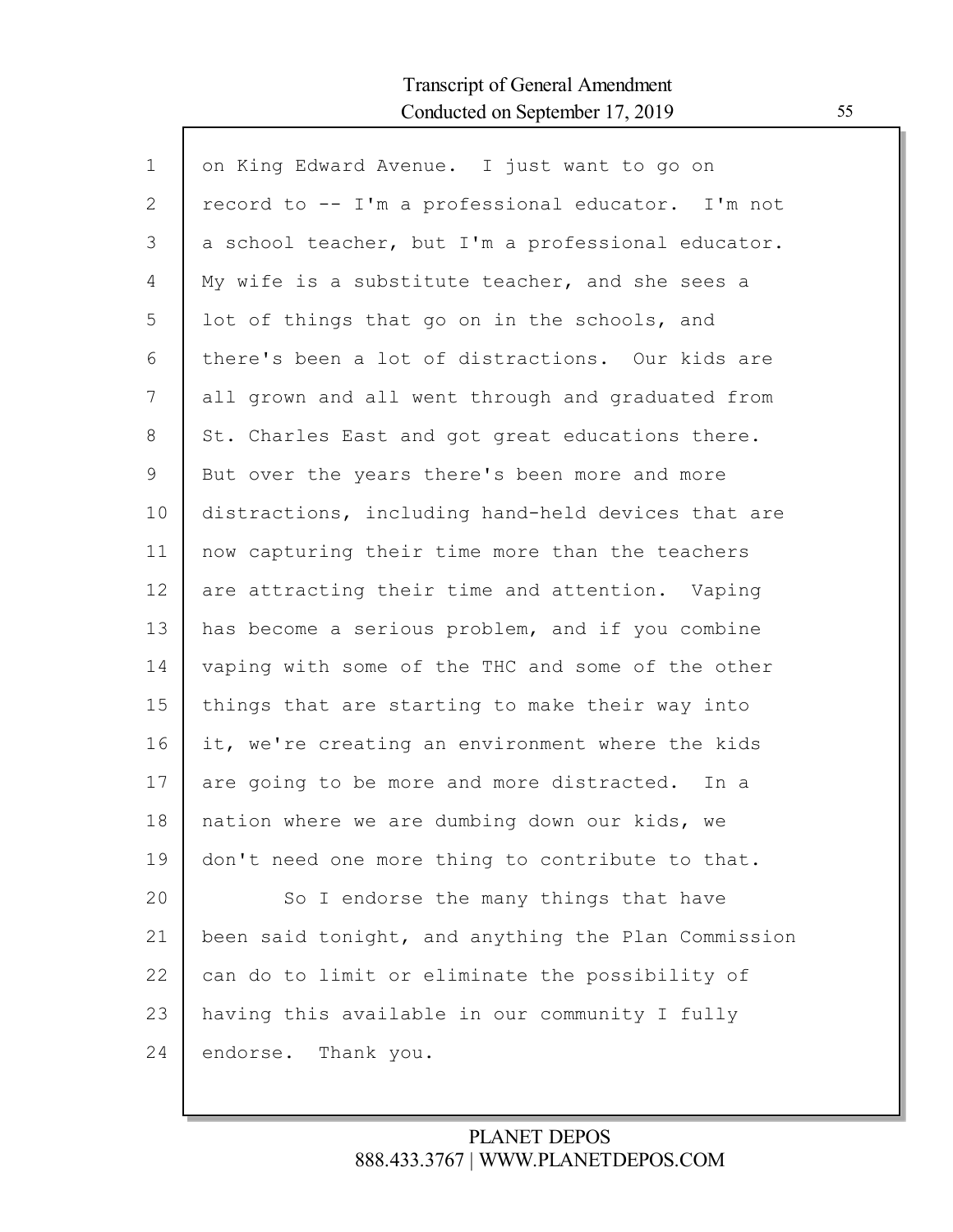Г

| $\mathbf{1}$ | (Applause.)                                        |
|--------------|----------------------------------------------------|
| 2            | CHAIRMAN WALLACE: Anyone else? Sir.                |
| 3            | MR. KING: Good evening, my name is                 |
| 4            | Brian King. I'm a resident of St. Charles. In      |
| 5            | addition to that, I stand before you with 21 years |
| 6            | of law enforcement experience.                     |
| 7            | We've heard from teachers; we've heard from        |
| 8            | educators; we've heard from former politicians;    |
| 9            | we've heard from people who have family members    |
| 10           | who have lost their battles with their addictions. |
| 11           | I'm going to tell you right now cannabis is a      |
| 12           | gateway drug. Every time I sat across from         |
| 13           | somebody who committed a felony, whether it be a   |
| 14           | homicide, whether it be a retail theft, whether    |
| 15           | they stole their grandparents' snowblower out of   |
| 16           | their garage to score smack, it all started with   |
| 17           | cannabis.                                          |
| 18           | In addition to that, we can't trust the            |
| 19           | State of Illinois to look out for our well-being.  |
| 20           | Take, for instance, vaping. That was all okay how  |
| 21           | many months ago; it's going to be great, going to  |
| 22           | get people off tobacco. Vape shops popped up on    |
| 23           | every corner, and now what do we hear? How many    |
| 24           | kids are sick now? How many middle schoolers are   |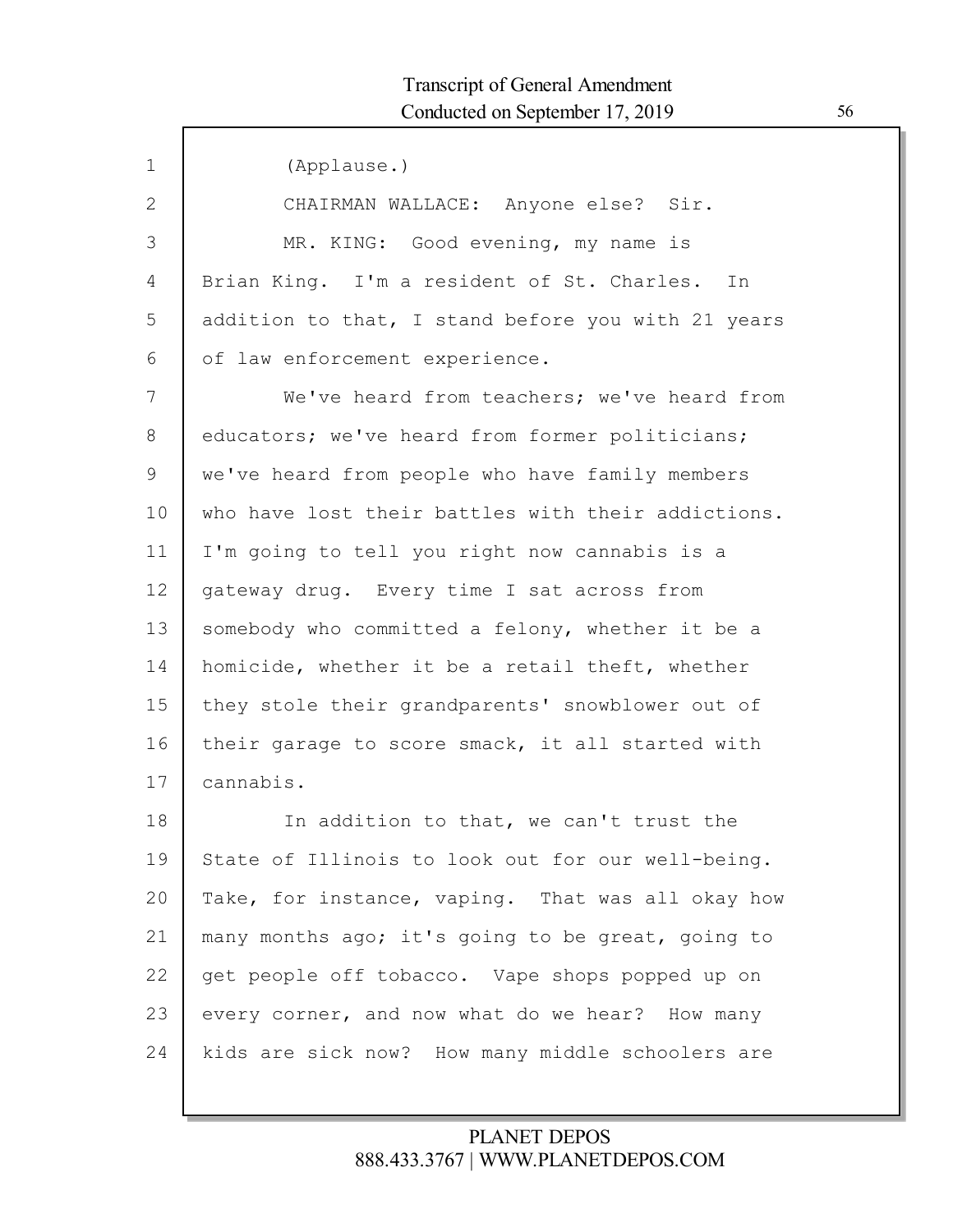| $\mathbf 1$   | vaping? How many elementary school kids are        |
|---------------|----------------------------------------------------|
| $\mathbf{2}$  | vaping? But our state deemed that was okay, too.   |
| 3             | So we can't trust our State officials to           |
| 4             | look after our well-being. Maybe the voices of     |
| 5             | our residents and the people that are here from    |
| 6             | all sorts of walks of life giving testimony        |
| 7             | tonight can maybe sway this committee.             |
| 8             | Thank you.                                         |
| $\mathcal{G}$ | (Applause.)                                        |
| 10            | CHAIRMAN WALLACE: All right. Any other             |
| 11            | comments, questions? Yes, sir.                     |
| 12            | MR. ZUBEL: Good evening, my name is                |
| 13            | Gary Zubel. I live at 1315 Winners Cup Circle      |
| 14            | here in St. Charles. I implore all of you to       |
| 15            | opt out.                                           |
| 16            | I'm sure most of you are fathers; you're           |
| 17            | mothers; you're grandfathers; you're grandmothers. |
| 18            | We owe it to our children in our community to      |
| 19            | opt out.                                           |
| 20            | You have heard from a wide range of                |
| 21            | people, law enforcement people, people from the    |
| 22            | religious community, you've heard from physicians. |
| 23            | What I haven't heard of yet this evening is anyone |
| 24            | who is supportive of this. Everyone in this room,  |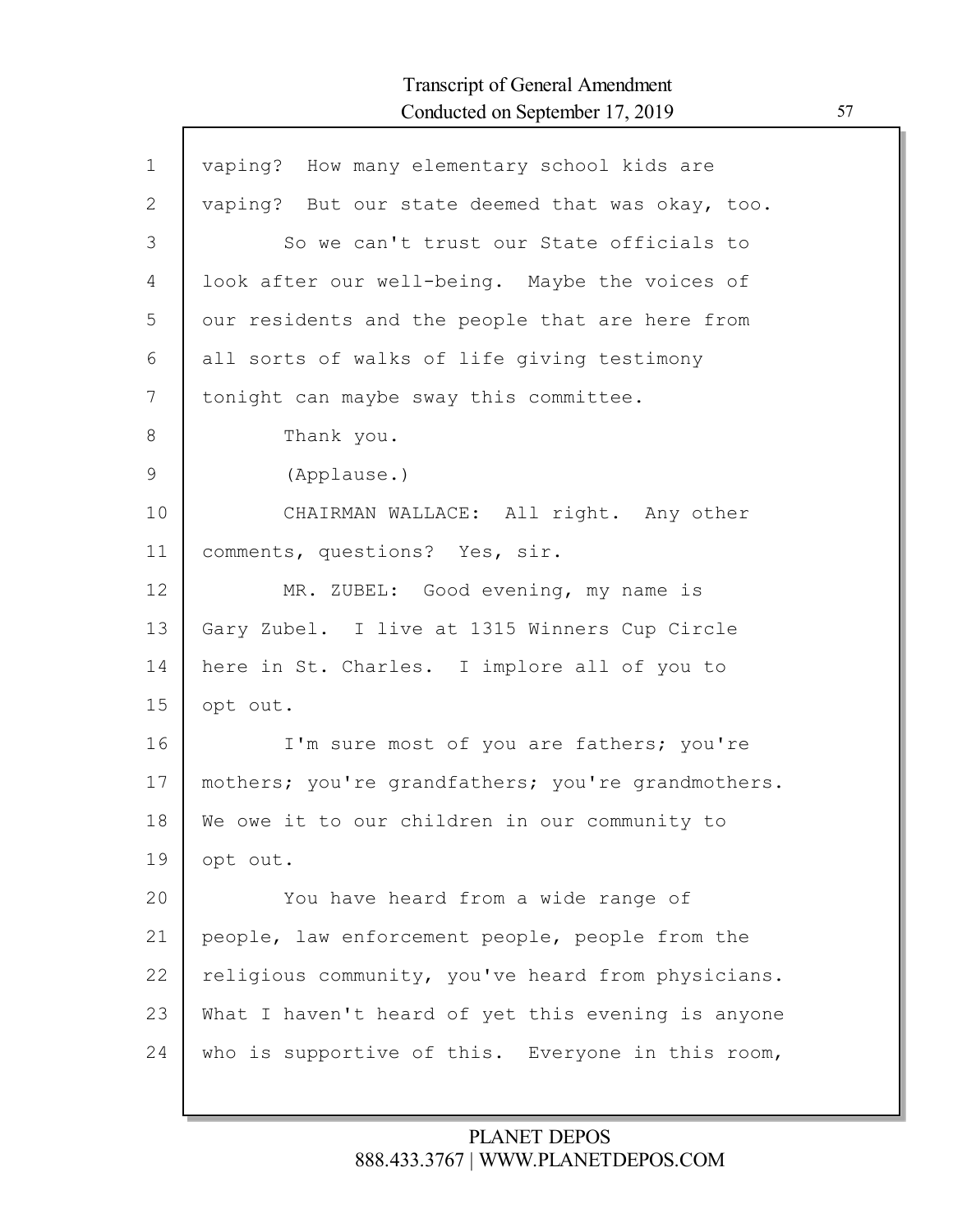1 2 3 4 5 6 7 8 9 10 11 12 13 14 15 16 17 18 19 20 21 22 23 24 I would think most everyone in this room is against it. Please listen to your community, and more important, please listen to your heart and please opt out. Thank you for your time. (Applause.) CHAIRMAN WALLACE: All right. Any other comments, questions? (No response.) CHAIRMAN WALLACE: Okay. Back to Plan Commissioners. Any comments, questions? (No response.) CHAIRMAN WALLACE: So at this time I think that there are still -- there's still some additional information that was requested from staff just in relation to -- sorry; who requested it? MEMBER BECKER: Some information regarding separation of the zoning districts from other sensitive land uses. VICE CHAIRMAN KESSLER: You were also looking into information regarding the facilities themselves and any statutory conditions that apply to the facilities themselves.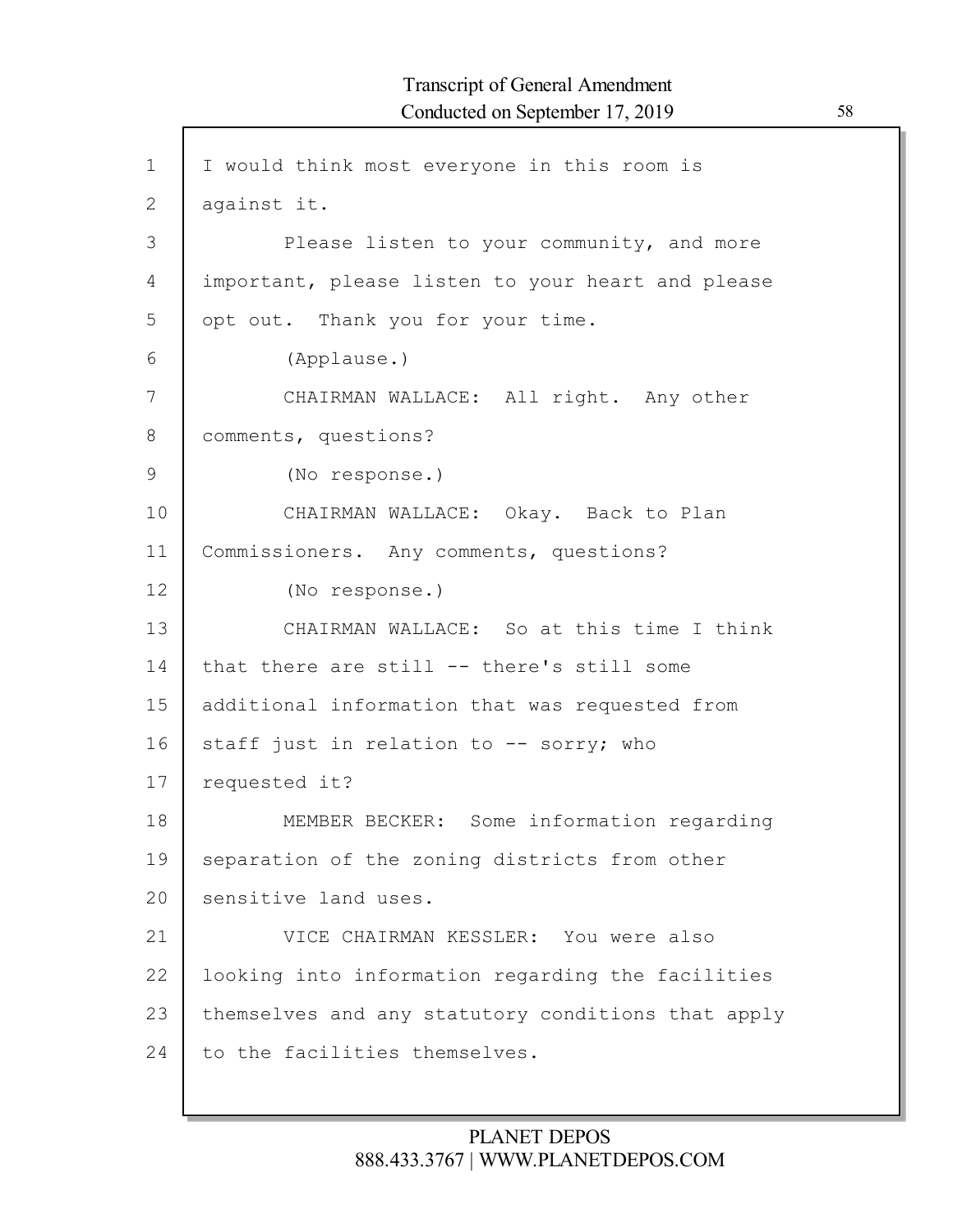Г

| $\mathbf{1}$  | MS. TUNGARE: As of the limitations on how          |
|---------------|----------------------------------------------------|
| $\mathbf{2}$  | many patrons?                                      |
| 3             | VICE CHAIRMAN KESSLER: Yes.                        |
| 4             | CHAIRMAN WALLACE: And I also have another          |
| 5             | question that staff can answer, and this is        |
| 6             | regarding the definition of medical cannabis       |
| 7             | dispensing organization. The proposed ordinance    |
| 8             | reads that, "A dispensing organization may not be  |
| $\mathcal{G}$ | located within 1,000 feet of the property line of  |
| 10            | a preexisting public or private preschool or       |
| 11            | elementary or secondary school or daycare center,  |
| 12            | daycare home, group daycare home, or part-day      |
| 13            | childcare facility."                               |
| 14            | And I guess maybe it would be helpful to           |
| 15            | have just a little bit of a narrative as far as    |
| 16            | definitions. Are those all already contained in    |
| 17            | the zoning ordinance?                              |
| 18            | MS. JOHNSON: The medical cannabis                  |
| 19            | definitions are already in the ordinance, and that |
| 20            | was taken straight from the State medical cannabis |
| 21            | act.                                               |
| 22            | CHAIRMAN WALLACE: All right. And it also           |
| 23            | may not be located in a house, apartment, or       |
| 24            | condominium in an area zoned for residential use.  |
|               |                                                    |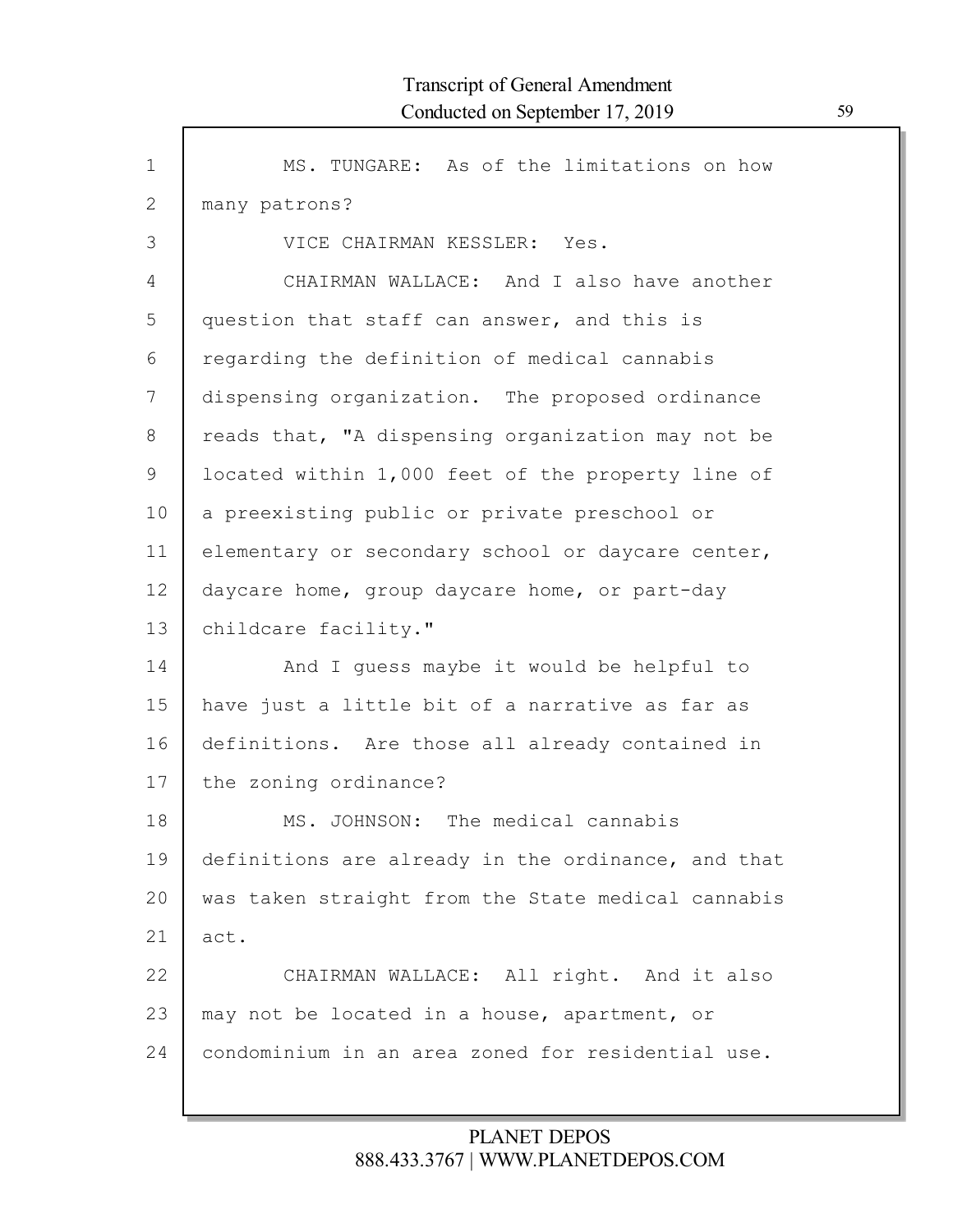| $\mathbf{1}$ | In taking a look at other similar                   |
|--------------|-----------------------------------------------------|
| 2            | ordinances, I know that there was a form ordinance  |
| 3            | that was distributed by the State. Is this in       |
| 4            | line with what that ordinance was?                  |
| 5            | MS. TUNGARE: So the provision that you              |
| 6            | just recited, Mr. Chairman, was taken straight out  |
| 7            | of the 2014 Act that was passed by the State of     |
| 8            | Illinois with relation to medical dispensaries.     |
| 9            | CHAIRMAN WALLACE: I understand that. I mean         |
| 10           | the ordinance as a whole, what we're considering in |
| 11           | this application, not just that one provision.      |
| 12           | MS. TUNGARE: Could you elaborate on your            |
| 13           | question, Mr. Chairman?                             |
| 14           | CHAIRMAN WALLACE: Well, is there a                  |
| 15           | standardized ordinance that the State of Illinois   |
| 16           | has proposed for municipalities to approve or       |
| 17           | consider regarding this question?                   |
| 18           | MS. TUNGARE: So there are some ordinances           |
| 19           | out there proposed by the Illinois Municipal        |
| 20           | League. So to respond to your question, there are   |
| 21           | some proposed ordinances out there for communities  |
| 22           | to either opt in or opt out.                        |
| 23           | CHAIRMAN WALLACE: And I quess part of               |
| 24           | what would be helpful at least for me and what I'm  |
|              |                                                     |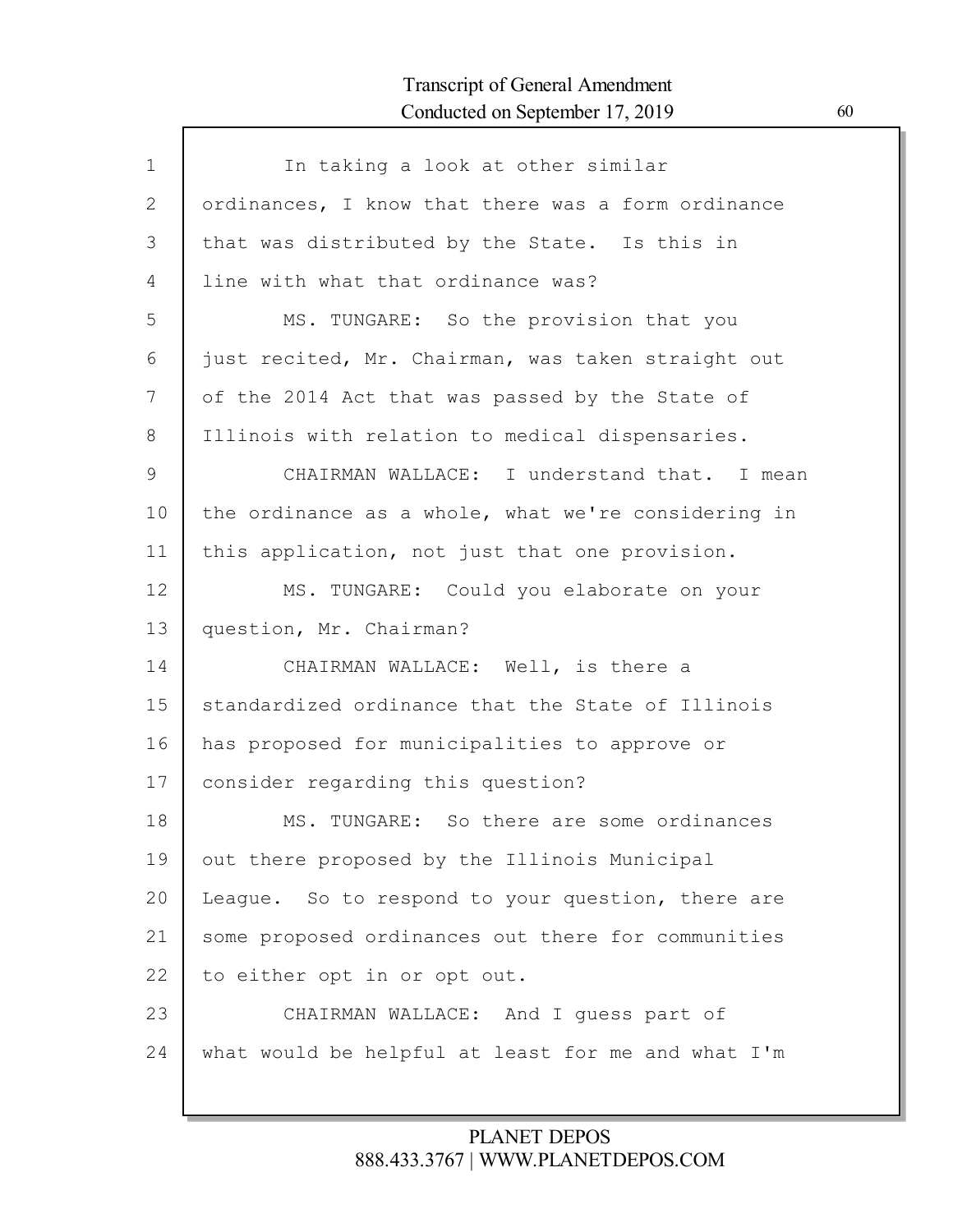Г

| $\mathbf{1}$ | going to take a look at independently but would be |
|--------------|----------------------------------------------------|
| 2            | helpful for us to consider would be what has       |
| 3            | already transpired in other communities. And, you  |
| 4            | know, more than just maybe a couple of examples of |
| 5            | surrounding communities but whether anyone has     |
| 6            | made any modifications to proposed ordinances.     |
| 7            | One of the issues that I have I can tell           |
| 8            | you already is -- and this may go -- I don't know  |
| 9            | if this goes to your point regarding distance from |
| 10           | certain uses, but it is concerning to me that      |
| 11           | there is not minimum distance from residential     |
| 12           | areas, only that it may not be placed within a     |
| 13           | residential zone. Is that correct? Is that my      |
| 14           | reading of the ordinance as proposed?              |
| 15           | MS. JOHNSON: Yes. So the only distance             |
| 16           | requirement that is being proposed is a 1500-foot  |
| 17           | separation between dispensaries and then to not    |
| 18           | allow it in any residential zoning districts.      |
| 19           | CHAIRMAN WALLACE: Say that again.                  |
| 20           | MS. JOHNSON: We're not proposing to allow          |
| 21           | use in any residential zoning district or any      |
| 22           | downtown district.                                 |
| 23           | CHAIRMAN WALLACE: There would be the               |
| 24           | separation between dispensaries and also the       |
|              |                                                    |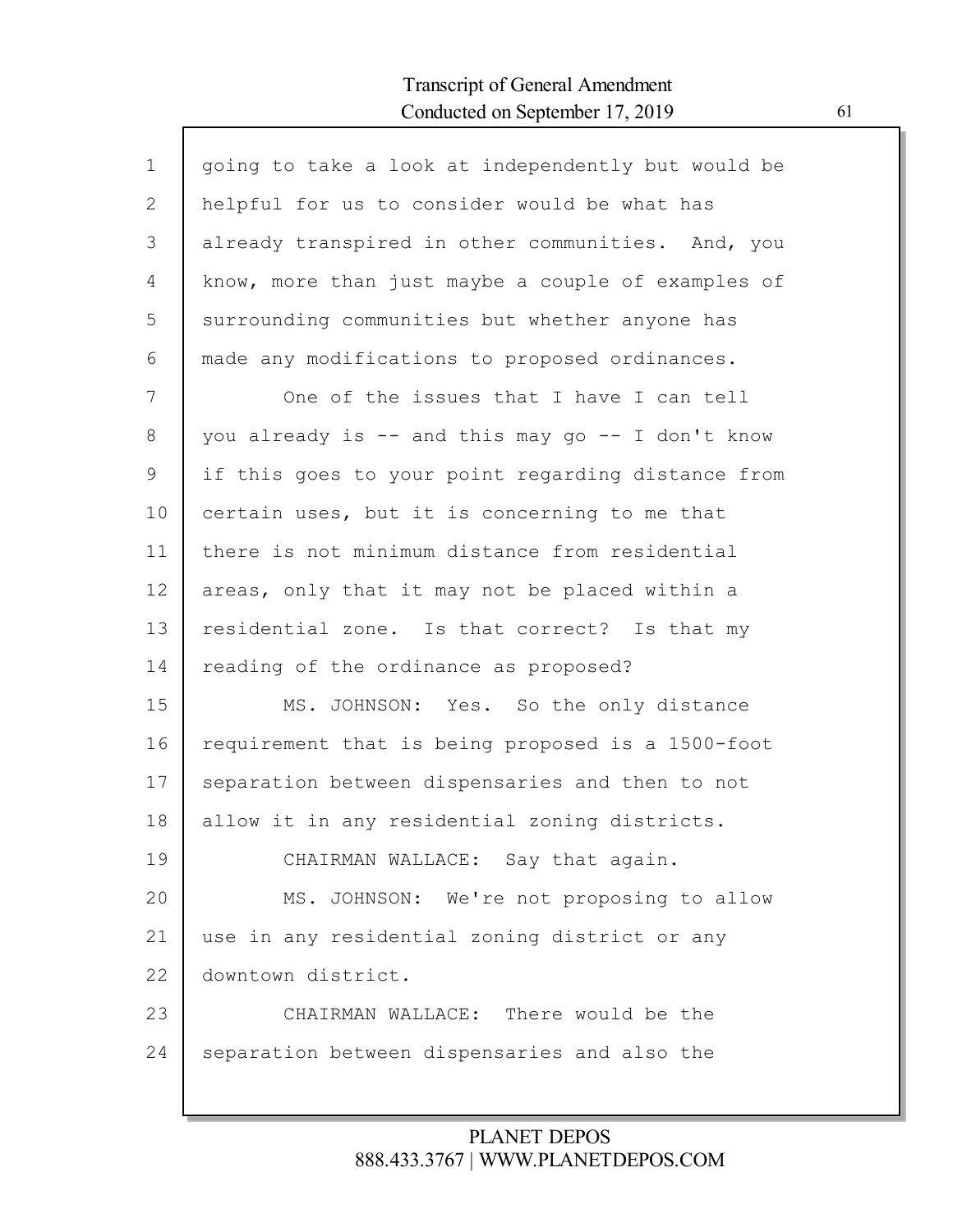$\mathsf{l}$ 

| $\mathbf 1$   | 1,000 feet from those specific uses, the schools,    |
|---------------|------------------------------------------------------|
| $\mathbf{2}$  | et cetera?                                           |
| 3             | MS. JOHNSON: That's for medical -- the               |
| 4             | medical dispensaries that have the 1,000-foot        |
| 5             | separation. We are not proposing right now any       |
| 6             | separation for recreational dispensaries.            |
| 7             | CHAIRMAN WALLACE: I understand. I                    |
| 8             | apologize for my confusion with that.                |
| $\mathcal{G}$ | Let me gather some thoughts. Are there               |
| 10            | any other questions or comments before we --         |
| 11            | VICE CHAIRMAN KESSLER: Well, I do have a             |
| 12            | comment that I think we need to take into            |
| 13            | consideration. I mean, as a Plan Commission we       |
| 14            | are gathering evidence, and we make a recommendation |
| 15            | based on certain findings of fact for a certain      |
| 16            | application. And I think it's really important       |
| 17            | that particularly in a case that was -- you know,    |
| 18            | that is getting so much attention that we            |
| 19            | specifically go through our findings of fact and     |
| 20            | make our recommendations based on each of those.     |
| 21            | In our binders we have the general                   |
| 22            | amendment, text amendment, excerpts from the         |
| 23            | zoning ordinances, and in making a recommendation    |
| 24            | to grant or deny the application for zoning          |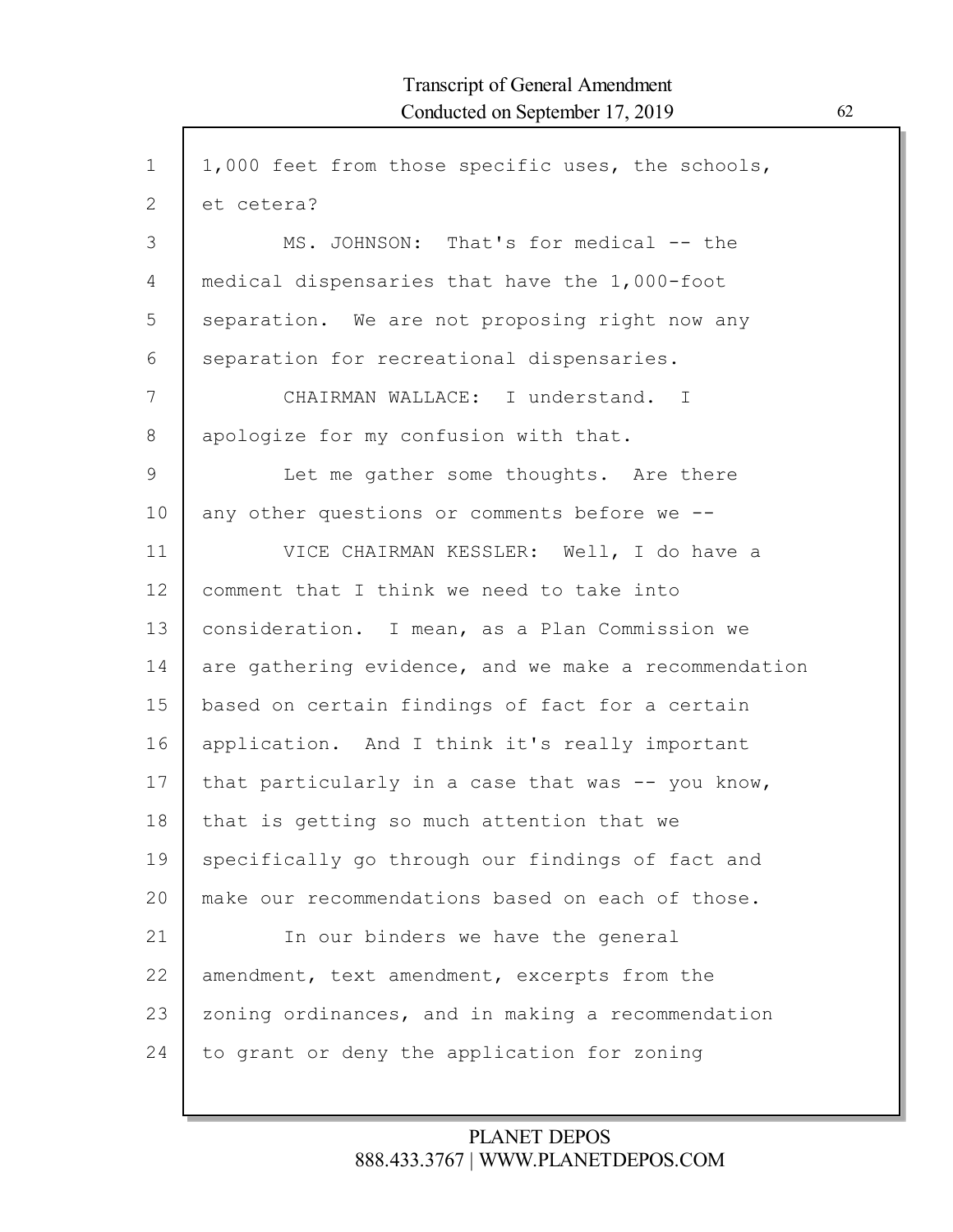| $\mathbf 1$ | amendments the Plan Commission should consider the |
|-------------|----------------------------------------------------|
| 2           | following findings of fact: The consistency of     |
| 3           | the proposed amendment with the City's             |
| 4           | comprehensive plan; No. 2, the consistency of the  |
| 5           | proposed amendment with the intent and the general |
| 6           | regulations of this title; No. 3, whether the      |
| 7           | proposed amendment corrects an error or omission,  |
| 8           | adds clarification to existing requirements, is    |
| 9           | more workable than the existing text, or reflects  |
| 10          | a change in policy; No. 4, the extent to which a   |
| 11          | proposed amendment would be in the public interest |
| 12          | and would not serve solely the interest of the     |
| 13          | applicant; No. 5, the extent to which the proposed |
| 14          | amendment creates nonconformity; and No. 6, the    |
| 15          | implications of the proposed amendment on all      |
| 16          | similarly zoned property in the city.              |
| 17          | Now, we aren't required to find in the             |
| 18          | affirmative for each one of these exclusively, but |
| 19          | the preponderance of positive or negative findings |
| 20          | would help form our recommendation. I think it's   |
| 21          | important, though, that we consider each one of    |
| 22          | these when we do make our recommendation.          |
| 23          | CHAIRMAN WALLACE: All right.                       |
| 24          | MEMBER PRETZ: I have one question for              |
|             |                                                    |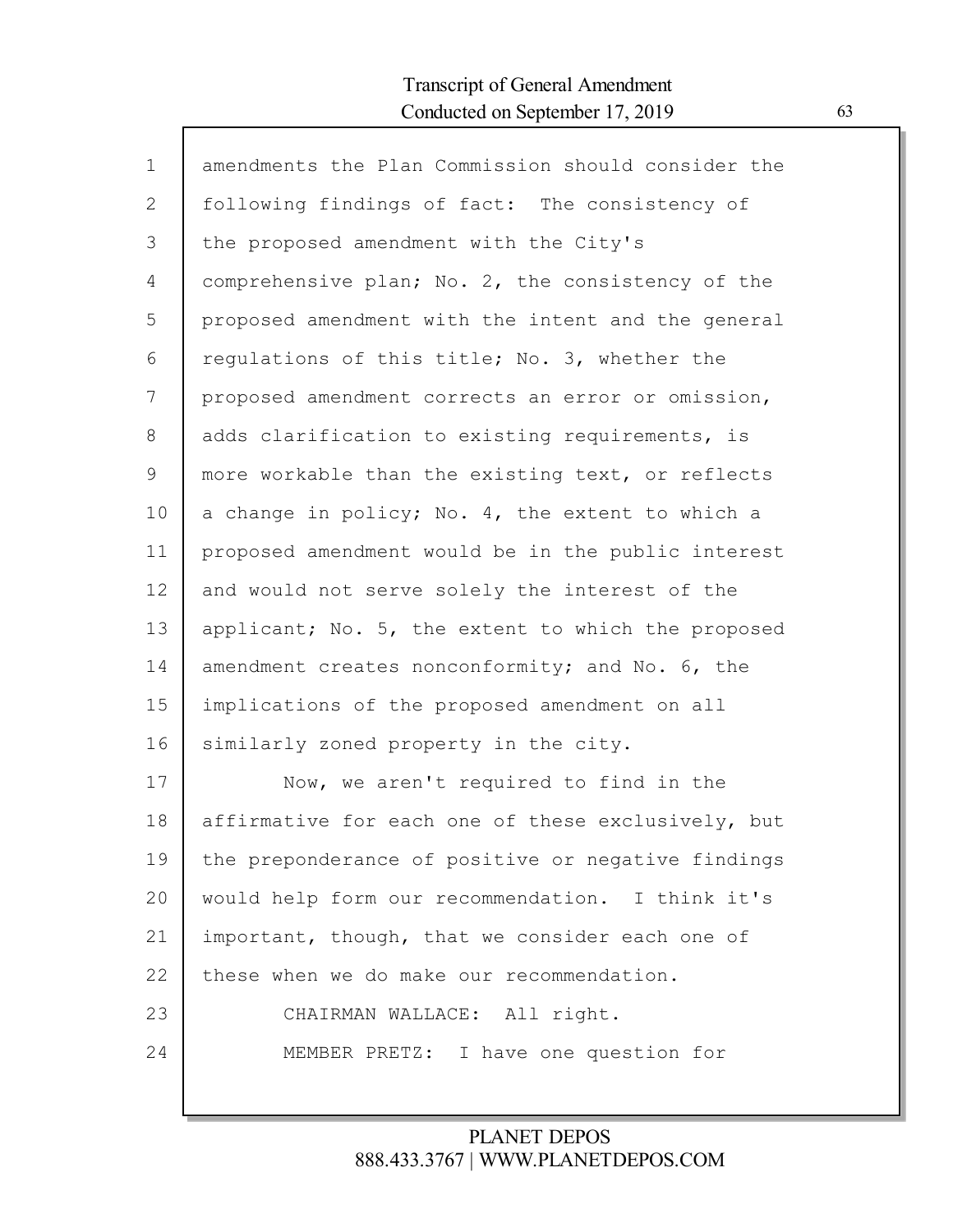| $\mathbf 1$ | staff. I'm assuming we're going to continue this.  |
|-------------|----------------------------------------------------|
| 2           | When would the next meeting -- when would we have  |
| 3           | this on the agenda again? Would it be on the       |
| 4           | October 8th meeting?                               |
| 5           | MS. JOHNSON: October 8th is the next               |
| 6           | meeting.                                           |
| 7           | MEMBER PRETZ: It would be on that agenda?          |
| 8           | MS. JOHNSON: Yes.                                  |
| 9           | CHAIRMAN WALLACE: Sir, do you have a               |
| 10          | follow-up?                                         |
| 11          | MR. PACELLI: Follow-up question, I quess.          |
| 12          | I think the Plan Commission in my opinion is a     |
| 13          | little bit between a rock and a hard place in the  |
| 14          | sense that statistically, factually you can create |
| 15          | a scenario where the zoning amendment would work,  |
| 16          | so far from this side, so far from that use,       |
| 17          | et cetera, et cetera, et cetera. And to a great    |
| 18          | extent that's what you have to look at and make a  |
| 19          | decision on.                                       |
| 20          | But I think the deeper question, and that          |
| 21          | is, yes, you can statistically create or factually |
| 22          | create the situation where a zoning amendment      |
| 23          | would work, but what the heck is the underlying    |
| 24          | use driving that zoning amendment?                 |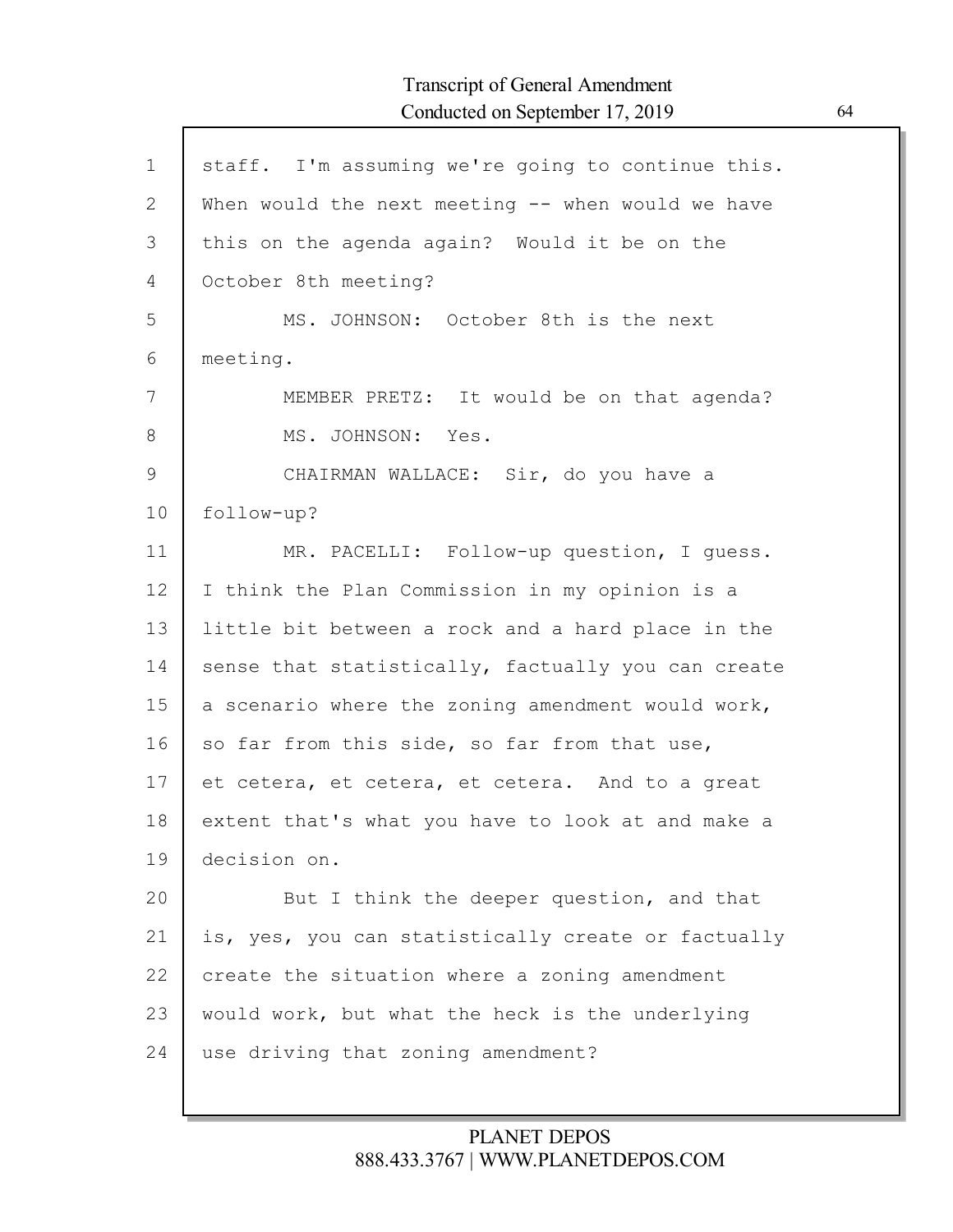| $\mathbf{1}$ | And maybe that's something that's more                 |
|--------------|--------------------------------------------------------|
| 2            | abstract that really falls at the Council level as     |
| 3            | opposed to the Plan Commission where you have to       |
| 4            | look at these factual things, but at the end of        |
| 5            | the day I think at some point you have to              |
| 6            | incorporate some of the abstract issues that           |
| 7            | relate to the underlying use that's really driving     |
| 8            | this, and I think you're hearing a community that      |
| 9            | says we don't want it.                                 |
| 10           | Now, maybe this setback works, and that                |
| 11           | distance over there works, but at the end of the       |
| 12           | day we don't want the use. So I don't know really      |
| 13           | how much time the Plan Commission should be            |
| 14           | spending $-$ - I quess by ordinance they have to $-$ - |
| 15           | but spending on factual things when, in fact, this     |
| 16           | community does not want the underlying use.            |
| 17           | (Applause.)                                            |
| 18           | CHAIRMAN WALLACE: And I think that you're              |
| 19           | absolutely right that we are not a policy making       |
| 20           | organization, which is why members of this Plan        |
| 21           | Commission are not elected. We are unpaid              |
| 22           | volunteers who are appointed for the purpose of        |
| 23           | being fact finders for the City Council. If there      |
| 24           | are policy decisions to be made, that is to be         |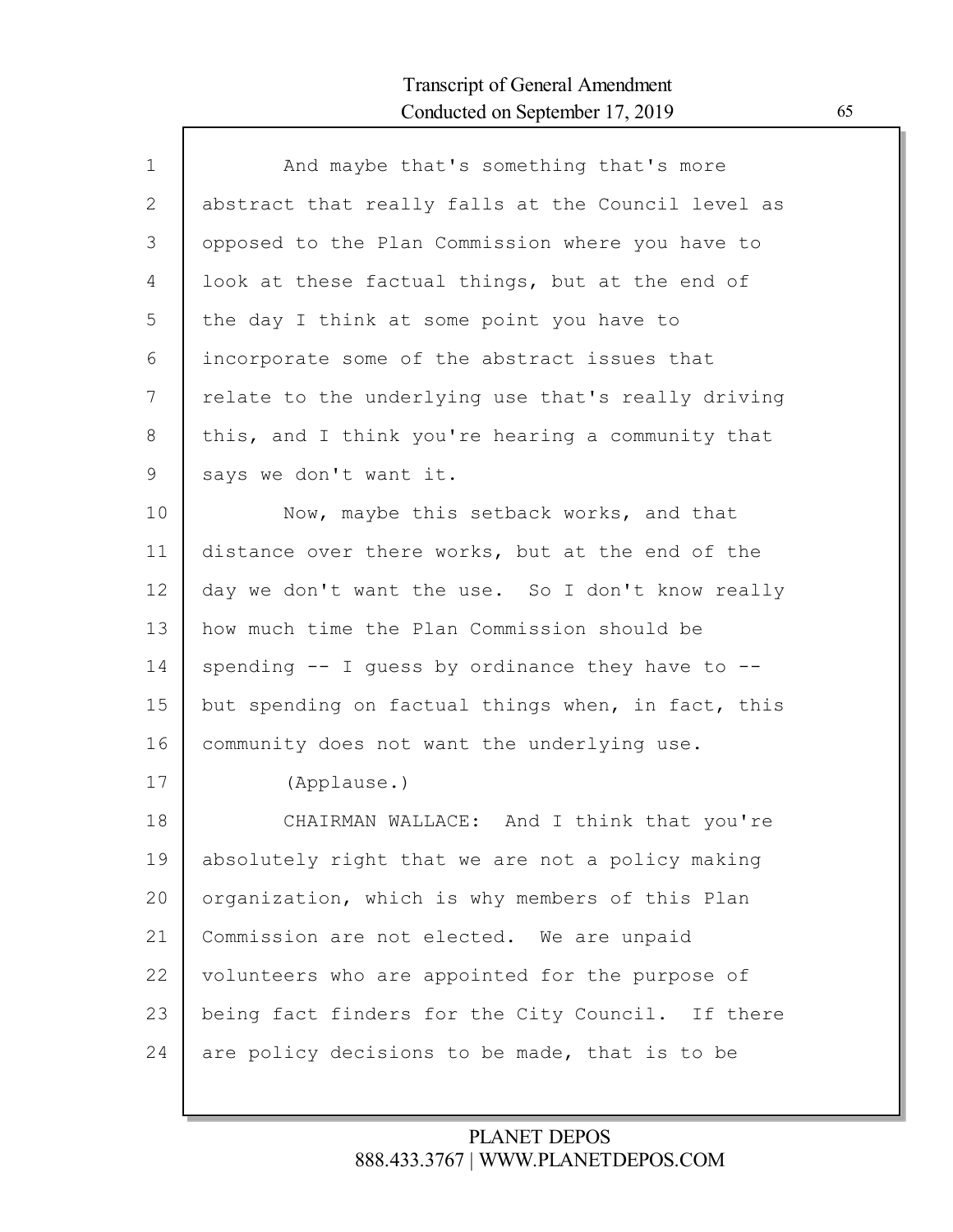| $\mathbf 1$ | made at the City Council level.                       |
|-------------|-------------------------------------------------------|
| 2           | And what Tim was getting at in citing the             |
| 3           | findings of fact is that we have very specific        |
| 4           | findings of fact that we're supposed to look at,      |
| 5           | and we are supposed to be dispassionate about         |
| 6           | that, look at it from a technical standpoint and      |
| 7           | see if it meets those findings of fact and make a     |
| 8           | recommendation to the City Council based on that.     |
| 9           | And when it comes to policy, that's when              |
| 10          | the City Council steps in and applies our             |
| 11          | recommendation to whatever policy the City chooses.   |
| 12          | So thank you for your comments.                       |
| 13          | Ma'am, did you have a follow-up?                      |
| 14          | MS. KOCH: Just really quick. Can the                  |
| 15          | Planning Commission not just make the determination   |
| 16          | we are not interested, we are opting out?             |
| 17          | VICE CHAIRMAN KESSLER: No, we cannot.                 |
| 18          | CHAIRMAN WALLACE: We can make a                       |
| 19          | recommendation of the application with conditions,    |
| 20          | and if that condition is to $-$ - I mean, we can make |
| 21          | a recommendation to deny it. We can make a            |
| 22          | recommendation with instructions or comments.         |
| 23          | That doesn't mean the City Council has any            |
| 24          | obligation to follow it. But yeah, we can make        |
|             |                                                       |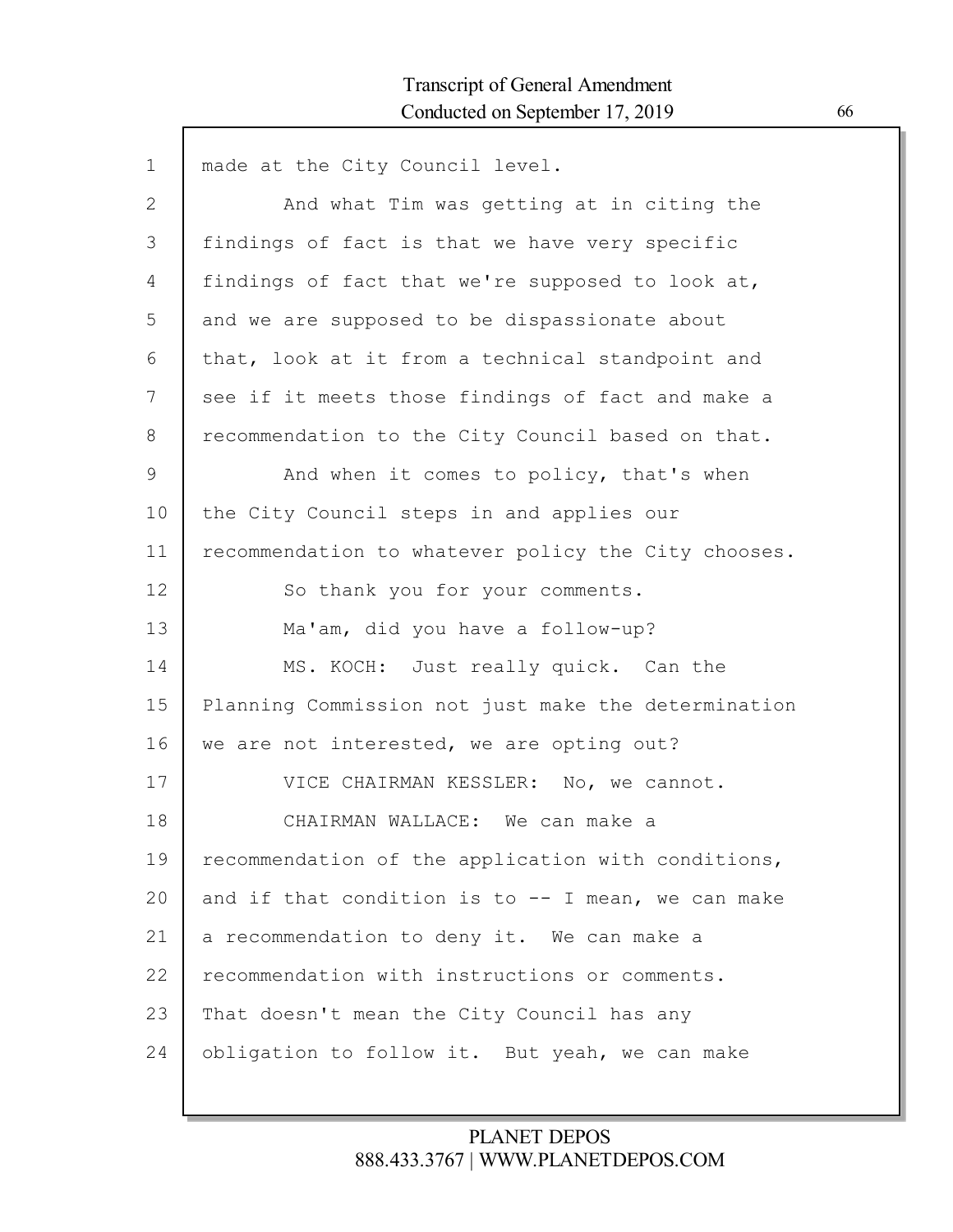Г

| $\mathbf{1}$  | whatever recommendation we see fit based on the    |
|---------------|----------------------------------------------------|
| $\mathbf{2}$  | evidence that's presented.                         |
| 3             | VICE CHAIRMAN KESSLER: But it is just a            |
| 4             | recommendation.                                    |
| 5             | MEMBER BECKER: Mr. Chairman, can I get             |
| 6             | some clarification? In the staff memo it says      |
| 7             | that the government operations committee held      |
| 8             | two public discussions, and they voted 6 to 3 to   |
| $\mathcal{G}$ | direct Plan Commission to consider this. Does      |
| 10            | that mean that they voted to opt in, or has that   |
| 11            | not been done yet?                                 |
| 12            | MS. TUNGARE: That has not been done yet.           |
| 13            | All they did was they provided direction and       |
| 14            | directed staff to file a general amendment         |
| 15            | application which then is following the public     |
| 16            | hearing process.                                   |
| 17            | VICE CHAIRMAN KESSLER: And in addition, I          |
| 18            | might add, because we have an application in front |
| 19            | of us, we have to consider it as long as we have   |
| 20            | an application.                                    |
| 21            | MS. SCHUESSLER: I just wanted to point             |
| 22            | out we understand that you're not voting the body  |
| 23            | of the City Council, but you still have a personal |
| 24            | responsibility. So if you make a recommendation    |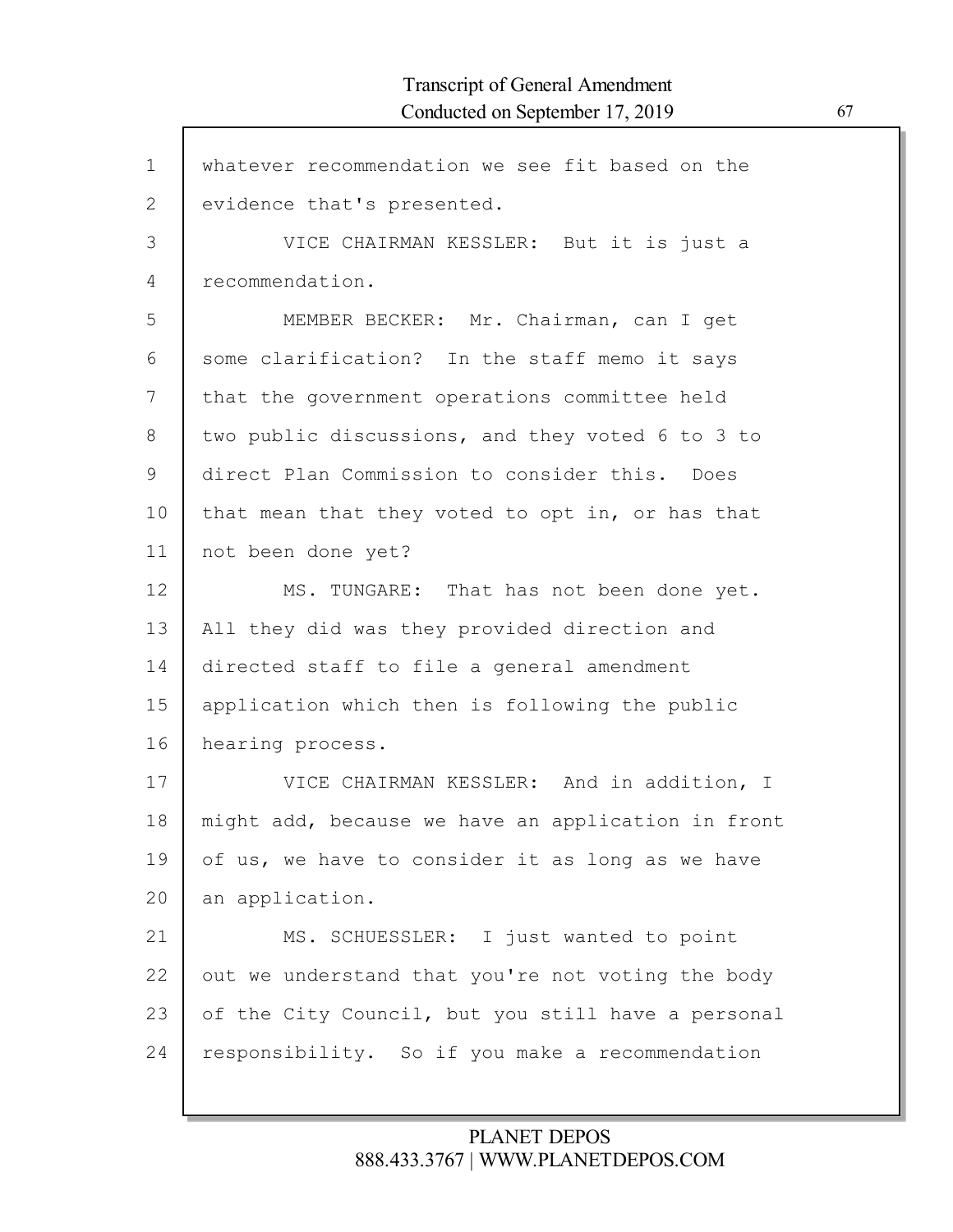| $\mathbf{1}$ | of where these recreational marijuana places should |
|--------------|-----------------------------------------------------|
| 2            | be in this city, that's on you. That's your         |
| 3            | recommendation. You might not be the one who votes  |
| 4            | yes in the end, but they're going to say, hey,      |
| 5            | here was the recommendation, and then they're       |
| 6            | going to go vote yay or nay.                        |
| 7            | So if I were in your shoes, I could not             |
| 8            | sign my name or have my vote on something that is   |
| 9            | pro putting recreational marijuana use in this      |
| 10           | city or deciding where it should be. I would have   |
| 11           | no part of that.                                    |
| 12           | Ephesians 5:11 says, "Have nothing to do            |
| 13           | with fruitless deeds of darkness but rather expose  |
| 14           | them." That's what you're supposed to do, have      |
| 15           | nothing to do with the fruitless deeds of darkness  |
| 16           | but expose them. You say no, you put it back to     |
| 17           | the City Council and then it's on them. It will     |
| 18           | be more pressure on them to say no; we're getting   |
| 19           | pushback.                                           |
| 20           | Thank you.                                          |
| 21           | (Applause.)                                         |
| 22           | CHAIRMAN WALLACE: Any other comments or             |
| 23           | questions? Sir.                                     |
| 24           | I'm Jay Payleitner,<br>MR. PAYLEITNER:              |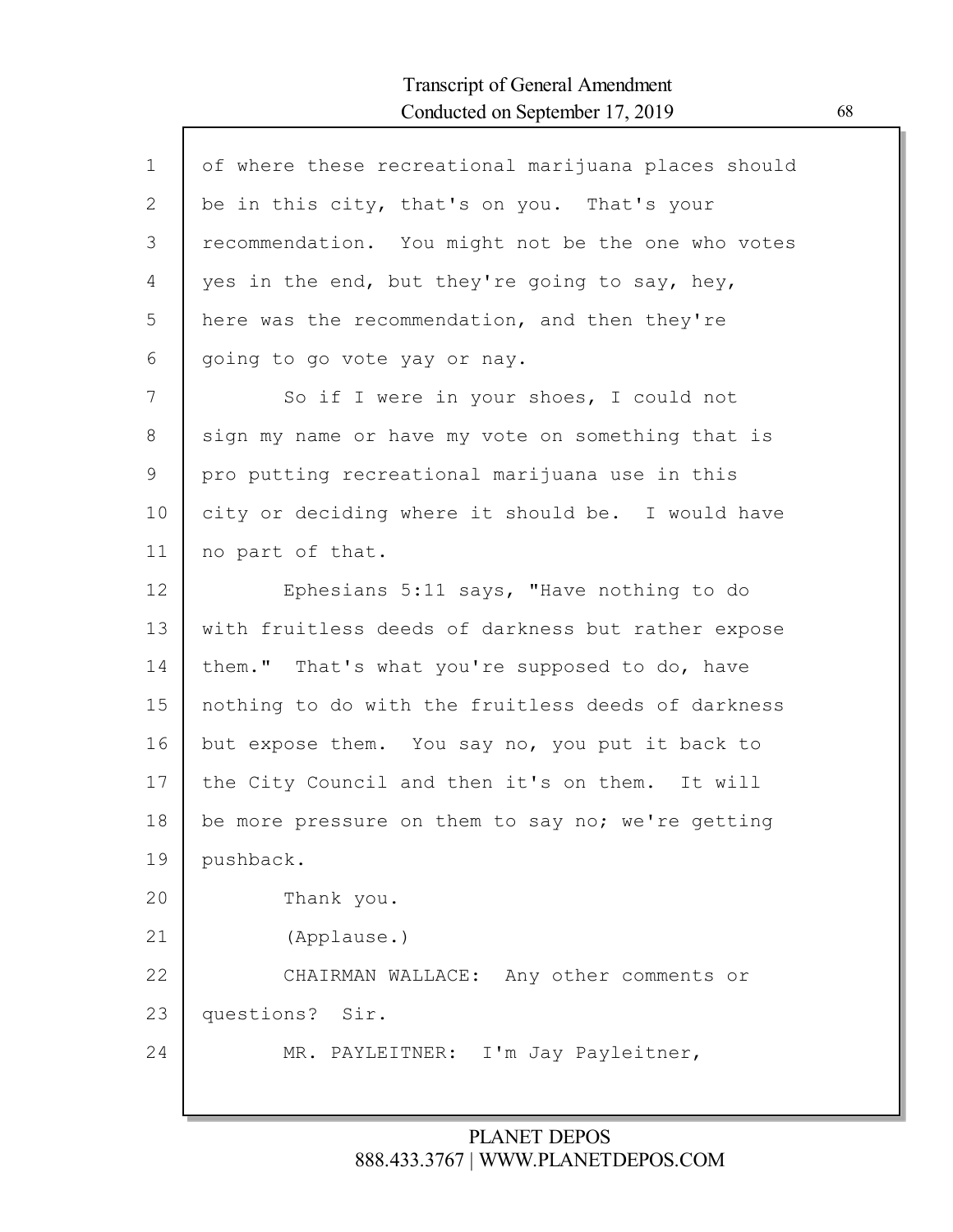Г

| $\mathbf 1$ | I've been living here a million years at 629 North |
|-------------|----------------------------------------------------|
| 2           | Tyler Road. I wrote it down. Is there any          |
| 3           | decision -- I don't know where you-all stand yet.  |
| 4           | Is there any decision the Plan Commission can make |
| 5           | that will either send a very clear no message to   |
| 6           | the City Council or some sneaky way like being     |
| 7           | held up in committee -- like to hear that -- some  |
| 8           | sneaky way to actually prevent the Council from    |
| 9           | even having the opportunity to approve             |
| 10          | recreational marijuana, some sneaky way to hold    |
| 11          | this thing up in committee? You hear about that    |
| 12          | all the time. That would be my recommendation.     |
| 13          | (Applause.)                                        |
| 14          | AUDIENCE MEMBER: Let the officials do              |
| 15          | their job. How about that?                         |
| 16          | CHAIRMAN WALLACE: Sir, if you want to              |
| 17          | speak, please come up here. Please state your name |
| 18          | and spell your last name for the record.           |
| 19          | MR. TOTTEN: Christopher Totten, T-o-t-t-e-n,       |
| 20          | Southgate.                                         |
| 21          | I understand what a lot of you quys are            |
| 22          | saying, and I admire your passion, but to suggest  |
| 23          | that we go about this in an unethical way when we  |
| 24          | have elected officials that we voted for that will |
|             |                                                    |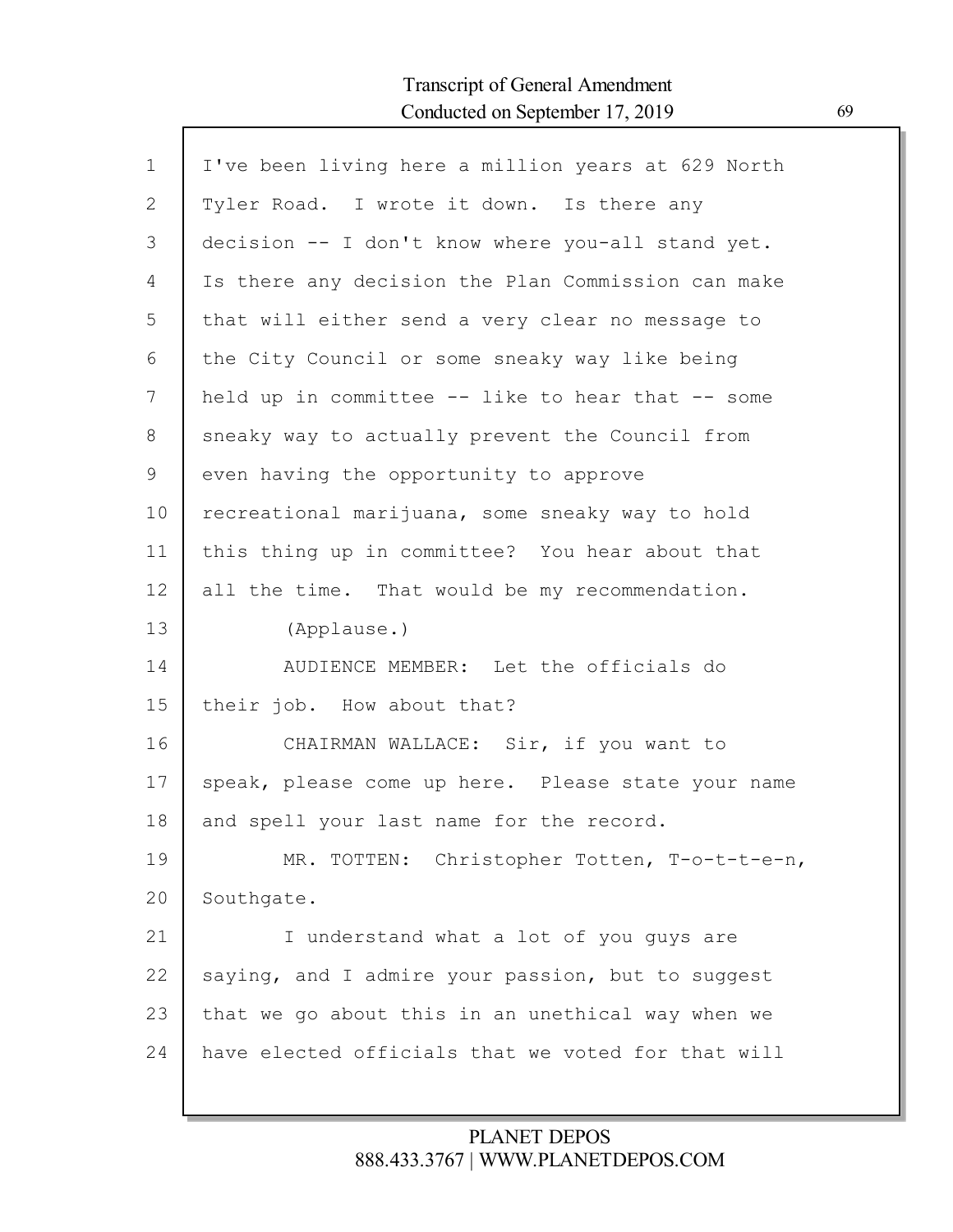Г

| $\mathbf{1}$ | make the decision in the end, let's do what you're |
|--------------|----------------------------------------------------|
| $\mathbf{2}$ | doing right now, this is awesome, and let the      |
| 3            | Planning Commission to their job and let City      |
| 4            | Council do their job. That's all.                  |
| 5            | CHAIRMAN WALLACE: I can assure you from            |
| 6            | our side that the Plan Commission will follow      |
| 7            | their procedure. We will present a recommendation  |
| 8            | to the City Council.                               |
| 9            | AUDIENCE MEMBER: A negative one.                   |
| 10           | CHAIRMAN WALLACE: Any further questions            |
| 11           | or comments?                                       |
| 12           | MR. WEINSTEIN: Question, question; sorry.          |
| 13           | I've already been up. Can I ask it from here?      |
| 14           | CHAIRMAN WALLACE: If you can come up,              |
| 15           | please, just so everyone can hear you.             |
| 16           | MR. WEINSTEIN: Emery Weinstein again from          |
| 17           | Winfield. So when you say you will make your       |
| 18           | recommendation, so does that mean just simply on   |
| 19           | the physical aspects, this is where A can be and   |
| 20           | another dispensing location B can be, or will you  |
| 21           | have any effect from what you've heard tonight in  |
| 22           | your recommendation personally speaking?           |
| 23           | CHAIRMAN WALLACE: I can't speak for the            |
| 24           | Plan Commission. I'm saying that we will -- as     |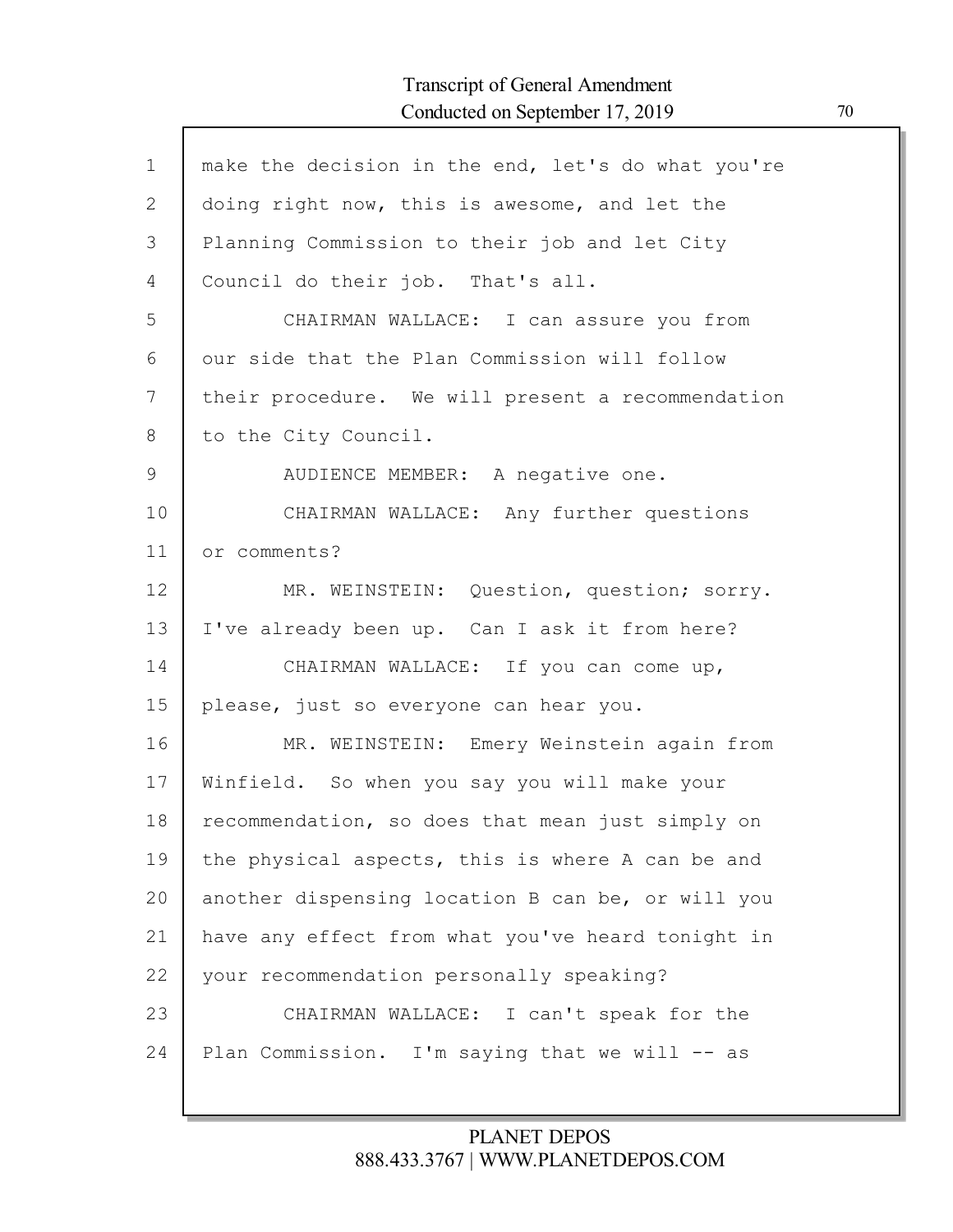| $\mathbf 1$ | soon as we've received all of the evidence which I   |
|-------------|------------------------------------------------------|
| 2           | am assuming will probably be wrapped up at the       |
| 3           | next meeting, then we will close the public hearing. |
| 4           | At that point in time, the Plan Commission will      |
| 5           | have a discussion regarding the evidence and make    |
| 6           | a recommendation, vote on a recommendation.          |
| 7           | MR. WEINSTEIN: So the testimony here                 |
| 8           | tonight, is that considered part of evidence?        |
| 9           | CHAIRMAN WALLACE: Absolutely, yes.                   |
| 10          | MR. WEINSTEIN: So you are going to make              |
| 11          | recommendations not based simply on A, B, C, D, E,   |
| 12          | but also on the moral aspects that you've heard      |
| 13          | tonight?                                             |
| 14          | CHAIRMAN WALLACE: Anything that is stated            |
| 15          | tonight in this room is evidence.                    |
| 16          | MR. WEINSTEIN: Okay. Thank you very much.            |
| 17          | CHAIRMAN WALLACE: All right. Any other               |
| 18          | further comments or questions?                       |
| 19          | (No response.)                                       |
| 20          | CHAIRMAN WALLACE: Then at this point if              |
| 21          | there's nothing further from Plan Commission or      |
| 22          | staff, I would entertain a motion to continue this   |
| 23          | public hearing to October 8, 2019, at 7:00 p.m. in   |
| 24          | this very room.                                      |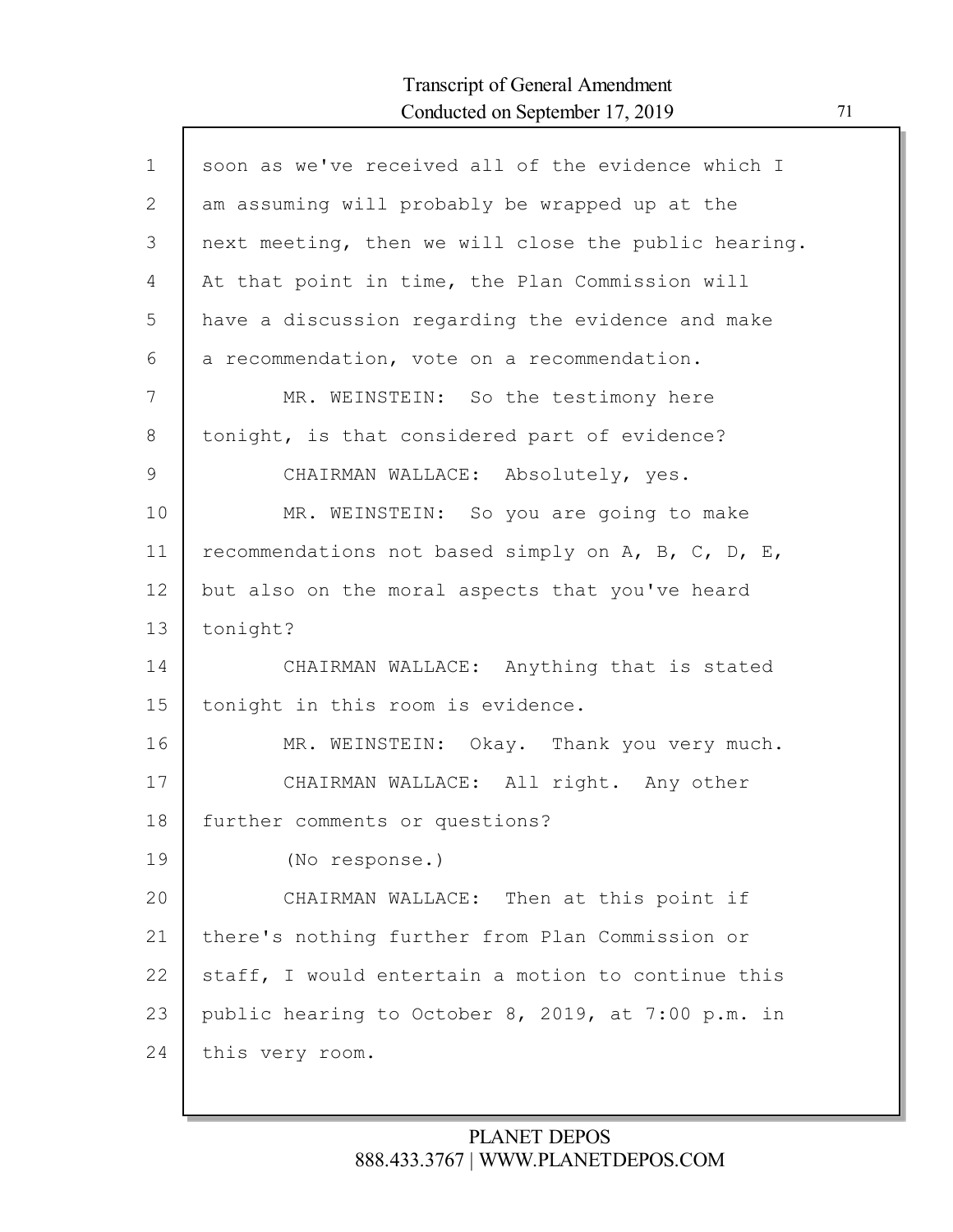| $\mathbf 1$  | VICE CHAIRMAN KESSLER: So moved.           |
|--------------|--------------------------------------------|
| $\mathbf{2}$ | MEMBER PRETZ: Second.                      |
| 3            | CHAIRMAN WALLACE: It's been moved and      |
| 4            | seconded. In any discussion on the motion? |
| 5            | (No response.)                             |
| 6            | CHAIRMAN WALLACE: Tim.                     |
| 7            | VICE CHAIRMAN KESSLER: Becker.             |
| 8            | MEMBER BECKER: Yes.                        |
| 9            | VICE CHAIRMAN KESSLER: Pretz.              |
| 10           | MEMBER PRETZ: Yes.                         |
| 11           | VICE CHAIRMAN KESSLER: Holderfield.        |
| 12           | MEMBER HOLDERFIELD: Yes.                   |
| 13           | VICE CHAIRMAN KESSLER: Vargulich.          |
| 14           | MEMBER VARGULICH: Yes.                     |
| 15           | VICE CHAIRMAN KESSLER: Purdy.              |
| 16           | MEMBER MACKLIN PURDY: Yes.                 |
| 17           | VICE CHAIRMAN KESSLER: Melton.             |
| 18           | MEMBER MELTON: Yes.                        |
| 19           | VICE CHAIRMAN KESSLER: Wallace.            |
| 20           | CHAIRMAN WALLACE: Yes.                     |
| 21           | VICE CHAIRMAN KESSLER: Kessler, yes.       |
| 22           | CHAIRMAN WALLACE: All right. That          |
| 23           | concludes Item No. 6 on your agenda.       |
| 24           | Ladies and gentlemen, we still have the    |
|              |                                            |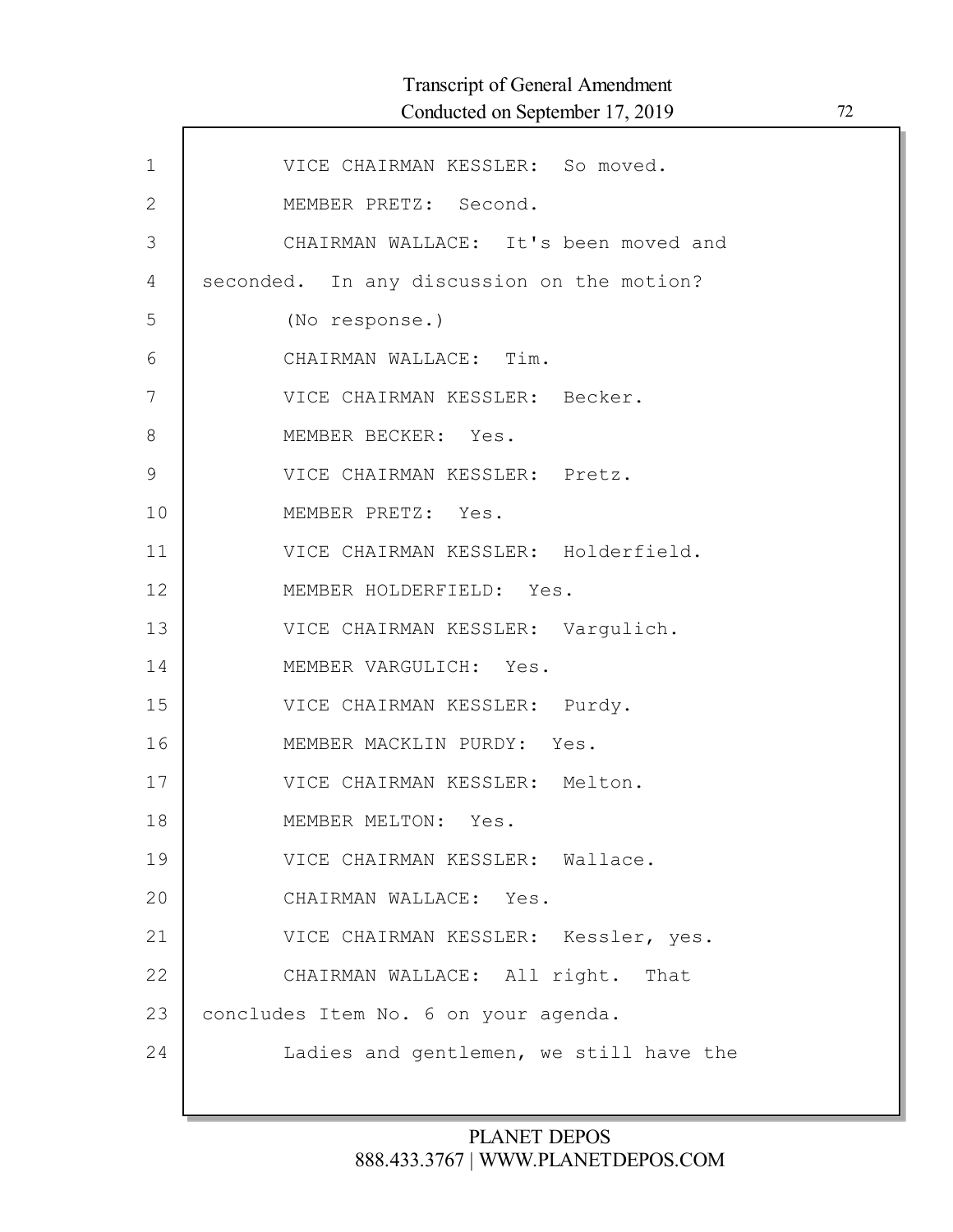| $\mathbf{1}$   | remainder of the meeting, so if you wish to speak,  |
|----------------|-----------------------------------------------------|
| $\mathbf{2}$   | if you could go outside, I would appreciate it, or  |
| 3              | you're welcome to stay. We don't have much left.    |
| $\overline{4}$ | Any additional business from Plan                   |
| 5              | Commission members or staff?                        |
| 6              | (No response.)                                      |
| 7              | CHAIRMAN WALLACE: We've all seen the                |
| 8              | weekly development report. We have the meeting      |
| 9              | announcements.                                      |
| 10             | On that October 8th meeting, are we                 |
| 11             | discussing the comprehensive plan, as well?         |
| 12             | MS. TUNGARE: That was the plan. Yes, we             |
| 13             | were planning to bring that forward, as well,       |
| 14             | specifically for the west side. But it's something  |
| 15             | I can confer with my staff and make a determination |
| 16             | as to whether it makes sense to bring it back --    |
| 17             | CHAIRMAN WALLACE: Please everyone.                  |
| 18             | MS. TUNGARE: So there's a possibility it            |
| 19             | could be on the same agenda, but I will confer      |
| 20             | with staff and yourself, and we can make that       |
| 21             | determination.                                      |
| 22             | CHAIRMAN WALLACE: Any public comment?               |
| 23             | Sir, did you have something?                        |
| 24             | AUDIENCE MEMBER: I have a hearing                   |
|                |                                                     |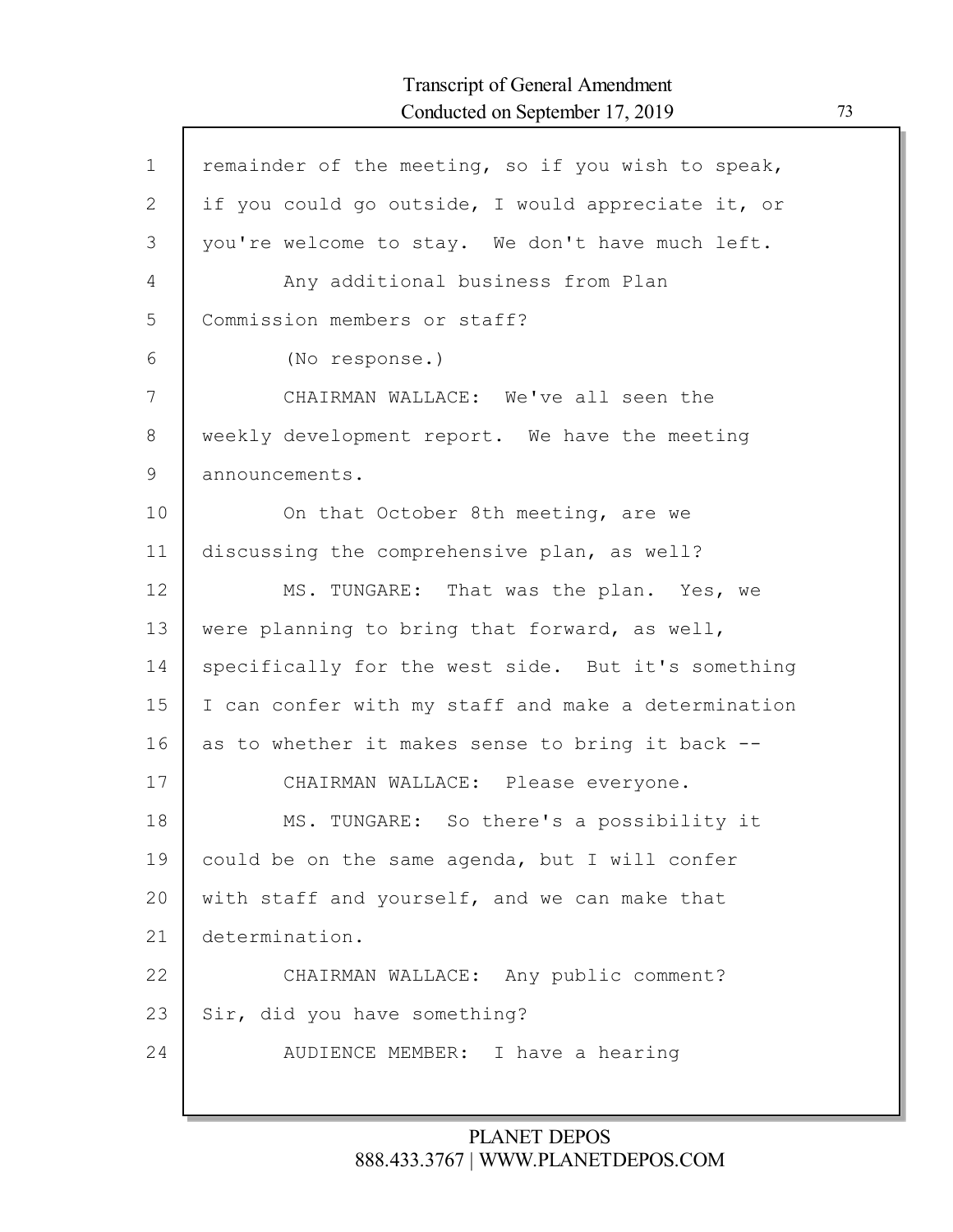| $\mathbf 1$ | impediment so I missed out on the two locations.      |
|-------------|-------------------------------------------------------|
| 2           | Are there two known locations we were talking about?  |
| 3           | CHAIRMAN WALLACE: We can't really discuss             |
| 4           | it further because we've continued the public         |
| 5           | hearing, but if you want to contact staff, I'm not    |
| 6           | sure how long it will take to get a transcript but    |
| 7           | they will -- you can have access to the transcript    |
| 8           | so you can read it.                                   |
| 9           | AUDIENCE MEMBER: Okay. Thank you.                     |
| 10          | CHAIRMAN WALLACE: Any further public                  |
| 11          | comment?                                              |
| 12          | (No response.)                                        |
| 13          | CHAIRMAN WALLACE: Is there a motion to                |
| 14          | adjourn?                                              |
| 15          | VICE CHAIRMAN KESSLER: So moved.                      |
| 16          | MEMBER VARGULICH: Second.                             |
| 17          | CHAIRMAN WALLACE: It's been moved and                 |
| 18          | seconded. All in favor.                               |
| 19          | (Ayes heard.)                                         |
| 20          | CHAIRMAN WALLACE: Opposed.                            |
| 21          | (No response.)                                        |
| 22          | CHAIRMAN WALLACE: This meeting of the                 |
| 23          | St. Charles Plan Commission is adjourned at 8:43 p.m. |
| 24          | (Off the record at 8:43 p.m.)                         |
|             |                                                       |